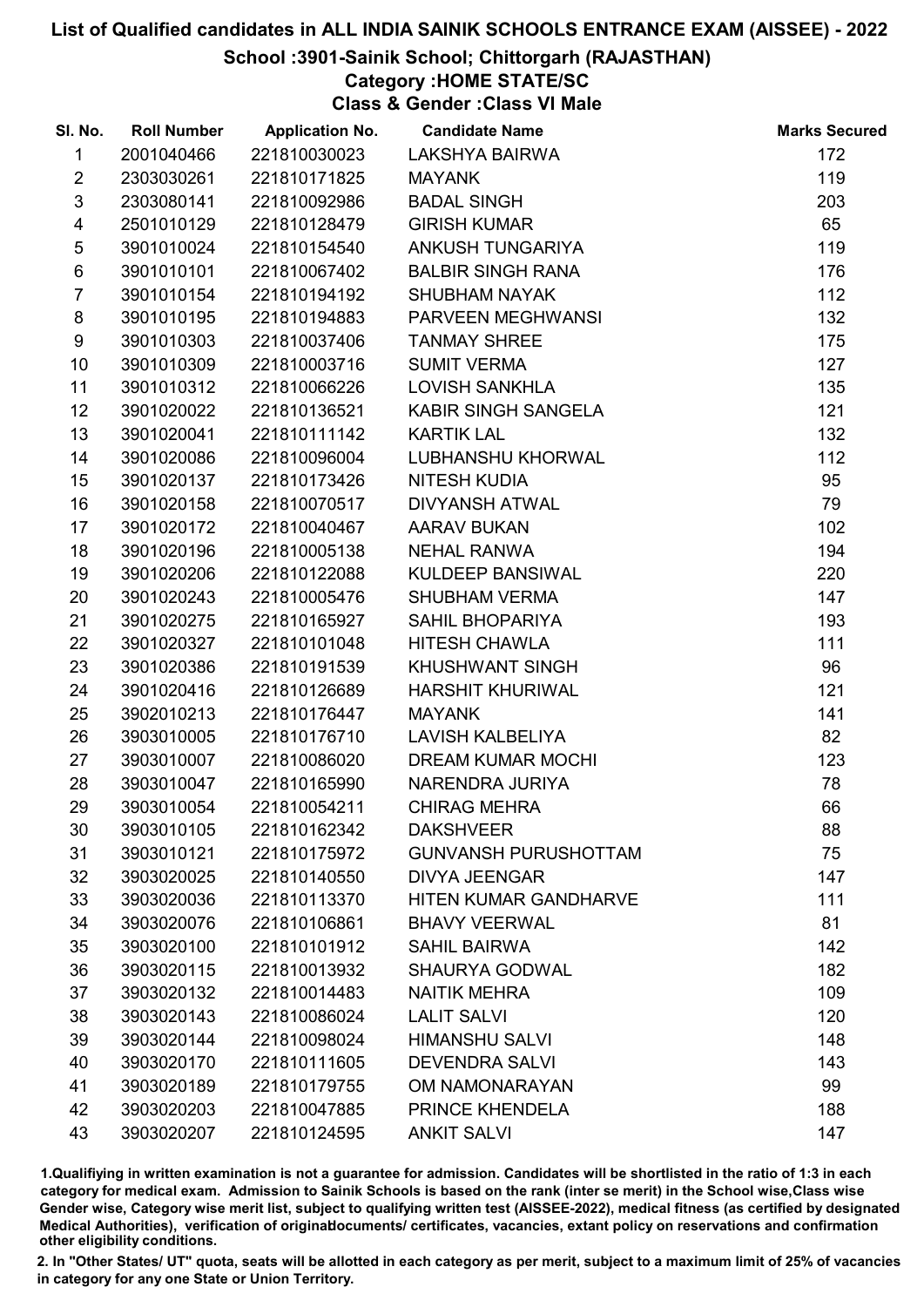### School :3901-Sainik School; Chittorgarh (RAJASTHAN)

# Category :HOME STATE/SC

Class & Gender :Class VI Male

| SI. No. | <b>Roll Number</b> | <b>Application No.</b> | <b>Candidate Name</b>          |            | <b>Marks Secured</b> |
|---------|--------------------|------------------------|--------------------------------|------------|----------------------|
| 44      | 3903020264         | 221810036257           | ROHIT SINGH PARIHAR            | <b>WOS</b> | 107                  |
| 45      | 3903020291         | 221810124408           | RAHUL KUMAR MEGHVANSHI         |            | 116                  |
| 46      | 3903020299         | 221810119038           | <b>RAJENDRA BAWRI</b>          |            | 119                  |
| 47      | 3903020301         | 221810003738           | <b>SURAJ KHATIK</b>            |            | 183                  |
| 48      | 3903020334         | 221810165039           | <b>DIVYANSH</b>                |            | 143                  |
| 49      | 3903020347         | 221810098069           | <b>KULDEEP SALVI</b>           |            | 163                  |
| 50      | 3903020352         | 221810162479           | <b>MANAV SOLANKI</b>           |            | 79                   |
| 51      | 3903030019         | 221810015613           | <b>AARNAV GAUR</b>             |            | 215                  |
| 52      | 3903030023         | 221810081623           | ANJI DINESH SALVI              |            | 140                  |
| 53      | 3903030130         | 221810178345           | <b>HEMISH YADAV</b>            |            | 87                   |
| 54      | 3903030131         | 221810194445           | <b>ANANY VERMA</b>             |            | 62                   |
| 55      | 3903030154         | 221810016595           | <b>GAURAV SINGH SHIROHIYA</b>  |            | 118                  |
| 56      | 3903030195         | 221810169996           | <b>KARTIK RAJAK</b>            |            | 83                   |
| 57      | 3903030211         | 221810131937           | <b>SAGAR BAIRWA</b>            |            | 52                   |
| 58      | 3903030220         | 221810022757           | DHARAM NARAYAN REGAR           |            | 118                  |
| 59      | 3903030229         | 221810188187           | <b>MANUJ MAHAWAR</b>           |            | 90                   |
| 60      | 3903030253         | 221810109448           | <b>VISHWASH GOYER</b>          |            | 115                  |
| 61      | 3903030269         | 221810192678           | <b>KAVISH SAMRIYA</b>          |            | 56                   |
| 62      | 3903030295         | 221810002149           | <b>ISHAAN SISODIA</b>          |            | 96                   |
| 63      | 3903030320         | 221810025989           | <b>KARTIK SUNANI</b>           |            | 62                   |
| 64      | 3903030327         | 221810022799           | PRASHANT SARGARA               |            | 50                   |
| 65      | 3904020027         | 221810154860           | <b>SANJAY BAIRWA</b>           |            | 98                   |
| 66      | 3904020069         | 221810189601           | PURUSHOTAM SUKARIYA            |            | 101                  |
| 67      | 3904020223         | 221810136672           | <b>ISHANT SINGH</b>            |            | 82                   |
| 68      | 3904020257         | 221810117213           | YUGANK MANGAL                  |            | 80                   |
| 69      | 3904020350         | 221810135893           | <b>DHIRAJ VERMA</b>            |            | 60                   |
| 70      | 3904020372         | 221810154914           | <b>LUCKY</b>                   |            | 129                  |
| 71      | 3904020403         | 221810046244           | PRERAK ROLAN                   |            | 168                  |
| 72      | 3904020451         | 221810074384           | <b>GAJENDRA SINGH BASETIYA</b> |            | 64                   |
| 73      | 3904020518         | 221810155045           | <b>AARAV KUMAR</b>             |            | 79                   |
| 74      | 3904030187         | 221810151276           | NITIN KUMAR MORYA              |            | 127                  |
| 75      | 3904030217         | 221810164196           | <b>MAYANK DIGWAL</b>           |            | 170                  |
| 76      | 3904030269         | 221810098737           | <b>BHAVESH VERMA</b>           |            | 96                   |
| 77      | 3904030308         | 221810052677           | YASH VERMA                     |            | 89                   |
| 78      | 3904030381         | 221810042548           | <b>GAURAV</b>                  |            | 193                  |
| 79      | 3904030389         | 221810109258           | <b>DEVNARAYAN</b>              |            | 188                  |
| 80      | 3904030393         | 221810088658           | <b>VISHAL BAIRWA</b>           |            | 98                   |
| 81      | 3904030425         | 221810004198           | <b>ANANY KHORWAL</b>           |            | 114                  |
| 82      | 3904030427         | 221810018398           | <b>SIDDHARTH VERMA</b>         |            | 118                  |
| 83      | 3904030433         | 221810146998           | PRINCE CHAUHAN                 |            | 115                  |
| 84      | 3904030447         | 221810127319           | <b>ABHI</b>                    |            | 176                  |
| 85      | 3904030448         | 221810039319           | LAKSHYA DORIYA                 |            | 177                  |
| 86      | 3904030457         | 221810187919           | <b>ANKUSH RAJ</b>              |            | 90                   |

1.Qualifiying in written examination is not a guarantee for admission. Candidates will be shortlisted in the ratio of 1:3 in each category for medical exam. Admission to Sainik Schools is based on the rank (inter se merit) in the School wise,Class wise Gender wise, Category wise merit list, subject to qualifying written test (AISSEE-2022), medical fitness (as certified by designated Medical Authorities), verification of originablocuments/ certificates, vacancies, extant policy on reservations and confirmation other eligibility conditions.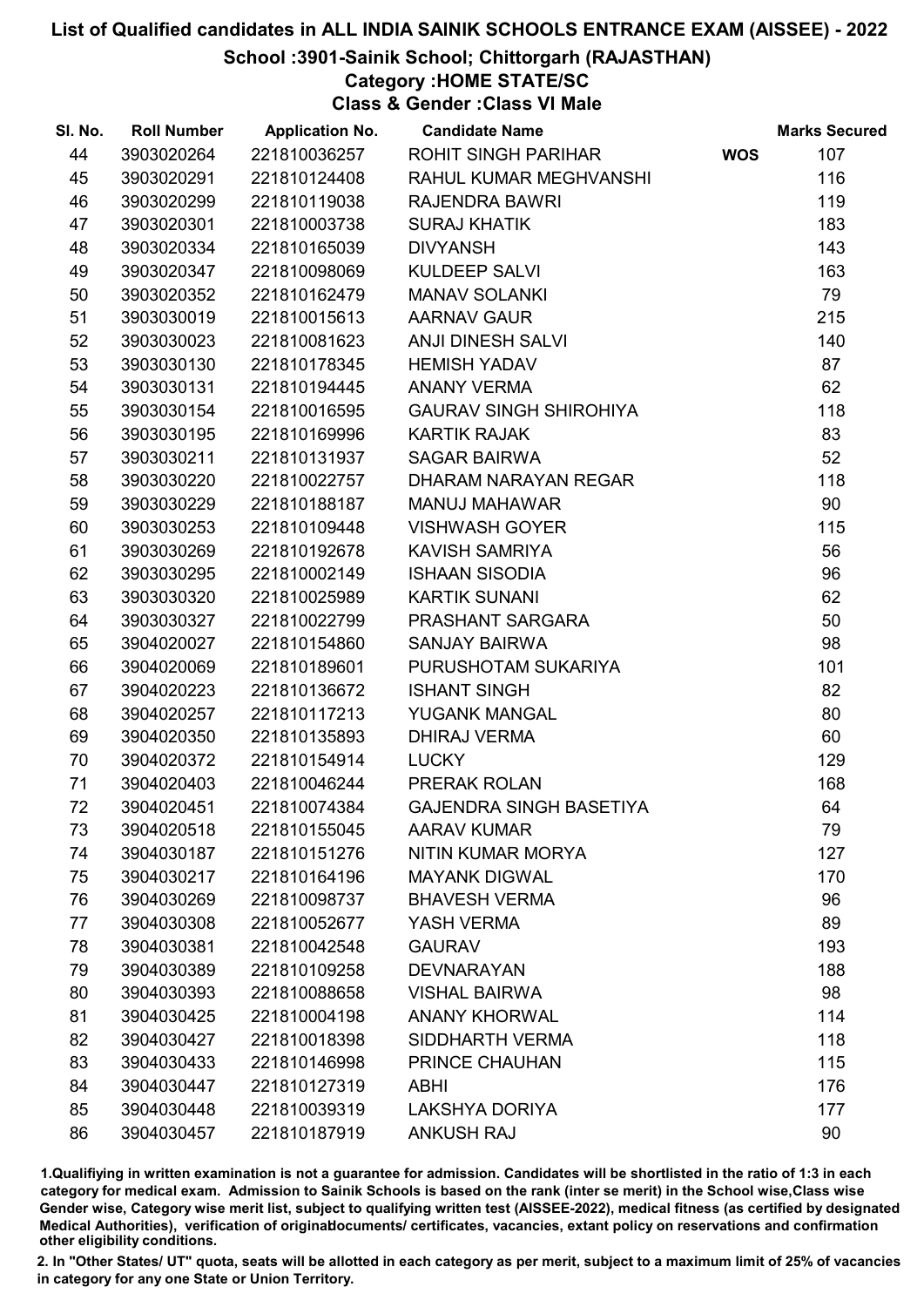#### School :3901-Sainik School; Chittorgarh (RAJASTHAN)

## Category :HOME STATE/SC

Class & Gender :Class VI Male

| SI. No. | <b>Roll Number</b> | <b>Application No.</b> | <b>Candidate Name</b>      | <b>Marks Secured</b> |
|---------|--------------------|------------------------|----------------------------|----------------------|
| 87      | 3904030495         | 221810139859           | SHUBHAM CHAWALA            | 95                   |
| 88      | 3904030501         | 221810105769           | <b>PUNIT</b>               | 125                  |
| 89      | 3904040070         | 221810136351           | YUVRAJ JORWAL              | 98                   |
| 90      | 3904040136         | 221810050902           | <b>ABHAY SINGH</b>         | 123                  |
| 91      | 3904040159         | 221810051032           | YASH KUMAR                 | 110                  |
| 92      | 3904040188         | 221810072452           | <b>VATSAL DEVAN</b>        | 106                  |
| 93      | 3904040202         | 221810197662           | <b>SOURABH SINGH</b>       | 161                  |
| 94      | 3904040213         | 221810085372           | <b>BHAVESH</b>             | 146                  |
| 95      | 3904040359         | 221810021973           | NIRMAL KUMAR BAIRWA        | 100                  |
| 96      | 3904040426         | 221810102234           | <b>RACHIT</b>              | 119                  |
| 97      | 3904040498         | 221810018784           | PRIYANSHU DABARIA          | 79                   |
| 98      | 3904040808         | 221810100327           | <b>PIYUSH</b>              | 193                  |
| 99      | 3904040942         | 221810126028           | <b>DHARMANSH PEEPLIWAL</b> | 149                  |
| 100     | 3904041028         | 221810099288           | <b>MITUL TANYA</b>         | 102                  |
| 101     | 3904041095         | 221810122139           | <b>LAKSHYA SINGH</b>       | 79                   |
| 102     | 3904041165         | 221810042189           | SIDDHARTH BADETIA          | 210                  |
| 103     | 3905020292         | 221810029904           | <b>SURENDRA KUMAR</b>      | 143                  |
| 104     | 3905020332         | 221810169144           | <b>LAKSHYA KUMAR</b>       | 123                  |
| 105     | 3905030047         | 221810122707           | <b>GRAVIT ROLAN</b>        | 78                   |
| 106     | 3905040008         | 221810072600           | <b>BHUPESH PHULWARIA</b>   | 218                  |
| 107     | 3905050080         | 221810043984           | <b>GOURAV BHUKAL</b>       | 97                   |
| 108     | 3905050148         | 221810183285           | <b>DEVESH</b>              | 93                   |
| 109     | 3906010019         | 221810017520           | SURENDER KUMAR CHOUHAN     | 185                  |
| 110     | 3906010033         | 221810069750           | <b>ISHANT PARIHAR</b>      | 83                   |
| 111     | 3906010038         | 221810187460           | <b>SURYANSH CHITARA</b>    | 99                   |
| 112     | 3906010045         | 221810001270           | <b>DIVYANSHU SANKHLA</b>   | 235                  |
| 113     | 3906010058         | 221810067290           | <b>JAYESH</b>              | 127                  |
| 114     | 3906010059         | 221810014490           | <b>VIVEK MEGHWAL</b>       | 102                  |
| 115     | 3906010075         | 221810090331           | <b>SATVIK JEENGAR</b>      | 187                  |
| 116     | 3906010134         | 221810034952           | YASHWANT DANGI             | 95                   |
| 117     | 3906010155         | 221810153192           | <b>KARTAVYA RATHORE</b>    | 95                   |
| 118     | 3906010191         | 221810192173           | KISHAN KUMAR BARUPAL       | 140                  |
| 119     | 3906010217         | 221810161124           | <b>RAO KANISHK VIVEK</b>   | 92                   |
| 120     | 3906010295         | 221810114285           | <b>MAYANK</b>              | 59                   |
| 121     | 3906010398         | 221810173677           | <b>NILESH</b>              | 66                   |
| 122     | 3906010421         | 221810035148           | <b>NEERAJ DANGI</b>        | 65                   |
| 123     | 3906010432         | 221810182968           | <b>SHUBHAM KULDEEP</b>     | 66                   |
| 124     | 3906010435         | 221810031478           | <b>BHUVNESH PANWAR</b>     | 144                  |
| 125     | 3906010447         | 221810114298           | <b>DIVYANSH SINGHAL</b>    | 80                   |
| 126     | 3906010449         | 221810112598           | <b>NIKHIL GARG</b>         | 97                   |
| 127     | 3906010458         | 221810143519           | <b>JAY KUMAR</b>           | 125                  |
| 128     | 3906010518         | 221810031810           | DIVYANSHU JEENGAR          | 194                  |
| 129     | 3906010523         | 221810175130           | <b>MANOJ KUMAR</b>         | 100                  |

1.Qualifiying in written examination is not a guarantee for admission. Candidates will be shortlisted in the ratio of 1:3 in each category for medical exam. Admission to Sainik Schools is based on the rank (inter se merit) in the School wise,Class wise Gender wise, Category wise merit list, subject to qualifying written test (AISSEE-2022), medical fitness (as certified by designated Medical Authorities), verification of originablocuments/ certificates, vacancies, extant policy on reservations and confirmation other eligibility conditions.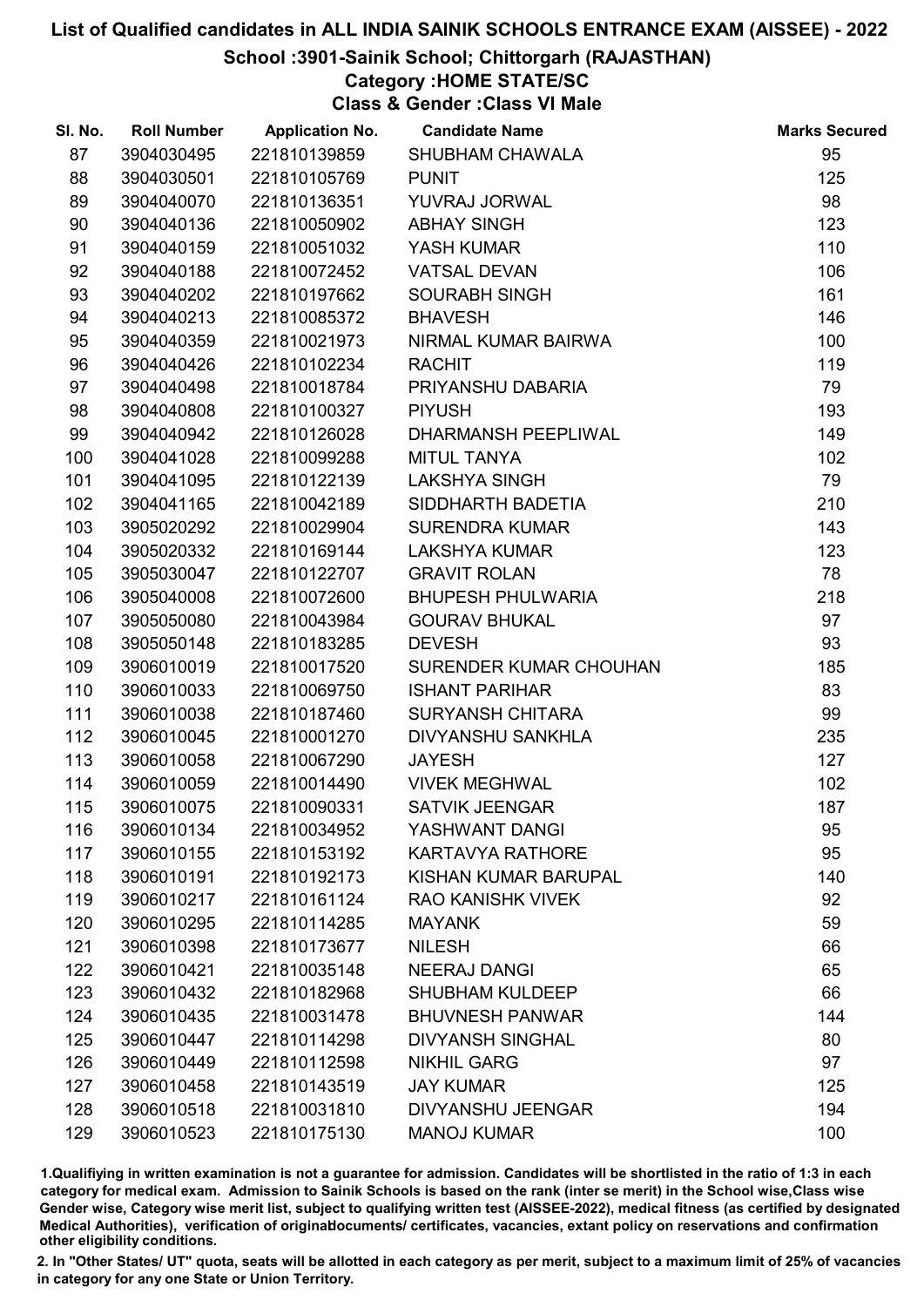## School :3901-Sainik School; Chittorgarh (RAJASTHAN)

## Category :HOME STATE/SC

Class & Gender :Class VI Male

| SI. No. | <b>Roll Number</b> | <b>Application No.</b> | <b>Candidate Name</b>       | <b>Marks Secured</b> |
|---------|--------------------|------------------------|-----------------------------|----------------------|
| 130     | 3906010532         | 221810129960           | <b>SHUBHAM</b>              | 91                   |
| 131     | 3906010533         | 221810117270           | <b>SUNIL MEGHWAL</b>        | 114                  |
| 132     | 3906010565         | 221810130981           | <b>TANVEER CHOUHAN</b>      | 112                  |
| 133     | 3906010591         | 221810169162           | SWAROOPA RAM                | 98                   |
| 134     | 3906010599         | 221810091013           | <b>SUNIL</b>                | 77                   |
| 135     | 3906010607         | 221810169333           | <b>JEETIN RAJ BHATIA</b>    | 81                   |
| 136     | 3906010637         | 221810141974           | <b>ARUN PANWAR</b>          | 80                   |
| 137     | 3906010650         | 221810159545           | <b>SURAJ KUMAR</b>          | 85                   |
| 138     | 3906010661         | 221810045785           | <b>PIYUSH</b>               | 60                   |
| 139     | 3906010662         | 221810195885           | <b>KAMAL KANT</b>           | 144                  |
| 140     | 3906010681         | 221810138156           | <b>RANBEER</b>              | 75                   |
| 141     | 3906010684         | 221810159756           | <b>BHOMARAM</b>             | 85                   |
| 142     | 3906010703         | 221810095037           | <b>AYUSH TANWAR</b>         | 72                   |
| 143     | 3906010719         | 221810178387           | <b>KAMLESH KUMAR</b>        | 142                  |
| 144     | 3906010759         | 221810078829           | <b>VIRAJ KOLI</b>           | 150                  |
| 145     | 3906010769         | 221810117169           | MILIND CHUNDAWAT            | 116                  |
| 146     | 3907010046         | 221810015013           | <b>PRINCE</b>               | 86                   |
| 147     | 3907010049         | 221810044043           | <b>AYANSH NAVAR</b>         | 203                  |
| 148     | 3907010109         | 221810089617           | <b>DHRUV VERMA</b>          | 117                  |
| 149     | 3907010111         | 221810056917           | <b>JIGAYANSH VARMA</b>      | 95                   |
| 150     | 3907010125         | 221810165008           | <b>SARVESH PAWAR</b>        | 168                  |
| 151     | 3907010158         | 221810053679           | <b>HARDIK PANKAJ</b>        | 115                  |
| 152     | 3907010170         | 221810087720           | <b>NEMARAM</b>              | 94                   |
| 153     | 3907010187         | 221810033132           | <b>DUSHYANT KUMAR</b>       | 240                  |
| 154     | 3907010188         | 221810070252           | <b>VAIBHAV SHAKYAWAL</b>    | 92                   |
| 155     | 3907010190         | 221810014903           | <b>MAHESH BAIRWA</b>        | 105                  |
| 156     | 3907010191         | 221810185733           | YAJNESH KUMAR NARADA        | 193                  |
| 157     | 3907010199         | 221810078173           | ADIT KUMAR MAHAWAR          | 126                  |
| 158     | 3907010201         | 221810187283           | <b>EKANSH KUMAR BALWARA</b> | 63                   |
| 159     | 3907010209         | 221810044114           | <b>DEV MEHRA</b>            | 110                  |
| 160     | 3907010219         | 221810064884           | RAJYAVARDHAN BADGOTIYA      | 96                   |
| 161     | 3907010232         | 221810193216           | <b>AJAY KUMAR</b>           | 135                  |
| 162     | 3908010036         | 221810155902           | <b>VIVEK</b>                | 88                   |
| 163     | 3908010041         | 221810087242           | <b>JAGRAV</b>               | 102                  |
| 164     | 3908010170         | 221810038259           | <b>SIDHARATH RATHORE</b>    | 99                   |
| 165     | 3908010220         | 221810011848           | <b>LAKSHYA JAIPAL</b>       | 201                  |
| 166     | 4401020308         | 221810126305           | <b>HIMANSHU KUNTAL</b>      | 68                   |
| 167     | 4401020571         | 221810127518           | <b>PIYUSH</b>               | 72                   |
| 168     | 4409010247         | 221810101584           | <b>ARYAN NAYAK</b>          | 130                  |
| 169     | 4410020084         | 221810037080           | <b>SHUBH GHARU</b>          | 112                  |
| 170     | 4502021158         | 221810068364           | <b>VEDANT MOTHIYA</b>       | 149                  |

1.Qualifiying in written examination is not a guarantee for admission. Candidates will be shortlisted in the ratio of 1:3 in each category for medical exam. Admission to Sainik Schools is based on the rank (inter se merit) in the School wise,Class wise Gender wise, Category wise merit list, subject to qualifying written test (AISSEE-2022), medical fitness (as certified by designated Medical Authorities), verification of originablocuments/ certificates, vacancies, extant policy on reservations and confirmation other eligibility conditions.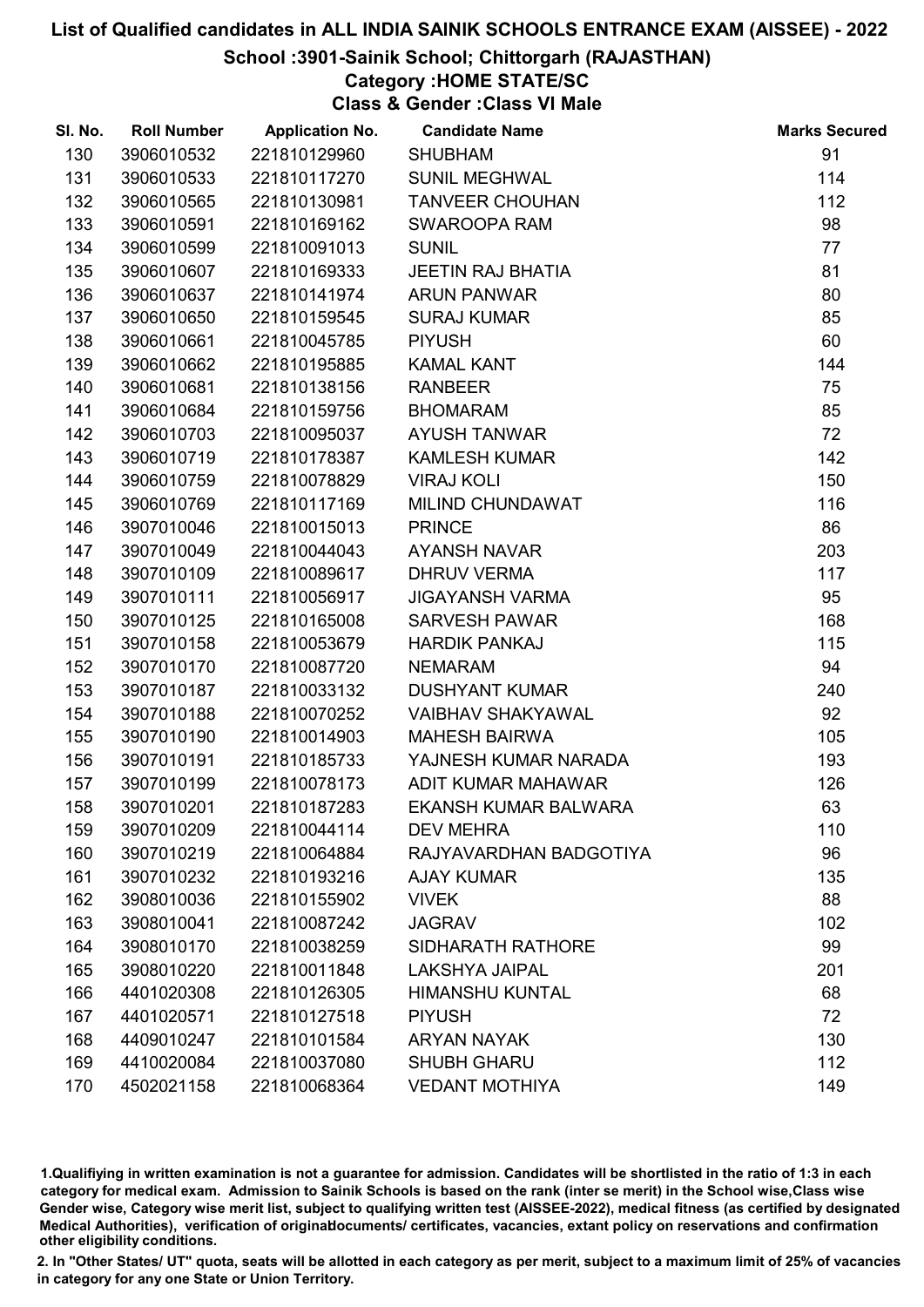School :3901-Sainik School; Chittorgarh (RAJASTHAN)

## Category :HOME STATE/ST

Class & Gender :Class VI Male

| SI. No. | <b>Roll Number</b> | <b>Application No.</b> | <b>Candidate Name</b>    | <b>Marks Secured</b> |
|---------|--------------------|------------------------|--------------------------|----------------------|
| 171     | 2001040423         | 221810065603           | <b>LOCHAN JARWAL</b>     | 119                  |
| 172     | 2001060085         | 221810132486           | <b>ASHUTOSH</b>          | 171                  |
| 173     | 3002020616         | 221810163128           | <b>RAVINDRA SINGH</b>    | 222                  |
| 174     | 3805010276         | 221810043190           | <b>AMANDEEP</b>          | 116                  |
| 175     | 3901020016         | 221810076890           | <b>SUSHANT BHAGORA</b>   | 61                   |
| 176     | 3901020055         | 221810090782           | PUNIT GOOGLI             | 156                  |
| 177     | 3901020079         | 221810188463           | KHUSHVENDRA SINGH MEENA  | 180                  |
| 178     | 3901020116         | 221810170035           | SANDEEP MEENA            | 177                  |
| 179     | 3901020132         | 221810072085           | <b>NAMAN SEHARA</b>      | 106                  |
| 180     | 3901020133         | 221810189485           | <b>MANIT MEENA</b>       | 99                   |
| 181     | 3901020188         | 221810094518           | <b>VIVEK MEENA</b>       | 89                   |
| 182     | 3901020221         | 221810094159           | <b>JATIN MEENA</b>       | 79                   |
| 183     | 3901020347         | 221810074578           | PRASHANT MEENA           | 86                   |
| 184     | 3901020394         | 221810061949           | <b>AVINASH MEENA</b>     | 94                   |
| 185     | 3901020395         | 221810170059           | ROHIT KUMAR MEENA        | 115                  |
| 186     | 3903010003         | 221810189510           | <b>TANISH KHARADI</b>    | 90                   |
| 187     | 3903010016         | 221810090240           | <b>NIKHIL KALASUA</b>    | 96                   |
| 188     | 3903010048         | 221810190001           | <b>KAVYA AHARI</b>       | 77                   |
| 189     | 3903010051         | 221810176601           | YASHWANT MEENA           | 85                   |
| 190     | 3903010052         | 221810104701           | <b>KRISHNAPAL MAIDA</b>  | 67                   |
| 191     | 3903010055         | 221810132611           | <b>RAMDEV MEENA</b>      | 81                   |
| 192     | 3903010057         | 221810187121           | <b>AVINASH GODA</b>      | 113                  |
| 193     | 3903010093         | 221810192202           | <b>GARVIT MINA</b>       | 77                   |
| 194     | 3903010116         | 221810141472           | <b>LOKESH MAIDA</b>      | 111                  |
| 195     | 3903010152         | 221810140443           | <b>VIVEK MEENA</b>       | 86                   |
| 196     | 3903020005         | 221810131410           | <b>MAYANK NANOMA</b>     | 122                  |
| 197     | 3903020015         | 221810135920           | PRIYANSHU AHARI          | 147                  |
| 198     | 3903020019         | 221810016830           | <b>ASHISH MEENA</b>      | 96                   |
| 199     | 3903020039         | 221810149180           | YASH MEENA               | 98                   |
| 200     | 3903020072         | 221810144451           | <b>VANSHRAJ KATARA</b>   | 70                   |
| 201     | 3903020074         | 221810160261           | <b>MOHIT KUMAR MEENA</b> | 105                  |
| 202     | 3903020085         | 221810173081           | <b>MEHUL GARASIYA</b>    | 168                  |
| 203     | 3903020090         | 221810185281           | <b>DIVYANSH KOTED</b>    | 64                   |
| 204     | 3903020124         | 221810068663           | KHUSHRAJ CHARPOTA        | 114                  |
| 205     | 3903020139         | 221810056904           | <b>ASHOK GARASIYA</b>    | 79                   |
| 206     | 3903020156         | 221810196844           | <b>HARISH MEENA</b>      | 86                   |
| 207     | 3903020184         | 221810193935           | <b>HEMANT MEENA</b>      | 84                   |
| 208     | 3903020199         | 221810073085           | <b>VIVEK MEENA</b>       | 187                  |
| 209     | 3903020222         | 221810052126           | <b>KHEMRAJ MEENA</b>     | 107                  |
| 210     | 3903020230         | 221810098056           | <b>KRISHNA MEENA</b>     | 156                  |
| 211     | 3903020234         | 221810165466           | <b>KARTIK MACHHAR</b>    | 74                   |
| 212     | 3903020245         | 221810160296           | SHAILENDRA BARIYA        | 81                   |
| 213     | 3903020261         | 221810098057           | <b>RISHABH MEENA</b>     | 126                  |

1.Qualifiying in written examination is not a guarantee for admission. Candidates will be shortlisted in the ratio of 1:3 in each category for medical exam. Admission to Sainik Schools is based on the rank (inter se merit) in the School wise,Class wise Gender wise, Category wise merit list, subject to qualifying written test (AISSEE-2022), medical fitness (as certified by designated Medical Authorities), verification of originablocuments/ certificates, vacancies, extant policy on reservations and confirmation other eligibility conditions.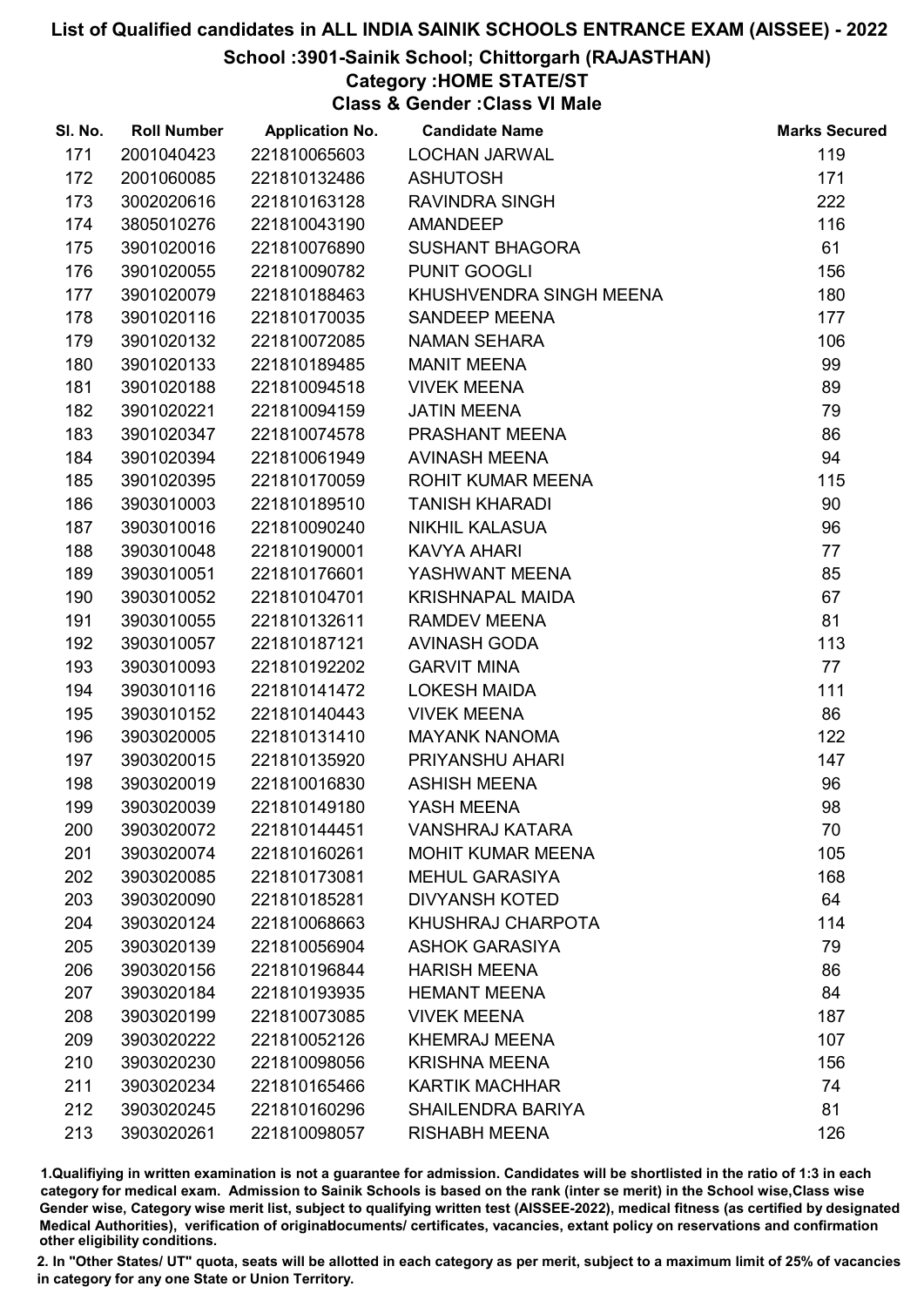## School :3901-Sainik School; Chittorgarh (RAJASTHAN)

## Category :HOME STATE/ST

Class & Gender :Class VI Male

| SI. No. | <b>Roll Number</b> | <b>Application No.</b> | <b>Candidate Name</b>        |    | <b>Marks Secured</b> |
|---------|--------------------|------------------------|------------------------------|----|----------------------|
| 214     | 3903020312         | 221810094868           | <b>GOURAV BARANDA</b>        |    | 94                   |
| 215     | 3903020318         | 221810078588           | <b>HIMANSHU MEENA</b>        |    | 116                  |
| 216     | 3903020329         | 221810164919           | <b>DIVYANSHU DAMOR</b>       |    | 154                  |
| 217     | 3903020345         | 221810010459           | <b>ARJUN BARIYA</b>          |    | 107                  |
| 218     | 3903030038         | 221810193463           | MAYANKRAJ KATARA             |    | 109                  |
| 219     | 3903030050         | 221810182483           | SIDDHARTH BAMANIYA           |    | 54                   |
| 220     | 3903030124         | 221810020235           | <b>LAVANYA ROAT</b>          |    | 118                  |
| 221     | 3903030150         | 221810170785           | <b>ABHISHEK MEENA</b>        |    | 117                  |
| 222     | 3903030168         | 221810174126           | <b>HIYAN DAMOR</b>           |    | 174                  |
| 223     | 3903030213         | 221810094147           | NAKSHTRA KALAUVA             |    | 77                   |
| 224     | 3903030221         | 221810004957           | <b>HIMANSHU MEENA</b>        |    | 160                  |
| 225     | 3903030249         | 221810185438           | <b>ANSHUL SINGH</b>          |    | 95                   |
| 226     | 3903030279         | 221810178898           | LOHITASHWA MEENA             |    | 168                  |
| 227     | 3903030326         | 221810023699           | <b>RAHUL</b>                 | CG | 81                   |
| 228     | 3904010026         | 221810098910           | <b>CHANDAN MEENA</b>         |    | 57                   |
| 229     | 3904020001         | 221810167140           | <b>DEEPAK MEENA</b>          |    | 163                  |
| 230     | 3904020063         | 221810001101           | PANKAJ MEENA                 |    | 262                  |
| 231     | 3904020095         | 221810081131           | ADITYA KUMAR MEENA           |    | 102                  |
| 232     | 3904020103         | 221810091731           | <b>CHHAVIKANT MAHAR</b>      |    | 119                  |
| 233     | 3904020129         | 221810096171           | HIMANSHU BYADWAL             |    | 67                   |
| 234     | 3904020131         | 221810075571           | <b>VINAY RAJ MEENA</b>       |    | 156                  |
| 235     | 3904020143         | 221810100981           | KUSHI RAM MEENA              |    | 73                   |
| 236     | 3904020190         | 221810160632           | <b>MANISH KUMAR MEENA</b>    |    | 77                   |
| 237     | 3904020238         | 221810097492           | <b>SACHIN NEEMWAL</b>        |    | 140                  |
| 238     | 3904020240         | 221810091992           | <b>AMAN MEHAR</b>            |    | 85                   |
| 239     | 3904020243         | 221810088003           | PRADHUMAN MEENA              |    | 109                  |
| 240     | 3904020245         | 221810136303           | <b>SANJEEV MEENA</b>         |    | 80                   |
| 241     | 3904020278         | 221810097823           | <b>VIHAN MEENA</b>           |    | 74                   |
| 242     | 3904020286         | 221810075143           | <b>MANISH KUMAR MEENA</b>    |    | 177                  |
| 243     | 3904020365         | 221810020314           | <b>ISHANT MEENA</b>          |    | 91                   |
| 244     | 3904020377         | 221810103324           | NAITIK KUMAR MEENA           |    | 94                   |
| 245     | 3904020378         | 221810096324           | SANJU                        |    | 104                  |
| 246     | 3904020417         | 221810085454           | <b>SHANTNU PRAKASH MEENA</b> |    | 101                  |
| 247     | 3904020559         | 221810121675           | <b>HIMALYA MEENA</b>         |    | 99                   |
| 248     | 3904020564         | 221810085285           | AISHVARYA MEENA              |    | 120                  |
| 249     | 3904030061         | 221810035740           | NAKSHTRA MAANDAR             |    | 69                   |
| 250     | 3904030181         | 221810097766           | ANISH KUMAR MEENA            |    | 95                   |
| 251     | 3904030198         | 221810001186           | <b>RONAK MEENA</b>           |    | 244                  |
| 252     | 3904030228         | 221810104007           | <b>VIKRAM MEENA</b>          |    | 126                  |
| 253     | 3904030249         | 221810160717           | <b>BAL KISHAN MEENA</b>      |    | 75                   |
| 254     | 3904030283         | 221810097057           | <b>AMAN MEENA</b>            |    | 136                  |
| 255     | 3904030324         | 221810174197           | AAYAN MARMAT                 |    | 86                   |
| 256     | 3904030326         | 221810097297           | <b>DILIP KUMAR MEENA</b>     |    | 203                  |

1.Qualifiying in written examination is not a guarantee for admission. Candidates will be shortlisted in the ratio of 1:3 in each category for medical exam. Admission to Sainik Schools is based on the rank (inter se merit) in the School wise,Class wise Gender wise, Category wise merit list, subject to qualifying written test (AISSEE-2022), medical fitness (as certified by designated Medical Authorities), verification of originablocuments/ certificates, vacancies, extant policy on reservations and confirmation other eligibility conditions.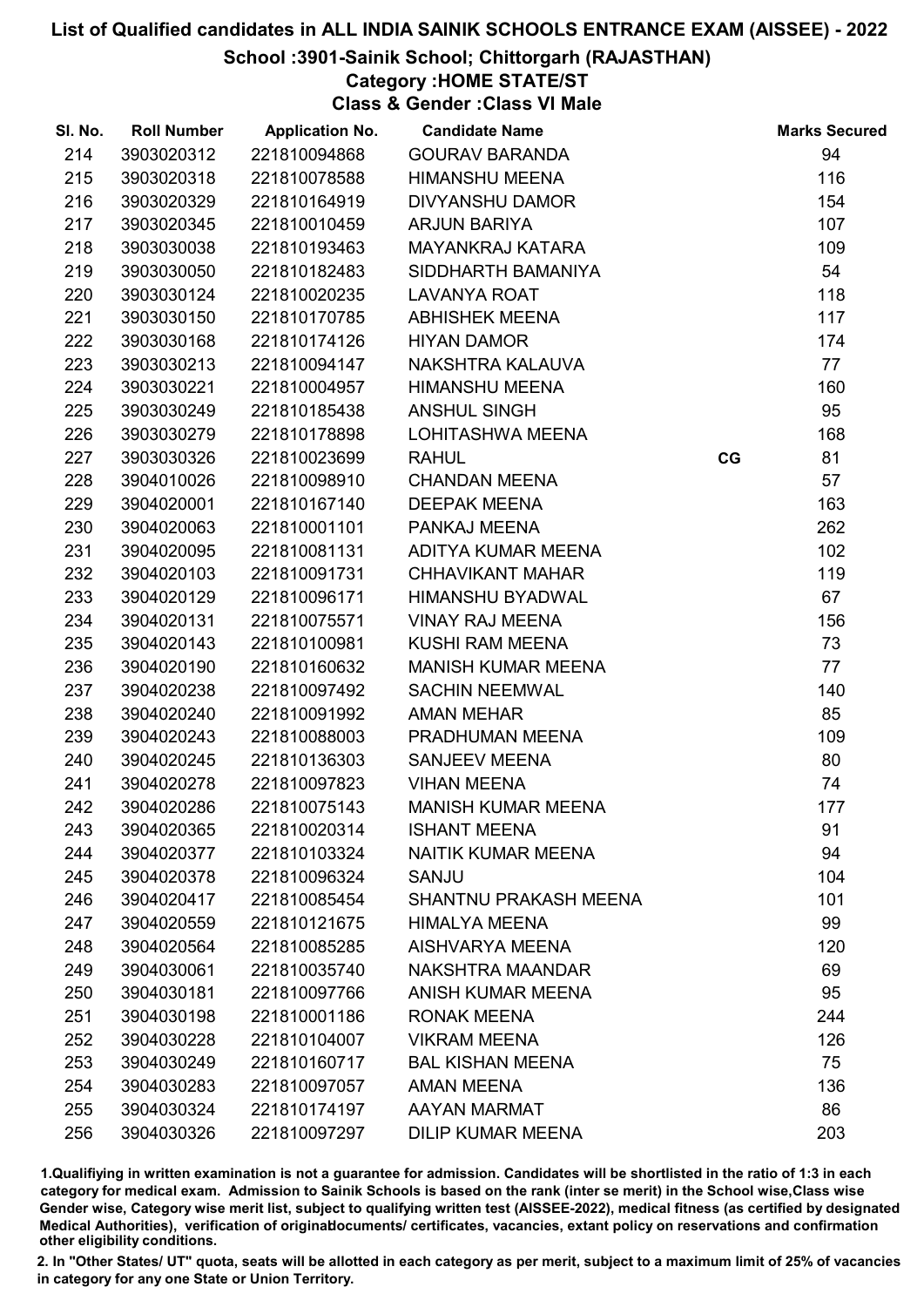## School :3901-Sainik School; Chittorgarh (RAJASTHAN)

## Category :HOME STATE/ST

Class & Gender :Class VI Male

| SI. No. | <b>Roll Number</b> | <b>Application No.</b> | <b>Candidate Name</b>             | <b>Marks Secured</b> |
|---------|--------------------|------------------------|-----------------------------------|----------------------|
| 257     | 3904030352         | 221810191618           | <b>DIVYANSH</b>                   | 32                   |
| 258     | 3904030364         | 221810135628           | <b>RAJ RAKSHIT MEENA</b>          | 79                   |
| 259     | 3904030416         | 221810037288           | LAVESH KRISHNA KUMAR MEENA        | 149                  |
| 260     | 3904030481         | 221810182549           | <b>ANKIT MEENA</b>                | 115                  |
| 261     | 3904030482         | 221810097549           | <b>GAURAV MEENA</b>               | 135                  |
| 262     | 3904030506         | 221810135179           | <b>SHIV KUMAR MEENA</b>           | 121                  |
| 263     | 3904030522         | 221810197289           | <b>AYUSH MEENA</b>                | 92                   |
| 264     | 3904040025         | 221810034811           | RAMAN DADERWAL                    | 115                  |
| 265     | 3904040046         | 221810187731           | <b>ROHIT MEENA</b>                | 121                  |
| 266     | 3904040074         | 221810151751           | <b>MANGAL SINGH MEENA</b>         | 205                  |
| 267     | 3904040147         | 221810057712           | <b>NIKHIL SUSAWAT</b>             | 97                   |
| 268     | 3904040209         | 221810019072           | SAMARTH MOTHIYA                   | 201                  |
| 269     | 3904040258         | 221810036803           | <b>BHAVYANSH MEENA</b>            | 125                  |
| 270     | 3904040278         | 221810016123           | <b>GAURAV MEENA</b>               | 166                  |
| 271     | 3904040312         | 221810174053           | <b>RAHUL MEENA</b>                | 105                  |
| 272     | 3904040339         | 221810156863           | <b>NAVEEN BARWAL</b>              | 168                  |
| 273     | 3904040342         | 221810025963           | KHUSANT SINGH JARWAL              | 108                  |
| 274     | 3904040473         | 221810105464           | <b>AGRIM SOLANKI</b>              | 193                  |
| 275     | 3904040497         | 221810050784           | <b>HARDIK MEENA</b>               | 198                  |
| 276     | 3904040538         | 221810170325           | SHREYANSH GOMLADU                 | 113                  |
| 277     | 3904040553         | 221810109535           | <b>ISHANT MEENA</b>               | 92                   |
| 278     | 3904040640         | 221810048995           | <b>VINEET KUMAR MEENA</b>         | 129                  |
| 279     | 3904040653         | 221810077116           | <b>MANIK SAUGAN</b>               | 199                  |
| 280     | 3904040856         | 221810145957           | SAKSHAM MOTHIYA                   | 114                  |
| 281     | 3904040981         | 221810178058           | <b>VATSAL DOBAL</b>               | 64                   |
| 282     | 3904041014         | 221810104178           | <b>DIVYANSHU MEENA</b>            | 152                  |
| 283     | 3904041070         | 221810099319           | <b>GOURAV MEENA</b>               | 118                  |
| 284     | 3904041135         | 221810096069           | NAMAN SEHRA                       | 113                  |
| 285     | 3904041136         | 221810017169           | <b>KUNDAN KHODA</b>               | 191                  |
| 286     | 3904041185         | 221810056799           | <b>JATIN RAJ MEENA</b>            | 86                   |
| 287     | 3905010045         | 221810055330           | <b>SUMIT MEENA</b>                | 94                   |
| 288     | 3905020082         | 221810057062           | <b>ANAND</b>                      | 81                   |
| 289     | 3905020152         | 221810018903           | <b>SACHIN KUMAR MEENA</b>         | 170                  |
| 290     | 3905030062         | 221810121617           | <b>SHAILESH MEENA</b>             | 114                  |
| 291     | 3906010096         | 221810161071           | PRIYANSHU GOYAL                   | 78                   |
| 292     | 3906010618         | 221810058204           | <b>ARYAN KUMAR</b>                | 97                   |
| 293     | 3906010707         | 221810087247           | <b>YUVRAJ BHATI</b>               | 117                  |
| 294     | 3906010764         | 221810051659           | <b>GORAV PRATAP SINGH VAGHELA</b> | 158                  |
| 295     | 3907010006         | 221810114830           | <b>PRAKHAR MAHAR</b>              | 186                  |
| 296     | 3907010037         | 221810175932           | <b>NISHANT MEENA</b>              | 175                  |
| 297     | 3907010084         | 221810008375           | AADITYA SINGH MEENA               | 106                  |
| 298     | 3907010107         | 221810064907           | <b>DUSHYANT MEENA</b>             | 85                   |
| 299     | 3907010146         | 221810197009           | <b>HIMANSHU MEENA</b>             | $\mathbf 0$          |

1.Qualifiying in written examination is not a guarantee for admission. Candidates will be shortlisted in the ratio of 1:3 in each category for medical exam. Admission to Sainik Schools is based on the rank (inter se merit) in the School wise,Class wise Gender wise, Category wise merit list, subject to qualifying written test (AISSEE-2022), medical fitness (as certified by designated Medical Authorities), verification of originablocuments/ certificates, vacancies, extant policy on reservations and confirmation other eligibility conditions.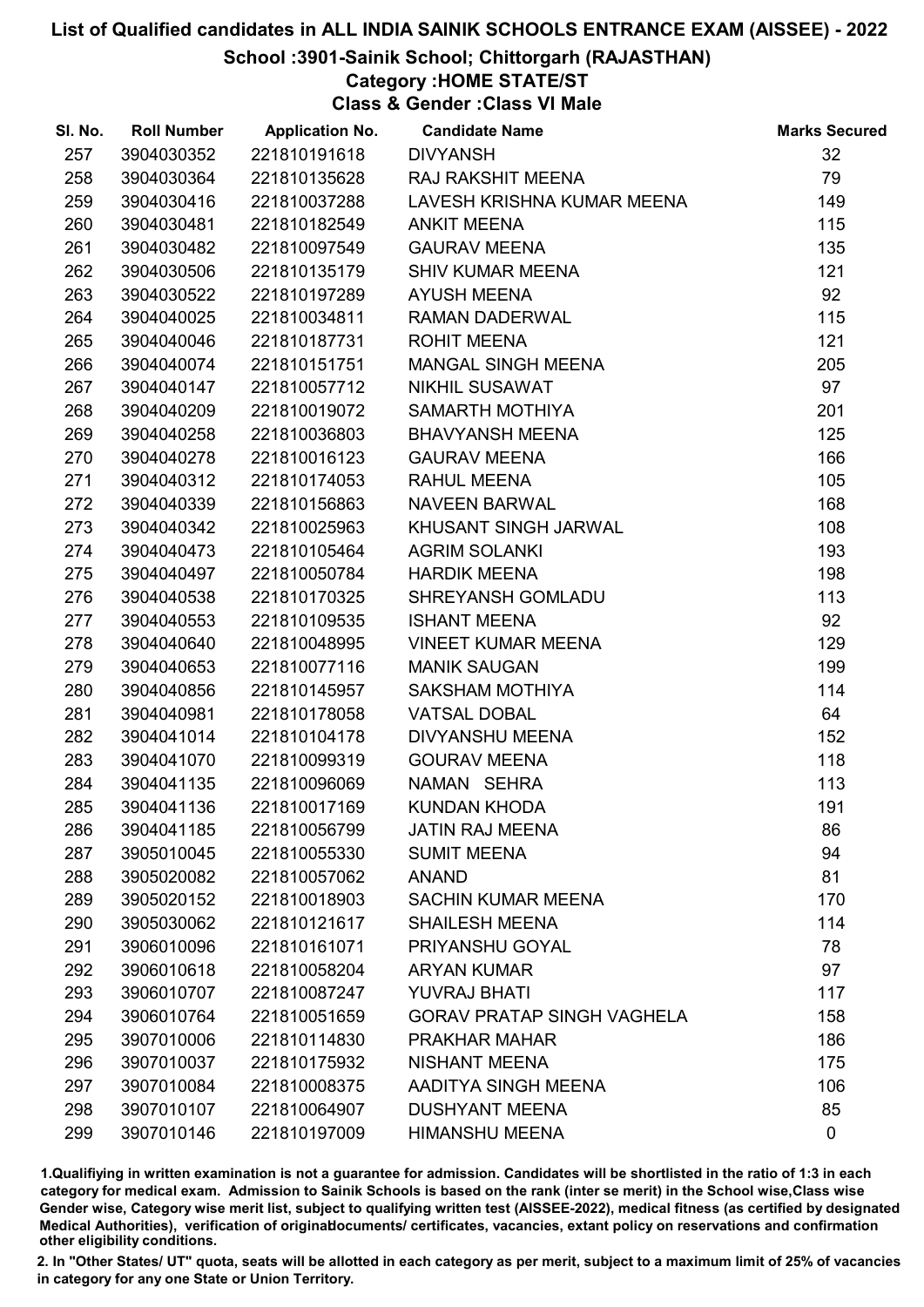#### School :3901-Sainik School; Chittorgarh (RAJASTHAN)

## Category :HOME STATE/ST

Class & Gender :Class VI Male

| SI. No. | <b>Roll Number</b> | <b>Application No.</b> | <b>Candidate Name</b>    | <b>Marks Secured</b> |
|---------|--------------------|------------------------|--------------------------|----------------------|
| 300     | 3907010150         | 221810176119           | <b>AKSHIT</b>            | 168                  |
| 301     | 3907010154         | 221810188749           | <b>LALIT MEENA</b>       | 164                  |
| 302     | 3907010173         | 221810090180           | <b>AKSHIT MEENA</b>      | 127                  |
| 303     | 3907010180         | 221810054561           | <b>SHIV OM MEENA</b>     | 171                  |
| 304     | 3907010183         | 221810065881           | <b>LOVELY MEENA</b>      | 115                  |
| 305     | 3907010185         | 221810124522           | NITESH MEENA             | 136                  |
| 306     | 3907010192         | 221810057243           | <b>JEET MEENA</b>        | 102                  |
| 307     | 3907010198         | 221810059863           | <b>HARSH MEENA</b>       | 103                  |
| 308     | 3907010202         | 221810051383           | <b>ROHIT MEENA</b>       | 126                  |
| 309     | 3907010207         | 221810165504           | <b>MOHIT MEENA</b>       | 165                  |
| 310     | 3907010210         | 221810062914           | <b>VIJAY KUMAR MEENA</b> | 79                   |
| 311     | 3907010211         | 221810025624           | <b>VIVEK KUMAR MEENA</b> | 115                  |
| 312     | 3907010217         | 221810036574           | <b>JATIN MEENA</b>       | 146                  |
| 313     | 3907010218         | 221810158974           | <b>ABHISHEK MEENA</b>    | 53                   |
| 314     | 3907010222         | 221810102035           | YASHVANT MEENA           | 53                   |
| 315     | 3907010227         | 221810152285           | <b>LOKESH MEENA</b>      | 132                  |
| 316     | 3907010233         | 221810054316           | <b>YOGESH</b>            | 109                  |
| 317     | 3907010238         | 221810158966           | <b>YOGENDRA</b>          | 119                  |
| 318     | 3907010260         | 221810053628           | <b>MOHIT</b>             | 101                  |
| 319     | 3907010272         | 221810010059           | <b>RAHUL MEENA</b>       | 87                   |
| 320     | 3907010273         | 221810163059           | <b>KRISHNKANT MEENA</b>  | 120                  |
| 321     | 3907010277         | 221810189589           | <b>LAVISH MEENA</b>      | 121                  |
| 322     | 3908010224         | 221810061129           | <b>SAHIL SEHRA</b>       | 140                  |
| 323     | 4402010022         | 221810024460           | <b>DEVRAJ MEENA</b>      | 162                  |
| 324     | 4502021152         | 221810120563           | ANURAG MEENA             | 101                  |
| 325     | 4504030151         | 221810129583           | <b>ADITYA RAJILWAL</b>   | 236                  |
| 326     | 4602010100         | 221810084390           | <b>MIHIR MEENA</b>       | 219                  |

<sup>1.</sup>Qualifiying in written examination is not a guarantee for admission. Candidates will be shortlisted in the ratio of 1:3 in each category for medical exam. Admission to Sainik Schools is based on the rank (inter se merit) in the School wise,Class wise Gender wise, Category wise merit list, subject to qualifying written test (AISSEE-2022), medical fitness (as certified by designated Medical Authorities), verification of originablocuments/ certificates, vacancies, extant policy on reservations and confirmation other eligibility conditions.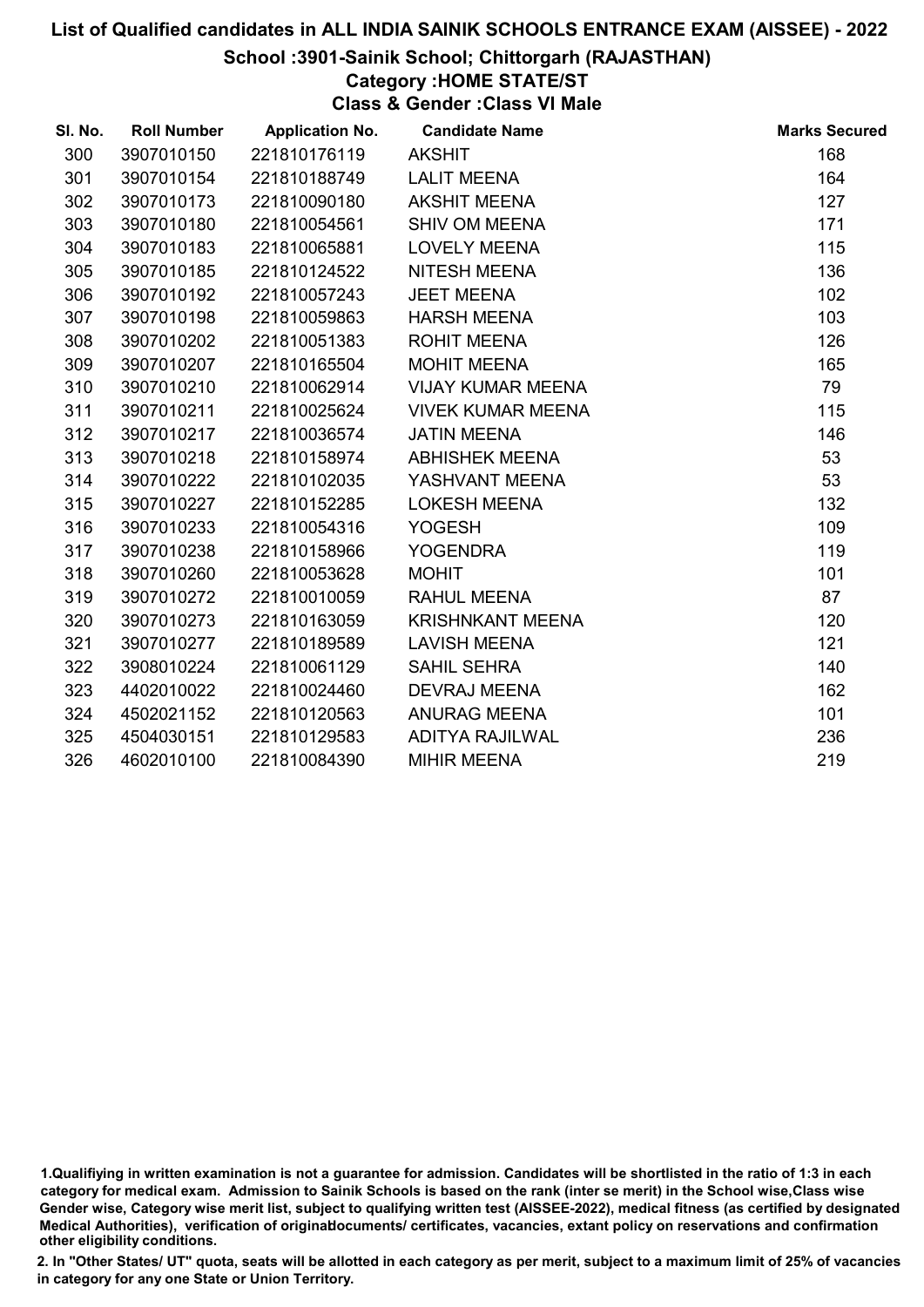## School :3901-Sainik School; Chittorgarh (RAJASTHAN)

# Category :HOME STATE/OBC

Class & Gender :Class VI Male

| SI. No. | <b>Roll Number</b> | <b>Application No.</b> | <b>Candidate Name</b>      | <b>Marks Secured</b> |
|---------|--------------------|------------------------|----------------------------|----------------------|
| 327     | 1512020218         | 221810128029           | LAKSHYARAJ                 | 184                  |
| 328     | 2001050178         | 221810042873           | <b>DEVENDRA</b>            | 224                  |
| 329     | 2001050596         | 221810004515           | <b>RAHUL</b>               | 251                  |
| 330     | 2301020187         | 221810075363           | DHEERAJ YADAV              | 168                  |
| 331     | 2303020234         | 221810039102           | <b>MANU YADAV</b>          | 208                  |
| 332     | 2303020356         | 221810029892           | <b>JIGAR</b>               | 200                  |
| 333     | 2303030031         | 221810023223           | PUSHPENDRA KUMAR           | 200                  |
| 334     | 2303030231         | 221810155405           | <b>CHIRAG BABU</b>         | 211                  |
| 335     | 2303030311         | 221810029865           | HIMANSHU YADAV             | 222                  |
| 336     | 2303040146         | 221810154050           | <b>EKANSH YADAV</b>        | 161                  |
| 337     | 2303040434         | 221810000988           | <b>VARUN RATHI</b>         | 247                  |
| 338     | 2303040495         | 221810113659           | <b>JATIN YADAV</b>         | 237                  |
| 339     | 2303050210         | 221810043091           | <b>HARSH YADAV</b>         | 219                  |
| 340     | 2303050291         | 221810068422           | <b>ROHIT YADAV</b>         | 194                  |
| 341     | 2303060206         | 221810167973           | <b>YASH</b>                | 156                  |
| 342     | 2303060328         | 221810102424           | <b>ISHANT YADAV</b>        | 208                  |
| 343     | 2303060379         | 221810101244           | <b>YASH</b>                | 148                  |
| 344     | 2303060390         | 221810178544           | <b>SHUBHAM YADAV</b>       | 235                  |
| 345     | 2303070056         | 221810071105           | <b>PARVESH</b>             | 172                  |
| 346     | 2303070246         | 221810133665           | <b>VIKESH</b>              | 161                  |
| 347     | 2303080301         | 221810164747           | <b>TANUJ KUMAR</b>         | 163                  |
| 348     | 2303090013         | 221810067677           | <b>ROHAN KUMAR</b>         | 253                  |
| 349     | 2303090078         | 221810099308           | <b>KANISHK SAINI</b>       | 136                  |
| 350     | 2303090241         | 221810006468           | <b>TANMAY MAKED</b>        | 195                  |
| 351     | 2303090321         | 221810096998           | <b>NAMAN</b>               | 255                  |
| 352     | 2303100072         | 221810091249           | <b>LAKSHYA YADAV</b>       | 186                  |
| 353     | 2303100199         | 221810051589           | <b>DIMPAL</b>              | 224                  |
| 354     | 2304020032         | 221810029701           | <b>HIMANSHU</b>            | 235                  |
| 355     | 2304020205         | 221810106433           | <b>LALIT POONIA</b>        | 158                  |
| 356     | 2304020265         | 221810040424           | <b>DEEPAK FAGANA</b>       | 246                  |
| 357     | 2304020451         | 221810105986           | <b>MITUL POONIA</b>        | 175                  |
| 358     | 3004040242         | 221810109608           | <b>HIMANSHU GURJAR</b>     | 161                  |
| 359     | 3110020356         | 221810132908           | <b>ARYAN KUMAWAT</b>       | 168                  |
| 360     | 3110020431         | 221810024619           | <b>AJAY GURJAR</b>         | 190                  |
| 361     | 3114030028         | 221810000374           | NARESH CHAMPALAL CHOUDHARY | 153                  |
| 362     | 3901010009         | 221810041310           | <b>ADITYA KUMAR</b>        | 198                  |
| 363     | 3901010019         | 221810114530           | <b>ARPIT CHOUDHARY</b>     | 155                  |
| 364     | 3901010033         | 221810033460           | RAHUL LAMBA                | 268                  |
| 365     | 3901010036         | 221810110370           | PRATIBHA YADAV             | 189                  |
| 366     | 3901010075         | 221810136241           | PRINCE CHOUDHARY           | 230                  |
| 367     | 3901010094         | 221810034191           | PREM SAMOTA                | 248                  |
| 368     | 3901010096         | 221810136591           | <b>NAVEEN BAJIYA</b>       | 130                  |
| 369     | 3901010114         | 221810033322           | <b>TEJKARAN SINGH</b>      | 186                  |

1.Qualifiying in written examination is not a guarantee for admission. Candidates will be shortlisted in the ratio of 1:3 in each category for medical exam. Admission to Sainik Schools is based on the rank (inter se merit) in the School wise,Class wise Gender wise, Category wise merit list, subject to qualifying written test (AISSEE-2022), medical fitness (as certified by designated Medical Authorities), verification of originablocuments/ certificates, vacancies, extant policy on reservations and confirmation other eligibility conditions.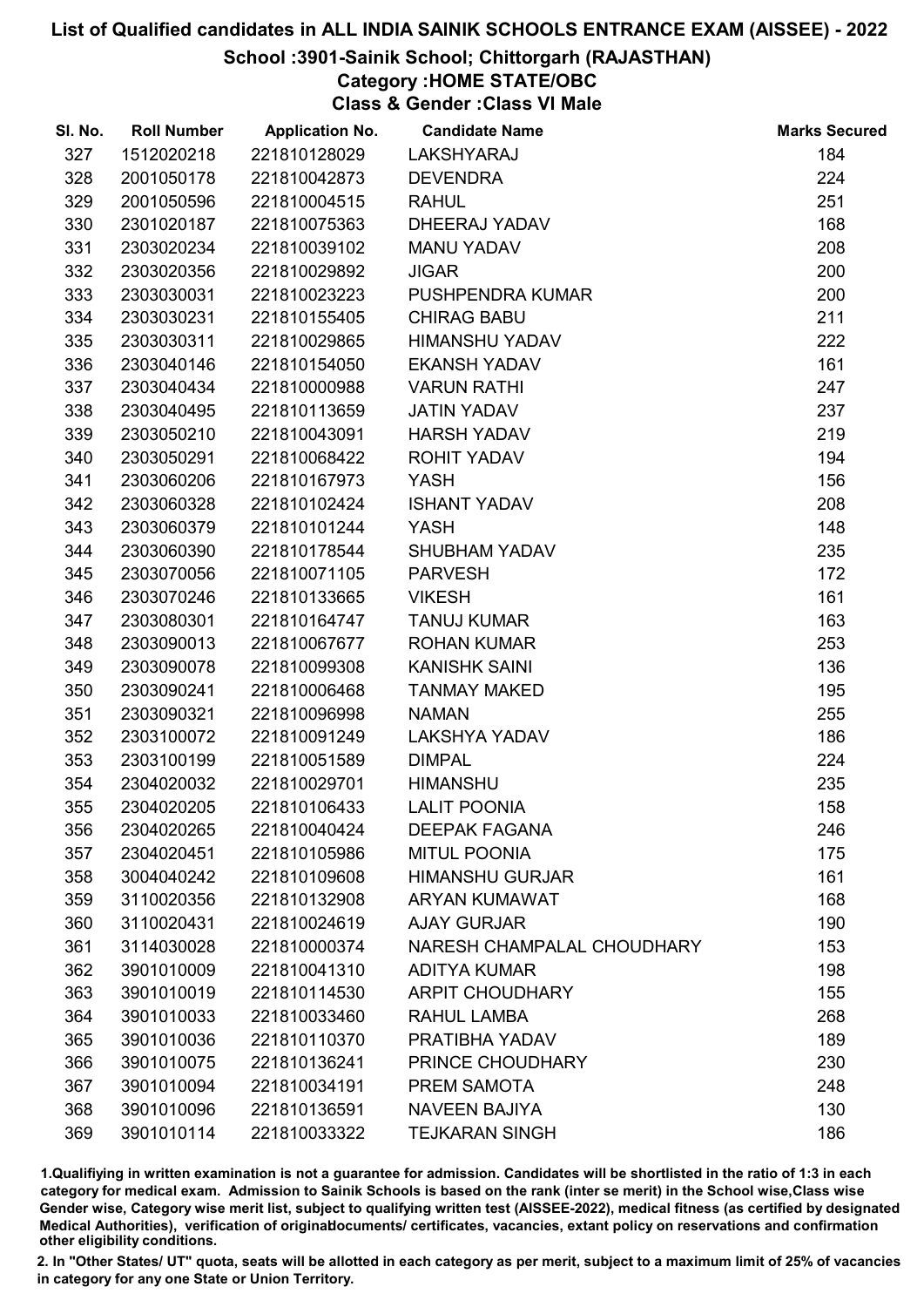## School :3901-Sainik School; Chittorgarh (RAJASTHAN)

## Category :HOME STATE/OBC

Class & Gender :Class VI Male

| SI. No. | <b>Roll Number</b> | <b>Application No.</b> | <b>Candidate Name</b>    | <b>Marks Secured</b> |
|---------|--------------------|------------------------|--------------------------|----------------------|
| 370     | 3901010121         | 221810032232           | <b>PIYUSH KUMAR</b>      | 213                  |
| 371     | 3901010124         | 221810067532           | <b>SAHI RAM</b>          | 173                  |
| 372     | 3901010136         | 221810121952           | <b>ELESH KANSARA</b>     | 201                  |
| 373     | 3901010139         | 221810034262           | <b>MAHIPAL BAJIYA</b>    | 245                  |
| 374     | 3901010141         | 221810171862           | PRIYANSHU BHADANA        | 241                  |
| 375     | 3901010143         | 221810021272           | <b>HITESH JAT</b>        | 138                  |
| 376     | 3901010163         | 221810033613           | <b>HIMANSHU MANDIYA</b>  | 270                  |
| 377     | 3901010176         | 221810139343           | <b>NITESH BARALA</b>     | 218                  |
| 378     | 3901010185         | 221810048273           | <b>RAHUL GURJAR</b>      | 212                  |
| 379     | 3901010186         | 221810093473           | <b>AMIT CHOUDHARY</b>    | 260                  |
| 380     | 3901010187         | 221810094873           | <b>AJAY KUMAR GURJAR</b> | 120                  |
| 381     | 3901010193         | 221810057383           | <b>DADESHWAR SINGH</b>   | 122                  |
| 382     | 3901010223         | 221810120254           | NITIN CHOUDARY           | 262                  |
| 383     | 3901010232         | 221810028964           | <b>MAHIPAL DHAYAL</b>    | 255                  |
| 384     | 3901010242         | 221810092684           | <b>KRISH GURJAR</b>      | 136                  |
| 385     | 3901010251         | 221810075305           | RAJARAM CHOUDHARY        | 219                  |
| 386     | 3901010253         | 221810090605           | <b>KANISHK</b>           | 244                  |
| 387     | 3901010254         | 221810074705           | <b>SURUCHIT</b>          | 200                  |
| 388     | 3901010260         | 221810148515           | <b>MANANT</b>            | 176                  |
| 389     | 3901010269         | 221810109935           | <b>ABHISHEK KUMAR</b>    | 264                  |
| 390     | 3901010270         | 221810037245           | <b>DEEPAK</b>            | 145                  |
| 391     | 3901010281         | 221810033665           | PUNIT CHOUDHARY          | 255                  |
| 392     | 3901010288         | 221810087775           | <b>VEDANG SEN</b>        | 152                  |
| 393     | 3901010299         | 221810054006           | RAHUL CHOUDHARY          | 212                  |
| 394     | 3901010314         | 221810029426           | <b>UMESH CHAND</b>       | 263                  |
| 395     | 3901010319         | 221810166036           | <b>ANKIT MANKAS</b>      | 144                  |
| 396     | 3901020009         | 221810060950           | <b>ARNAV CHOUDHARY</b>   | 249                  |
| 397     | 3901020017         | 221810052001           | NAVDEEP GODARA           | 247                  |
| 398     | 3901020026         | 221810125351           | <b>SITANSHU PANWAR</b>   | 234                  |
| 399     | 3901020030         | 221810162671           | <b>YASHWANT</b>          | 207                  |
| 400     | 3901020035         | 221810157412           | <b>LOKESH CHOUDHARY</b>  | 204                  |
| 401     | 3901020048         | 221810133072           | <b>ARYAN</b>             | 234                  |
| 402     | 3901020061         | 221810095203           | SANKALP KUMAWAT          | 139                  |
| 403     | 3901020063         | 221810140903           | PRIYANSHU CHOUDHARY      | 131                  |
| 404     | 3901020066         | 221810060323           | <b>NEERAJ CHOUDHARY</b>  | 182                  |
| 405     | 3901020074         | 221810135343           | <b>ROHIT CHOUDHARY</b>   | 138                  |
| 406     | 3901020077         | 221810055363           | <b>SUBHAM</b>            | 190                  |
| 407     | 3901020084         | 221810133383           | <b>DHRUV KULHARI</b>     | 200                  |
| 408     | 3901020099         | 221810057874           | <b>KARTIKEYA SINGH</b>   | 153                  |
| 409     | 3901020104         | 221810078994           | PRIYANSH JHALA           | 172                  |
| 410     | 3901020149         | 221810166786           | <b>ANKIT GILA</b>        | 123                  |
| 411     | 3901020157         | 221810123217           | <b>KULDEEP TANDI</b>     | 249                  |
| 412     | 3901020182         | 221810175997           | <b>KARANVEER SINGH</b>   | 192                  |

1.Qualifiying in written examination is not a guarantee for admission. Candidates will be shortlisted in the ratio of 1:3 in each category for medical exam. Admission to Sainik Schools is based on the rank (inter se merit) in the School wise,Class wise Gender wise, Category wise merit list, subject to qualifying written test (AISSEE-2022), medical fitness (as certified by designated Medical Authorities), verification of originablocuments/ certificates, vacancies, extant policy on reservations and confirmation other eligibility conditions.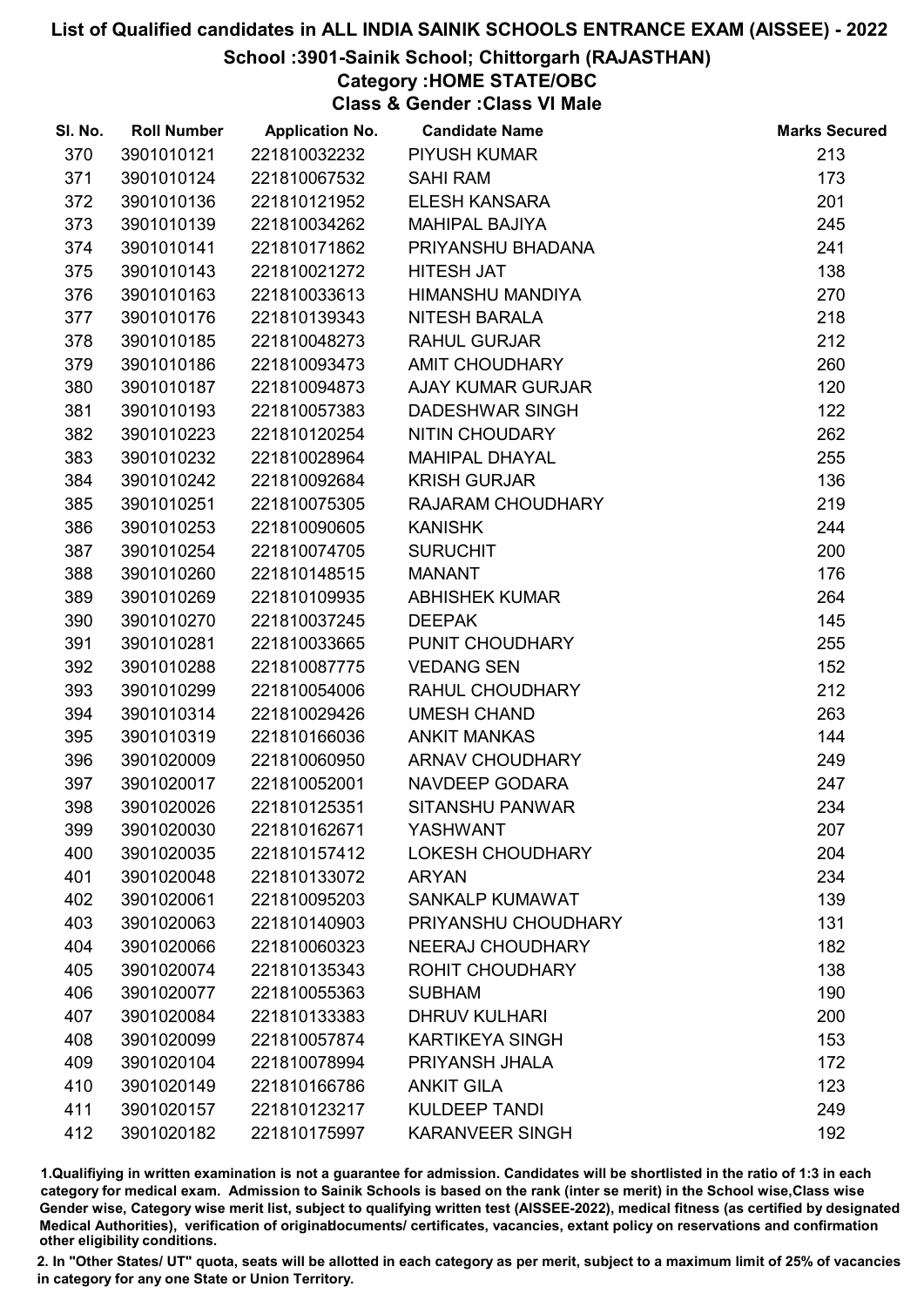### School :3901-Sainik School; Chittorgarh (RAJASTHAN)

Category :HOME STATE/OBC

Class & Gender :Class VI Male

| SI. No. | <b>Roll Number</b> | <b>Application No.</b> | <b>Candidate Name</b>     | <b>Marks Secured</b> |
|---------|--------------------|------------------------|---------------------------|----------------------|
| 413     | 3901020183         | 221810037108           | <b>VIKASH POUR</b>        | 198                  |
| 414     | 3901020189         | 221810131028           | <b>ARVIND</b>             | 141                  |
| 415     | 3901020190         | 221810096228           | YASHWANT                  | 246                  |
| 416     | 3901020202         | 221810154268           | <b>ASHISH KHOKHAR</b>     | 123                  |
| 417     | 3901020214         | 221810071029           | <b>HARSHIT</b>            | 124                  |
| 418     | 3901020218         | 221810097539           | <b>VIKAS CHOUDHARY</b>    | 175                  |
| 419     | 3901020236         | 221810034256           | <b>DEEPAK DIVRATA</b>     | 250                  |
| 420     | 3901020252         | 221810167686           | SURENDRA MATWA            | 120                  |
| 421     | 3901020261         | 221810037517           | <b>DEEPESH BHADANA</b>    | 248                  |
| 422     | 3901020262         | 221810006717           | <b>RIDDHIM NAGAR</b>      | 160                  |
| 423     | 3901020266         | 221810062817           | <b>DEEPAK GEELA</b>       | 213                  |
| 424     | 3901020272         | 221810053527           | YUVRAJ SINGH CHOUDHARY    | 204                  |
| 425     | 3901020277         | 221810029047           | <b>GOURAV JAKHAR</b>      | 263                  |
| 426     | 3901020284         | 221810029257           | <b>ANKIT BIJARNIA</b>     | 247                  |
| 427     | 3901020285         | 221810108657           | RITESH YADAV              | 168                  |
| 428     | 3901020317         | 221810135728           | <b>MANISH KUMAR</b>       | 243                  |
| 429     | 3901020321         | 221810021238           | <b>HARSH CHOUDHARY</b>    | 167                  |
| 430     | 3901020343         | 221810048368           | PRIYANSHU CHOUDHARY       | 132                  |
| 431     | 3901020344         | 221810064468           | <b>AJAY CHOUDHARY</b>     | 262                  |
| 432     | 3901020350         | 221810155978           | <b>PRAVEEN</b>            | 184                  |
| 433     | 3901020352         | 221810034488           | <b>DHEERAJ KUMAR</b>      | 147                  |
| 434     | 3901020359         | 221810064298           | NARENDRA CHOUDHARY        | 241                  |
| 435     | 3901020362         | 221810029598           | YASH RUNDLA               | 273                  |
| 436     | 3901020366         | 221810170019           | <b>NIRMAL SAHU</b>        | 209                  |
| 437     | 3901020371         | 221810041029           | <b>MOHIT</b>              | 254                  |
| 438     | 3901020406         | 221810074969           | <b>MAHENDRA KUMAR</b>     | 260                  |
| 439     | 3901020413         | 221810169189           | <b>UDITH RUNDLA</b>       | 174                  |
| 440     | 3901020423         | 221810034199           | RAKESH KUMAR JITARWAL     | 283                  |
| 441     | 3902010002         | 221810058500           | <b>VIVAN CHOUDHARY</b>    | 167                  |
| 442     | 3902010003         | 221810064700           | <b>NAVDEEP CHOUDHARY</b>  | 186                  |
| 443     | 3902010009         | 221810143660           | <b>YUVRAJ SIDDH</b>       | 197                  |
| 444     | 3902010032         | 221810193471           | <b>BHUPENDER</b>          | 183                  |
| 445     | 3902010042         | 221810074422           | PIYUSH CHOUDHARY          | 259                  |
| 446     | 3902010074         | 221810032834           | <b>GANESH ISHRAN</b>      | 235                  |
| 447     | 3902010084         | 221810090315           | <b>SANIDHAY CHOUDHARY</b> | 137                  |
| 448     | 3902010112         | 221810007577           | <b>YUVESH SARAWAG</b>     | 153                  |
| 449     | 3902010130         | 221810048258           | <b>CHUNESH</b>            | 259                  |
| 450     | 3902010175         | 221810017492           | SIDDHARTH DEPAWAT         | 184                  |
| 451     | 3902010178         | 221810041803           | PRIYANSHU GURJAR          | 254                  |
| 452     | 3902010221         | 221810155378           | <b>LALIT GUSAI</b>        | 167                  |
| 453     | 3902010228         | 221810042099           | <b>MOHD REHAN</b>         | 214                  |
| 454     | 3903010009         | 221810193420           | <b>ADITYA VAISHNAV</b>    | 157                  |
| 455     | 3903010015         | 221810019530           | <b>RANANJAY SINGH</b>     | 208                  |

1.Qualifiying in written examination is not a guarantee for admission. Candidates will be shortlisted in the ratio of 1:3 in each category for medical exam. Admission to Sainik Schools is based on the rank (inter se merit) in the School wise,Class wise Gender wise, Category wise merit list, subject to qualifying written test (AISSEE-2022), medical fitness (as certified by designated Medical Authorities), verification of originablocuments/ certificates, vacancies, extant policy on reservations and confirmation other eligibility conditions.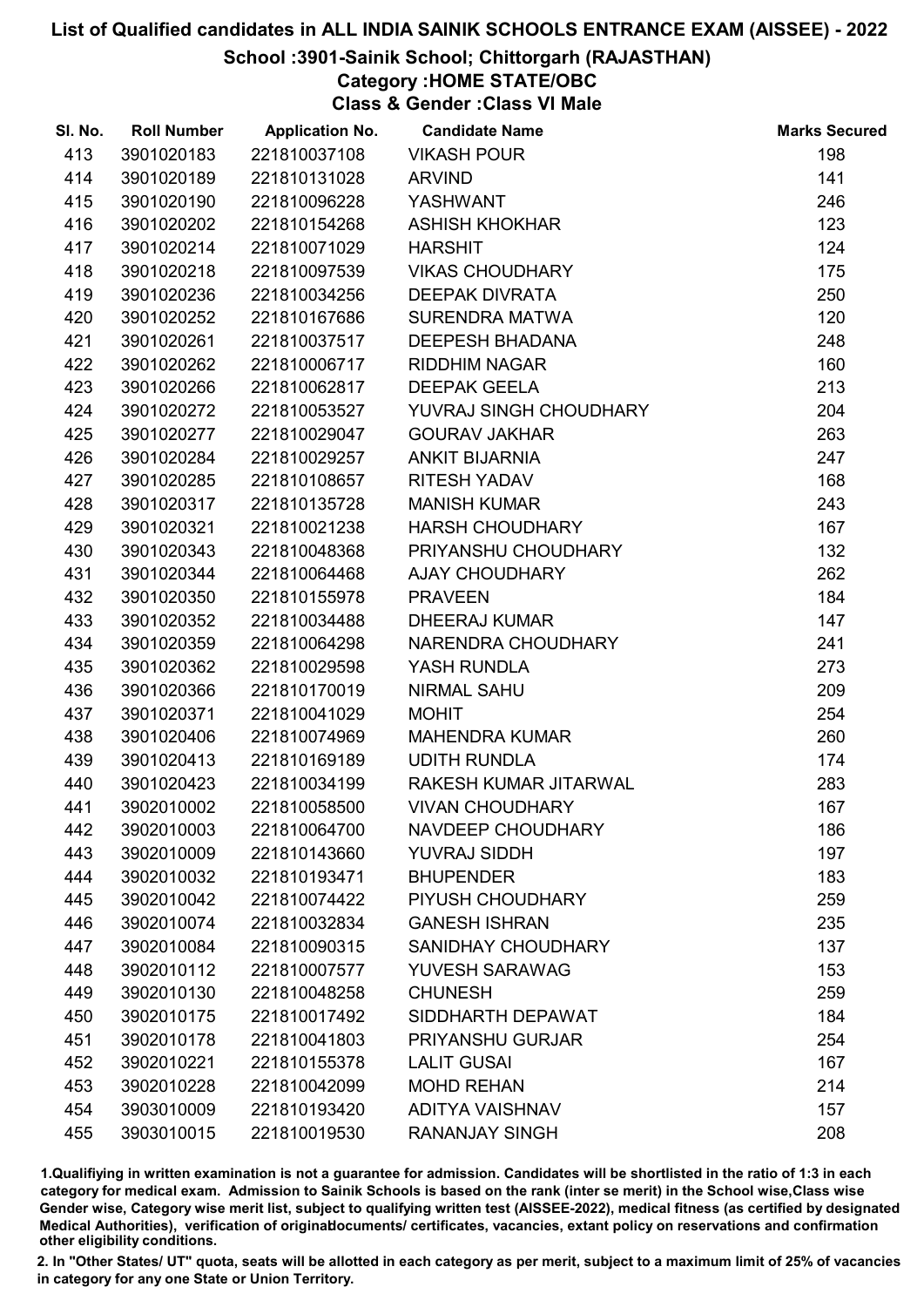## School :3901-Sainik School; Chittorgarh (RAJASTHAN)

## Category :HOME STATE/OBC

Class & Gender :Class VI Male

| SI. No. | <b>Roll Number</b> | <b>Application No.</b> | <b>Candidate Name</b>      | <b>Marks Secured</b> |
|---------|--------------------|------------------------|----------------------------|----------------------|
| 456     | 3903010049         | 221810070501           | YASH DAGUR                 | 177                  |
| 457     | 3903010079         | 221810075961           | PRINCE KUMAR JAT           | 153                  |
| 458     | 3903010084         | 221810045181           | <b>SURAJ JAT</b>           | 182                  |
| 459     | 3903010115         | 221810150372           | <b>RITESH KUMAR DHAKER</b> | 201                  |
| 460     | 3903010120         | 221810075972           | <b>RAHUL MALI</b>          | 164                  |
| 461     | 3903010132         | 221810161213           | <b>SURJEET CHOUDHARY</b>   | 179                  |
| 462     | 3903010136         | 221810086023           | <b>MADHAV TELI</b>         | 174                  |
| 463     | 3903010138         | 221810140223           | <b>ISHANT KASWA</b>        | 225                  |
| 464     | 3903020017         | 221810134330           | YAGYADHWAJ SINGH DALAWAT   | 162                  |
| 465     | 3903020023         | 221810138250           | <b>OM LABANA</b>           | 120                  |
| 466     | 3903020029         | 221810035060           | <b>TEJAS KUMAR</b>         | 213                  |
| 467     | 3903020060         | 221810179221           | <b>ANANT SAHU</b>          | 159                  |
| 468     | 3903020131         | 221810090183           | <b>PRASHANT DHAKAR</b>     | 137                  |
| 469     | 3903020140         | 221810103014           | <b>SANYAM GURJAR</b>       | 123                  |
| 470     | 3903020145         | 221810030124           | <b>DAKSH TAILOR</b>        | 151                  |
| 471     | 3903020162         | 221810098074           | PIYUSH JAT                 | 155                  |
| 472     | 3903020175         | 221810086025           | <b>MAYANK CHOUDHARY</b>    | 185                  |
| 473     | 3903020181         | 221810173925           | <b>AYUSH DOODI</b>         | 122                  |
| 474     | 3903020187         | 221810039355           | <b>MAHESH GURJAR</b>       | 236                  |
| 475     | 3903020211         | 221810047995           | <b>SHIVAM AHIR</b>         | 142                  |
| 476     | 3903020237         | 221810165766           | <b>DEEPESH AHEER</b>       | 156                  |
| 477     | 3903020285         | 221810190997           | <b>TANMAY GURJAR</b>       | 136                  |
| 478     | 3903020287         | 221810086008           | <b>JAMNESH KUMHAR</b>      | 182                  |
| 479     | 3903020289         | 221810116308           | <b>NAMAN GOCHER</b>        | 151                  |
| 480     | 3903020290         | 221810101408           | <b>BHAVYA PATIDAR</b>      | 132                  |
| 481     | 3903020295         | 221810086018           | <b>DEEPAK RAYKA</b>        | 218                  |
| 482     | 3903020296         | 221810098018           | <b>MANISH AHEER</b>        | 216                  |
| 483     | 3903020340         | 221810078349           | <b>KANISHAK CHOUHAN</b>    | 159                  |
| 484     | 3903020349         | 221810159369           | <b>ANKIT MALI</b>          | 194                  |
| 485     | 3903020358         | 221810155399           | <b>JEEVAN JANWA</b>        | 177                  |
| 486     | 3903030064         | 221810057204           | <b>BHAUMIK SHARMA</b>      | 123                  |
| 487     | 3903030070         | 221810182114           | <b>BHAVIN KHAJJA</b>       | 149                  |
| 488     | 3903030127         | 221810161635           | RAJYAVARDHAN SINGH         | 164                  |
| 489     | 3903030134         | 221810061855           | <b>HARI OM PURBIYA</b>     | 125                  |
| 490     | 3903030251         | 221810093738           | <b>HITANSU CHARAN</b>      | 144                  |
| 491     | 3903030260         | 221810190358           | <b>TANISHK LABANA</b>      | 141                  |
| 492     | 3903030316         | 221810118389           | <b>DAKSH PATWA</b>         | 198                  |
| 493     | 3904010009         | 221810158800           | <b>SPARSH CHOUDHARY</b>    | 244                  |
| 494     | 3904010011         | 221810049900           | <b>GAJENDRA JAKHAR</b>     | 228                  |
| 495     | 3904010012         | 221810040210           | <b>SAURABH KUMAR</b>       | 192                  |
| 496     | 3904010028         | 221810085120           | PRITAM YADAV               | 199                  |
| 497     | 3904010030         | 221810140320           | <b>NISHANT LAMBA</b>       | 136                  |
| 498     | 3904010032         | 221810109320           | <b>JOGESH GURJAR</b>       | 168                  |

1.Qualifiying in written examination is not a guarantee for admission. Candidates will be shortlisted in the ratio of 1:3 in each category for medical exam. Admission to Sainik Schools is based on the rank (inter se merit) in the School wise,Class wise Gender wise, Category wise merit list, subject to qualifying written test (AISSEE-2022), medical fitness (as certified by designated Medical Authorities), verification of originablocuments/ certificates, vacancies, extant policy on reservations and confirmation other eligibility conditions.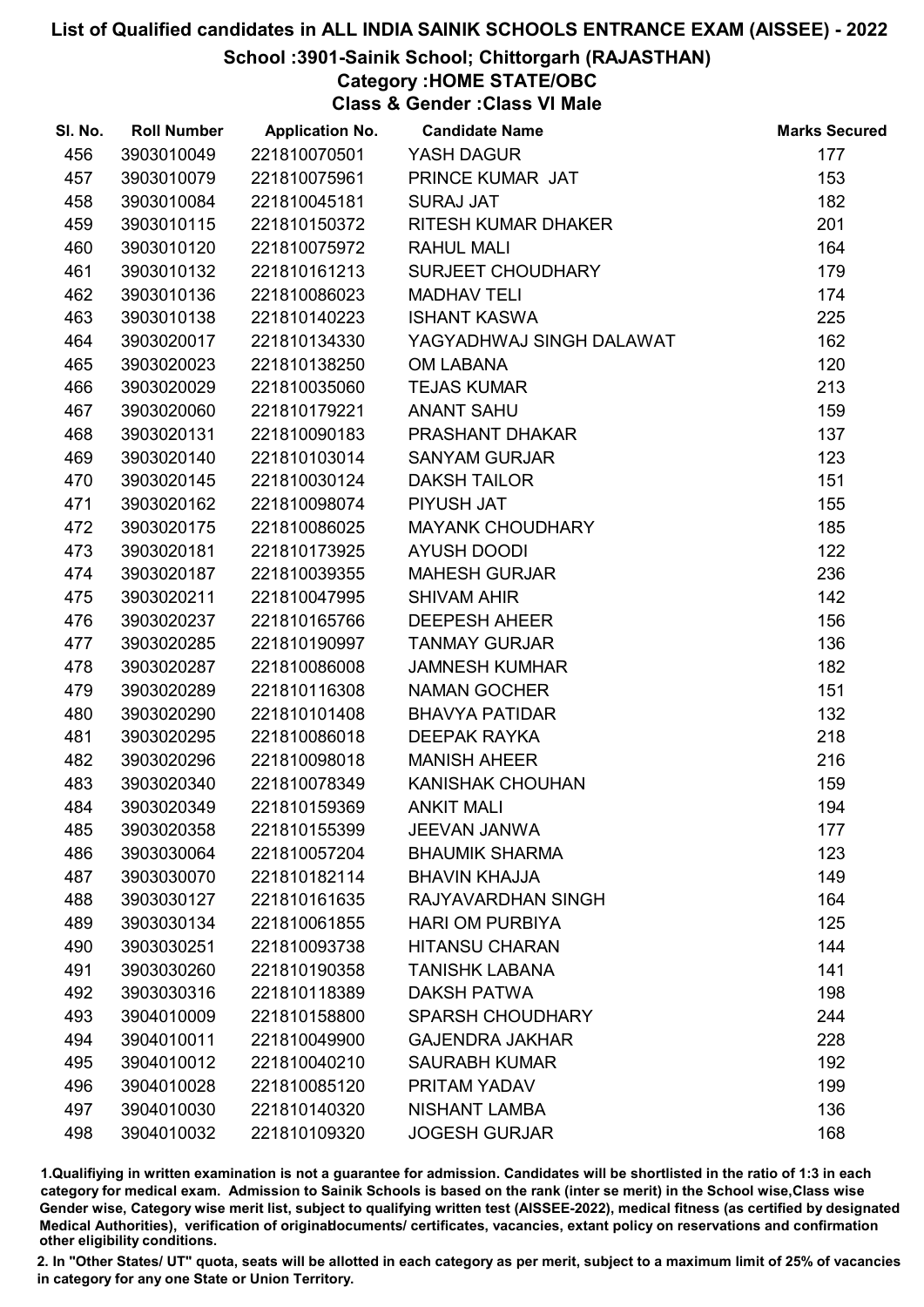## School :3901-Sainik School; Chittorgarh (RAJASTHAN)

## Category :HOME STATE/OBC

Class & Gender :Class VI Male

| SI. No. | <b>Roll Number</b> | <b>Application No.</b> | <b>Candidate Name</b>     | <b>Marks Secured</b> |
|---------|--------------------|------------------------|---------------------------|----------------------|
| 499     | 3904010045         | 221810151730           | <b>GIRI RAJ YADAV</b>     | 126                  |
| 500     | 3904020014         | 221810183550           | <b>CHANDER SHEKHAR</b>    | 241                  |
| 501     | 3904020017         | 221810098650           | <b>SUNIL GURJAR</b>       | 223                  |
| 502     | 3904020024         | 221810111760           | <b>SANJAY SINGH</b>       | 155                  |
| 503     | 3904020028         | 221810013960           | <b>VIRAJ BAINSLA</b>      | 225                  |
| 504     | 3904020032         | 221810077570           | PRASHANT YADAV            | 232                  |
| 505     | 3904020042         | 221810170680           | <b>CHANCHAL BAGARIA</b>   | 170                  |
| 506     | 3904020050         | 221810110390           | <b>NITIN JAT</b>          | 256                  |
| 507     | 3904020053         | 221810178690           | NISHU CHAUDHARY           | 165                  |
| 508     | 3904020055         | 221810084790           | <b>UMESH YADAV</b>        | 157                  |
| 509     | 3904020061         | 221810083001           | YOGESH KUMAR DUDI         | 264                  |
| 510     | 3904020077         | 221810069111           | <b>KHUSHANS</b>           | 218                  |
| 511     | 3904020086         | 221810094521           | <b>HARDIK MAAN</b>        | 179                  |
| 512     | 3904020090         | 221810138821           | <b>CHITRANSH MAAN</b>     | 171                  |
| 513     | 3904020092         | 221810147921           | <b>BHAVESH</b>            | 137                  |
| 514     | 3904020100         | 221810122431           | <b>RITESH KUMAR</b>       | 123                  |
| 515     | 3904020101         | 221810075431           | <b>MOHIT SINGH GURJAR</b> | 164                  |
| 516     | 3904020102         | 221810004631           | <b>ADITYA GURLYA</b>      | 247                  |
| 517     | 3904020109         | 221810082641           | <b>DAKSH KUMAR</b>        | 195                  |
| 518     | 3904020130         | 221810155571           | RIHANSHU PALSANIYA        | 215                  |
| 519     | 3904020146         | 221810164291           | <b>HANSRAJ KHOKHAR</b>    | 141                  |
| 520     | 3904020155         | 221810085002           | <b>MITHLESH THALOR</b>    | 167                  |
| 521     | 3904020163         | 221810095702           | <b>DEVESH GURJAR</b>      | 232                  |
| 522     | 3904020186         | 221810015032           | <b>TEJAS</b>              | 154                  |
| 523     | 3904020189         | 221810154332           | SANJEEV YADAV             | 208                  |
| 524     | 3904020198         | 221810098542           | <b>SUMIT GURJAR</b>       | 127                  |
| 525     | 3904020208         | 221810132062           | <b>OM CHITOSIYA</b>       | 142                  |
| 526     | 3904020237         | 221810148392           | <b>DHEERAJ NATH</b>       | 224                  |
| 527     | 3904020239         | 221810064592           | NAVNEET TANWA             | 161                  |
| 528     | 3904020246         | 221810175403           | <b>UDIT</b>               | 123                  |
| 529     | 3904020252         | 221810141903           | <b>NIRMAL JAT</b>         | 246                  |
| 530     | 3904020265         | 221810117913           | <b>ARNAV JHAJHARA</b>     | 155                  |
| 531     | 3904020267         | 221810069123           | <b>RAJNISH GURJAR</b>     | 221                  |
| 532     | 3904020284         | 221810147533           | <b>HIMANSHU</b>           | 232                  |
| 533     | 3904020287         | 221810099143           | <b>ANURAG PRAJAPAT</b>    | 176                  |
| 534     | 3904020302         | 221810177753           | <b>NITESH DHABAS</b>      | 155                  |
| 535     | 3904020316         | 221810128863           | <b>HEMANT YADAV</b>       | 134                  |
| 536     | 3904020325         | 221810112673           | <b>DIPANSHU YADAV</b>     | 145                  |
| 537     | 3904020327         | 221810129673           | <b>LAKSHAY YADAV</b>      | 148                  |
| 538     | 3904020333         | 221810139383           | RAJ YADAV                 | 136                  |
| 539     | 3904020334         | 221810177483           | <b>JEETENDRA GURJAR</b>   | 129                  |
| 540     | 3904020346         | 221810046593           | <b>YOGESH</b>             | 260                  |
| 541     | 3904020347         | 221810097693           | PRINCE KUMAR JOGI         | 153                  |

1.Qualifiying in written examination is not a guarantee for admission. Candidates will be shortlisted in the ratio of 1:3 in each category for medical exam. Admission to Sainik Schools is based on the rank (inter se merit) in the School wise,Class wise Gender wise, Category wise merit list, subject to qualifying written test (AISSEE-2022), medical fitness (as certified by designated Medical Authorities), verification of originablocuments/ certificates, vacancies, extant policy on reservations and confirmation other eligibility conditions.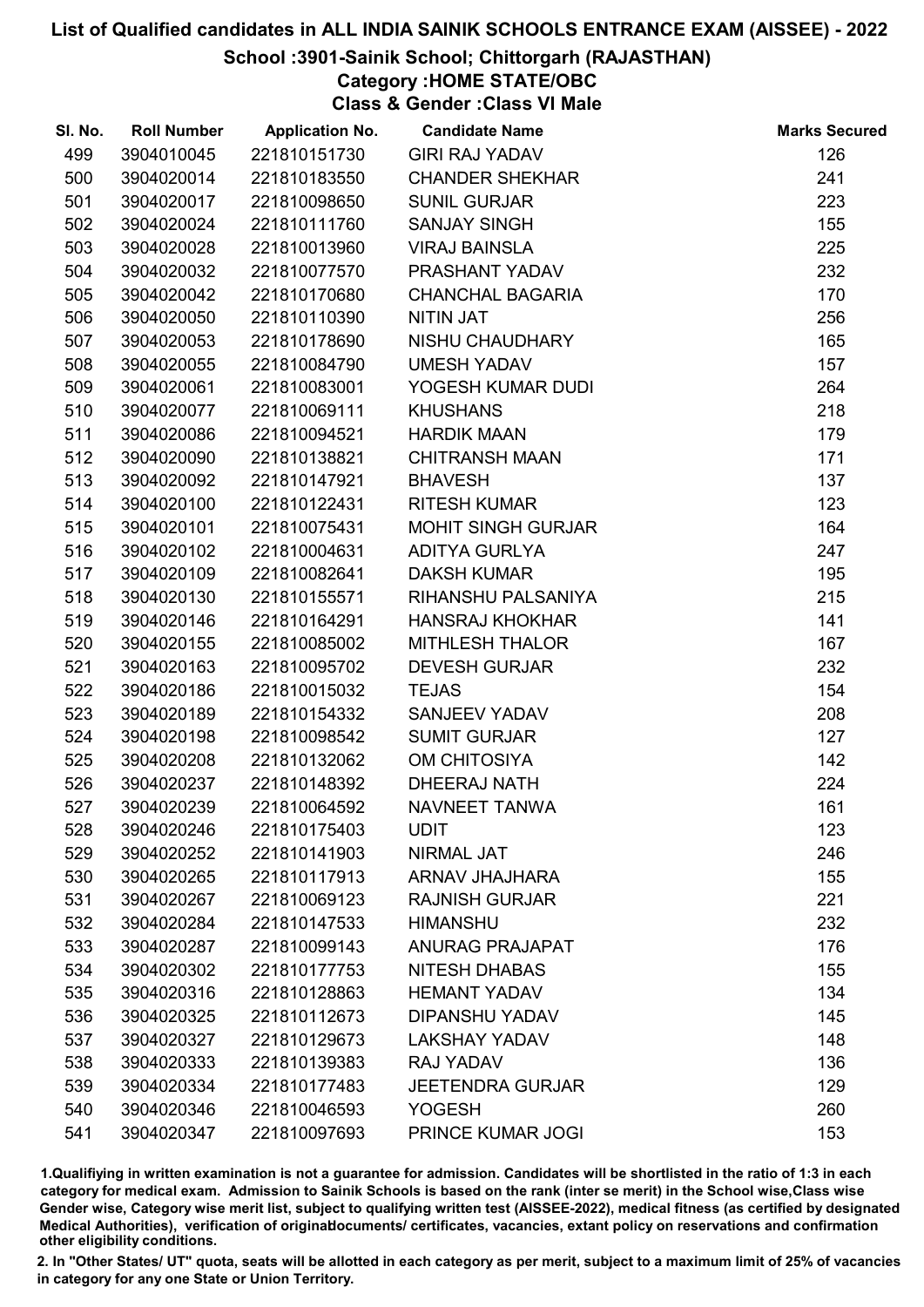## School :3901-Sainik School; Chittorgarh (RAJASTHAN)

## Category :HOME STATE/OBC

Class & Gender :Class VI Male

| SI. No. | <b>Roll Number</b> | <b>Application No.</b> | <b>Candidate Name</b>       | <b>Marks Secured</b> |
|---------|--------------------|------------------------|-----------------------------|----------------------|
| 542     | 3904020357         | 221810039304           | <b>PIYUSH</b>               | 173                  |
| 543     | 3904020392         | 221810158434           | <b>RANVEER DUDI</b>         | 215                  |
| 544     | 3904020410         | 221810175744           | <b>DEEVAN SINGH</b>         | 122                  |
| 545     | 3904020414         | 221810089254           | <b>RONIT YADAV</b>          | 203                  |
| 546     | 3904020416         | 221810118354           | <b>SACHIN CHANDELA</b>      | 186                  |
| 547     | 3904020435         | 221810096864           | <b>BHUPENDRA SAINI</b>      | 193                  |
| 548     | 3904020438         | 221810132074           | <b>AYUSH GURJAR</b>         | 140                  |
| 549     | 3904020440         | 221810167074           | <b>AYUSH</b>                | 232                  |
| 550     | 3904020442         | 221810121274           | <b>INDRAJ</b>               | 165                  |
| 551     | 3904020443         | 221810072374           | <b>DEEPAK</b>               | 157                  |
| 552     | 3904020457         | 221810169884           | <b>JITENDRA KUMAR SAINI</b> | 144                  |
| 553     | 3904020479         | 221810075215           | <b>KESHAV CHANDELA</b>      | 163                  |
| 554     | 3904020486         | 221810110515           | <b>RITIK KUMAWAT</b>        | 189                  |
| 555     | 3904020500         | 221810125525           | <b>ROHIT YADAV</b>          | 209                  |
| 556     | 3904020510         | 221810125735           | <b>UMESH YADAV</b>          | 243                  |
| 557     | 3904020521         | 221810191245           | <b>AYUSH YADAV</b>          | 133                  |
| 558     | 3904020524         | 221810157445           | <b>DEEPAK BAINSLA</b>       | 146                  |
| 559     | 3904020534         | 221810123455           | <b>NAMAN GURJAR</b>         | 205                  |
| 560     | 3904020535         | 221810044655           | <b>RAHUL</b>                | 146                  |
| 561     | 3904020537         | 221810084855           | PRIYANSHU CHOUDHARY         | 143                  |
| 562     | 3904020551         | 221810136075           | <b>HIMANSHU YADAV</b>       | 230                  |
| 563     | 3904020554         | 221810084375           | <b>OMESH YADAV</b>          | 127                  |
| 564     | 3904020557         | 221810050675           | <b>RAMAN SWAMI</b>          | 224                  |
| 565     | 3904020579         | 221810037395           | SOURAV CHOUDHARY            | 202                  |
| 566     | 3904020581         | 221810127495           | <b>KUNJ BHADALA</b>         | 130                  |
| 567     | 3904020584         | 221810084895           | <b>NITIN YADAV</b>          | 190                  |
| 568     | 3904020599         | 221810194116           | <b>NEERAJ YADAV</b>         | 173                  |
| 569     | 3904030018         | 221810169010           | RAJVEER CHOUDHARY           | 193                  |
| 570     | 3904030035         | 221810011320           | SARTHAK BOLYA               | 179                  |
| 571     | 3904030053         | 221810134930           | YASH KUMAR YADAV            | 140                  |
| 572     | 3904030083         | 221810093460           | <b>MANAN YADAV</b>          | 130                  |
| 573     | 3904030100         | 221810153670           | <b>AKSHAT CHOUDHARY</b>     | 123                  |
| 574     | 3904030101         | 221810154770           | <b>ANUJ KUMAR</b>           | 227                  |
| 575     | 3904030119         | 221810145316           | <b>DEV DABAD</b>            | 189                  |
| 576     | 3904030122         | 221810137416           | <b>ROOP KISHAN</b>          | 172                  |
| 577     | 3904030127         | 221810096916           | <b>PRADEEP</b>              | 129                  |
| 578     | 3904030137         | 221810084926           | <b>KOUSHAL YADAV</b>        | 200                  |
| 579     | 3904030152         | 221810155446           | <b>KARAN LORA</b>           | 201                  |
| 580     | 3904030161         | 221810002946           | <b>FIROJ KHAN</b>           | 156                  |
| 581     | 3904030164         | 221810037056           | <b>NITIN</b>                | 228                  |
| 582     | 3904030193         | 221810112776           | <b>MANISH GURJAR</b>        | 158                  |
| 583     | 3904030204         | 221810098486           | <b>RAHUL GURJAR</b>         | 152                  |
| 584     | 3904030234         | 221810026607           | <b>LUCKY SINGH</b>          | 169                  |

1.Qualifiying in written examination is not a guarantee for admission. Candidates will be shortlisted in the ratio of 1:3 in each category for medical exam. Admission to Sainik Schools is based on the rank (inter se merit) in the School wise,Class wise Gender wise, Category wise merit list, subject to qualifying written test (AISSEE-2022), medical fitness (as certified by designated Medical Authorities), verification of originablocuments/ certificates, vacancies, extant policy on reservations and confirmation other eligibility conditions.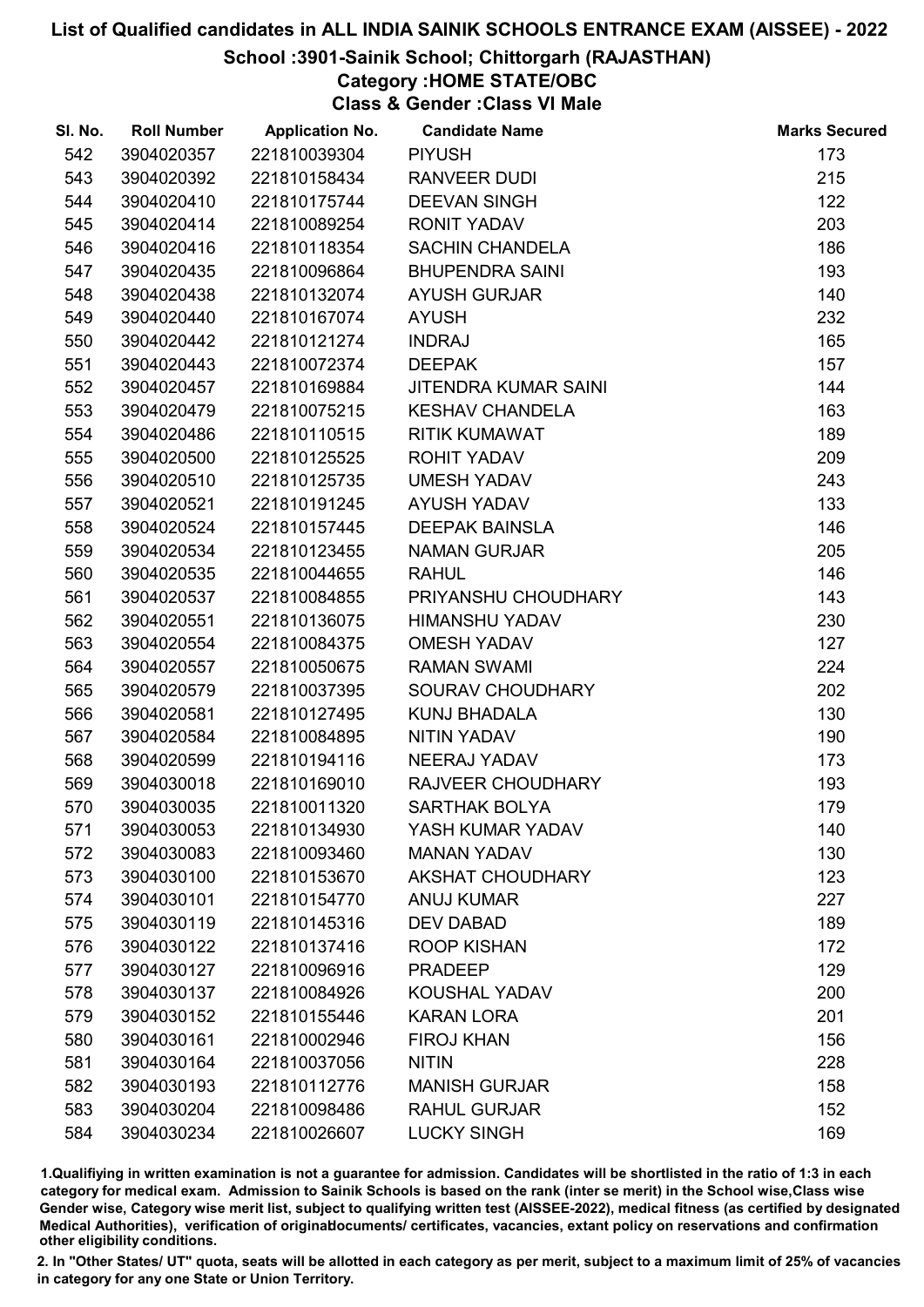## School :3901-Sainik School; Chittorgarh (RAJASTHAN)

## Category :HOME STATE/OBC

Class & Gender :Class VI Male

| SI. No. | <b>Roll Number</b> | <b>Application No.</b> | <b>Candidate Name</b>     | <b>Marks Secured</b> |
|---------|--------------------|------------------------|---------------------------|----------------------|
| 585     | 3904030239         | 221810117017           | SHIVANSH CHOUDHARY        | 172                  |
| 586     | 3904030242         | 221810069217           | <b>JATIN YADAV</b>        | 208                  |
| 587     | 3904030245         | 221810158317           | <b>MANISH YADAV</b>       | 138                  |
| 588     | 3904030253         | 221810179027           | <b>DEV</b>                | 134                  |
| 589     | 3904030271         | 221810084837           | <b>NAVEEN GURJAR</b>      | 214                  |
| 590     | 3904030277         | 221810112447           | PRKASH MAHALA             | 200                  |
| 591     | 3904030280         | 221810164647           | <b>SAURABH YADAV</b>      | 126                  |
| 592     | 3904030291         | 221810166857           | NITIN YADAV               | 129                  |
| 593     | 3904030298         | 221810189367           | <b>MOHAMMED ANAS</b>      | 210                  |
| 594     | 3904030337         | 221810136408           | PULKIT ROLANIYA           | 186                  |
| 595     | 3904030343         | 221810120118           | <b>HIMANSHU KURI</b>      | 139                  |
| 596     | 3904030362         | 221810146328           | <b>SAHIL</b>              | 123                  |
| 597     | 3904030367         | 221810186728           | <b>SUSHIL KHARESHIYA</b>  | 169                  |
| 598     | 3904030374         | 221810138538           | YUVRAJ YADAV              | 200                  |
| 599     | 3904030376         | 221810069838           | <b>JATIN</b>              | 255                  |
| 600     | 3904030387         | 221810167158           | <b>CHANDAN PRAJAPATI</b>  | 137                  |
| 601     | 3904030388         | 221810037258           | <b>SHUBHAM YADAV</b>      | 260                  |
| 602     | 3904030397         | 221810125068           | <b>SOMIT YADAV</b>        | 133                  |
| 603     | 3904030399         | 221810098268           | <b>YADVENDRA</b>          | 228                  |
| 604     | 3904030400         | 221810117368           | <b>KUSHAL SINGH</b>       | 187                  |
| 605     | 3904030412         | 221810069278           | <b>JITIN MANN</b>         | 152                  |
| 606     | 3904030424         | 221810172198           | <b>ANKIT GURJAR</b>       | 139                  |
| 607     | 3904030442         | 221810148019           | <b>UDIT MAHARIA</b>       | 123                  |
| 608     | 3904030445         | 221810134319           | PUSHPENDRA PRAKASH YADAV  | 222                  |
| 609     | 3904030461         | 221810005829           | <b>MOHIT BAJIYA</b>       | 219                  |
| 610     | 3904030469         | 221810189839           | <b>MANJIT KASANA</b>      | 157                  |
| 611     | 3904030473         | 221810115049           | <b>HIMANSHU BIJARNIYA</b> | 237                  |
| 612     | 3904030479         | 221810143349           | <b>ABHISHEEK PIPLODA</b>  | 203                  |
| 613     | 3904030486         | 221810032059           | <b>ADITYA</b>             | 264                  |
| 614     | 3904030488         | 221810133159           | <b>MOHIT YADAV</b>        | 226                  |
| 615     | 3904030494         | 221810078559           | <b>HIMANSHU BAGARIYA</b>  | 187                  |
| 616     | 3904030498         | 221810173669           | <b>RAHUL YADAV</b>        | 163                  |
| 617     | 3904030508         | 221810044279           | <b>ROHIT LAMBA</b>        | 175                  |
| 618     | 3904030520         | 221810118979           | PUSHPENDRA MUKKAD         | 130                  |
| 619     | 3904030527         | 221810125589           | <b>AYUSH KUMAR JAT</b>    | 175                  |
| 620     | 3904030534         | 221810069299           | <b>ADITYA</b>             | 178                  |
| 621     | 3904030539         | 221810049899           | <b>RONAK</b>              | 224                  |
| 622     | 3904040008         | 221810185590           | <b>YUVRAJ TANWAR</b>      | 160                  |
| 623     | 3904040038         | 221810008131           | PRIYANSHU YADAV           | 128                  |
| 624     | 3904040048         | 221810197831           | <b>VIVEK</b>              | 145                  |
| 625     | 3904040055         | 221810016141           | <b>DAKSH</b>              | 147                  |
| 626     | 3904040067         | 221810016151           | <b>NAKSHATRA</b>          | 194                  |
| 627     | 3904040078         | 221810140161           | <b>MOHIT CHOUDHARY</b>    | 222                  |

1.Qualifiying in written examination is not a guarantee for admission. Candidates will be shortlisted in the ratio of 1:3 in each category for medical exam. Admission to Sainik Schools is based on the rank (inter se merit) in the School wise,Class wise Gender wise, Category wise merit list, subject to qualifying written test (AISSEE-2022), medical fitness (as certified by designated Medical Authorities), verification of originablocuments/ certificates, vacancies, extant policy on reservations and confirmation other eligibility conditions.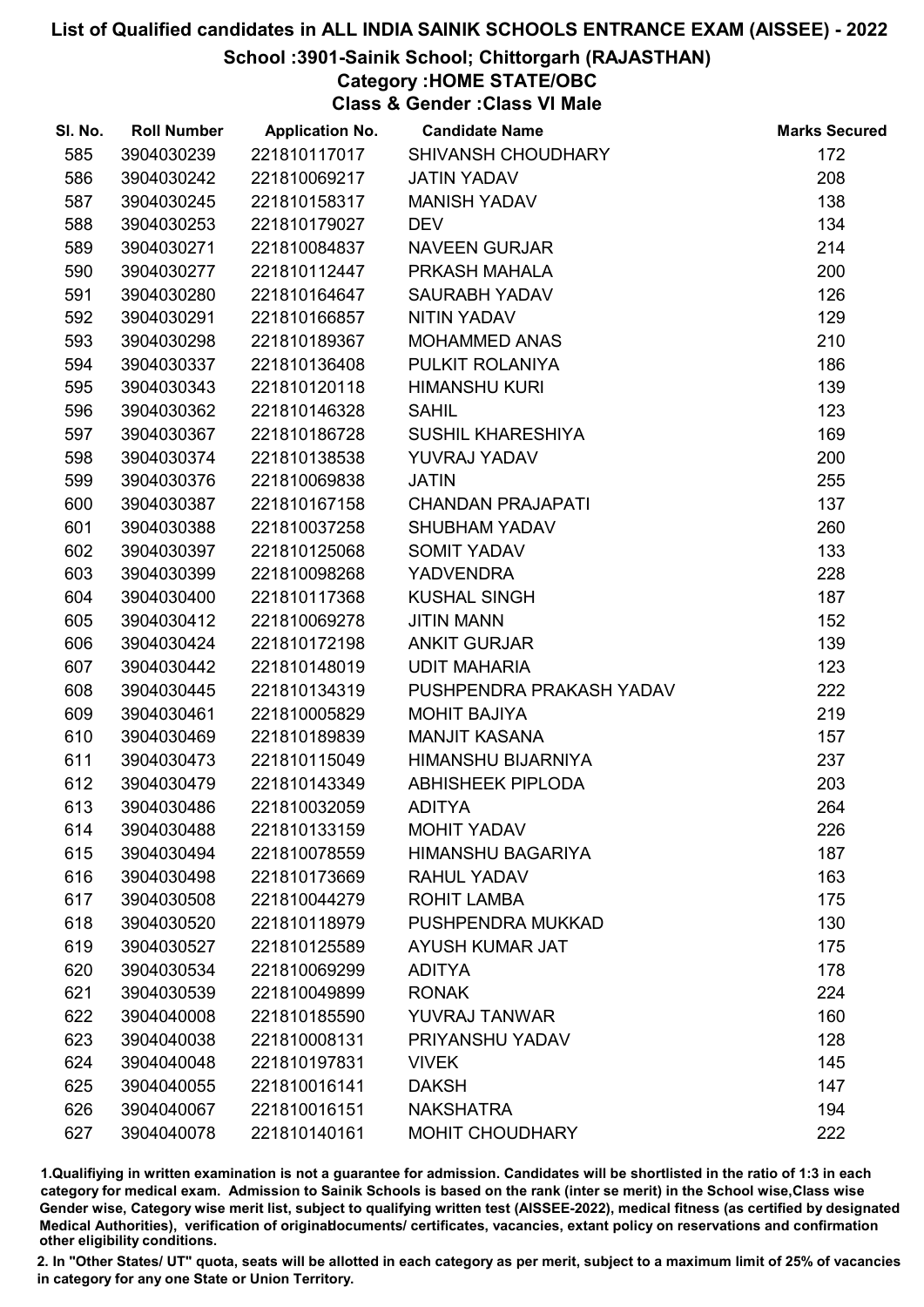## School :3901-Sainik School; Chittorgarh (RAJASTHAN)

Category :HOME STATE/OBC

Class & Gender :Class VI Male

| SI. No. | <b>Roll Number</b> | <b>Application No.</b> | <b>Candidate Name</b>       |    | <b>Marks Secured</b> |
|---------|--------------------|------------------------|-----------------------------|----|----------------------|
| 628     | 3904040087         | 221810129561           | PRATIKSHA GURJAR            |    | 138                  |
| 629     | 3904040106         | 221810189971           | <b>DEVYANSH YADAV</b>       |    | 147                  |
| 630     | 3904040110         | 221810068081           | <b>SAURABH SINGH GURJAR</b> |    | 245                  |
| 631     | 3904040146         | 221810146712           | <b>BHUWAN YADAV</b>         |    | 192                  |
| 632     | 3904040172         | 221810150932           | <b>VEER CHOUDHARY</b>       |    | 216                  |
| 633     | 3904040179         | 221810073642           | <b>RUDRA PRATAP SINGH</b>   |    | 209                  |
| 634     | 3904040275         | 221810118913           | SHUBHAM CHOUDHARY           |    | 133                  |
| 635     | 3904040295         | 221810071633           | <b>RACHIT YADAV</b>         |    | 256                  |
| 636     | 3904040317         | 221810119253           | <b>DEEPAK SAINI</b>         |    | 203                  |
| 637     | 3904040329         | 221810120463           | PRAN POONIA                 |    | 229                  |
| 638     | 3904040382         | 221810045593           | <b>NISHANT RATHI</b>        | CG | 186                  |
| 639     | 3904040396         | 221810131014           | <b>RAKSHEET</b>             |    | 144                  |
| 640     | 3904040433         | 221810156734           | <b>ROHIT YADAV</b>          |    | 170                  |
| 641     | 3904040436         | 221810138834           | <b>ELESH JANGID</b>         |    | 216                  |
| 642     | 3904040443         | 221810136544           | LOKESH CHOUDHARY            |    | 180                  |
| 643     | 3904040459         | 221810036754           | <b>GATIK CHOUDHARY</b>      |    | 175                  |
| 644     | 3904040461         | 221810090854           | <b>RAJVEER SAIN</b>         |    | 208                  |
| 645     | 3904040466         | 221810015954           | <b>SHIVANSH YADAV</b>       |    | 122                  |
| 646     | 3904040467         | 221810067954           | <b>TANMAY YADAV</b>         |    | 203                  |
| 647     | 3904040506         | 221810017294           | <b>DIVYANSHU</b>            |    | 156                  |
| 648     | 3904040547         | 221810146135           | <b>PARTH KUAMR</b>          |    | 159                  |
| 649     | 3904040550         | 221810089335           | <b>DEEPAK SINGH GURJAR</b>  |    | 120                  |
| 650     | 3904040568         | 221810008545           | SIDDHARTHA SINGH            |    | 222                  |
| 651     | 3904040613         | 221810139675           | <b>MOHIT KUMAR JAT</b>      |    | 138                  |
| 652     | 3904040652         | 221810126906           | <b>ANMOL</b>                |    | 124                  |
| 653     | 3904040686         | 221810138036           | AARYAN BHASKAR              |    | 126                  |
| 654     | 3904040694         | 221810027236           | AVNEET CHOUDHARY            |    | 143                  |
| 655     | 3904040701         | 221810173736           | NITIN CHAUDHARY             |    | 160                  |
| 656     | 3904040706         | 221810153146           | PULKIT CHOUDHARY            |    | 157                  |
| 657     | 3904040728         | 221810029956           | <b>RAMAN PALSANIYA</b>      |    | 232                  |
| 658     | 3904040766         | 221810134296           | <b>SACHIN JAT</b>           |    | 235                  |
| 659     | 3904040780         | 221810179107           | <b>AKKI YADAV</b>           |    | 220                  |
| 660     | 3904040792         | 221810065907           | <b>SACHIN GURJAR</b>        |    | 138                  |
| 661     | 3904040851         | 221810143757           | <b>SHOURYA CHAUDHARY</b>    |    | 128                  |
| 662     | 3904040872         | 221810123667           | <b>ABHAY GURJAR</b>         |    | 176                  |
| 663     | 3904040890         | 221810120287           | <b>AGHUM JANGID</b>         |    | 161                  |
| 664     | 3904040906         | 221810014797           | <b>HARSH SONI</b>           |    | 154                  |
| 665     | 3904040910         | 221810166997           | <b>RONAK</b>                |    | 176                  |
| 666     | 3904040976         | 221810060058           | <b>MRIDUL YADAV</b>         |    | 185                  |
| 667     | 3904040997         | 221810160068           | <b>BHAVESH KUMAR</b>        |    | 190                  |
| 668     | 3904041071         | 221810151419           | <b>REYANSH JANGIR</b>       |    | 131                  |
| 669     | 3904041120         | 221810084159           | <b>NAVNEET</b>              |    | 244                  |
| 670     | 3904041161         | 221810125089           | <b>RAHUL CHAUDHARY</b>      |    | 195                  |

1.Qualifiying in written examination is not a guarantee for admission. Candidates will be shortlisted in the ratio of 1:3 in each category for medical exam. Admission to Sainik Schools is based on the rank (inter se merit) in the School wise,Class wise Gender wise, Category wise merit list, subject to qualifying written test (AISSEE-2022), medical fitness (as certified by designated Medical Authorities), verification of originablocuments/ certificates, vacancies, extant policy on reservations and confirmation other eligibility conditions.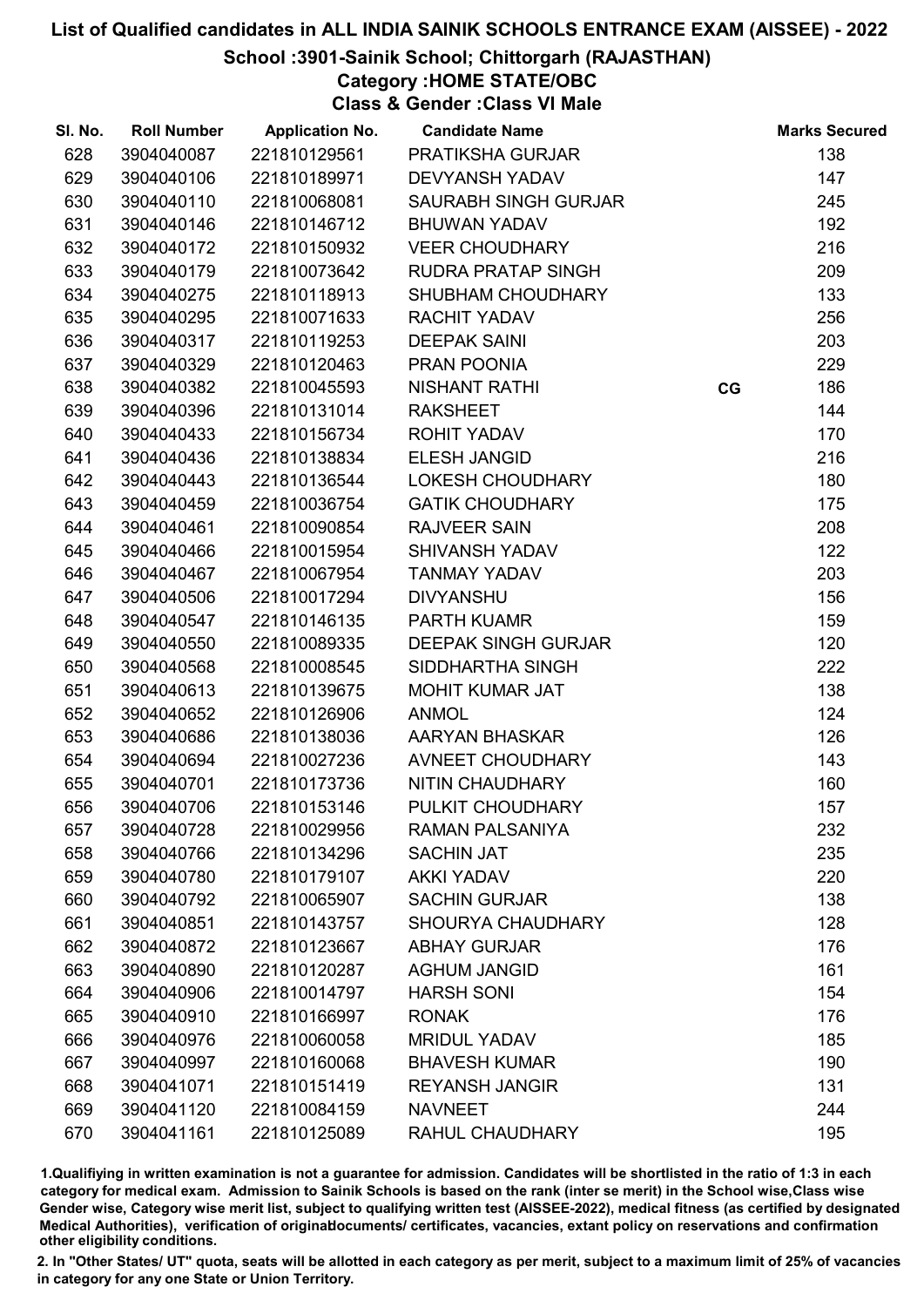## School :3901-Sainik School; Chittorgarh (RAJASTHAN)

## Category :HOME STATE/OBC

Class & Gender :Class VI Male

| SI. No. | <b>Roll Number</b> | <b>Application No.</b> | <b>Candidate Name</b>       |    | <b>Marks Secured</b> |
|---------|--------------------|------------------------|-----------------------------|----|----------------------|
| 671     | 3904041162         | 221810056089           | YASH YADAV                  |    | 172                  |
| 672     | 3904041178         | 221810139199           | SAKSHYA CHOUDHARY           |    | 184                  |
| 673     | 3905010018         | 221810050810           | <b>DAKSH RAYAR</b>          |    | 212                  |
| 674     | 3905010026         | 221810030420           | <b>TILAK</b>                |    | 271                  |
| 675     | 3905010064         | 221810029940           | RAVINDRA KUMAR              |    | 263                  |
| 676     | 3905010084         | 221810044860           | <b>DEVRAJ GURJAR</b>        |    | 175                  |
| 677     | 3905010090         | 221810142370           | <b>ABHINAV SINGH</b>        |    | 199                  |
| 678     | 3905010156         | 221810049321           | <b>SHIVAM</b>               |    | 194                  |
| 679     | 3905010189         | 221810040541           | PRIYANSHU KUMAR CHOUDHARY   |    | 198                  |
| 680     | 3905010277         | 221810085502           | <b>AMAN YADAV</b>           |    | 202                  |
| 681     | 3905020003         | 221810079702           | NIKIT KUMAR CHOUDHARY       |    | 249                  |
| 682     | 3905020016         | 221810053812           | <b>GYANDEEP SINGH</b>       |    | 193                  |
| 683     | 3905020041         | 221810024032           | <b>VANSHU</b>               |    | 251                  |
| 684     | 3905020055         | 221810055142           | <b>MOHIT KUMAR</b>          |    | 149                  |
| 685     | 3905020074         | 221810162652           | <b>DHAIRYA TANK</b>         |    | 167                  |
| 686     | 3905020113         | 221810171082           | <b>RAMESH</b>               |    | 252                  |
| 687     | 3905020115         | 221810085182           | <b>IRFAN KHAN</b>           |    | 199                  |
| 688     | 3905020123         | 221810067782           | <b>SHIVANSH</b>             |    | 185                  |
| 689     | 3905020124         | 221810029782           | <b>KARTIK MEHTA</b>         |    | 244                  |
| 690     | 3905020156         | 221810038213           | <b>AVINASH</b>              |    | 208                  |
| 691     | 3905020170         | 221810171123           | YAKSH YADAV                 | CG | 235                  |
| 692     | 3905020182         | 221810029923           | <b>TARUN KUMAWAT</b>        |    | 216                  |
| 693     | 3905020229         | 221810131273           | <b>HITESH POONIA</b>        |    | 248                  |
| 694     | 3905020235         | 221810016473           | <b>ROHIT KUMAR</b>          |    | 217                  |
| 695     | 3905020256         | 221810023983           | SAMEER CHOUDHARY            |    | 253                  |
| 696     | 3905020356         | 221810089964           | <b>MOHIT KUMAR BOCHALYA</b> |    | 164                  |
| 697     | 3905020362         | 221810081674           | <b>HIMANSHU BALARA</b>      |    | 246                  |
| 698     | 3905020402         | 221810052505           | <b>ARYAN</b>                |    | 213                  |
| 699     | 3905020496         | 221810035195           | <b>AMIT KUMAR</b>           |    | 152                  |
| 700     | 3905020498         | 221810194395           | <b>ROHIT KUMAR</b>          |    | 184                  |
| 701     | 3905020534         | 221810085326           | <b>MANWAR KHAN</b>          |    | 232                  |
| 702     | 3905020549         | 221810169436           | <b>ARMAN POONIA</b>         |    | 193                  |
| 703     | 3905020556         | 221810029936           | <b>NITIN</b>                |    | 193                  |
| 704     | 3905030044         | 221810100507           | <b>AYUSH</b>                |    | 184                  |
| 705     | 3905030091         | 221810091937           | <b>AARDASH NEHRA</b>        |    | 242                  |
| 706     | 3905030104         | 221810120357           | <b>HARSHIT KHICHAR</b>      |    | 187                  |
| 707     | 3905030147         | 221810134587           | PANKAJ KUMAR                |    | 270                  |
| 708     | 3905030148         | 221810036587           | <b>SHUBHAM GURJAR</b>       |    | 142                  |
| 709     | 3905030155         | 221810044987           | <b>ANKIT KUMAR TELI</b>     |    | 170                  |
| 710     | 3905030195         | 221810012128           | <b>LUCKY TATERWAL</b>       |    | 229                  |
| 711     | 3905030202         | 221810151728           | <b>DINESH</b>               |    | 150                  |
| 712     | 3905030229         | 221810033448           | <b>ADITYA SIGAR</b>         |    | 138                  |
| 713     | 3905030232         | 221810093548           | <b>HEMANT THALOR</b>        |    | 241                  |

1.Qualifiying in written examination is not a guarantee for admission. Candidates will be shortlisted in the ratio of 1:3 in each category for medical exam. Admission to Sainik Schools is based on the rank (inter se merit) in the School wise,Class wise Gender wise, Category wise merit list, subject to qualifying written test (AISSEE-2022), medical fitness (as certified by designated Medical Authorities), verification of originablocuments/ certificates, vacancies, extant policy on reservations and confirmation other eligibility conditions.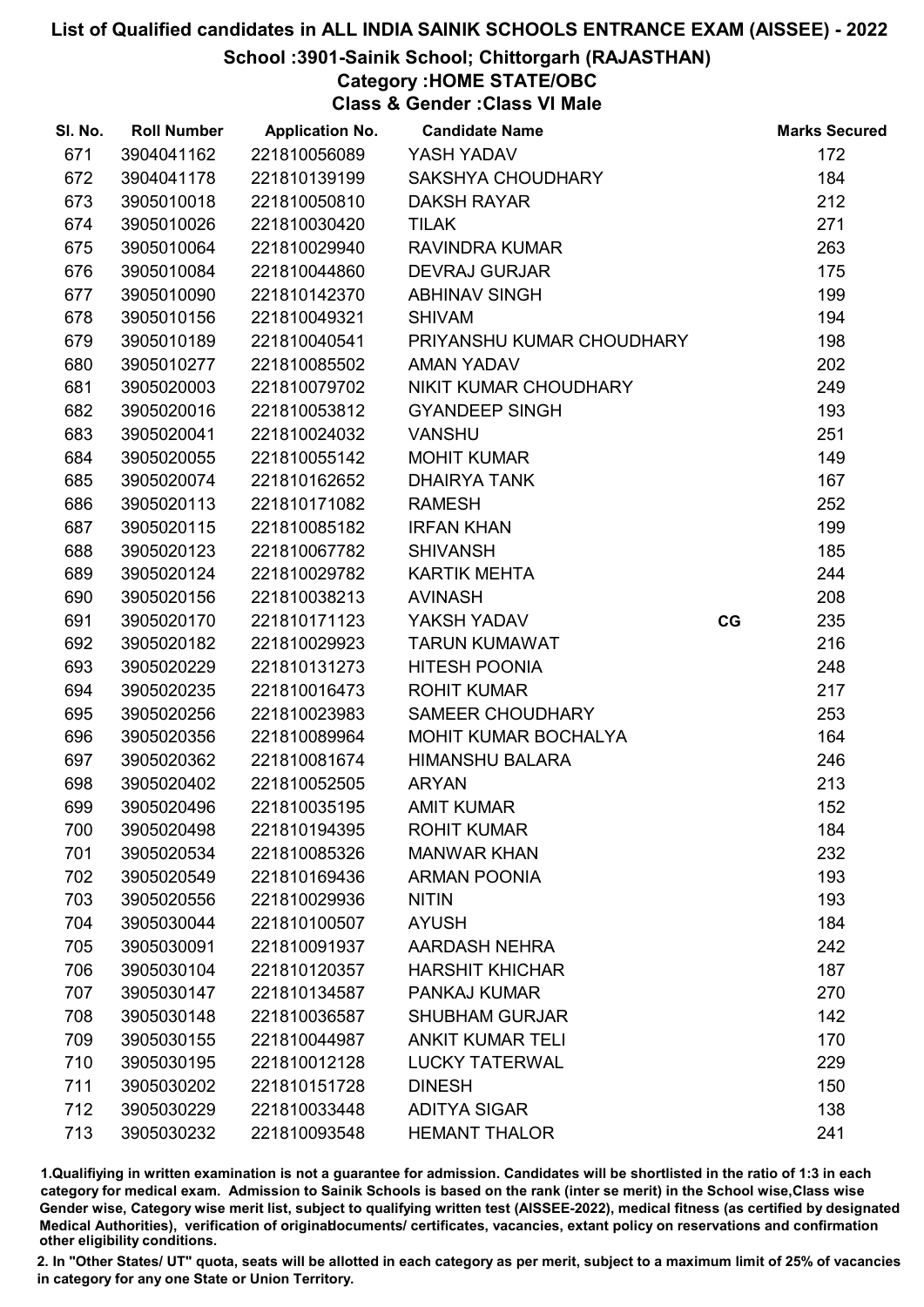## School :3901-Sainik School; Chittorgarh (RAJASTHAN)

## Category :HOME STATE/OBC

Class & Gender :Class VI Male

| SI. No. | <b>Roll Number</b> | <b>Application No.</b> | <b>Candidate Name</b>       | <b>Marks Secured</b> |
|---------|--------------------|------------------------|-----------------------------|----------------------|
| 714     | 3905030242         | 221810176258           | <b>VIVEK BAGARIA</b>        | 128                  |
| 715     | 3905030262         | 221810142768           | <b>SANDEEP THALOR</b>       | 172                  |
| 716     | 3905030319         | 221810107119           | <b>DAKSH</b>                | 212                  |
| 717     | 3905030344         | 221810110139           | YASHPAL                     | 257                  |
| 718     | 3905030389         | 221810101069           | <b>ISHANT YADAV</b>         | 270                  |
| 719     | 3905040005         | 221810131500           | <b>NIKHIL</b>               | 160                  |
| 720     | 3905040099         | 221810065801           | <b>JITIN CHOUDHARY</b>      | 190                  |
| 721     | 3905040167         | 221810137471           | <b>VINIT BARALA</b>         | 158                  |
| 722     | 3905040212         | 221810070912           | <b>KUBER CHOUDHARY</b>      | 195                  |
| 723     | 3905040276         | 221810120803           | <b>DIVYAM</b>               | 255                  |
| 724     | 3905050047         | 221810148344           | <b>CHETAN KUMAWAT</b>       | 167                  |
| 725     | 3905050066         | 221810165564           | <b>AMAN KASANA</b>          | 260                  |
| 726     | 3905050155         | 221810194785           | YASH POONIA                 | 237                  |
| 727     | 3905050181         | 221810092136           | PUNIT BUDANIYA              | 254                  |
| 728     | 3905050191         | 221810037246           | <b>VIRAJ KOK</b>            | 173                  |
| 729     | 3905050194         | 221810068346           | EKLAVYA YADAV               | 167                  |
| 730     | 3905050208         | 221810135756           | YATIN JAKHAR                | 169                  |
| 731     | 3905050250         | 221810086507           | <b>VISHAL CHHABARWAL</b>    | 210                  |
| 732     | 3905060001         | 221810082467           | <b>DHRUV KUMAR SWAMI</b>    | 213                  |
| 733     | 3905060022         | 221810140297           | <b>HIMANSHU DHAKA</b>       | 230                  |
| 734     | 3905060106         | 221810057698           | YAJAT JAKHAR                | 122                  |
| 735     | 3905060172         | 221810104199           | RAJDEV YADAV                | 241                  |
| 736     | 3906010018         | 221810007420           | <b>GAURAV RATNU</b>         | 141                  |
| 737     | 3906010030         | 221810131940           | ABHINAV SINGH DHARMAWAT     | 164                  |
| 738     | 3906010047         | 221810122570           | <b>HRIDYANSH SOLANKI</b>    | 131                  |
| 739     | 3906010107         | 221810082991           | <b>TARUN JAKHAR</b>         | 221                  |
| 740     | 3906010126         | 221810018632           | <b>AKSHAT DUKIYA</b>        | 228                  |
| 741     | 3906010144         | 221810023072           | RUDRAVEER SINGH CHARAN      | 191                  |
| 742     | 3906010149         | 221810036872           | <b>SHRIDHAR ARHA</b>        | 194                  |
| 743     | 3906010235         | 221810009464           | DIVYANSHU SINGH SHEKHAWAT   | 151                  |
| 744     | 3906010248         | 221810007684           | <b>PRASHANT PARIHAR</b>     | 178                  |
| 745     | 3906010253         | 221810058694           | YASH KUMAR                  | 120                  |
| 746     | 3906010256         | 221810040505           | PUNEET GODARA               | 242                  |
| 747     | 3906010265         | 221810083915           | <b>RISHABH RAO</b>          | 215                  |
| 748     | 3906010267         | 221810160525           | YUVRAJ SINGH CHARAN         | 227                  |
| 749     | 3906010269         | 221810068625           | SOURABH UJJWAL              | 130                  |
| 750     | 3906010286         | 221810145155           | SANDEEP KHADAV              | 173                  |
| 751     | 3906010379         | 221810170447           | <b>SOMESH</b>               | 122                  |
| 752     | 3906010382         | 221810117847           | <b>NAVDEEP S SANGWAN</b>    | 175                  |
| 753     | 3906010404         | 221810040697           | <b>NIKUNJ SHYAM</b>         | 232                  |
| 754     | 3906010410         | 221810028908           | <b>HARDIK CHOUDHARY</b>     | 225                  |
| 755     | 3906010424         | 221810012058           | <b>TEJAS</b>                | 164                  |
| 756     | 3906010433         | 221810108078           | <b>BHANU PRATAP CHOUHAN</b> | 150                  |

1.Qualifiying in written examination is not a guarantee for admission. Candidates will be shortlisted in the ratio of 1:3 in each category for medical exam. Admission to Sainik Schools is based on the rank (inter se merit) in the School wise,Class wise Gender wise, Category wise merit list, subject to qualifying written test (AISSEE-2022), medical fitness (as certified by designated Medical Authorities), verification of originablocuments/ certificates, vacancies, extant policy on reservations and confirmation other eligibility conditions.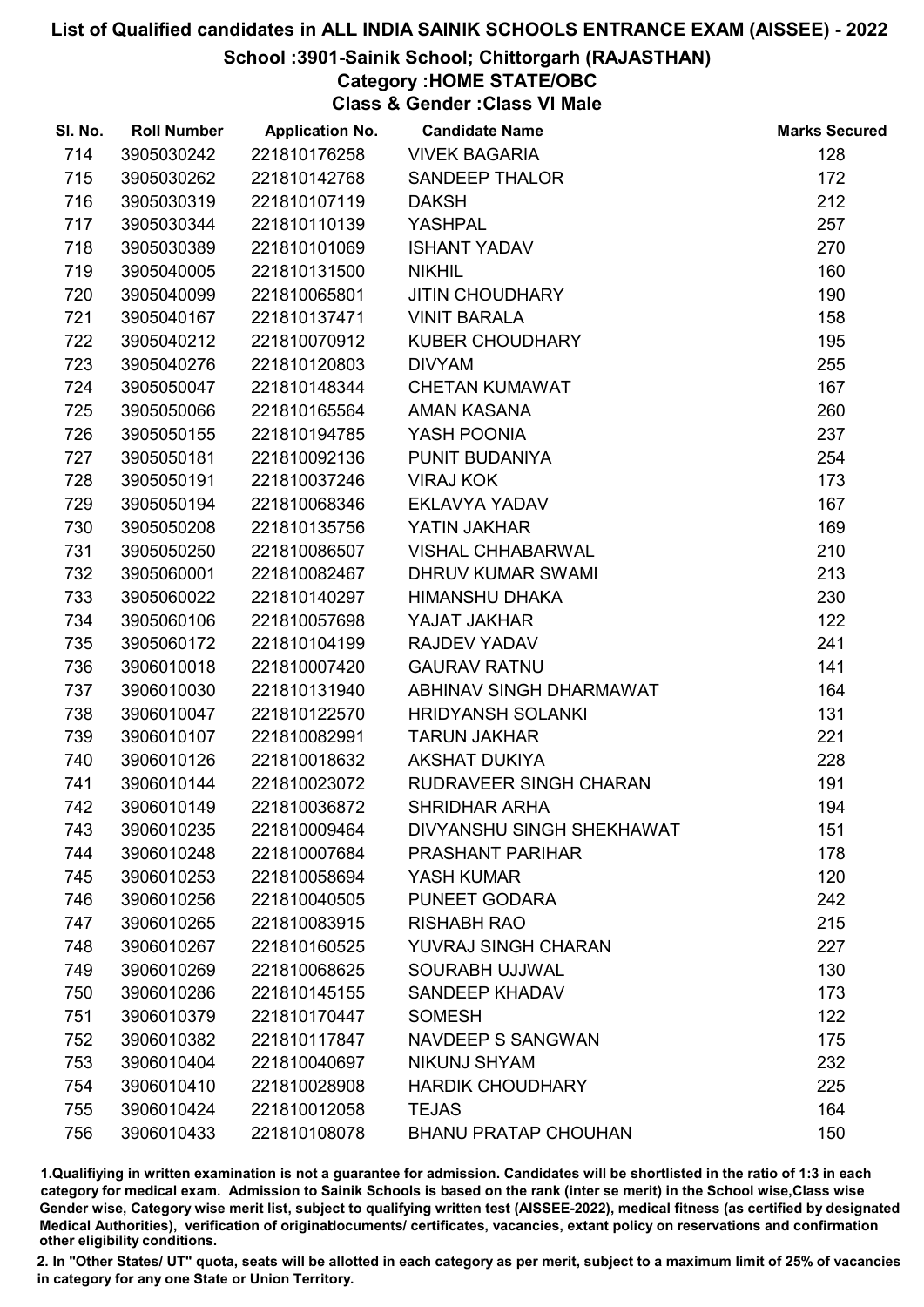## School :3901-Sainik School; Chittorgarh (RAJASTHAN)

## Category :HOME STATE/OBC

Class & Gender :Class VI Male

| SI. No. | <b>Roll Number</b> | <b>Application No.</b> | <b>Candidate Name</b>        | <b>Marks Secured</b> |
|---------|--------------------|------------------------|------------------------------|----------------------|
| 757     | 3906010455         | 221810074309           | <b>SENI DAN ARHA</b>         | 148                  |
| 758     | 3906010476         | 221810063149           | <b>DHRUV CHOUDHARY</b>       | 165                  |
| 759     | 3906010489         | 221810092369           | <b>SAGAT SINGH CHOUDHARY</b> | 174                  |
| 760     | 3906010495         | 221810067869           | <b>VIRENDRA SINGH PUNIYA</b> | 131                  |
| 761     | 3906010519         | 221810127810           | <b>ANKIT BHAKAR</b>          | 127                  |
| 762     | 3906010525         | 221810107640           | <b>FARUKH</b>                | 164                  |
| 763     | 3906010536         | 221810001280           | AYAN CHAUDHARY               | 173                  |
| 764     | 3906010545         | 221810071811           | SHUBHRANSH MUNDEL            | 231                  |
| 765     | 3906010546         | 221810086911           | <b>KHEEYAN RAM</b>           | 171                  |
| 766     | 3906010558         | 221810165661           | <b>ASHOK ANJANA</b>          | 138                  |
| 767     | 3906010604         | 221810092223           | <b>BHANU PRATAP</b>          | 180                  |
| 768     | 3906010623         | 221810187424           | AANAND DHATARWAL             | 121                  |
| 769     | 3906010642         | 221810008894           | <b>BHAVYA SINGH RAO</b>      | 182                  |
| 770     | 3906010647         | 221810171235           | <b>ARVIND</b>                | 177                  |
| 771     | 3906010653         | 221810170855           | <b>HARISH CHOUDHARY</b>      | 179                  |
| 772     | 3906010678         | 221810145646           | <b>JITENDRA CHOUDHARY</b>    | 201                  |
| 773     | 3906010685         | 221810132856           | <b>DINESH LOYAL</b>          | 165                  |
| 774     | 3906010702         | 221810096527           | <b>KRISHAN KUMAR</b>         | 201                  |
| 775     | 3906010705         | 221810056047           | AAYUSHMAN DEORA              | 136                  |
| 776     | 3906010709         | 221810141647           | HIMANSHU JALWANIYAN          | 128                  |
| 777     | 3906010714         | 221810141667           | <b>KRISHNA LEGHA</b>         | 168                  |
| 778     | 3906010716         | 221810094577           | NITISH YADAV                 | 181                  |
| 779     | 3906010725         | 221810063597           | <b>MANJEET</b>               | 149                  |
| 780     | 3906010726         | 221810149797           | <b>AYUSH GOLIYA</b>          | 146                  |
| 781     | 3906010729         | 221810167518           | <b>BHARAT KUMAR</b>          | 166                  |
| 782     | 3906010733         | 221810181838           | <b>ABHISHEK PARIHAR</b>      | 194                  |
| 783     | 3906010757         | 221810170429           | KHUSHWANT SINGH RATHORE      | 178                  |
| 784     | 3906010758         | 221810058629           | <b>MAHESH PRAJAPATI</b>      | 169                  |
| 785     | 3906010766         | 221810171069           | <b>SHUBH KARAN SAU</b>       | 188                  |
| 786     | 3906010772         | 221810028679           | <b>MAHENDRA CHOUDHARY</b>    | 202                  |
| 787     | 3907010022         | 221810161571           | <b>BHANUJ REPASWAL</b>       | 244                  |
| 788     | 3907010051         | 221810045253           | <b>SAKIB KATHAT</b>          | 126                  |
| 789     | 3907010064         | 221810176924           | <b>MAYANK GURJAR</b>         | 128                  |
| 790     | 3907010076         | 221810190605           | <b>DAKSH NAGAR</b>           | 152                  |
| 791     | 3907010148         | 221810005609           | <b>HARDIK GOSWAMI</b>        | 132                  |
| 792     | 3907010175         | 221810131501           | <b>NAVEEN DHAKAD</b>         | 201                  |
| 793     | 3907010176         | 221810137901           | <b>ISHAN VAISHNAV</b>        | 158                  |
| 794     | 3907010203         | 221810060883           | PRITHVIRAJ SINGH             | 175                  |
| 795     | 3907010224         | 221810164655           | YASH SUMAN                   | 157                  |
| 796     | 3907010237         | 221810086566           | <b>ARPIT PANCHAL</b>         | 190                  |
| 797     | 3907010262         | 221810114238           | <b>TIKAM CHAUDHARY</b>       | 175                  |
| 798     | 3907010263         | 221810040758           | <b>HARSH BHADU</b>           | 229                  |
| 799     | 3907010268         | 221810028698           | <b>CHIRAG</b>                | 223                  |

1.Qualifiying in written examination is not a guarantee for admission. Candidates will be shortlisted in the ratio of 1:3 in each category for medical exam. Admission to Sainik Schools is based on the rank (inter se merit) in the School wise,Class wise Gender wise, Category wise merit list, subject to qualifying written test (AISSEE-2022), medical fitness (as certified by designated Medical Authorities), verification of originablocuments/ certificates, vacancies, extant policy on reservations and confirmation other eligibility conditions.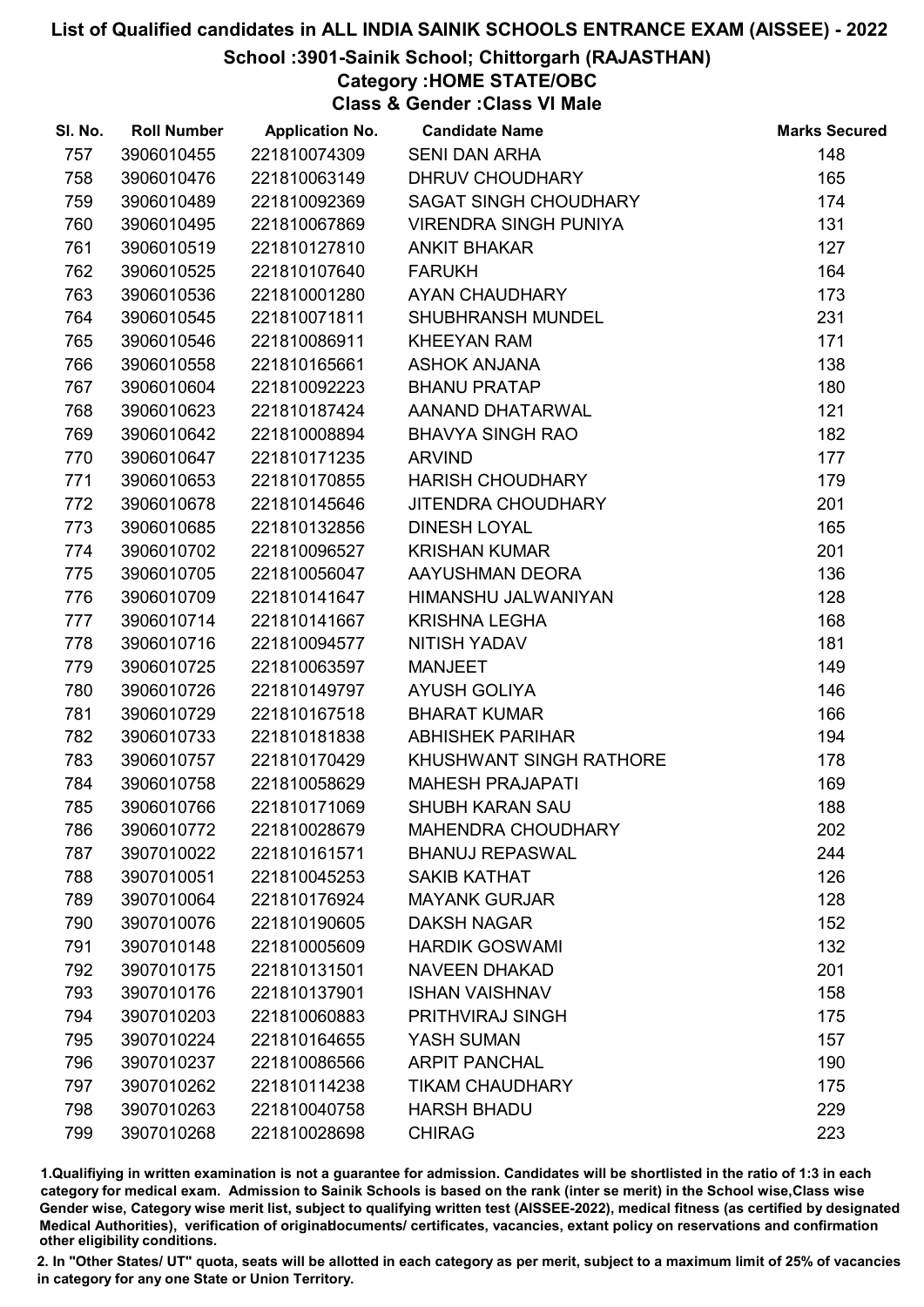# List of Qualified candidates in ALL INDIA SAINIK SCHOOLS ENTRANCE EXAM (AISSEE) - 2022 School :3901-Sainik School; Chittorgarh (RAJASTHAN) Category :HOME STATE/OBC Class & Gender :Class VI Male

| SI. No. | <b>Roll Number</b> | <b>Application No.</b> | <b>Candidate Name</b>       | <b>Marks Secured</b> |
|---------|--------------------|------------------------|-----------------------------|----------------------|
| 800     | 3908010002         | 221810087900           | <b>CHIRAG</b>               | 125                  |
| 801     | 3908010046         | 221810087162           | <b>HARSHWARDHAN BENIWAL</b> | 141                  |
| 802     | 3908010071         | 221810090114           | VIKHYAT C KALERA            | 141                  |
| 803     | 3908010078         | 221810088944           | <b>OJAS</b>                 | 151                  |
| 804     | 3908010085         | 221810087974           | <b>KARTIKAY</b>             | 125                  |
| 805     | 3908010109         | 221810095206           | <b>HARSHIT DHAKA</b>        | 124                  |
| 806     | 3908010147         | 221810103897           | <b>GOURAV</b>               | 137                  |
| 807     | 3908010156         | 221810089178           | <b>JATIN CHOUDHARY</b>      | 225                  |
| 808     | 3908010213         | 221810185637           | <b>PRAMOD KUMAR</b>         | 135                  |
| 809     | 4401020246         | 221810057144           | <b>UDIT</b>                 | 196                  |
| 810     | 4410020222         | 221810103232           | <b>SACHIN GURJAR</b>        | 141                  |
| 811     | 4507010223         | 221810059654           | <b>PRINCE SAINI</b>         | 143                  |

1.Qualifiying in written examination is not a guarantee for admission. Candidates will be shortlisted in the ratio of 1:3 in each category for medical exam. Admission to Sainik Schools is based on the rank (inter se merit) in the School wise,Class wise Gender wise, Category wise merit list, subject to qualifying written test (AISSEE-2022), medical fitness (as certified by designated Medical Authorities), verification of originablocuments/ certificates, vacancies, extant policy on reservations and confirmation other eligibility conditions.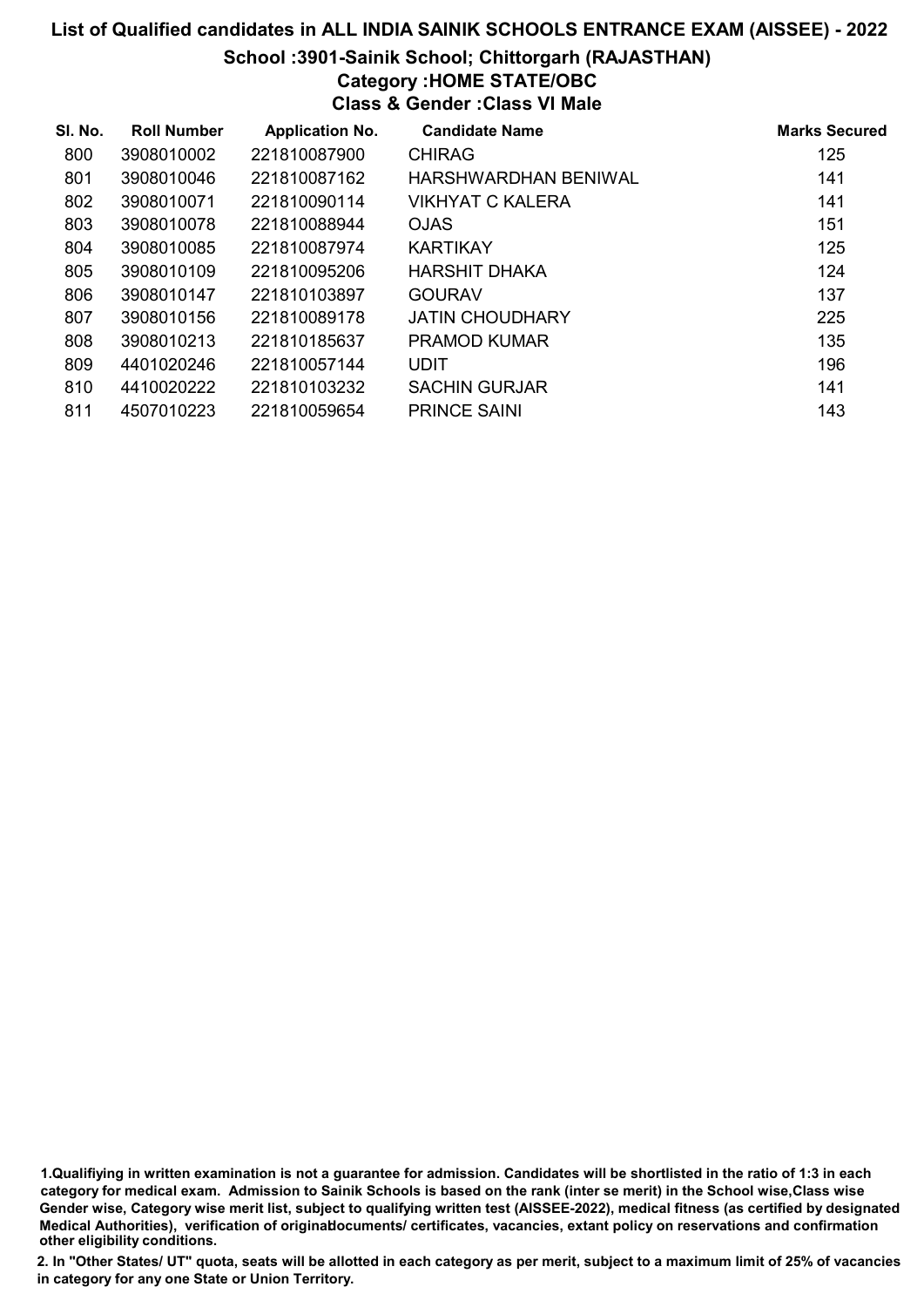## School :3901-Sainik School; Chittorgarh (RAJASTHAN)

# Category :HOME STATE/DEF

Class & Gender :Class VI Male

| SI. No. | <b>Roll Number</b> | <b>Application No.</b> | <b>Candidate Name</b>       | <b>Marks Secured</b> |
|---------|--------------------|------------------------|-----------------------------|----------------------|
| 812     | 1212020501         | 221810045272           | <b>ANSH DAHIYA</b>          | 220                  |
| 813     | 1401010033         | 221810145480           | <b>RUDRA PRATAP SINGH</b>   | 207                  |
| 814     | 1404010021         | 221810000280           | <b>DAKSH KUMAWAT</b>        | 213                  |
| 815     | 2001040133         | 221810044012           | <b>DAKSH YADAV</b>          | 209                  |
| 816     | 2001060781         | 221810094029           | <b>PRIYANSHU</b>            | 247                  |
| 817     | 2001060823         | 221810085339           | <b>MAYANK MAAN</b>          | 200                  |
| 818     | 2001060902         | 221810026959           | ANJANEY CHOUDHARY           | 206                  |
| 819     | 2201020095         | 221810142891           | <b>NISHAV JANGIR</b>        | 126                  |
| 820     | 2201020342         | 221810005897           | RANDEEP SINGH YADAV         | 131                  |
| 821     | 2301010152         | 221810094541           | <b>GOURAV</b>               | 139                  |
| 822     | 2303030514         | 221810047537           | <b>GHANENDRA SINGH</b>      | 231                  |
| 823     | 2303040309         | 221810022008           | YASHVEER SINGH              | 185                  |
| 824     | 2303050406         | 221810021372           | <b>SANAY PALSANA</b>        | 158                  |
| 825     | 2303060200         | 221810110873           | <b>RITIK KUMAR</b>          | 158                  |
| 826     | 2303060427         | 221810023064           | <b>JITESH</b>               | 171                  |
| 827     | 2303060461         | 221810071174           | KUNAL MAHLAWAT              | 230                  |
| 828     | 2303080260         | 221810115137           | <b>AMAN YADAV</b>           | 250                  |
| 829     | 2303090003         | 221810131277           | YASH DABAS                  | 154                  |
| 830     | 2303090065         | 221810197897           | <b>VARUN KUMAR</b>          | 123                  |
| 831     | 2501040398         | 221810004887           | <b>AZHAN AHMED</b>          | 145                  |
| 832     | 2501050296         | 221810182379           | <b>RANESH RAJPUROHIT</b>    | 231                  |
| 833     | 2612010115         | 221810044013           | <b>RAHUL JANI</b>           | 190                  |
| 834     | 3001030288         | 221810013433           | <b>DEEPAK</b>               | 123                  |
| 835     | 3002030010         | 221810154210           | <b>ANUJ SINGH</b>           | 130                  |
| 836     | 3002030448         | 221810021227           | RUDHRA SINGH CHOUHAN        | 221                  |
| 837     | 3002030612         | 221810160589           | <b>MOHANT</b>               | 176                  |
| 838     | 3101010059         | 221810041093           | <b>NITIN GWALA</b>          | 147                  |
| 839     | 3101010124         | 221810005977           | <b>AKSHAJ</b>               | 224                  |
| 840     | 3110010201         | 221810184252           | <b>DIPESH YADAV</b>         | 192                  |
| 841     | 3110010226         | 221810195682           | YASH KASHYAP                | 199                  |
| 842     | 3802010173         | 221810076369           | PRATEEK SINGH SHEKHAWAT     | 217                  |
| 843     | 3901010069         | 221810029431           | <b>BHANU SAINI</b>          | 145                  |
| 844     | 3901010103         | 221810119602           | SIDHARTH CHOUDHARY          | 137                  |
| 845     | 3901010151         | 221810028682           | <b>AJAY KUMAR</b>           | 269                  |
| 846     | 3901010166         | 221810042423           | <b>KESHAV KUMAR</b>         | 178                  |
| 847     | 3901010171         | 221810030533           | <b>MANISH SINGH</b>         | 260                  |
| 848     | 3901010199         | 221810053904           | <b>DEEPAK KUMAR</b>         | 237                  |
| 849     | 3901010261         | 221810024715           | <b>EKAAKSH</b>              | 225                  |
| 850     | 3901020126         | 221810103165           | <b>DEEPAK BAJIYA</b>        | 196                  |
| 851     | 3901020167         | 221810106637           | <b>YUVRAJ SINGH</b>         | 243                  |
| 852     | 3901020171         | 221810042267           | <b>DEEPAK SINGH RATHORE</b> | 165                  |
| 853     | 3901020176         | 221810041087           | <b>MOHIT SINGH RATHORE</b>  | 150                  |
| 854     | 3901020191         | 221810112428           | <b>PANKAJ SINGH</b>         | 131                  |

1.Qualifiying in written examination is not a guarantee for admission. Candidates will be shortlisted in the ratio of 1:3 in each category for medical exam. Admission to Sainik Schools is based on the rank (inter se merit) in the School wise,Class wise Gender wise, Category wise merit list, subject to qualifying written test (AISSEE-2022), medical fitness (as certified by designated Medical Authorities), verification of originablocuments/ certificates, vacancies, extant policy on reservations and confirmation other eligibility conditions.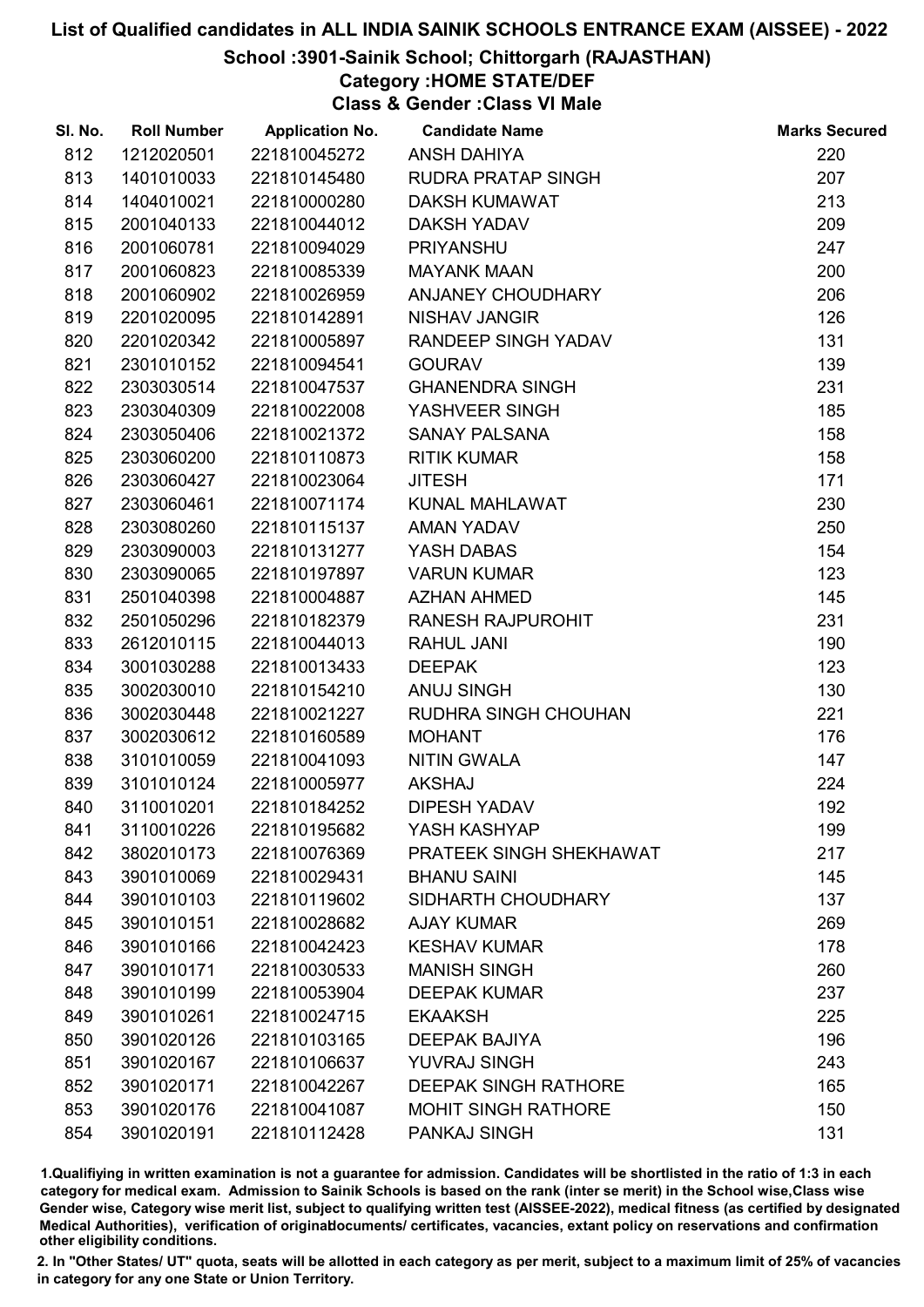## School :3901-Sainik School; Chittorgarh (RAJASTHAN)

# Category :HOME STATE/DEF

Class & Gender :Class VI Male

| SI. No. | <b>Roll Number</b> | <b>Application No.</b> | <b>Candidate Name</b>       | <b>Marks Secured</b> |
|---------|--------------------|------------------------|-----------------------------|----------------------|
| 855     | 3901020213         | 221810063819           | <b>HANSRAJ GURJAR</b>       | 183                  |
| 856     | 3901020276         | 221810011837           | PARAMVIR SINGH RATHORE      | 136                  |
| 857     | 3901020398         | 221810055959           | <b>NAMISH</b>               | 216                  |
| 858     | 3901020405         | 221810153969           | <b>KARAN CHOUDHARY</b>      | 188                  |
| 859     | 3902010027         | 221810034361           | <b>KHUSHAHAL SINGH</b>      | 137                  |
| 860     | 3902010044         | 221810031342           | <b>JAGDISH SINGH</b>        | 134                  |
| 861     | 3902010122         | 221810133038           | <b>HEMAANK DHAKA</b>        | 134                  |
| 862     | 3902010141         | 221810118209           | <b>TANISHK</b>              | 157                  |
| 863     | 3902010162         | 221810136461           | <b>HARSHWARDHAN</b>         | 192                  |
| 864     | 3903020194         | 221810098075           | AYUSH CHOUDHARY             | 226                  |
| 865     | 3903030065         | 221810065304           | YASHVARDHAN SINGH           | 211                  |
| 866     | 3904010038         | 221810095130           | <b>ANKIT YADAV</b>          | 192                  |
| 867     | 3904020065         | 221810097101           | <b>ARJUN SINGH</b>          | 167                  |
| 868     | 3904020081         | 221810147811           | <b>LAKSHYA SINGH</b>        | 169                  |
| 869     | 3904020099         | 221810060431           | <b>VIRAT CHOUDHARY</b>      | 169                  |
| 870     | 3904020228         | 221810062582           | <b>TANUJ</b>                | 155                  |
| 871     | 3904020292         | 221810064443           | <b>BIJENDER SINGH</b>       | 256                  |
| 872     | 3904020381         | 221810106724           | <b>VIKAS</b>                | 187                  |
| 873     | 3904020424         | 221810039264           | <b>JAIDEEP SINGH PANWAR</b> | 149                  |
| 874     | 3904020548         | 221810038765           | <b>MANISH KUMAR</b>         | 213                  |
| 875     | 3904030034         | 221810046120           | <b>VIKRAM SINGH</b>         | 228                  |
| 876     | 3904030069         | 221810138450           | <b>ADITYA</b>               | 221                  |
| 877     | 3904030131         | 221810113226           | <b>LAKSHIT RABIYA</b>       | 250                  |
| 878     | 3904030159         | 221810097846           | <b>HITESH KUMAR</b>         | 143                  |
| 879     | 3904030203         | 221810095386           | PRIYANSHU KARWASHRA         | 135                  |
| 880     | 3904030538         | 221810108899           | <b>BHAWESH DHIYA</b>        | 201                  |
| 881     | 3904040016         | 221810024901           | <b>HARSHVARDHAN SINGH</b>   | 215                  |
| 882     | 3904040035         | 221810029721           | ABHINAV SINGH SHEKHAWAT     | 171                  |
| 883     | 3904040053         | 221810035041           | <b>LAKHVENDER SINGH</b>     | 195                  |
| 884     | 3904040081         | 221810025161           | AYUSH SINGH SEHKHAWAT       | 187                  |
| 885     | 3904040161         | 221810126132           | <b>LAKSHYA MOTSRA</b>       | 232                  |
| 886     | 3904040199         | 221810110562           | <b>RONIT TIWARI</b>         | 137                  |
| 887     | 3904040206         | 221810097962           | <b>AYUSH CHOUDHARY</b>      | 231                  |
| 888     | 3904040228         | 221810025382           | AMAN RAJ CHOUDHARY          | 191                  |
| 889     | 3904040277         | 221810007023           | PRINCE RAWAT                | 135                  |
| 890     | 3904040284         | 221810162723           | ABHIMANIYU SINGH RAJAWAT    | 186                  |
| 891     | 3904040324         | 221810184853           | <b>JAYANT</b>               | 127                  |
| 892     | 3904040337         | 221810178663           | <b>ANKIT SINGH</b>          | 227                  |
| 893     | 3904040354         | 221810135573           | <b>ANUJ SINGH</b>           | 182                  |
| 894     | 3904040405         | 221810047614           | YASH                        | 149                  |
| 895     | 3904040428         | 221810149334           | <b>JATIN SHARMA</b>         | 188                  |
| 896     | 3904040581         | 221810155955           | <b>KRISHNA</b>              | 182                  |
| 897     | 3904040588         | 221810111365           | <b>HIMANSHU SHARMA</b>      | 253                  |

1.Qualifiying in written examination is not a guarantee for admission. Candidates will be shortlisted in the ratio of 1:3 in each category for medical exam. Admission to Sainik Schools is based on the rank (inter se merit) in the School wise,Class wise Gender wise, Category wise merit list, subject to qualifying written test (AISSEE-2022), medical fitness (as certified by designated Medical Authorities), verification of originablocuments/ certificates, vacancies, extant policy on reservations and confirmation other eligibility conditions.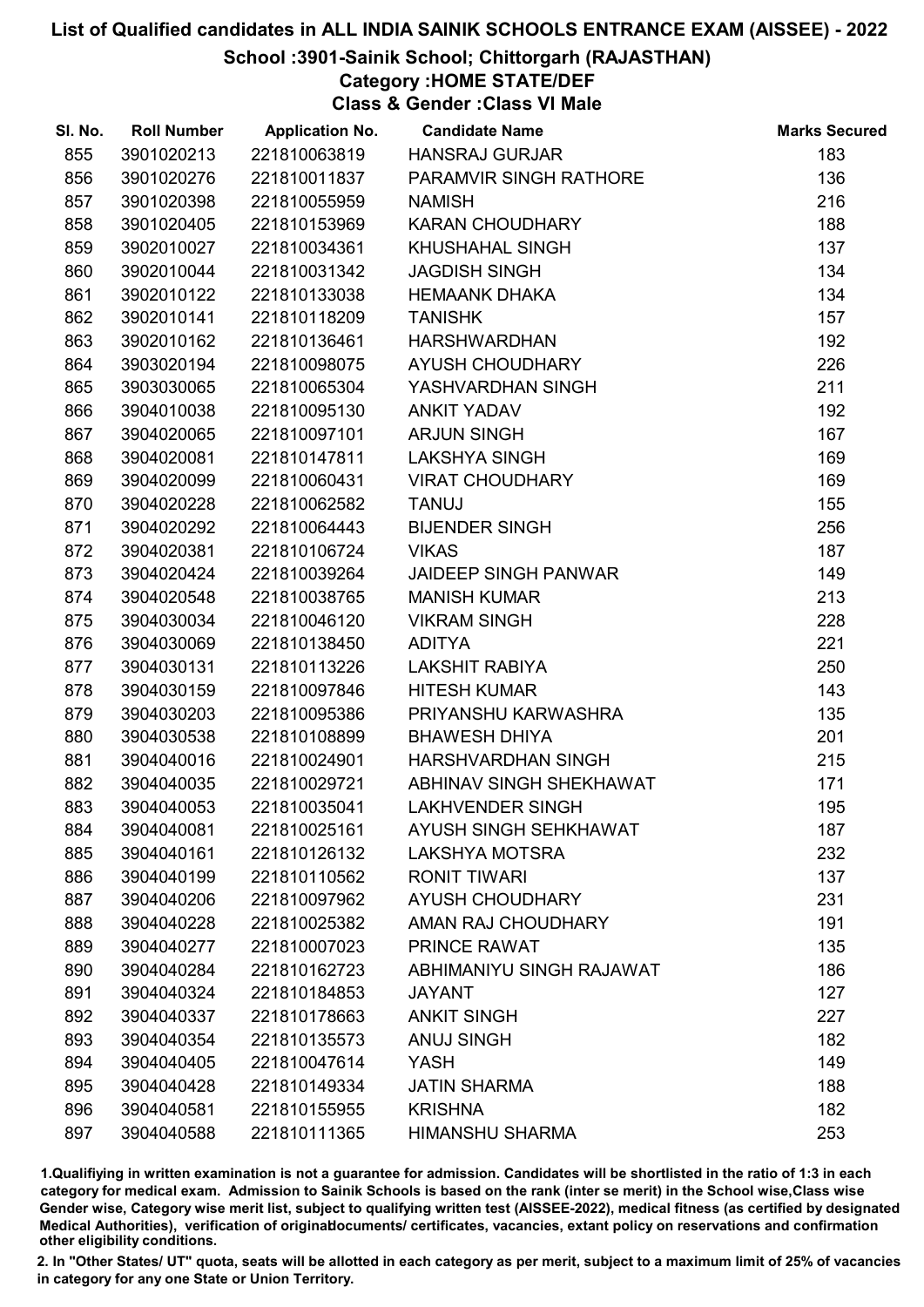## School :3901-Sainik School; Chittorgarh (RAJASTHAN)

# Category :HOME STATE/DEF

Class & Gender :Class VI Male

| SI. No. | <b>Roll Number</b> | <b>Application No.</b> | <b>Candidate Name</b>     | <b>Marks Secured</b> |
|---------|--------------------|------------------------|---------------------------|----------------------|
| 898     | 3904040612         | 221810127675           | <b>MAYANK SHEKHAWAT</b>   | 245                  |
| 899     | 3904040617         | 221810032085           | <b>VIDISH KUMAR YADAV</b> | 213                  |
| 900     | 3904040632         | 221810009395           | <b>ROHIT MUNDEL</b>       | 241                  |
| 901     | 3904040650         | 221810195806           | AYUSH SINGH SHEKHAWAT     | 140                  |
| 902     | 3904040655         | 221810024316           | <b>SHIVAM</b>             | 157                  |
| 903     | 3904040674         | 221810078426           | <b>KESHAV SHARMA</b>      | 196                  |
| 904     | 3904040676         | 221810019426           | <b>ROHIT</b>              | 182                  |
| 905     | 3904040683         | 221810156826           | <b>JIGAR</b>              | 159                  |
| 906     | 3904040691         | 221810121236           | <b>ARYAN SINGH</b>        | 254                  |
| 907     | 3904040715         | 221810023256           | PARAM SHEKHAWAT           | 191                  |
| 908     | 3904040767         | 221810086396           | <b>DIGVIJAY SINGH</b>     | 153                  |
| 909     | 3904040804         | 221810052817           | <b>ARIN YADAV</b>         | 233                  |
| 910     | 3904040836         | 221810042047           | <b>VEVEK BHAMU</b>        | 181                  |
| 911     | 3904040903         | 221810081497           | <b>RISHABH BADSARA</b>    | 223                  |
| 912     | 3904040963         | 221810043048           | <b>VIKRANT SINGH</b>      | 135                  |
| 913     | 3904040972         | 221810105448           | <b>VIKASH</b>             | 120                  |
| 914     | 3904040994         | 221810038958           | <b>PRINCE</b>             | 220                  |
| 915     | 3904041000         | 221810059268           | <b>ABHAY SHARMA</b>       | 247                  |
| 916     | 3904041021         | 221810090978           | <b>KABIR KHAN</b>         | 209                  |
| 917     | 3904041034         | 221810089688           | <b>ANUJ</b>               | 166                  |
| 918     | 3904041057         | 221810086409           | ANSHUMAN SINGH SHEKHAWAT  | 135                  |
| 919     | 3904041096         | 221810055139           | <b>HRISHABH BISHNOI</b>   | 255                  |
| 920     | 3905010071         | 221810054850           | <b>KARTIK SINGH</b>       | 233                  |
| 921     | 3905010086         | 221810029960           | <b>RUDRA KUMAR</b>        | 215                  |
| 922     | 3905010197         | 221810120941           | <b>PRITAM SINGH</b>       | 194                  |
| 923     | 3905010243         | 221810080381           | <b>NISHANT SINGH</b>      | 232                  |
| 924     | 3905020022         | 221810029912           | YASH KUMAR                | 237                  |
| 925     | 3905020026         | 221810043122           | <b>SASHANK CHOUDHARY</b>  | 190                  |
| 926     | 3905020125         | 221810099882           | <b>SHIDDHESH</b>          | 131                  |
| 927     | 3905020331         | 221810119144           | YOURAJ SINGH RATHOR       | 262                  |
| 928     | 3905020392         | 221810038694           | <b>RAKSHIT CHOUDHARY</b>  | 163                  |
| 929     | 3905020592         | 221810100856           | <b>SAMIT CHECHI</b>       | 248                  |
| 930     | 3905030122         | 221810101967           | <b>RITU RAJ SINGH</b>     | 148                  |
| 931     | 3905030153         | 221810088787           | <b>DEVENDAR</b>           | 120                  |
| 932     | 3905030225         | 221810029938           | <b>PANKAJ</b>             | 169                  |
| 933     | 3905030252         | 221810085858           | <b>DILRAJ</b>             | 236                  |
| 934     | 3905030255         | 221810034268           | <b>ABHIJAY SAINI</b>      | 128                  |
| 935     | 3905030288         | 221810068298           | <b>MOHIT PACHAR</b>       | 229                  |
| 936     | 3905030323         | 221810024419           | RAJYAVARDHAN SINGH        | 240                  |
| 937     | 3905040107         | 221810121111           | <b>DIVYANSH CHOUDHARY</b> | 177                  |
| 938     | 3905040160         | 221810004851           | <b>TOISH KUMAR</b>        | 179                  |
| 939     | 3905040206         | 221810055312           | PRIYANSHU POONIA          | 220                  |
| 940     | 3905040289         | 221810047323           | <b>VARUN SHARMA</b>       | 204                  |

1.Qualifiying in written examination is not a guarantee for admission. Candidates will be shortlisted in the ratio of 1:3 in each category for medical exam. Admission to Sainik Schools is based on the rank (inter se merit) in the School wise,Class wise Gender wise, Category wise merit list, subject to qualifying written test (AISSEE-2022), medical fitness (as certified by designated Medical Authorities), verification of originablocuments/ certificates, vacancies, extant policy on reservations and confirmation other eligibility conditions.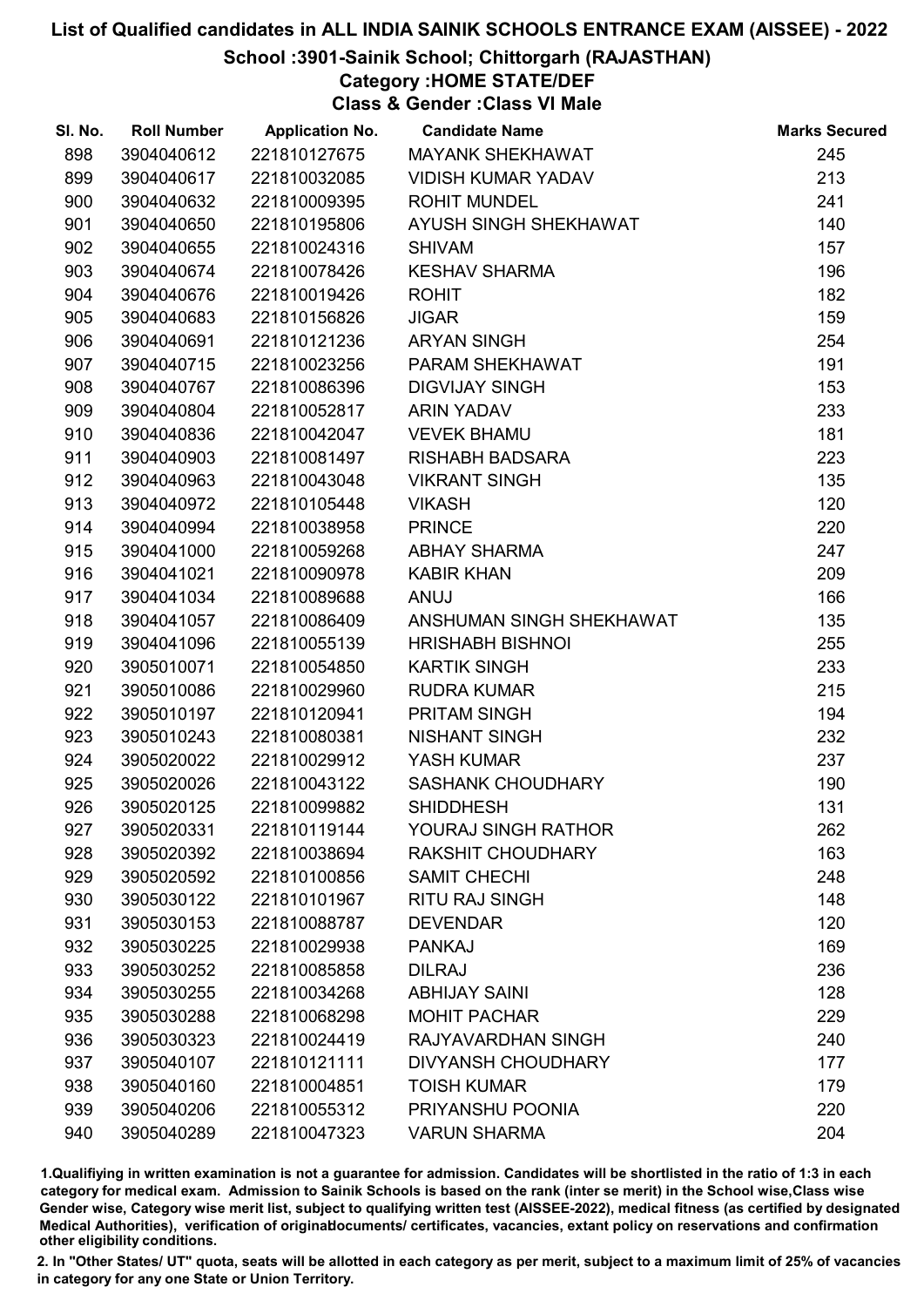#### School :3901-Sainik School; Chittorgarh (RAJASTHAN)

# Category :HOME STATE/DEF

Class & Gender :Class VI Male

| SI. No. | <b>Roll Number</b> | <b>Application No.</b> | <b>Candidate Name</b>              | <b>Marks Secured</b> |
|---------|--------------------|------------------------|------------------------------------|----------------------|
| 941     | 3905040306         | 221810131643           | <b>DARSH</b>                       | 233                  |
| 942     | 3905050173         | 221810152026           | PIYUSH PILANIA                     | 141                  |
| 943     | 3905050283         | 221810044047           | <b>SHUBHAM KASANA</b>              | 163                  |
| 944     | 3905060043         | 221810034618           | <b>DIPENDRA SINGH</b>              | 167                  |
| 945     | 3906010029         | 221810008740           | <b>ANAND KUMAR</b>                 | 129                  |
| 946     | 3906010159         | 221810040203           | <b>BAJRANG LAL</b>                 | 190                  |
| 947     | 3906010199         | 221810013383           | <b>PAWAN</b>                       | 136                  |
| 948     | 3906010206         | 221810024893           | AAYUSH BENIWAL                     | 222                  |
| 949     | 3906010212         | 221810013414           | <b>PANKAJ</b>                      | 162                  |
| 950     | 3906010242         | 221810048274           | <b>BHAWANI SINGH</b>               | 211                  |
| 951     | 3906010251         | 221810023984           | SHREYASH SRIVASTAVA                | 253                  |
| 952     | 3906010261         | 221810150015           | <b>DAKSH</b>                       | 271                  |
| 953     | 3906010272         | 221810185135           | <b>HARSH</b>                       | 130                  |
| 954     | 3906010318         | 221810142836           | <b>AMIT OGRA</b>                   | 223                  |
| 955     | 3906010320         | 221810175046           | SURYA PRATAP SINGH RATHORE         | 170                  |
| 956     | 3906010324         | 221810121346           | <b>SAKSHAM SEN</b>                 | 144                  |
| 957     | 3906010329         | 221810156256           | YASHVEER DUDI                      | 153                  |
| 958     | 3906010335         | 221810065466           | <b>ANKIT</b>                       | 184                  |
| 959     | 3906010389         | 221810158067           | <b>SACHIT HOODDA</b>               | 166                  |
| 960     | 3906010391         | 221810099367           | SHIVRAJ SINGH CHOUHAN              | 157                  |
| 961     | 3906010412         | 221810013418           | YUVRAJ SINGH                       | 213                  |
| 962     | 3906010440         | 221810065878           | <b>MARUT CHARAN</b>                | 216                  |
| 963     | 3906010612         | 221810063773           | <b>SHIVRAJ SINGH</b>               | 136                  |
| 964     | 3906010628         | 221810120444           | <b>SHIVRAJ SINGH</b>               | 148                  |
| 965     | 3906010730         | 221810187028           | <b>RAMESH KUMAR</b>                | 199                  |
| 966     | 3908010025         | 221810194441           | <b>RUDRA PRATAP SINGH</b>          | 171                  |
| 967     | 3908010137         | 221810053837           | LAKSHYA KASNIA                     | 263                  |
| 968     | 3908010155         | 221810086958           | <b>DEVVERT</b>                     | 172                  |
| 969     | 4102020163         | 221810115833           | <b>YUVRAJ</b>                      | 228                  |
| 970     | 4401030229         | 221810107052           | <b>RISHANT RANA</b>                | 190                  |
| 971     | 4401030273         | 221810176703           | <b>DEVKISHAN</b>                   | 131                  |
| 972     | 4401030293         | 221810097723           | <b>VISHWA PRATAP SINGH RATHORE</b> | 222                  |
| 973     | 4407020244         | 221810114445           | <b>ROHIT GODARA</b>                | 210                  |
| 974     | 4410020282         | 221810120482           | PIYUSH SHARMA                      | 128                  |
| 975     | 4502020260         | 221810017802           | <b>ROHAN SINGH PARIHAR</b>         | 200                  |
| 976     | 4604010199         | 221810008406           | <b>LAXIT DUDI</b>                  | 158                  |

1.Qualifiying in written examination is not a guarantee for admission. Candidates will be shortlisted in the ratio of 1:3 in each category for medical exam. Admission to Sainik Schools is based on the rank (inter se merit) in the School wise,Class wise Gender wise, Category wise merit list, subject to qualifying written test (AISSEE-2022), medical fitness (as certified by designated Medical Authorities), verification of originablocuments/ certificates, vacancies, extant policy on reservations and confirmation other eligibility conditions.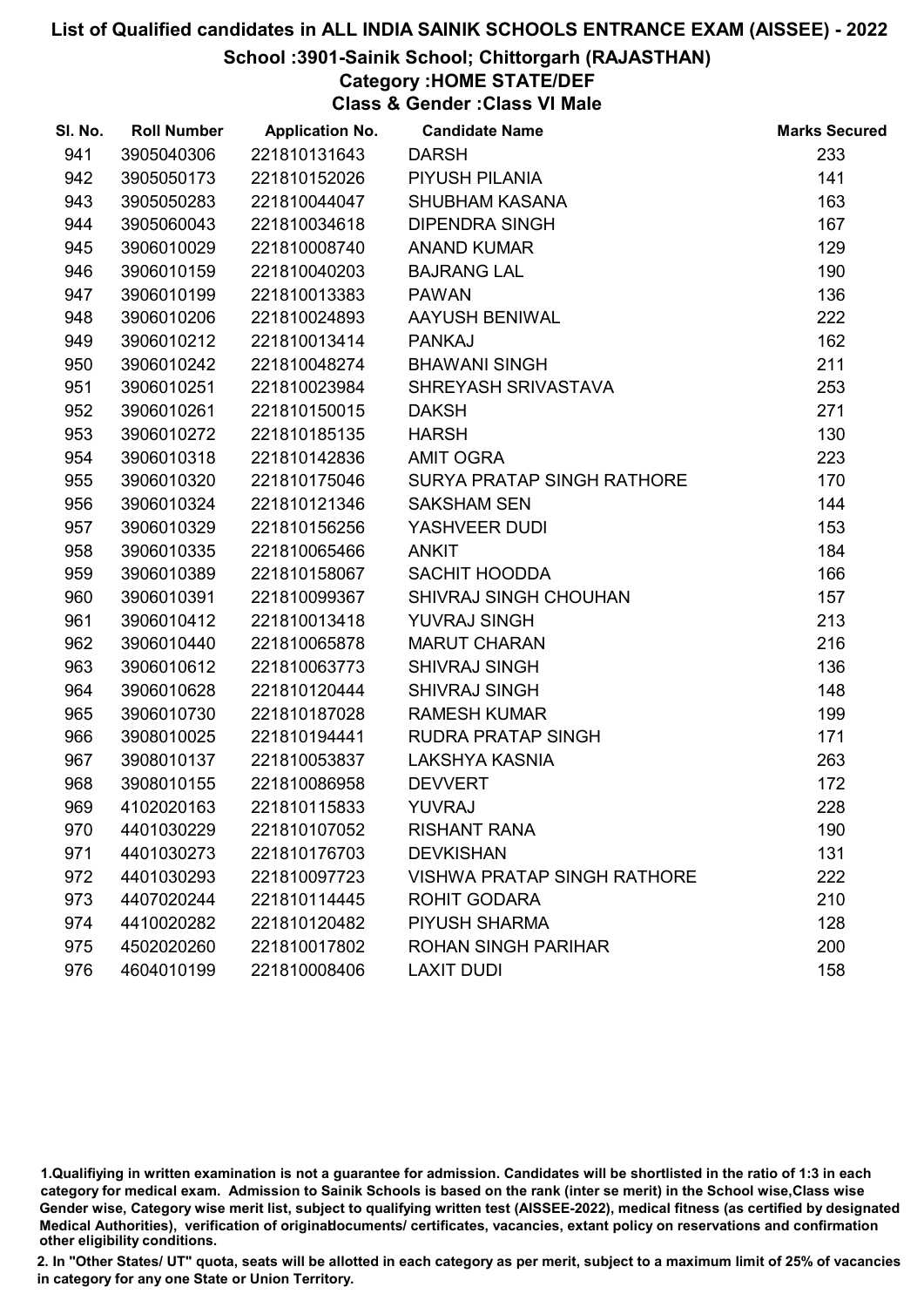School :3901-Sainik School; Chittorgarh (RAJASTHAN)

Category :HOME STATE/GEN

Class & Gender :Class VI Male

| SI. No. | <b>Roll Number</b> | <b>Application No.</b> | <b>Candidate Name</b>       | <b>Marks Secured</b> |
|---------|--------------------|------------------------|-----------------------------|----------------------|
| 977     | 1101010023         | 221810158977           | DHERENDRA PRATAPSINGH       | 126                  |
| 978     | 1403010109         | 221810036191           | PAARTH CHAUDHARY            | 173                  |
| 979     | 1403010238         | 221810018065           | <b>LAKSHYA GOVANI</b>       | 150                  |
| 980     | 1702020343         | 221810001188           | KULBHUSHAN SINGH CHUNDAWAT  | 171                  |
| 981     | 2001030420         | 221810137441           | <b>HITESH KUMAR</b>         | 208                  |
| 982     | 2001040130         | 221810139802           | <b>BHANU PRATAP SINGH</b>   | 168                  |
| 983     | 2001040144         | 221810138612           | <b>UTKARSH MISHRA</b>       | 222                  |
| 984     | 2001040318         | 221810018172           | <b>UTKARSH JAIMAN</b>       | 135                  |
| 985     | 2001040327         | 221810118572           | BHAGYA CHAUDHARY            | 187                  |
| 986     | 2001050661         | 221810046145           | SHREYANSH DHAKAD            | 163                  |
| 987     | 2001060044         | 221810082476           | <b>HIMANK SHARMA</b>        | 235                  |
| 988     | 2001060444         | 221810017808           | AYAVANTH SHARMA             | 238                  |
| 989     | 2201010417         | 221810131353           | <b>NAMRA JAIN</b>           | 132                  |
| 990     | 2201020043         | 221810108970           | <b>VIRAT GURJAR</b>         | 148                  |
| 991     | 2201020178         | 221810048504           | <b>VAYUN JAIN</b>           | 231                  |
| 992     | 2201020388         | 221810079188           | <b>MANTHAN BAROT</b>        | 154                  |
| 993     | 2301020399         | 221810035206           | <b>EKAM SINGH</b>           | 190                  |
| 994     | 2301020524         | 221810049837           | KUSHAGRA UPADHYAY           | 206                  |
| 995     | 2301020784         | 221810044489           | <b>KIRTAN CHOYAL</b>        | 206                  |
| 996     | 2303020018         | 221810122410           | <b>PRIYANSHU</b>            | 149                  |
| 997     | 2303020096         | 221810089180           | TANMAY K B R                | 199                  |
| 998     | 2303030207         | 221810024584           | <b>SANDESH YADAV</b>        | 255                  |
| 999     | 2303040116         | 221810091040           | <b>RUPESH JOSHI</b>         | 165                  |
| 1000    | 2303040500         | 221810025369           | <b>NARSINGH BHATI</b>       | 245                  |
| 1001    | 2303050452         | 221810194592           | <b>VEDANT MISHRA</b>        | 161                  |
| 1002    | 2303050455         | 221810185692           | <b>NISHANT SINGH</b>        | 135                  |
| 1003    | 2303090157         | 221810048138           | <b>KEERAT AGRAWAL</b>       | 228                  |
| 1004    | 2303090320         | 221810003898           | NIDHEESH NARAYAN SHARMA     | 280                  |
| 1005    | 2303100108         | 221810179359           | <b>VIRAT TANWAR</b>         | 121                  |
| 1006    | 2304060267         | 221810045679           | <b>ARVIND SINGH BHATI</b>   | 120                  |
| 1007    | 2501020004         | 221810052960           | <b>KARAN MEHRA</b>          | 148                  |
| 1008    | 2701020179         | 221810018003           | <b>AARAV TANDON</b>         | 231                  |
| 1009    | 2701040037         | 221810040768           | NITUL CHOUDHARY             | 205                  |
| 1010    | 2707020033         | 221810087233           | PRINCE CHAUDHARY            | 148                  |
| 1011    | 3002010193         | 221810128661           | <b>AJAY PRATAP PARMAR</b>   | 182                  |
| 1012    | 3002020352         | 221810129295           | <b>HIMANSHU PARMAR</b>      | 177                  |
| 1013    | 3003030019         | 221810062524           | <b>AVEERAL</b>              | 189                  |
| 1014    | 3101010003         | 221810008410           | CHIRANJEEV SINGH JODHA      | 185                  |
| 1015    | 3114030319         | 221810108008           | <b>DEVANSH GUPTA</b>        | 179                  |
| 1016    | 3901010017         | 221810053820           | <b>HARSHIT RATHORE</b>      | 187                  |
| 1017    | 3901010027         | 221810041150           | <b>HARSHIT ARYA</b>         | 149                  |
| 1018    | 3901010057         | 221810081811           | <b>DIVYANSHU BISHT</b>      | 146                  |
| 1019    | 3901010079         | 221810183941           | <b>UDAY SINGH SHEKHAWAT</b> | 145                  |

1.Qualifiying in written examination is not a guarantee for admission. Candidates will be shortlisted in the ratio of 1:3 in each category for medical exam. Admission to Sainik Schools is based on the rank (inter se merit) in the School wise,Class wise Gender wise, Category wise merit list, subject to qualifying written test (AISSEE-2022), medical fitness (as certified by designated Medical Authorities), verification of originablocuments/ certificates, vacancies, extant policy on reservations and confirmation other eligibility conditions.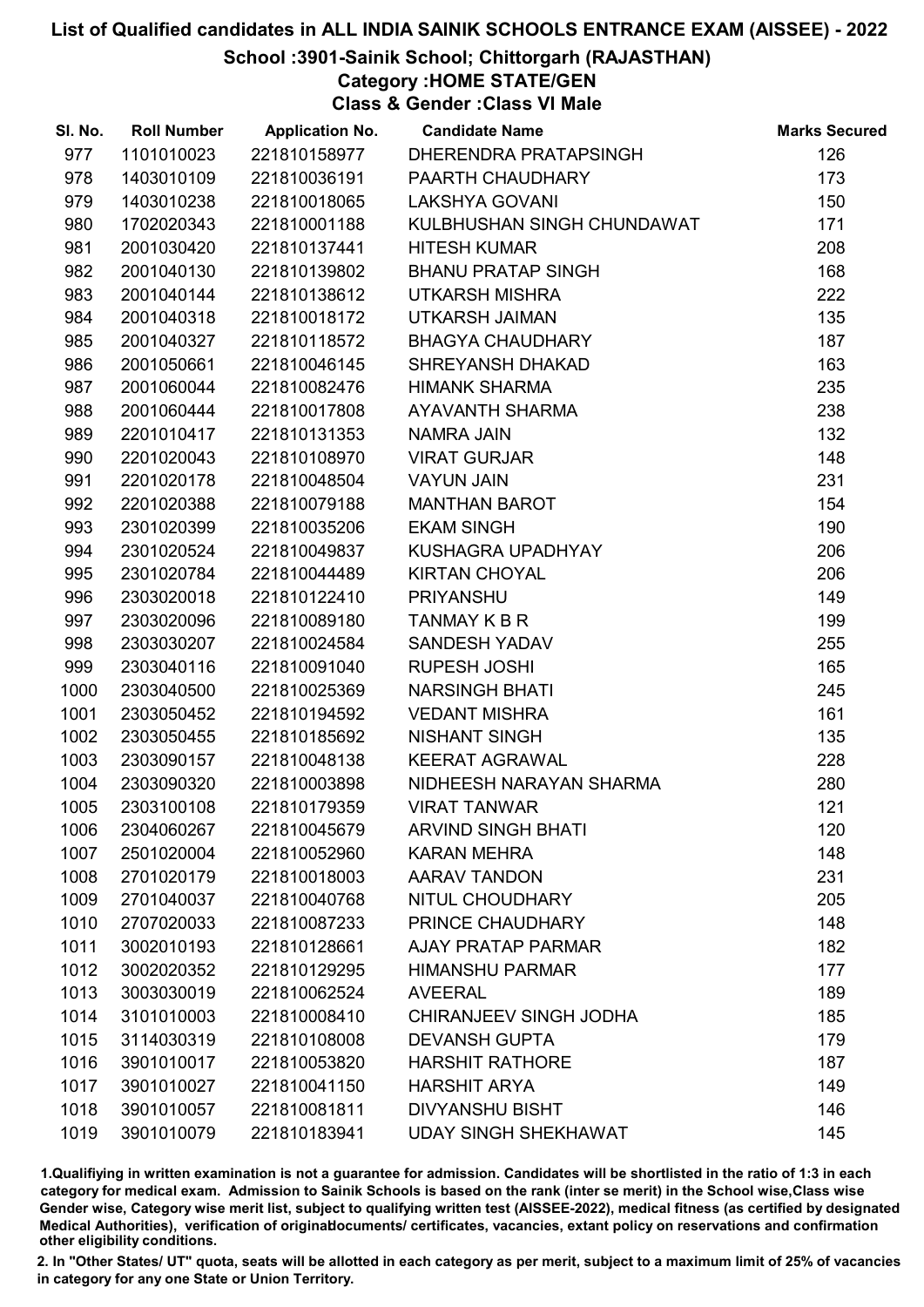## School :3901-Sainik School; Chittorgarh (RAJASTHAN)

Category :HOME STATE/GEN

Class & Gender :Class VI Male

| SI. No. | <b>Roll Number</b> | <b>Application No.</b> | <b>Candidate Name</b>         | <b>Marks Secured</b> |
|---------|--------------------|------------------------|-------------------------------|----------------------|
| 1020    | 3901010090         | 221810166081           | MOHAMMAD AAFAQUR RAHMAN       | 135                  |
| 1021    | 3901010182         | 221810049263           | <b>SOURAV SHARMA</b>          | 224                  |
| 1022    | 3901010218         | 221810037544           | <b>ANKUR CHAWARA</b>          | 214                  |
| 1023    | 3901010241         | 221810194584           | <b>GAURAV KUMAR YADAV</b>     | 131                  |
| 1024    | 3901010245         | 221810130984           | <b>DIGVIJAY SINGH</b>         | 203                  |
| 1025    | 3901020004         | 221810145610           | ABHIVARDHAN SINGH RATHORE     | 187                  |
| 1026    | 3901020024         | 221810162631           | <b>RAJVEER SINGH RATHORE</b>  | 143                  |
| 1027    | 3901020027         | 221810153951           | DIVYA PRATAP SINGH RATHORE    | 142                  |
| 1028    | 3901020032         | 221810056091           | ABHIRAJ SINGH RATHORE         | 175                  |
| 1029    | 3901020034         | 221810043312           | <b>ADARSH SHARMA</b>          | 197                  |
| 1030    | 3901020036         | 221810040512           | <b>RONAK PARASHAR</b>         | 171                  |
| 1031    | 3901020037         | 221810065022           | <b>BHEEMESH VYAS</b>          | 129                  |
| 1032    | 3901020038         | 221810191722           | <b>AYUSH PANDEY</b>           | 265                  |
| 1033    | 3901020039         | 221810079132           | NAKSHATRA SHARMA              | 165                  |
| 1034    | 3901020045         | 221810194552           | <b>BHAVESH SHARMA</b>         | 168                  |
| 1035    | 3901020046         | 221810184952           | <b>ACHYUTAM TIWARI</b>        | 224                  |
| 1036    | 3901020047         | 221810143162           | <b>DAKSH DADHICH</b>          | 181                  |
| 1037    | 3901020062         | 221810169503           | PURAHAN DUTT DADHICH          | 235                  |
| 1038    | 3901020068         | 221810143923           | BHUPENDRA SINGH RATHORE       | 169                  |
| 1039    | 3901020082         | 221810050073           | <b>ABHIJEET BISSA</b>         | 146                  |
| 1040    | 3901020093         | 221810101054           | <b>AARAV PAREEK</b>           | 210                  |
| 1041    | 3901020098         | 221810035474           | SHOURYA MAHESHWARI            | 126                  |
| 1042    | 3901020101         | 221810127684           | <b>PRIYASHU</b>               | 183                  |
| 1043    | 3901020122         | 221810175945           | RUDRA PRATAP SINGH            | 135                  |
| 1044    | 3901020127         | 221810015165           | KARNI SINGH SHEKHAWAT         | 171                  |
| 1045    | 3901020128         | 221810032175           | <b>AARAV SHARMA</b>           | 186                  |
| 1046    | 3901020136         | 221810194716           | <b>SUMIT SINGH</b>            | 144                  |
| 1047    | 3901020144         | 221810141166           | SHAURYA SINGH CHAUHAN         | 213                  |
| 1048    | 3901020151         | 221810147596           | RAKSHIT CHAUDHARY             | 145                  |
| 1049    | 3901020177         | 221810149487           | ANUJ VIJAYVARGIYA             | 143                  |
| 1050    | 3901020192         | 221810076828           | <b>AKSHAT JOSHI</b>           | 204                  |
| 1051    | 3901020193         | 221810096828           | <b>VANSHAJ RATHORE</b>        | 177                  |
| 1052    | 3901020201         | 221810193458           | KUSHAL SINGH SHEKHAWAT        | 208                  |
| 1053    | 3901020207         | 221810154788           | <b>RANANJAY SINGH RATHORE</b> | 145                  |
| 1054    | 3901020229         | 221810123499           | PRAKET KHANGAROT              | 139                  |
| 1055    | 3901020302         | 221810072387           | SIDDHARTH CHUNDAWAT           | 144                  |
| 1056    | 3901020418         | 221810035889           | <b>BITTU SINGH</b>            | 259                  |
| 1057    | 3902010014         | 221810138080           | <b>KESHAV BISHNOI</b>         | 156                  |
| 1058    | 3902010036         | 221810051102           | <b>KAVIN BOLIA</b>            | 196                  |
| 1059    | 3902010045         | 221810029442           | <b>RAMDARSHAN</b>             | 197                  |
| 1060    | 3902010058         | 221810053323           | <b>AUGSHTYA THALOR</b>        | 212                  |
| 1061    | 3902010085         | 221810045715           | <b>ADHIRAJ SINGH</b>          | 220                  |
| 1062    | 3902010087         | 221810144025           | <b>AALOK BISHNOI</b>          | 133                  |

1.Qualifiying in written examination is not a guarantee for admission. Candidates will be shortlisted in the ratio of 1:3 in each category for medical exam. Admission to Sainik Schools is based on the rank (inter se merit) in the School wise,Class wise Gender wise, Category wise merit list, subject to qualifying written test (AISSEE-2022), medical fitness (as certified by designated Medical Authorities), verification of originablocuments/ certificates, vacancies, extant policy on reservations and confirmation other eligibility conditions.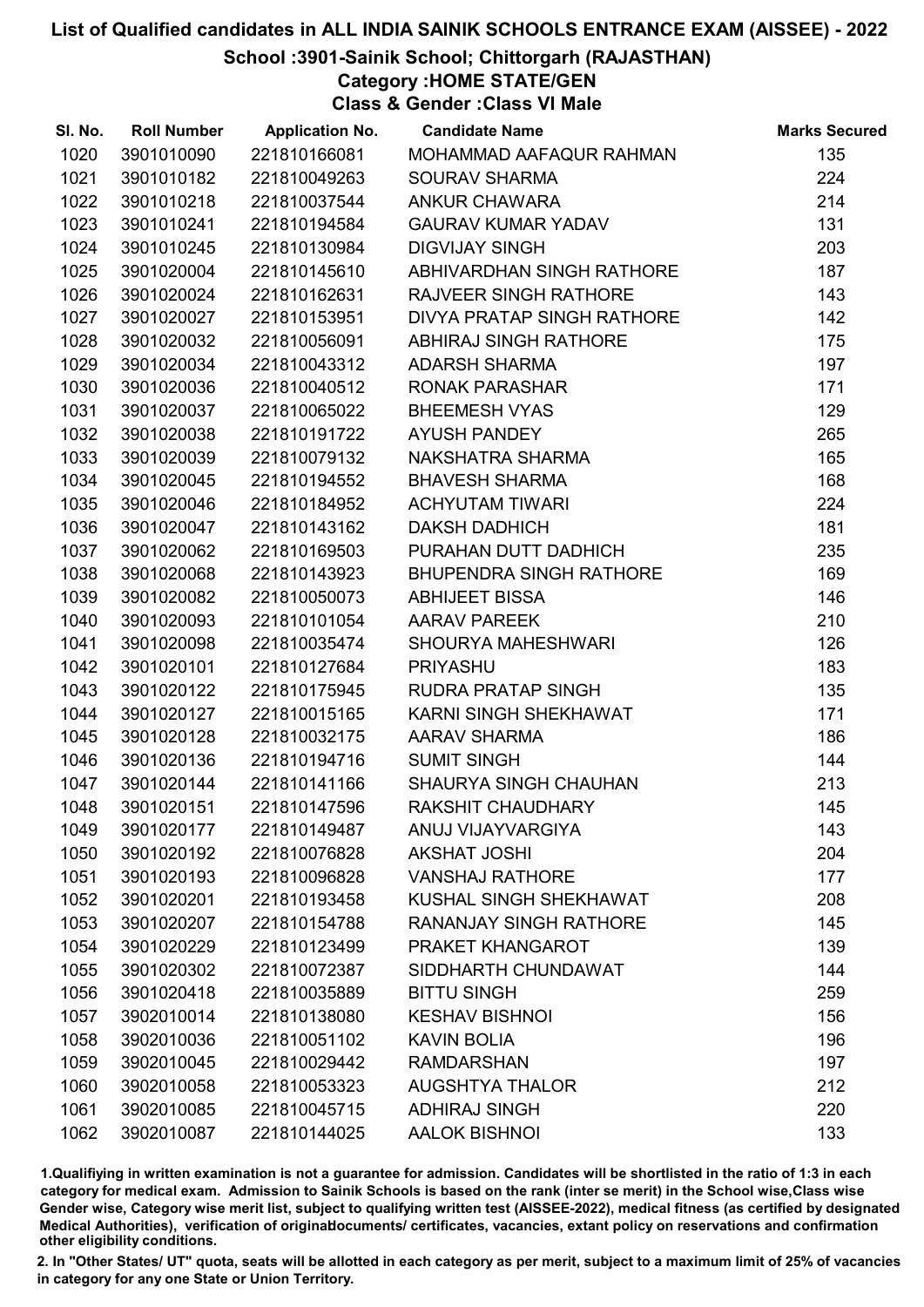## School :3901-Sainik School; Chittorgarh (RAJASTHAN)

Category :HOME STATE/GEN

Class & Gender :Class VI Male

| SI. No. | <b>Roll Number</b> | <b>Application No.</b> | <b>Candidate Name</b>         | <b>Marks Secured</b> |
|---------|--------------------|------------------------|-------------------------------|----------------------|
| 1063    | 3902010097         | 221810103636           | <b>ARYAN SAXENA</b>           | 126                  |
| 1064    | 3902010101         | 221810116996           | <b>BHAVYA PRATAP SINGH</b>    | 173                  |
| 1065    | 3902010161         | 221810162941           | ASHWINI KUMAR MANDA           | 176                  |
| 1066    | 3902010186         | 221810076993           | <b>RANVIJAY SINGH</b>         | 252                  |
| 1067    | 3902010225         | 221810161729           | <b>GANESH</b>                 | 199                  |
| 1068    | 3903010024         | 221810064460           | <b>DASHRATH SINGH</b>         | 192                  |
| 1069    | 3903010030         | 221810131570           | BHUPENDRA SINGH RANAWAT       | 191                  |
| 1070    | 3903010090         | 221810021291           | YOGENDRA SINGH RATHORE        | 143                  |
| 1071    | 3903010094         | 221810114502           | <b>SARTHAK SHARMA</b>         | 127                  |
| 1072    | 3903010112         | 221810063762           | ASHWRAJ SINGH CHOUHAN         | 182                  |
| 1073    | 3903010119         | 221810044972           | <b>MAHENDRA PATEL</b>         | 122                  |
| 1074    | 3903010124         | 221810024982           | AYUSH CHAUDHARY               | 167                  |
| 1075    | 3903010134         | 221810045613           | CHUNDAWAT VANRAJ SINH         | 173                  |
| 1076    | 3903020002         | 221810077000           | <b>MADHAV FALOT</b>           | 133                  |
| 1077    | 3903020012         | 221810013520           | ARSHVEER SINGH ARORA          | 202                  |
| 1078    | 3903020028         | 221810093060           | <b>GAHAN JAIN</b>             | 121                  |
| 1079    | 3903020030         | 221810142160           | UNMUKT VERMA                  | 193                  |
| 1080    | 3903020031         | 221810083160           | <b>SAHAJ SHARMA</b>           | 182                  |
| 1081    | 3903020037         | 221810001570           | <b>JASWANT SINGH GURJAR</b>   | 122                  |
| 1082    | 3903020043         | 221810093980           | <b>DARSHAN SINGH</b>          | 154                  |
| 1083    | 3903020054         | 221810040411           | <b>KULVANSH SINGH</b>         | 197                  |
| 1084    | 3903020059         | 221810045121           | SIDDHARTH SINGH RATHORE       | 190                  |
| 1085    | 3903020089         | 221810089181           | <b>DEVANSH ANAND</b>          | 181                  |
| 1086    | 3903020093         | 221810040881           | <b>VATSAL CHASTA</b>          | 121                  |
| 1087    | 3903020107         | 221810124622           | <b>RACHIT DAVE</b>            | 148                  |
| 1088    | 3903020108         | 221810146722           | <b>AARAV PUJARI</b>           | 146                  |
| 1089    | 3903020112         | 221810050432           | <b>TILAK JOSHI</b>            | 148                  |
| 1090    | 3903020133         | 221810111583           | HARSHWARDHAN SINGH            | 203                  |
| 1091    | 3903020176         | 221810142225           | <b>ABHISHEK SARASWAT</b>      | 123                  |
| 1092    | 3903020185         | 221810143245           | <b>LAXDEEP JAT</b>            | 178                  |
| 1093    | 3903020212         | 221810123406           | VANSH RAJ SINGH CHOUHAN       | 143                  |
| 1094    | 3903020216         | 221810136906           | <b>JAYANT PUROHIT</b>         | 129                  |
| 1095    | 3903020228         | 221810003736           | <b>SWASTIK SOMANI</b>         | 243                  |
| 1096    | 3903020229         | 221810135846           | PRINCE SOGARWAL               | 133                  |
| 1097    | 3903020231         | 221810075956           | <b>ARNAV GARG</b>             | 191                  |
| 1098    | 3903020232         | 221810144266           | <b>RISHIPAL SINGH</b>         | 142                  |
| 1099    | 3903020251         | 221810083027           | <b>SHOURYA VARDHAN SINGH</b>  | 173                  |
| 1100    | 3903020253         | 221810035827           | <b>TEJRAJ SINGH RATHORE</b>   | 230                  |
| 1101    | 3903020260         | 221810104647           | <b>SHASHWAT SINGH RATHORE</b> | 120                  |
| 1102    | 3903020268         | 221810138957           | <b>NARENDER PATEL</b>         | 159                  |
| 1103    | 3903020279         | 221810132787           | CHINMAY RAJ SINGH CHOUHAN     | 132                  |
| 1104    | 3903020280         | 221810029397           | NAKSHTRA RAJ SINGH RAJAWAT    | 132                  |
| 1105    | 3903020283         | 221810111597           | <b>BHANU PRATAP CHOUHAN</b>   | 237                  |

1.Qualifiying in written examination is not a guarantee for admission. Candidates will be shortlisted in the ratio of 1:3 in each category for medical exam. Admission to Sainik Schools is based on the rank (inter se merit) in the School wise,Class wise Gender wise, Category wise merit list, subject to qualifying written test (AISSEE-2022), medical fitness (as certified by designated Medical Authorities), verification of originablocuments/ certificates, vacancies, extant policy on reservations and confirmation other eligibility conditions.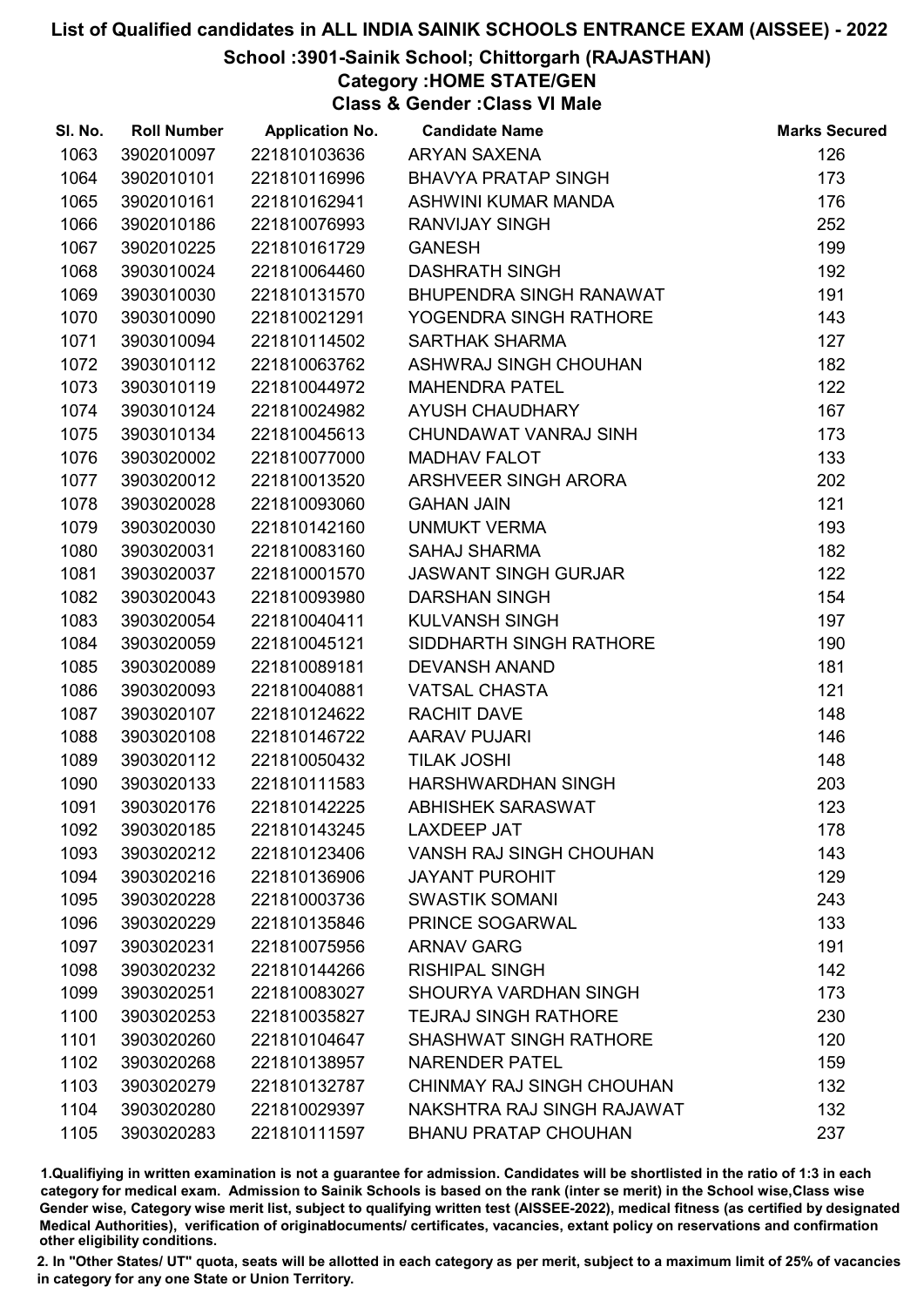## School :3901-Sainik School; Chittorgarh (RAJASTHAN)

Category :HOME STATE/GEN

Class & Gender :Class VI Male

| SI. No. | <b>Roll Number</b> | <b>Application No.</b> | <b>Candidate Name</b>             | <b>Marks Secured</b> |
|---------|--------------------|------------------------|-----------------------------------|----------------------|
| 1106    | 3903020297         | 221810032918           | <b>RUPESH VYAS</b>                | 143                  |
| 1107    | 3903020315         | 221810010488           | <b>LAKSHYADEEP SINGH</b>          | 174                  |
| 1108    | 3903020331         | 221810186329           | <b>HARSH SHARMA</b>               | 127                  |
| 1109    | 3903020335         | 221810041139           | <b>BHUMIK PACHORI</b>             | 122                  |
| 1110    | 3903020337         | 221810136149           | PIYUSH MANDAL                     | 120                  |
| 1111    | 3903020351         | 221810075969           | RAJVARDHAN SINGH CHOUHAN          | 162                  |
| 1112    | 3903030009         | 221810078872           | <b>RUDRAMAN VYAS</b>              | 165                  |
| 1113    | 3903030029         | 221810146343           | <b>DEEPRAJ SINGH</b>              | 174                  |
| 1114    | 3903030031         | 221810175543           | SHOURYAWARDHAN SINGH              | 126                  |
| 1115    | 3903030032         | 221810075943           | PAARTHVEER SINGH RANAWAT          | 193                  |
| 1116    | 3903030041         | 221810031473           | <b>ARNAV SHARMA</b>               | 142                  |
| 1117    | 3903030044         | 221810023773           | AARAV SHARMA                      | 157                  |
| 1118    | 3903030051         | 221810054783           | DIKSHANT SHREE MALAVIYA           | 233                  |
| 1119    | 3903030055         | 221810023293           | <b>RISHIL DOSI</b>                | 181                  |
| 1120    | 3903030057         | 221810123493           | MIHIR PRATAP SINGH RANAWAT        | 141                  |
| 1121    | 3903030066         | 221810177504           | SOMITYA CHATURVEDI                | 194                  |
| 1122    | 3903030083         | 221810145144           | <b>REHAN KHAN</b>                 | 147                  |
| 1123    | 3903030085         | 221810069444           | KUNJ UPADHYAY                     | 153                  |
| 1124    | 3903030087         | 221810012254           | ABHINAV RAJ PIPARA                | 141                  |
| 1125    | 3903030088         | 221810057254           | <b>CHARITRA MEHTA</b>             | 235                  |
| 1126    | 3903030093         | 221810186864           | AGASTYA AJMERA                    | 173                  |
| 1127    | 3903030095         | 221810039074           | <b>KSHITIZ RAY CHOUDHARY</b>      | 185                  |
| 1128    | 3903030103         | 221810067684           | <b>HEMANG BARNA</b>               | 139                  |
| 1129    | 3903030115         | 221810008805           | <b>SAKSHAM</b>                    | 206                  |
| 1130    | 3903030116         | 221810070905           | <b>KRISH CHITTORA</b>             | 152                  |
| 1131    | 3903030120         | 221810195815           | PRAJJWAL BHAUMIK                  | 140                  |
| 1132    | 3903030125         | 221810068435           | KHUSHAVEER SINGH                  | 124                  |
| 1133    | 3903030133         | 221810110555           | <b>HARSHIT RAGHAWAT</b>           | 196                  |
| 1134    | 3903030135         | 221810023955           | <b>MAHIVARDHAN SINGH RATHORE</b>  | 157                  |
| 1135    | 3903030138         | 221810034865           | <b>LAXYA VERMA</b>                | 145                  |
| 1136    | 3903030144         | 221810069085           | <b>AKSHIT PARMAR</b>              | 163                  |
| 1137    | 3903030145         | 221810122285           | HARSHVARDHAN SINGH PURAWAT        | 173                  |
| 1138    | 3903030147         | 221810004685           | <b>DIGVIJAY SINGH RATHORE</b>     | 201                  |
| 1139    | 3903030157         | 221810082995           | <b>ABHAY PRATAP SINGH RATHORE</b> | 263                  |
| 1140    | 3903030158         | 221810193306           | <b>DARSH DWIVEDI</b>              | 169                  |
| 1141    | 3903030159         | 221810045306           | <b>GAGAN DADHICH</b>              | 120                  |
| 1142    | 3903030161         | 221810078406           | <b>HARDEV SINGH BHATI</b>         | 149                  |
| 1143    | 3903030162         | 221810016016           | <b>VIRENDRA PRATAP SINGH</b>      | 151                  |
| 1144    | 3903030163         | 221810014516           | <b>NIKUNJ KUNDU</b>               | 190                  |
| 1145    | 3903030170         | 221810055426           | DIPTESH SHREE MALAVIYA            | 229                  |
| 1146    | 3903030178         | 221810038156           | AKSHAT MANDOWARA                  | 164                  |
| 1147    | 3903030179         | 221810127256           | <b>SARTHAK MUNDRA</b>             | 136                  |
| 1148    | 3903030181         | 221810184166           | <b>SARANSH MEHTA</b>              | 130                  |

1.Qualifiying in written examination is not a guarantee for admission. Candidates will be shortlisted in the ratio of 1:3 in each category for medical exam. Admission to Sainik Schools is based on the rank (inter se merit) in the School wise,Class wise Gender wise, Category wise merit list, subject to qualifying written test (AISSEE-2022), medical fitness (as certified by designated Medical Authorities), verification of originablocuments/ certificates, vacancies, extant policy on reservations and confirmation other eligibility conditions.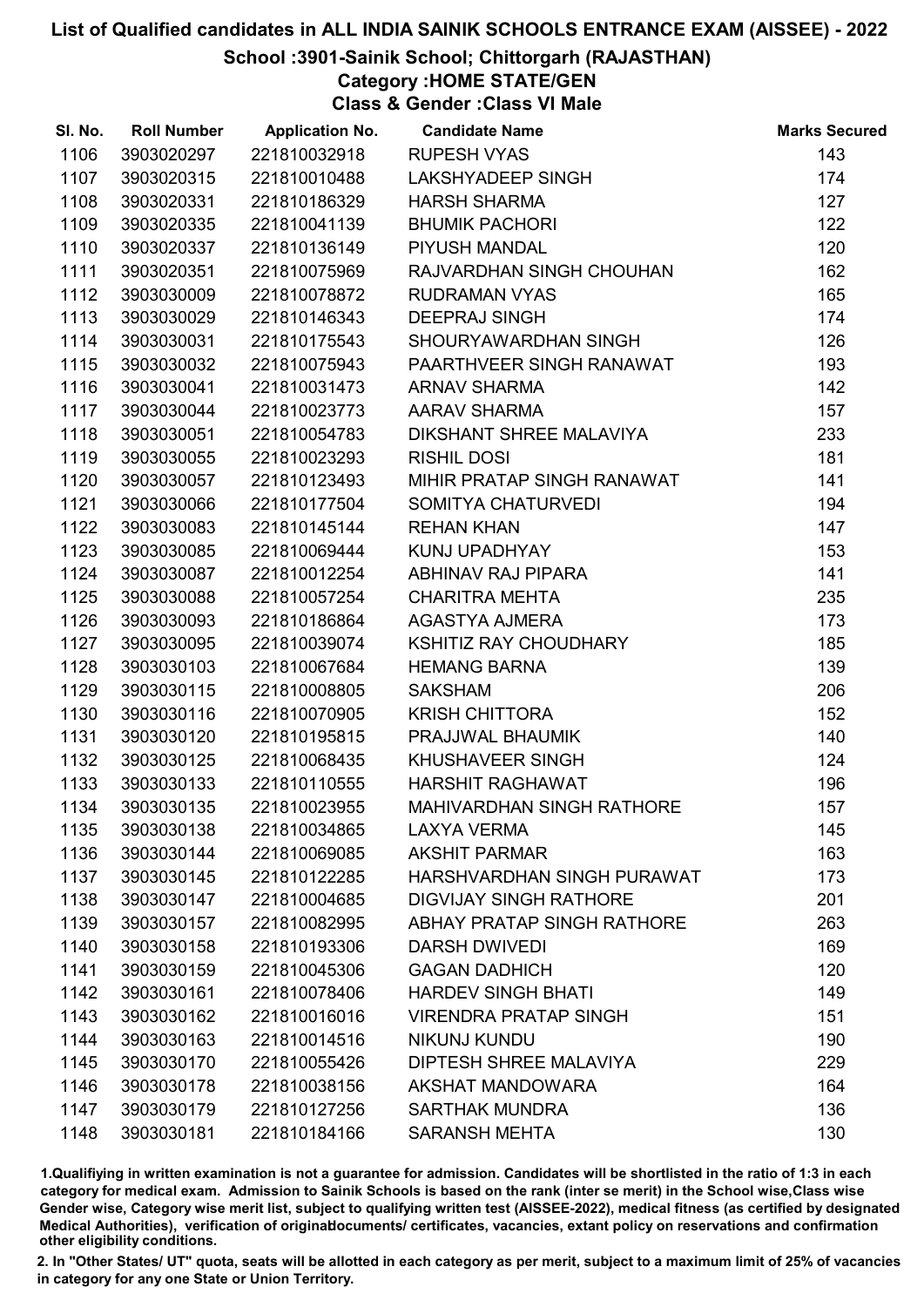## School :3901-Sainik School; Chittorgarh (RAJASTHAN)

Category :HOME STATE/GEN

Class & Gender :Class VI Male

| SI. No. | <b>Roll Number</b> | <b>Application No.</b> | <b>Candidate Name</b>         |           | <b>Marks Secured</b> |
|---------|--------------------|------------------------|-------------------------------|-----------|----------------------|
| 1149    | 3903030188         | 221810007676           | <b>DAKSH PRAJAPATI</b>        |           | 168                  |
| 1150    | 3903030197         | 221810071207           | <b>JAI DERASHRI</b>           |           | 131                  |
| 1151    | 3903030201         | 221810176507           | <b>SHAARAV BAHRANI</b>        |           | 132                  |
| 1152    | 3903030208         | 221810060827           | BHAVYARAJ SINGH KITAWAT       |           | 166                  |
| 1153    | 3903030215         | 221810159447           | YASHVARDHAN SINGH RATHORE     |           | 160                  |
| 1154    | 3903030218         | 221810164557           | <b>DARSH KOTHARI</b>          |           | 182                  |
| 1155    | 3903030219         | 221810066657           | SAMAR PRATAP SINGH INDA       |           | 143                  |
| 1156    | 3903030232         | 221810139487           | <b>LAKSHIT SINGH</b>          |           | 160                  |
| 1157    | 3903030239         | 221810159308           | <b>ATHARAV SOMANI</b>         |           | 123                  |
| 1158    | 3903030243         | 221810041518           | <b>DHEERAV BHATT</b>          |           | 120                  |
| 1159    | 3903030245         | 221810140728           | KANAK VARDHAN SINGH           |           | 177                  |
| 1160    | 3903030250         | 221810083538           | YUGDARSHAN SINGH HADA         |           | 270                  |
| 1161    | 3903030252         | 221810180448           | <b>HEMANT VISHNOI</b>         |           | 124                  |
| 1162    | 3903030257         | 221810127948           | SHIVAM KULSHRESTHA            |           | 181                  |
| 1163    | 3903030263         | 221810169168           | <b>SOMESH CHOUDHARY</b>       |           | 123                  |
| 1164    | 3903030264         | 221810120668           | PARTHMAAN SINGH CHUNDAWAT     |           | 155                  |
| 1165    | 3903030268         | 221810017478           | KUL GOURAV SINGH SHAKTAWAT    |           | 137                  |
| 1166    | 3903030272         | 221810073288           | KIRTIRAJ SINGH DEVAL          |           | 142                  |
| 1167    | 3903030275         | 221810117198           | <b>ADIT SUKHWAL</b>           |           | 158                  |
| 1168    | 3903030285         | 221810013019           | <b>RIYANSH MALARA</b>         |           | 135                  |
| 1169    | 3903030296         | 221810043249           | HARSHRAJ SINGH JHALA          |           | 244                  |
| 1170    | 3903030306         | 221810191169           | <b>HEET RAJ SINGH RATHORE</b> |           | 155                  |
| 1171    | 3903030307         | 221810036269           | <b>DAKSH UPADHYAY</b>         |           | 247                  |
| 1172    | 3903030308         | 221810044369           | <b>SAHAJ DOSI</b>             |           | 183                  |
| 1173    | 3903030311         | 221810178179           | RUDRAPRATAP SINGH             |           | 129                  |
| 1174    | 3903030322         | 221810129099           | <b>RONIT LATTA</b>            |           | 124                  |
| 1175    | 3903030325         | 221810165599           | <b>DEVENDRA SINGH RATHORE</b> |           | 122                  |
| 1176    | 3904020035         | 221810137870           | NIDHI VARDHAN SINGH           |           | 154                  |
| 1177    | 3904020046         | 221810015980           | <b>TAN SINGH RANAWAT</b>      |           | 241                  |
| 1178    | 3904020110         | 221810146641           | <b>NIKHIL YADAV</b>           |           | 205                  |
| 1179    | 3904020235         | 221810073392           | <b>SONVEER</b>                | <b>AR</b> | 241                  |
| 1180    | 3904020254         | 221810060113           | <b>PRADEEP SHARMA</b>         |           | 134                  |
| 1181    | 3904020266         | 221810178123           | <b>DEVESH ANAND</b>           |           | 180                  |
| 1182    | 3904020285         | 221810162633           | <b>DAKSH</b>                  |           | 145                  |
| 1183    | 3904020386         | 221810099034           | <b>ARUN SINGH</b>             |           | 157                  |
| 1184    | 3904020434         | 221810190864           | <b>AMAN SINGH</b>             |           | 149                  |
| 1185    | 3904020436         | 221810159864           | <b>HARSH SHARMA</b>           |           | 164                  |
| 1186    | 3904020507         | 221810109335           | <b>ANKIT FOUJDAR</b>          |           | 226                  |
| 1187    | 3904020539         | 221810139855           | PRITHVI RAJ CHAUHAN           |           | 239                  |
| 1188    | 3904020542         | 221810125165           | <b>BHAWANI SINGH</b>          |           | 183                  |
| 1189    | 3904020562         | 221810157185           | NITANSHU SHARMA               |           | 164                  |
| 1190    | 3904030023         | 221810178410           | <b>KARTIKEYA TANEJA</b>       |           | 145                  |
| 1191    | 3904030039         | 221810012520           | <b>DHRUV SHARMA</b>           |           | 206                  |

1.Qualifiying in written examination is not a guarantee for admission. Candidates will be shortlisted in the ratio of 1:3 in each category for medical exam. Admission to Sainik Schools is based on the rank (inter se merit) in the School wise,Class wise Gender wise, Category wise merit list, subject to qualifying written test (AISSEE-2022), medical fitness (as certified by designated Medical Authorities), verification of originablocuments/ certificates, vacancies, extant policy on reservations and confirmation other eligibility conditions.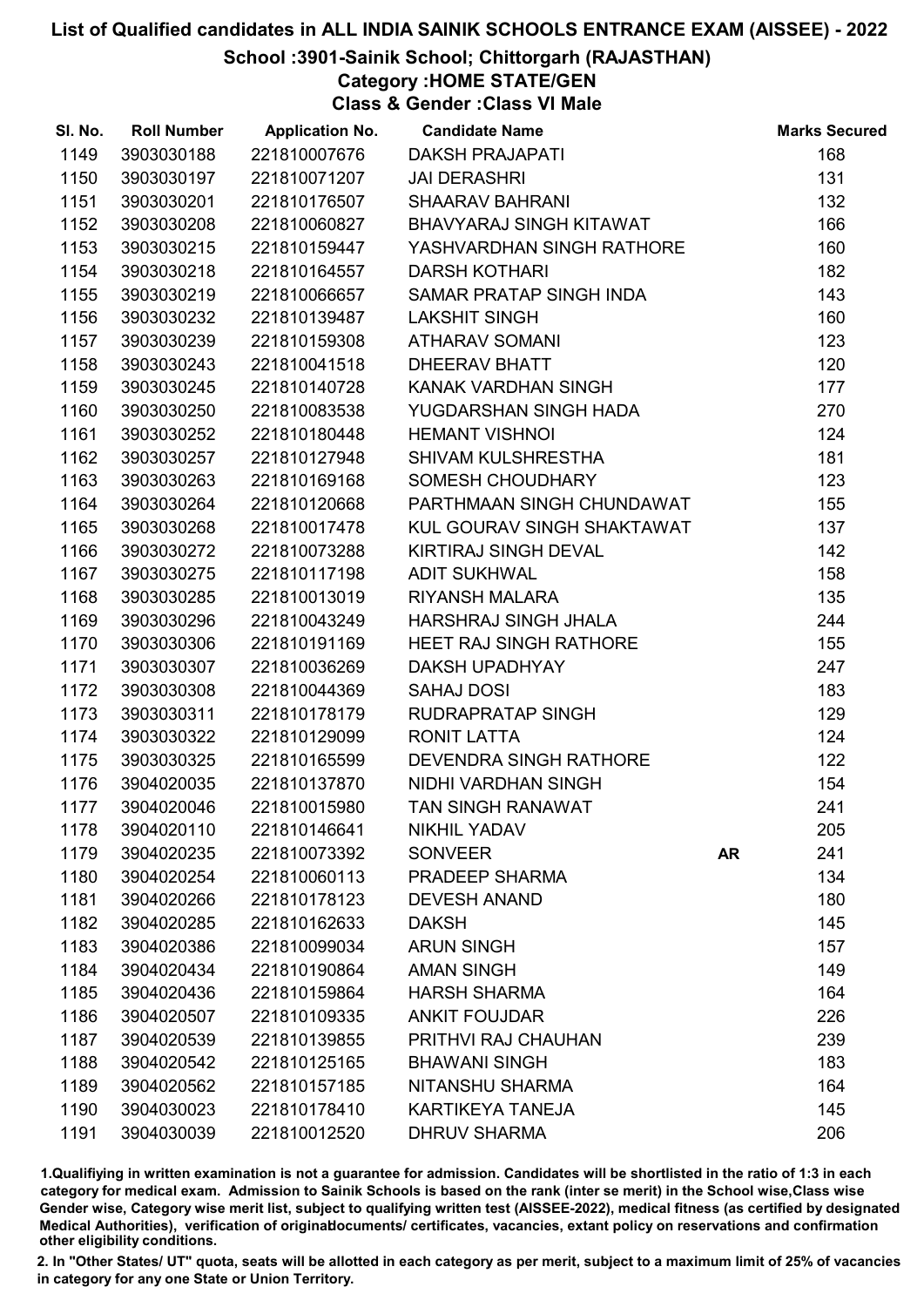## School :3901-Sainik School; Chittorgarh (RAJASTHAN)

Category :HOME STATE/GEN

Class & Gender :Class VI Male

| SI. No. | <b>Roll Number</b> | <b>Application No.</b> | <b>Candidate Name</b>       |    | <b>Marks Secured</b> |
|---------|--------------------|------------------------|-----------------------------|----|----------------------|
| 1192    | 3904030042         | 221810188820           | ARNAV SINGH RAJAWAT         |    | 164                  |
| 1193    | 3904030057         | 221810148340           | <b>MAULIK GANDHI</b>        |    | 255                  |
| 1194    | 3904030063         | 221810102050           | ADITYA SHEKHAWAT            |    | 171                  |
| 1195    | 3904030064         | 221810110150           | <b>DAKSH VYAS</b>           |    | 181                  |
| 1196    | 3904030071         | 221810144550           | PRABHAV PRABHAT             |    | 165                  |
| 1197    | 3904030076         | 221810105750           | <b>ISHAN AGRAWAL</b>        |    | 164                  |
| 1198    | 3904030085         | 221810191560           | MANVENDRA SINGH SHEKHAWAT   |    | 123                  |
| 1199    | 3904030106         | 221810162080           | ANANTRAJ SINGH SHEKHAWAT    |    | 120                  |
| 1200    | 3904030188         | 221810095276           | DUSYANT SINGH SHEKHAWAT     |    | 141                  |
| 1201    | 3904030202         | 221810092386           | <b>MANVEER SINGH</b>        |    | 142                  |
| 1202    | 3904030226         | 221810080896           | MAHENDRA PRATAP SINGH       |    | 134                  |
| 1203    | 3904030285         | 221810190357           | <b>BHANOOPRATAP</b>         |    | 190                  |
| 1204    | 3904030307         | 221810132677           | <b>AARAV SINGH</b>          |    | 139                  |
| 1205    | 3904030320         | 221810125587           | ROHIT SINGH CHAUHAN         |    | 123                  |
| 1206    | 3904030330         | 221810154597           | <b>LALITA YADAV</b>         |    | 128                  |
| 1207    | 3904030383         | 221810153748           | <b>VANSH</b>                |    | 178                  |
| 1208    | 3904030409         | 221810177078           | PAWAN YADAV                 |    | 147                  |
| 1209    | 3904030496         | 221810082269           | PULASTYA SHARMA             |    | 177                  |
| 1210    | 3904040060         | 221810067441           | KANAK SINGH SHEKHAWAT       |    | 179                  |
| 1211    | 3904040061         | 221810051741           | <b>MANUJ SHARMA</b>         |    | 153                  |
| 1212    | 3904040080         | 221810012161           | <b>ATHARV JAIN</b>          |    | 221                  |
| 1213    | 3904040085         | 221810001461           | <b>MOHIT</b>                | CG | 216                  |
| 1214    | 3904040092         | 221810047071           | JYOTIRADITYA SINGH NARUKA   |    | 132                  |
| 1215    | 3904040102         | 221810150771           | <b>VIRAJ RAGHAV</b>         |    | 245                  |
| 1216    | 3904040113         | 221810117581           | <b>MANU POONIA</b>          |    | 262                  |
| 1217    | 3904040143         | 221810017612           | ADITYA Y.P SINGH            |    | 145                  |
| 1218    | 3904040173         | 221810008042           | <b>KUNAL PAL</b>            |    | 203                  |
| 1219    | 3904040175         | 221810033342           | <b>LAVITRA RASTOGI</b>      |    | 222                  |
| 1220    | 3904040187         | 221810122352           | <b>DIVYANSH SHARMA</b>      |    | 230                  |
| 1221    | 3904040230         | 221810177482           | PAURUSH KHANDELWAL          |    | 235                  |
| 1222    | 3904040239         | 221810108292           | DAKSHA ABHAY SINGH RATHORE  |    | 153                  |
| 1223    | 3904040267         | 221810045413           | AANJANEYA RATHORE           |    | 244                  |
| 1224    | 3904040273         | 221810191813           | ABHIRAJ SINGH RAJAWAT       |    | 167                  |
| 1225    | 3904040296         | 221810080733           | <b>DAKSH CHOUDHARY</b>      |    | 133                  |
| 1226    | 3904040313         | 221810051153           | RAGHAV PANSARI              |    | 186                  |
| 1227    | 3904040315         | 221810110253           | AYUSHMAN SINGH SHEKHAWAT    |    | 214                  |
| 1228    | 3904040361         | 221810177183           | <b>KRITISH TIWARI</b>       |    | 123                  |
| 1229    | 3904040373         | 221810137783           | <b>MANVEER PRATAP SINGH</b> |    | 174                  |
| 1230    | 3904040379         | 221810042293           | SAMARTH LAWANIYA            |    | 162                  |
| 1231    | 3904040383         | 221810076693           | <b>NITIN</b>                |    | 158                  |
| 1232    | 3904040385         | 221810026793           | <b>HARSH VARDHAN SINGH</b>  |    | 126                  |
| 1233    | 3904040389         | 221810041504           | <b>AKSHAT MISHRA</b>        |    | 168                  |
| 1234    | 3904040418         | 221810119624           | <b>SHAURYA RAJ MALU</b>     |    | 191                  |

1.Qualifiying in written examination is not a guarantee for admission. Candidates will be shortlisted in the ratio of 1:3 in each category for medical exam. Admission to Sainik Schools is based on the rank (inter se merit) in the School wise,Class wise Gender wise, Category wise merit list, subject to qualifying written test (AISSEE-2022), medical fitness (as certified by designated Medical Authorities), verification of originablocuments/ certificates, vacancies, extant policy on reservations and confirmation other eligibility conditions.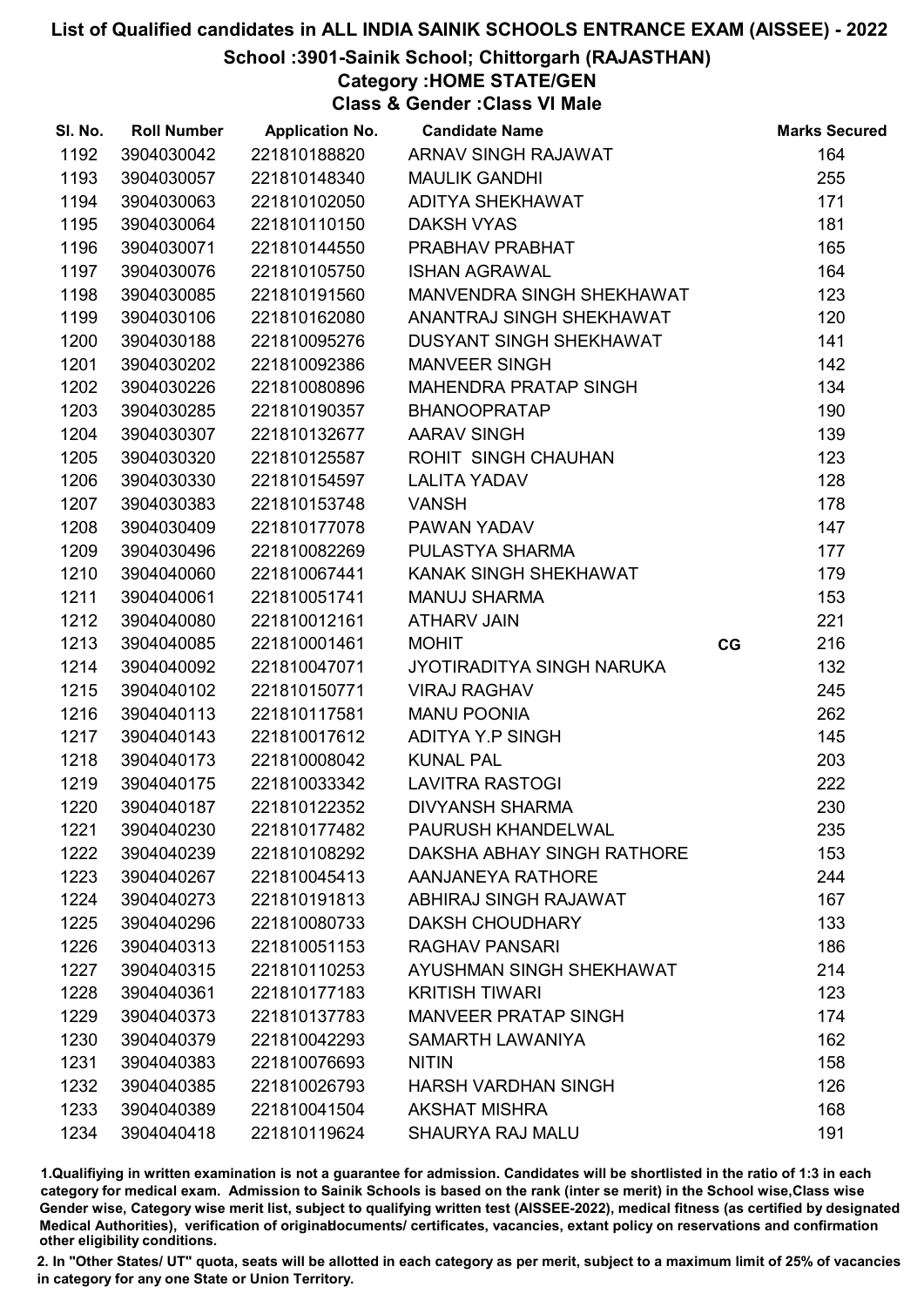### School :3901-Sainik School; Chittorgarh (RAJASTHAN)

Category :HOME STATE/GEN

Class & Gender :Class VI Male

| SI. No. | <b>Roll Number</b> | <b>Application No.</b> | <b>Candidate Name</b>      | <b>Marks Secured</b> |
|---------|--------------------|------------------------|----------------------------|----------------------|
| 1235    | 3904040421         | 221810064924           | PRATIK KUMAR CHOUHAN       | 181                  |
| 1236    | 3904040432         | 221810150734           | PRANEET PAREEK             | 125                  |
| 1237    | 3904040434         | 221810128734           | <b>GAURAV FAUJDAR</b>      | 134                  |
| 1238    | 3904040449         | 221810041944           | <b>HAYGRIV SHEKHAWAT</b>   | 175                  |
| 1239    | 3904040462         | 221810132854           | MANVENDRA SINGH SHEKHAWAT  | 130                  |
| 1240    | 3904040475         | 221810048564           | PARANJAY BAGHEL            | 121                  |
| 1241    | 3904040486         | 221810164274           | <b>SHIVAM SHARMA</b>       | 141                  |
| 1242    | 3904040487         | 221810132674           | <b>SARVESH ARYA</b>        | 228                  |
| 1243    | 3904040513         | 221810146694           | KAVYRAJ SINGH SHEKHAWAT    | 157                  |
| 1244    | 3904040531         | 221810054215           | <b>AYUSH GOYAL</b>         | 244                  |
| 1245    | 3904040539         | 221810173325           | <b>DEVEN JOSHI</b>         | 143                  |
| 1246    | 3904040544         | 221810069925           | <b>MANAS TIWARI</b>        | 122                  |
| 1247    | 3904040571         | 221810089845           | AGRAJ SINGH RATHORE        | 154                  |
| 1248    | 3904040582         | 221810106955           | <b>VIPIN BHARDAWAJ</b>     | 200                  |
| 1249    | 3904040586         | 221810111165           | <b>SARTHAK PAREEK</b>      | 125                  |
| 1250    | 3904040601         | 221810037765           | <b>MADHAV GOYAL</b>        | 142                  |
| 1251    | 3904040618         | 221810049185           | YASHVARDHAN SINGH RATHORE  | 133                  |
| 1252    | 3904040629         | 221810124295           | <b>VATSAL KHANDELWAL</b>   | 123                  |
| 1253    | 3904040633         | 221810177495           | RAJYAVARDHAN SINGH         | 144                  |
| 1254    | 3904040667         | 221810129816           | <b>ADITYA PONIA</b>        | 166                  |
| 1255    | 3904040681         | 221810076726           | <b>JAYESH KUMAR</b>        | 187                  |
| 1256    | 3904040703         | 221810023936           | <b>ADYUT SHARMA</b>        | 139                  |
| 1257    | 3904040738         | 221810004966           | <b>SAMYAK OJHA</b>         | 160                  |
| 1258    | 3904040740         | 221810024076           | PRANAM RASTOGI             | 139                  |
| 1259    | 3904040750         | 221810170876           | <b>GARVIT CHOUDHARY</b>    | 139                  |
| 1260    | 3904040756         | 221810193286           | <b>HIMANSHU SHARMA</b>     | 152                  |
| 1261    | 3904040773         | 221810006896           | <b>TANMAY SHARMA</b>       | 173                  |
| 1262    | 3904040793         | 221810028017           | AMOGH SHARMA               | 251                  |
| 1263    | 3904040799         | 221810017517           | <b>HARSH GURJAR</b>        | 150                  |
| 1264    | 3904040803         | 221810096717           | PARTH JANGID               | 182                  |
| 1265    | 3904040813         | 221810165527           | <b>GATIK MISHRA</b>        | 127                  |
| 1266    | 3904040824         | 221810026237           | NILAY CHOUDHARY            | 197                  |
| 1267    | 3904040839         | 221810172447           | <b>KHUSHVEER RATHORE</b>   | 263                  |
| 1268    | 3904040846         | 221810123157           | <b>AKSHAJ PRATAP SINGH</b> | 172                  |
| 1269    | 3904040847         | 221810104157           | <b>TUSHAR SINGH TANWAR</b> | 144                  |
| 1270    | 3904040853         | 221810068757           | <b>MANASTH BATRA</b>       | 143                  |
| 1271    | 3904040879         | 221810025077           | <b>GAURAV RATHORE</b>      | 133                  |
| 1272    | 3904040889         | 221810028777           | <b>AYUSH</b>               | 129                  |
| 1273    | 3904040946         | 221810069228           | <b>RITURAJ RATHORE</b>     | 134                  |
| 1274    | 3904041003         | 221810034468           | <b>TARUN SHARMA</b>        | 125                  |
| 1275    | 3904041020         | 221810119878           | <b>LAKSHYA SHARMA</b>      | 181                  |
| 1276    | 3904041044         | 221810024598           | <b>SHIVANSH NYATI</b>      | 143                  |
| 1277    | 3904041054         | 221810057009           | <b>DEVANSH SINGH AMERA</b> | 156                  |

1.Qualifiying in written examination is not a guarantee for admission. Candidates will be shortlisted in the ratio of 1:3 in each category for medical exam. Admission to Sainik Schools is based on the rank (inter se merit) in the School wise,Class wise Gender wise, Category wise merit list, subject to qualifying written test (AISSEE-2022), medical fitness (as certified by designated Medical Authorities), verification of originablocuments/ certificates, vacancies, extant policy on reservations and confirmation other eligibility conditions.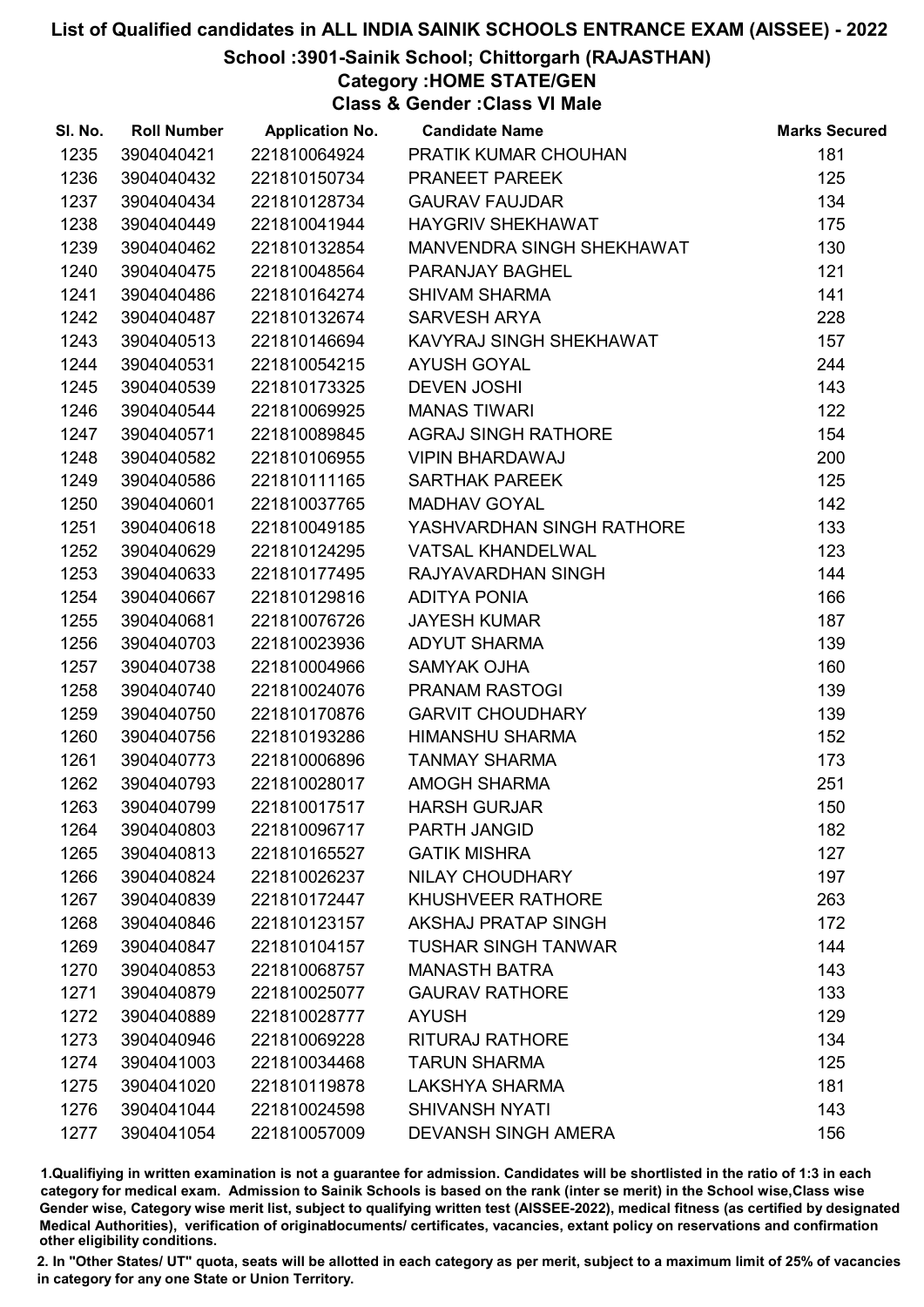## School :3901-Sainik School; Chittorgarh (RAJASTHAN)

Category :HOME STATE/GEN

Class & Gender :Class VI Male

| SI. No. | <b>Roll Number</b> | <b>Application No.</b> | <b>Candidate Name</b>             | <b>Marks Secured</b> |
|---------|--------------------|------------------------|-----------------------------------|----------------------|
| 1278    | 3904041060         | 221810046709           | <b>ARYAN SISODIYA</b>             | 129                  |
| 1279    | 3904041061         | 221810168809           | <b>KAVYA SHARMA</b>               | 162                  |
| 1280    | 3904041063         | 221810169909           | <b>ADWITIYA TIWARI</b>            | 134                  |
| 1281    | 3904041067         | 221810084319           | <b>UTKARSH GARG</b>               | 246                  |
| 1282    | 3904041075         | 221810029719           | <b>ABHIRATH LAVANIA</b>           | 249                  |
| 1283    | 3904041079         | 221810129919           | KHUSHWANT SINGH RATHORE           | 209                  |
| 1284    | 3904041117         | 221810004059           | <b>ARJUN SINGH PARMAR</b>         | 160                  |
| 1285    | 3904041119         | 221810111159           | <b>AYUSH YADAV</b>                | 144                  |
| 1286    | 3904041140         | 221810095969           | ADITYA DUBEY                      | 197                  |
| 1287    | 3904041144         | 221810149279           | <b>CHITRANJAN SINGH</b>           | 147                  |
| 1288    | 3904041145         | 221810029379           | NEEKUNJ SHARMA                    | 139                  |
| 1289    | 3904041146         | 221810171479           | AADITYA CHOUDHARY                 | 165                  |
| 1290    | 3904041147         | 221810052479           | <b>JAIDEEP SINGH</b>              | 144                  |
| 1291    | 3904041148         | 221810195579           | <b>JEET DHILLON</b>               | 133                  |
| 1292    | 3904041150         | 221810070679           | DHRUVA PRATAP SINGH               | 144                  |
| 1293    | 3904041170         | 221810005489           | <b>VIDIT RATHORE</b>              | 171                  |
| 1294    | 3904041174         | 221810052199           | <b>RUDRA PRATAP SINGH RATHORE</b> | 124                  |
| 1295    | 3905010076         | 221810016160           | <b>ABHISHEK CHOUDHARY</b>         | 256                  |
| 1296    | 3905010154         | 221810112321           | SIDDHARTH KAUSHIK                 | 171                  |
| 1297    | 3905010187         | 221810188341           | <b>HARDIK POONIA</b>              | 173                  |
| 1298    | 3905020011         | 221810040412           | PRANAY JOSHI                      | 241                  |
| 1299    | 3905020034         | 221810120722           | <b>RUDRA DEV SINGH</b>            | 178                  |
| 1300    | 3905020258         | 221810058093           | <b>HARSH SINGH</b>                | 225                  |
| 1301    | 3905020417         | 221810120615           | UTTAM SINGH RATHORE               | 221                  |
| 1302    | 3905020478         | 221810027865           | <b>CHANDRA VEER SINGH</b>         | 199                  |
| 1303    | 3905020482         | 221810069075           | SURENDRA SINGH                    | 120                  |
| 1304    | 3905030045         | 221810018607           | <b>LAKSHAY RAJ SINGH</b>          | 238                  |
| 1305    | 3905030163         | 221810108497           | <b>RAJPAL SINGH</b>               | 237                  |
| 1306    | 3905030279         | 221810121188           | <b>KRISHNA CHOUDHARY</b>          | 169                  |
| 1307    | 3905030332         | 221810082329           | <b>MAHIPAL SINGH RATHORE</b>      | 125                  |
| 1308    | 3905030335         | 221810143729           | <b>RONAK SINGH</b>                | 268                  |
| 1309    | 3905040093         | 221810131201           | <b>RAVINDRA SINGH</b>             | 192                  |
| 1310    | 3905040139         | 221810152141           | YASHRAJ                           | 167                  |
| 1311    | 3905040144         | 221810045541           | <b>ARYAN DEV</b>                  | 217                  |
| 1312    | 3905040255         | 221810126582           | <b>MAYANK VISHNOI</b>             | 209                  |
| 1313    | 3905040273         | 221810184603           | <b>JAYANT CHOUDHARY</b>           | 128                  |
| 1314    | 3905050293         | 221810032157           | <b>ANSHUL JADOUN</b>              | 219                  |
| 1315    | 3905060051         | 221810040428           | PRINCE SHEKHAWAT                  | 258                  |
| 1316    | 3905060059         | 221810170738           | <b>MANAN</b>                      | 177                  |
| 1317    | 3905060077         | 221810035458           | <b>NAKUL</b>                      | 244                  |
| 1318    | 3905060154         | 221810024959           | YATHARTH JANGIR                   | 231                  |
| 1319    | 3906010005         | 221810016300           | <b>TAROSH SHARMA</b>              | 137                  |
| 1320    | 3906010013         | 221810007210           | DURLABH SINGH CHANDAWAT           | 192                  |

1.Qualifiying in written examination is not a guarantee for admission. Candidates will be shortlisted in the ratio of 1:3 in each category for medical exam. Admission to Sainik Schools is based on the rank (inter se merit) in the School wise,Class wise Gender wise, Category wise merit list, subject to qualifying written test (AISSEE-2022), medical fitness (as certified by designated Medical Authorities), verification of originablocuments/ certificates, vacancies, extant policy on reservations and confirmation other eligibility conditions.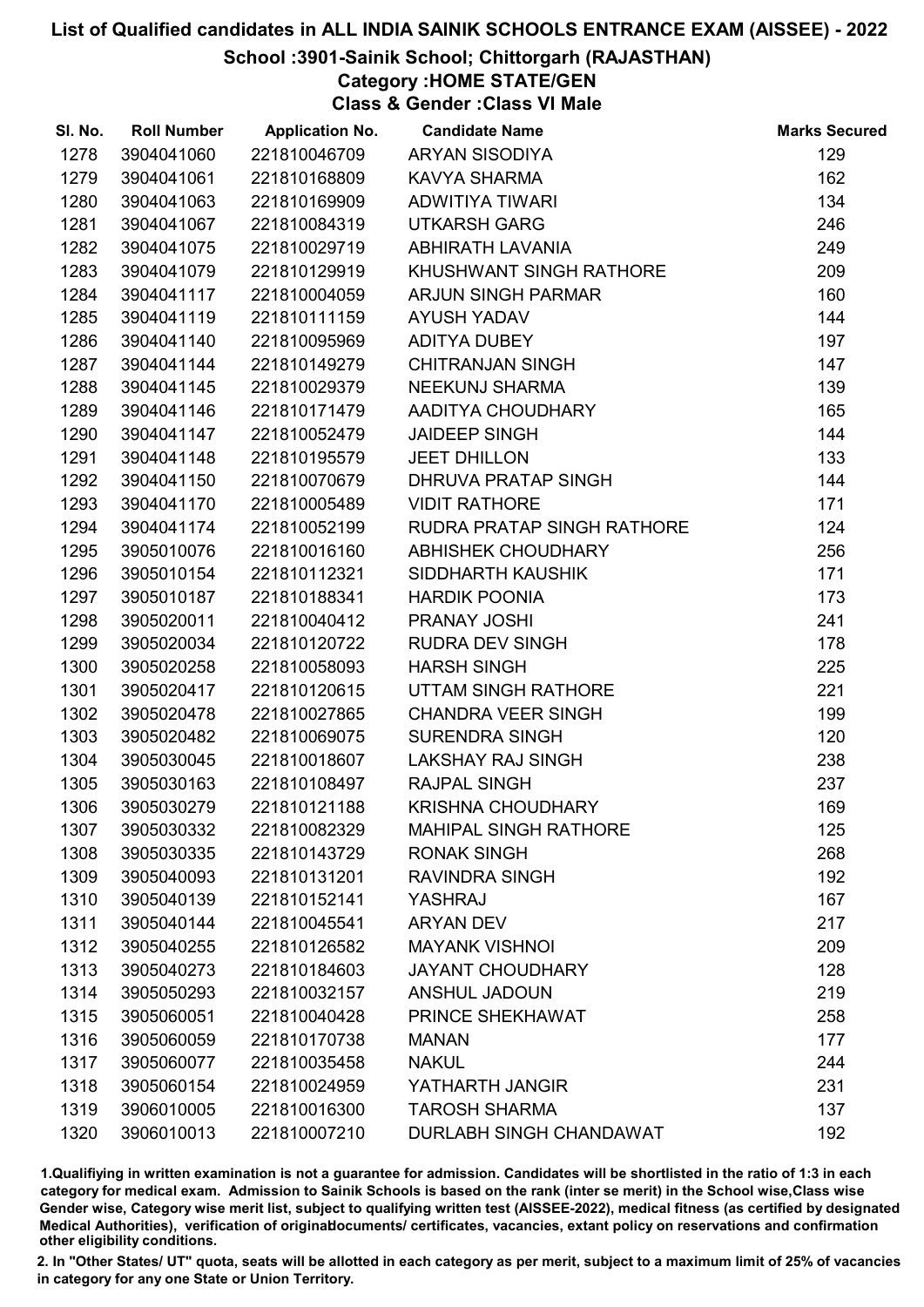## School :3901-Sainik School; Chittorgarh (RAJASTHAN)

Category :HOME STATE/GEN

Class & Gender :Class VI Male

| SI. No. | <b>Roll Number</b> | <b>Application No.</b> | <b>Candidate Name</b>            | <b>Marks Secured</b> |
|---------|--------------------|------------------------|----------------------------------|----------------------|
| 1321    | 3906010014         | 221810032610           | <b>LOHITAKSH BHATI</b>           | 136                  |
| 1322    | 3906010031         | 221810122650           | <b>DAKSHAM CHOUDHARY</b>         | 156                  |
| 1323    | 3906010032         | 221810131750           | <b>ARNAV JAKHAR</b>              | 142                  |
| 1324    | 3906010037         | 221810073460           | <b>SHAILENDER SINGH</b>          | 151                  |
| 1325    | 3906010041         | 221810007860           | LAKSHYA RAJ SINGH CHOUHAN        | 236                  |
| 1326    | 3906010081         | 221810127241           | YASHOVERMAN SINGH                | 125                  |
| 1327    | 3906010088         | 221810002951           | SHOURYAVARDHAN SINGH             | 220                  |
| 1328    | 3906010091         | 221810161061           | <b>ANMOL SINGH</b>               | 227                  |
| 1329    | 3906010103         | 221810144681           | DIVYANSHU CHOUDHARY              | 207                  |
| 1330    | 3906010105         | 221810079591           | <b>TEJAS CHOUDHARY</b>           | 141                  |
| 1331    | 3906010110         | 221810019602           | <b>KESHAV</b>                    | 184                  |
| 1332    | 3906010121         | 221810116132           | <b>NIKHILESH SINGH</b>           | 157                  |
| 1333    | 3906010128         | 221810103642           | <b>JASRAJ</b>                    | 234                  |
| 1334    | 3906010131         | 221810111352           | SAMARJEET SINGH                  | 137                  |
| 1335    | 3906010132         | 221810081652           | <b>DEVRAJ PAREEK</b>             | 132                  |
| 1336    | 3906010135         | 221810018262           | <b>JAYESH BISHNOI</b>            | 157                  |
| 1337    | 3906010147         | 221810090872           | <b>GAJVEER SINGH RATHORE</b>     | 149                  |
| 1338    | 3906010150         | 221810039182           | <b>VEDANT SINGH CHOUHAN</b>      | 140                  |
| 1339    | 3906010151         | 221810122282           | <b>HIMANSH SINGH MEWARA</b>      | 151                  |
| 1340    | 3906010162         | 221810039013           | YASHVARDHAN SINGH                | 242                  |
| 1341    | 3906010163         | 221810174213           | YAJVIN DHAKA                     | 220                  |
| 1342    | 3906010166         | 221810135613           | <b>HITENDRA SINGH</b>            | 178                  |
| 1343    | 3906010176         | 221810066143           | MANVENDRA SINGH RATHORE          | 201                  |
| 1344    | 3906010184         | 221810071063           | ANSH KUMAR CHAUBEY               | 164                  |
| 1345    | 3906010196         | 221810012873           | <b>RAGHVENDRA SINGH</b>          | 211                  |
| 1346    | 3906010227         | 221810093444           | <b>TARUN KUMAR</b>               | 132                  |
| 1347    | 3906010228         | 221810036744           | PRADHYUMAN SINGH SHEKHAWAT       | 170                  |
| 1348    | 3906010232         | 221810065854           | <b>VANSH SRIVASTAV</b>           | 156                  |
| 1349    | 3906010239         | 221810008964           | <b>DEEGVIJAY SINGH RATHORE</b>   | 238                  |
| 1350    | 3906010282         | 221810110055           | <b>HARISH PATEL</b>              | 126                  |
| 1351    | 3906010291         | 221810052175           | <b>KHUSHAL PATEL</b>             | 160                  |
| 1352    | 3906010315         | 221810188236           | <b>HARSHVARDHAN</b>              | 179                  |
| 1353    | 3906010321         | 221810008046           | <b>AYUSH</b>                     | 239                  |
| 1354    | 3906010349         | 221810193107           | <b>JAYDEEP SINGH</b>             | 153                  |
| 1355    | 3906010352         | 221810141307           | <b>YUVRAJ SINGH</b>              | 175                  |
| 1356    | 3906010365         | 221810164027           | <b>RAJPAL</b>                    | 122                  |
| 1357    | 3906010394         | 221810079277           | <b>DURJAN SINGH</b>              | 193                  |
| 1358    | 3906010431         | 221810090668           | <b>YUVRAJ SINGH</b>              | 163                  |
| 1359    | 3906010445         | 221810129988           | <b>KARTIK JOSHI</b>              | 157                  |
| 1360    | 3906010471         | 221810161239           | <b>LAKSHYARAJ SINGH RATHORE</b>  | 214                  |
| 1361    | 3906010477         | 221810115149           | YASHVERDHAN SINGH RATHORE        | 154                  |
| 1362    | 3906010490         | 221810129369           | <b>SHIVRAJ SINGH</b>             | 130                  |
| 1363    | 3906010493         | 221810177669           | <b>CHANDRAVEER SINGH RATHORE</b> | 181                  |

1.Qualifiying in written examination is not a guarantee for admission. Candidates will be shortlisted in the ratio of 1:3 in each category for medical exam. Admission to Sainik Schools is based on the rank (inter se merit) in the School wise,Class wise Gender wise, Category wise merit list, subject to qualifying written test (AISSEE-2022), medical fitness (as certified by designated Medical Authorities), verification of originablocuments/ certificates, vacancies, extant policy on reservations and confirmation other eligibility conditions.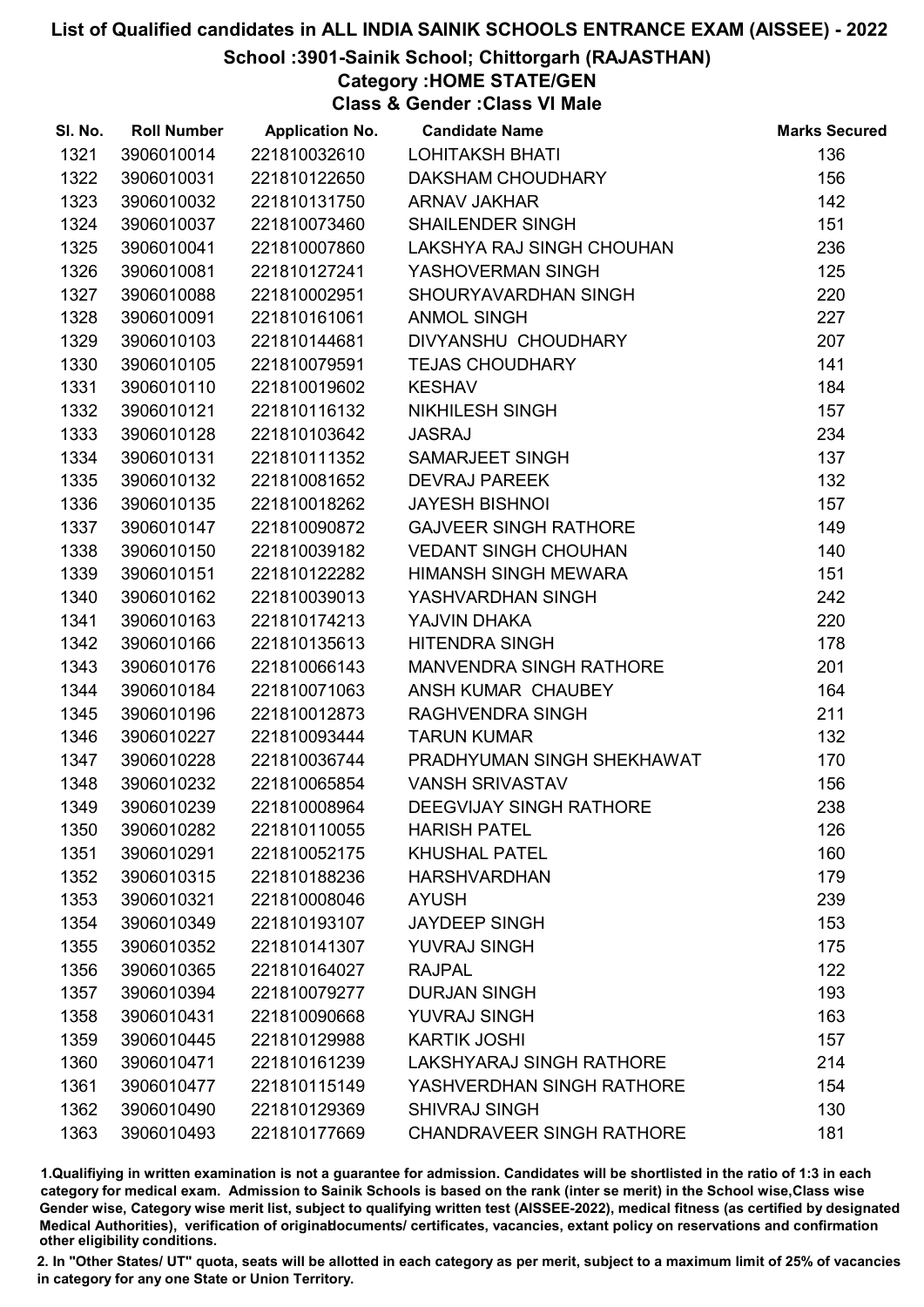## School :3901-Sainik School; Chittorgarh (RAJASTHAN)

Category :HOME STATE/GEN

Class & Gender :Class VI Male

| SI. No. | <b>Roll Number</b> | <b>Application No.</b> | <b>Candidate Name</b>             | <b>Marks Secured</b> |
|---------|--------------------|------------------------|-----------------------------------|----------------------|
| 1364    | 3906010500         | 221810166679           | SIDDHAANT GODARA                  | 241                  |
| 1365    | 3906010613         | 221810136583           | LAKSHYRAJ SINGH RATHORE           | 146                  |
| 1366    | 3906010616         | 221810147793           | <b>BHAWANI SINGH</b>              | 208                  |
| 1367    | 3906010639         | 221810196384           | PREM PRAKASH SENVAR               | 143                  |
| 1368    | 3906010698         | 221810179017           | <b>DASHRATH SINGH RATHORE</b>     | 196                  |
| 1369    | 3906010711         | 221810054957           | PRIYAVART RATHORE                 | 187                  |
| 1370    | 3906010731         | 221810169138           | YOGENDRA SINGH                    | 162                  |
| 1371    | 3906010744         | 221810014788           | <b>JAYANT RAJPUROHIT</b>          | 227                  |
| 1372    | 3906010762         | 221810059749           | PANKAJ SARAN                      | 189                  |
| 1373    | 3906010763         | 221810142359           | <b>SHIVRAJ SINGH</b>              | 178                  |
| 1374    | 3906010770         | 221810098369           | RAGHUVEER VISHNOI                 | 146                  |
| 1375    | 3907010001         | 221810140200           | YASHVARDHAN SINGH                 | 194                  |
| 1376    | 3907010004         | 221810112220           | <b>AYAAN MANSOORI</b>             | 205                  |
| 1377    | 3907010015         | 221810117321           | PRATHVI SINGH CHAUHAN             | 162                  |
| 1378    | 3907010017         | 221810031431           | <b>SHIVANSH SINGH</b>             | 123                  |
| 1379    | 3907010028         | 221810048002           | PRATEEK LUTHRA                    | 168                  |
| 1380    | 3907010034         | 221810057632           | <b>AKSH JOSHI</b>                 | 162                  |
| 1381    | 3907010067         | 221810043154           | <b>MOHIT AMARAWAT</b>             | 221                  |
| 1382    | 3907010075         | 221810081394           | <b>BHANU PRATAP SINGH CHOUHAN</b> | 140                  |
| 1383    | 3907010079         | 221810114625           | YASH PRATAP SINGH SHAKTAWAT       | 237                  |
| 1384    | 3907010103         | 221810055786           | SHIVAANSH VASHISHTHA              | 241                  |
| 1385    | 3907010121         | 221810039087           | HARSHVARDHAN SINGH BIKAWAT        | 150                  |
| 1386    | 3907010123         | 221810054797           | <b>VAJRA RAJ SINGH CHAUHAN</b>    | 230                  |
| 1387    | 3907010129         | 221810181518           | <b>RAMAN SINGH GURJAR</b>         | 192                  |
| 1388    | 3907010141         | 221810117088           | AARYAN DHAKAR                     | 126                  |
| 1389    | 3907010153         | 221810010649           | KANISHK AGRAWAL                   | 164                  |
| 1390    | 3907010156         | 221810037559           | <b>ARINJAY KOTHARI</b>            | 224                  |
| 1391    | 3907010162         | 221810012399           | <b>KHUSH SHARMA</b>               | 230                  |
| 1392    | 3907010172         | 221810153750           | <b>CHIRAG SHUKLA</b>              | 159                  |
| 1393    | 3907010174         | 221810053001           | PARTH CHATURVEDI                  | 157                  |
| 1394    | 3907010181         | 221810022381           | <b>REHAN KHAN</b>                 | 150                  |
| 1395    | 3907010246         | 221810189817           | <b>MUDIT GOYAL</b>                | 141                  |
| 1396    | 3907010249         | 221810045747           | <b>ASHISH MEHTA</b>               | 153                  |
| 1397    | 3907010250         | 221810030457           | <b>DEVI SINGH</b>                 | 273                  |
| 1398    | 3907010254         | 221810064297           | PARTH TYAGI                       | 228                  |
| 1399    | 3907010266         | 221810108068           | <b>ARAV TANDON</b>                | 126                  |
| 1400    | 3908010001         | 221810018500           | <b>AAYUSH BISHNOI</b>             | 149                  |
| 1401    | 3908010028         | 221810155161           | <b>ASHWANI BISHNOI</b>            | 203                  |
| 1402    | 3908010050         | 221810051282           | <b>VIRAJ BISHNOI</b>              | 170                  |
| 1403    | 3908010057         | 221810144913           | <b>HARSHIT ARORA</b>              | 167                  |
| 1404    | 3908010059         | 221810191733           | <b>KARANVEER RANWA</b>            | 170                  |
| 1405    | 3908010112         | 221810026316           | <b>BHAVYA GUPTA</b>               | 121                  |
| 1406    | 3908010126         | 221810064796           | <b>VYOM SIYAG</b>                 | 169                  |

1.Qualifiying in written examination is not a guarantee for admission. Candidates will be shortlisted in the ratio of 1:3 in each category for medical exam. Admission to Sainik Schools is based on the rank (inter se merit) in the School wise,Class wise Gender wise, Category wise merit list, subject to qualifying written test (AISSEE-2022), medical fitness (as certified by designated Medical Authorities), verification of originablocuments/ certificates, vacancies, extant policy on reservations and confirmation other eligibility conditions.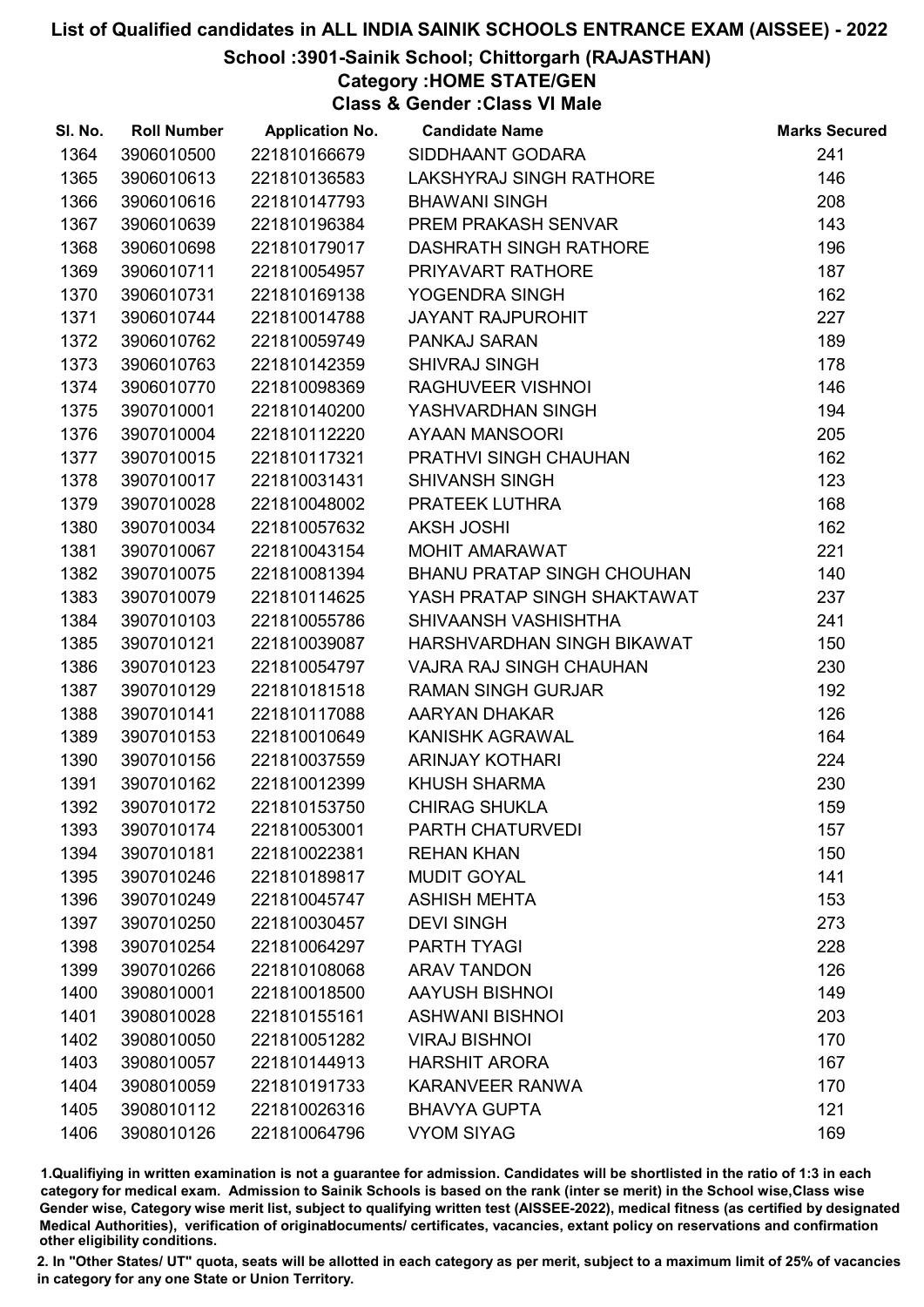# List of Qualified candidates in ALL INDIA SAINIK SCHOOLS ENTRANCE EXAM (AISSEE) - 2022 School :3901-Sainik School; Chittorgarh (RAJASTHAN) Category :HOME STATE/GEN Class & Gender :Class VI Male

| SI. No. | <b>Roll Number</b> | <b>Application No.</b> | <b>Candidate Name</b>  | <b>Marks Secured</b> |
|---------|--------------------|------------------------|------------------------|----------------------|
| 1407    | 4401030001         | 221810132000           | <b>DEEPENDRA SINGH</b> | 168                  |
| 1408    | 4401030258         | 221810060482           | BHAVISHYA KUNTAL       | 265                  |
| 1409    | 4401040009         | 221810060805           | YUVRAJ RAWAT           | 185                  |
| 1410    | 4401040199         | 221810093407           | ATHARV UPADHYAY        | 133                  |
| 1411    | 4401040373         | 221810058098           | ANUJ THAKUR            | 123                  |
| 1412    | 4411020254         | 221810026055           | PARTH KUMBHAJ          | 146                  |

1.Qualifiying in written examination is not a guarantee for admission. Candidates will be shortlisted in the ratio of 1:3 in each category for medical exam. Admission to Sainik Schools is based on the rank (inter se merit) in the School wise,Class wise Gender wise, Category wise merit list, subject to qualifying written test (AISSEE-2022), medical fitness (as certified by designated Medical Authorities), verification of originablocuments/ certificates, vacancies, extant policy on reservations and confirmation other eligibility conditions.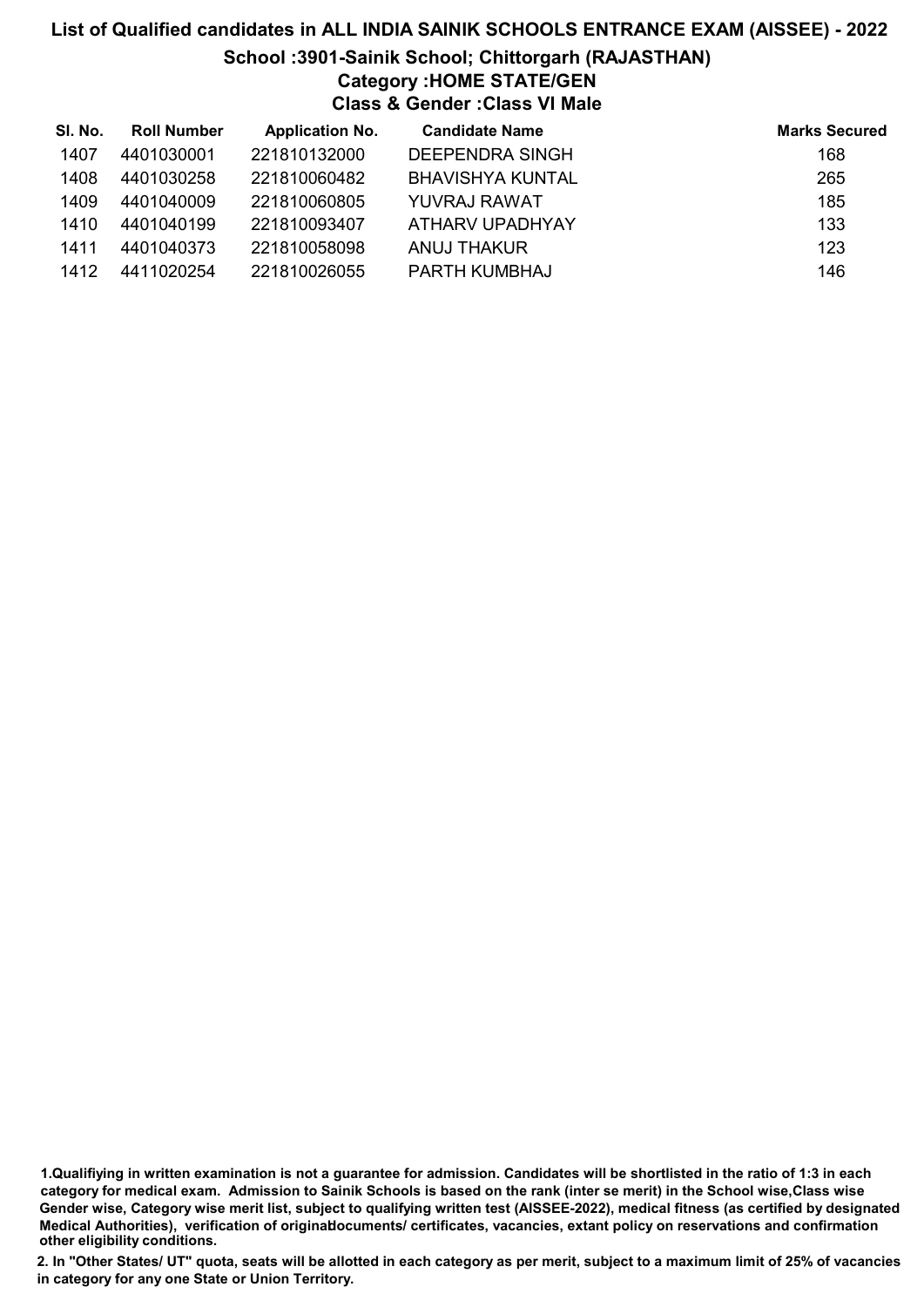#### School :3901-Sainik School; Chittorgarh (RAJASTHAN)

Category :OTHER STATE/SC

Class & Gender :Class VI Male

| SI. No. | <b>Roll Number</b> | <b>Application No.</b> | <b>Candidate Name</b>      | <b>Marks Secured</b> |
|---------|--------------------|------------------------|----------------------------|----------------------|
| 1413    | 1208030150         | 221810192968           | YENUGUPALLI SURYA KIRAN    | 92                   |
| 1414    | 1503020262         | 221810077227           | <b>SAURAV RAJ</b>          | 163                  |
| 1415    | 1506010302         | 221810102326           | <b>SURAJ RAM</b>           | 214                  |
| 1416    | 1508010480         | 221810093734           | SHAILESH KUMAR             | 173                  |
| 1417    | 1509010168         | 221810030744           | <b>NABIN KUMAR</b>         | 160                  |
| 1418    | 1509040310         | 221810107768           | <b>VIDHAN KAUSHIK</b>      | 244                  |
| 1419    | 1510020059         | 221810180111           | <b>AMIT KUMAR</b>          | 191                  |
| 1420    | 1510030080         | 221810081174           | <b>DHARMENDRA KUMAR</b>    | 198                  |
| 1421    | 1511020464         | 221810087993           | <b>PIYUSH KUMAR</b>        | 241                  |
| 1422    | 1511030124         | 221810103175           | SHREYANSH DEV              | 107                  |
| 1423    | 1511030189         | 221810126226           | <b>SHIVAM KUMAR</b>        | 190                  |
| 1424    | 1511050354         | 221810015144           | PRITHVI KUMAR ARYA         | 153                  |
| 1425    | 2303050043         | 221810061521           | <b>INESH</b>               | 82                   |
| 1426    | 2304020407         | 221810041526           | <b>BHAVESH</b>             | 141                  |
| 1427    | 3001030587         | 221810101795           | <b>RANVEER SINGH KABJE</b> | 123                  |
| 1428    | 3001040155         | 221810041247           | ARYAN SURYAVANSHI          | 196                  |
| 1429    | 3001040165         | 221810009057           | <b>VANSH BORASI</b>        | 88                   |
| 1430    | 3002020152         | 221810147214           | SAMARTH KANNOJI            | 88                   |
| 1431    | 3002030303         | 221810017284           | YUVRAJ DANDOTIYA           | 248                  |
| 1432    | 3004020157         | 221810115321           | <b>HARSHIT MARU</b>        | 110                  |
| 1433    | 3110020013         | 221810007233           | SHRESHTH KANOJIA           | 190                  |
| 1434    | 3901010004         | 221810087400           | <b>ANAMOL KUMAR</b>        | 85                   |
| 1435    | 3901010165         | 221810077813           | <b>ASHISH</b>              | 168                  |
| 1436    | 3901010178         | 221810080643           | <b>ABHISHEK SINGH</b>      | 119                  |
| 1437    | 3901020267         | 221810064817           | <b>SONU KUMAR</b>          | 198                  |
| 1438    | 3902010051         | 221810148362           | <b>SWAYAM MESHRAM</b>      | 184                  |
| 1439    | 3903010139         | 221810151223           | <b>KARAN SARKAR</b>        | 191                  |
| 1440    | 3903030101         | 221810136384           | <b>RONAK YADAV</b>         | 72                   |
| 1441    | 3903030136         | 221810166165           | <b>HARDIK KUMAR</b>        | 178                  |
| 1442    | 3907010068         | 221810022454           | ANIKET KUMAR VERMA         | 156                  |
| 1443    | 3907010177         | 221810193211           | <b>DEEPAK PANWAR</b>       | 108                  |
| 1444    | 3907010193         | 221810107943           | <b>DEV</b>                 | 86                   |
| 1445    | 4401020439         | 221810126456           | <b>ROHIT</b>               | 184                  |

<sup>1.</sup>Qualifiying in written examination is not a guarantee for admission. Candidates will be shortlisted in the ratio of 1:3 in each category for medical exam. Admission to Sainik Schools is based on the rank (inter se merit) in the School wise,Class wise Gender wise, Category wise merit list, subject to qualifying written test (AISSEE-2022), medical fitness (as certified by designated Medical Authorities), verification of originablocuments/ certificates, vacancies, extant policy on reservations and confirmation other eligibility conditions.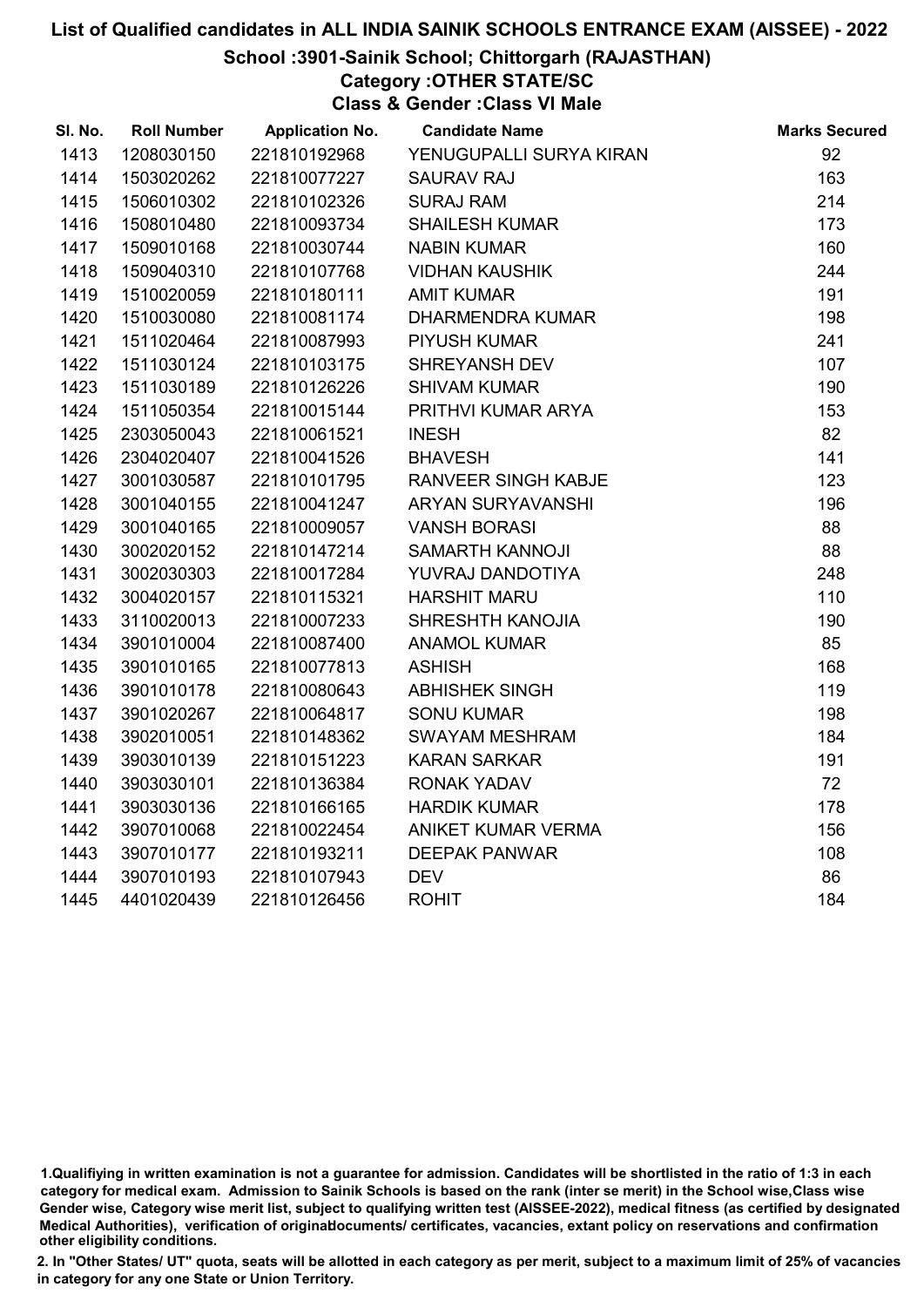# List of Qualified candidates in ALL INDIA SAINIK SCHOOLS ENTRANCE EXAM (AISSEE) - 2022 School :3901-Sainik School; Chittorgarh (RAJASTHAN) Category :OTHER STATE/ST Class & Gender :Class VI Male

| SI. No. | <b>Roll Number</b> | <b>Application No.</b> | <b>Candidate Name</b>    | <b>Marks Secured</b> |
|---------|--------------------|------------------------|--------------------------|----------------------|
| 1446    | 1503010054         | 221810115750           | <b>MANISH KUMAR GOND</b> | 149                  |
| 1447    | 2001030252         | 221810084380           | ADITYA KUMAR             | 100                  |
| 1448    | 3001030301         | 221810114643           | VIKASH WASKEL            | 68                   |
| 1449    | 3001030407         | 221810012344           | VANSH RAJ ANARE          | 95                   |
| 1450    | 3001030548         | 221810141075           | <b>ALEX MAIDA</b>        | 106                  |
| 1451    | 3903010142         | 221810087823           | <b>BADAL MAIDA</b>       | 59                   |
| 1452    | 3903010149         | 221810154043           | YUVRAJ SINGH CHAREL      | 80                   |
| 1453    | 3903030244         | 221810166328           | SAMARTH PRATAP JAGRAWAL  | 118                  |
| 1454    | 3903030300         | 221810017449           | ABHINAV CHOUHAN          | 66                   |

1.Qualifiying in written examination is not a guarantee for admission. Candidates will be shortlisted in the ratio of 1:3 in each category for medical exam. Admission to Sainik Schools is based on the rank (inter se merit) in the School wise,Class wise Gender wise, Category wise merit list, subject to qualifying written test (AISSEE-2022), medical fitness (as certified by designated Medical Authorities), verification of originablocuments/ certificates, vacancies, extant policy on reservations and confirmation other eligibility conditions.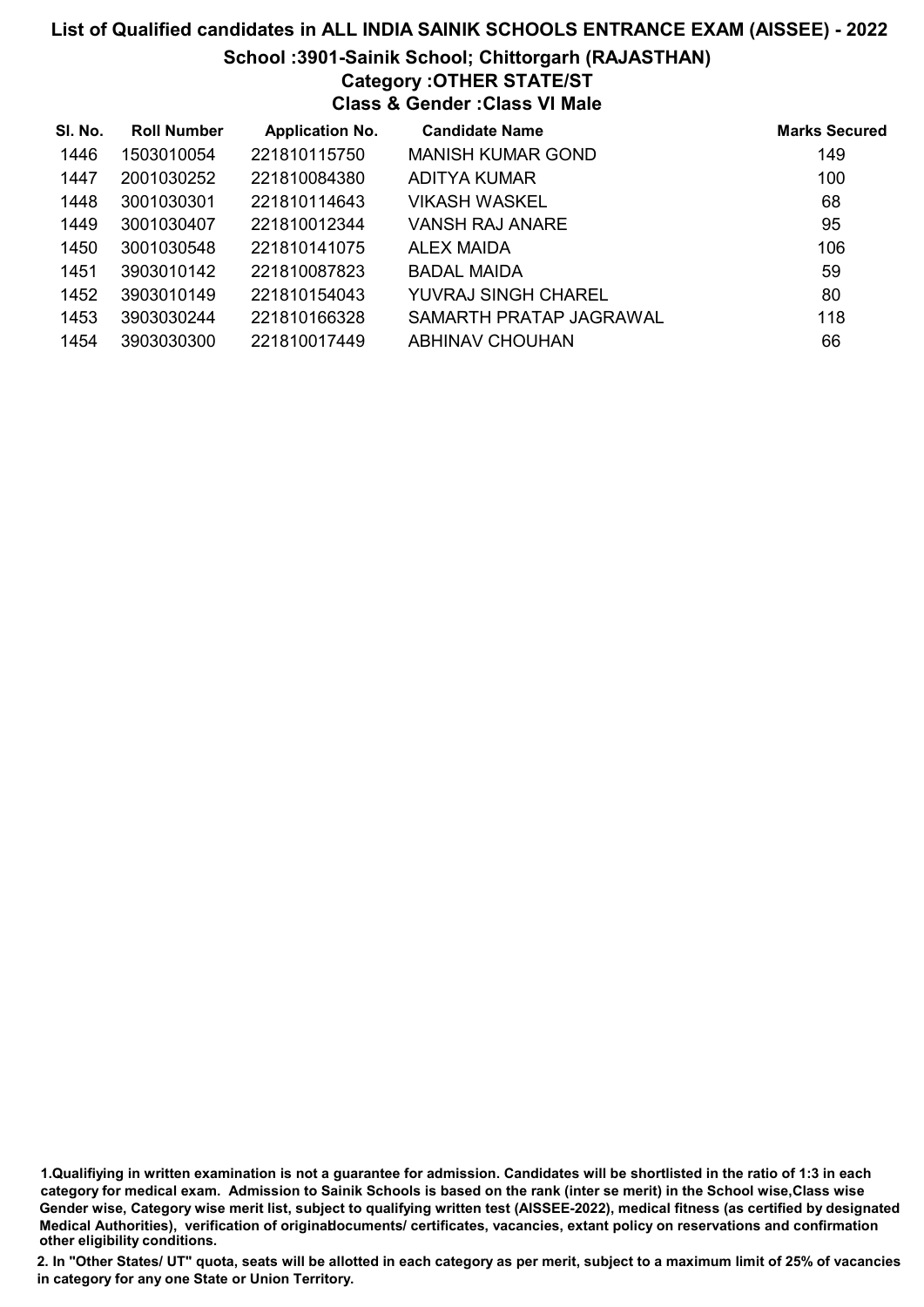#### School :3901-Sainik School; Chittorgarh (RAJASTHAN)

# Category :OTHER STATE/OBC

Class & Gender :Class VI Male

| SI. No. | <b>Roll Number</b> | <b>Application No.</b> | <b>Candidate Name</b>       | <b>Marks Secured</b> |
|---------|--------------------|------------------------|-----------------------------|----------------------|
| 1455    | 1201010248         | 221810063191           | <b>K JAGAN</b>              | 131                  |
| 1456    | 1501010265         | 221810149800           | <b>ABHIGYAN RAJ</b>         | 142                  |
| 1457    | 1502010017         | 221810081960           | <b>ANKIT RAJ</b>            | 238                  |
| 1458    | 1502010042         | 221810196581           | <b>SHREYASH SUMAN</b>       | 182                  |
| 1459    | 1502010220         | 221810191440           | <b>JAYSHANKAR KUMAR</b>     | 126                  |
| 1460    | 1503010040         | 221810048520           | <b>ASHISH GUPTA</b>         | 189                  |
| 1461    | 1503010042         | 221810156820           | <b>ARJUN GUPTA</b>          | 214                  |
| 1462    | 1504010006         | 221810176420           | <b>JYOTISH KUMAR</b>        | 130                  |
| 1463    | 1504010184         | 221810159007           | <b>AMAN RAJ</b>             | 177                  |
| 1464    | 1504020024         | 221810058252           | <b>KRISHNA KUMAR</b>        | 188                  |
| 1465    | 1505010071         | 221810040351           | <b>NISHANT RAJ</b>          | 209                  |
| 1466    | 1505010565         | 221810124461           | KANISHKA SINGH CHANDRA      | 231                  |
| 1467    | 1505010571         | 221810124371           | RANVEER SINGH CHANDRA       | 205                  |
| 1468    | 1505010850         | 221810080495           | <b>KHUSHAL KUMAR</b>        | 213                  |
| 1469    | 1505010899         | 221810171196           | <b>DEV KUMAR</b>            | 182                  |
| 1470    | 1506010029         | 221810126170           | <b>ADITYA KUMAR</b>         | 221                  |
| 1471    | 1506010032         | 221810125670           | <b>ASHISH KUMAR GIRI</b>    | 244                  |
| 1472    | 1508010164         | 221810001716           | <b>SHLOK PRAKASH</b>        | 270                  |
| 1473    | 1508010290         | 221810150740           | PAPPU KUM AR                | 141                  |
| 1474    | 1509020162         | 221810047821           | ANAND KUMAR BYAR            | 196                  |
| 1475    | 1509020186         | 221810045841           | <b>KESHAV KARTIKEY</b>      | 262                  |
| 1476    | 1510010197         | 221810107593           | <b>SHIVAM KUMAR</b>         | 144                  |
| 1477    | 1510010234         | 221810017154           | <b>ABHIGYAN SINGH</b>       | 198                  |
| 1478    | 1510010288         | 221810007835           | <b>HIMESH SINGH</b>         | 259                  |
| 1479    | 1510020088         | 221810153151           | <b>ARYAN RAJ</b>            | 232                  |
| 1480    | 1510020336         | 221810168319           | <b>ARYAN KUMAR</b>          | 138                  |
| 1481    | 1510030139         | 221810024775           | <b>SURAJ KUMAR</b>          | 227                  |
| 1482    | 1510030278         | 221810087048           | <b>SHUBHAM RAJ</b>          | 269                  |
| 1483    | 1510030300         | 221810017298           | <b>NISHANT KUMAR</b>        | 225                  |
| 1484    | 1511020167         | 221810131151           | <b>GAUTAM KUMAR</b>         | 246                  |
| 1485    | 1511030145         | 221810168485           | <b>SAURAV RAJ</b>           | 232                  |
| 1486    | 1511030196         | 221810129826           | <b>RISHABH KUMAR</b>        | 229                  |
| 1487    | 1511030201         | 221810111636           | <b>SUSHANT KUMAR</b>        | 236                  |
| 1488    | 1511040362         | 221810046398           | <b>RAVIKANT KUMAR SINGH</b> | 254                  |
| 1489    | 1511050020         | 221810033122           | <b>PREM SAGAR</b>           | 250                  |
| 1490    | 1511050060         | 221810094552           | <b>SOLDAN KUMAR</b>         | 217                  |
| 1491    | 1512020014         | 221810151551           | <b>AMAN GOLU</b>            | 269                  |
| 1492    | 1513010120         | 221810153862           | <b>HIMANSHU KUMAR SINGH</b> | 245                  |
| 1493    | 1513020145         | 221810120209           | <b>TEJASHV KUMAR</b>        | 191                  |
| 1494    | 2001020057         | 221810140661           | <b>SUSHANT</b>              | 172                  |
| 1495    | 2001030598         | 221810043336           | <b>NITISH TOMAR</b>         | 163                  |
| 1496    | 2001040387         | 221810001492           | <b>SHIVENDER SINGH</b>      | 257                  |
| 1497    | 2001050733         | 221810055865           | <b>AYUSH CHAPRANA</b>       | 257                  |

1.Qualifiying in written examination is not a guarantee for admission. Candidates will be shortlisted in the ratio of 1:3 in each category for medical exam. Admission to Sainik Schools is based on the rank (inter se merit) in the School wise,Class wise Gender wise, Category wise merit list, subject to qualifying written test (AISSEE-2022), medical fitness (as certified by designated Medical Authorities), verification of originablocuments/ certificates, vacancies, extant policy on reservations and confirmation other eligibility conditions.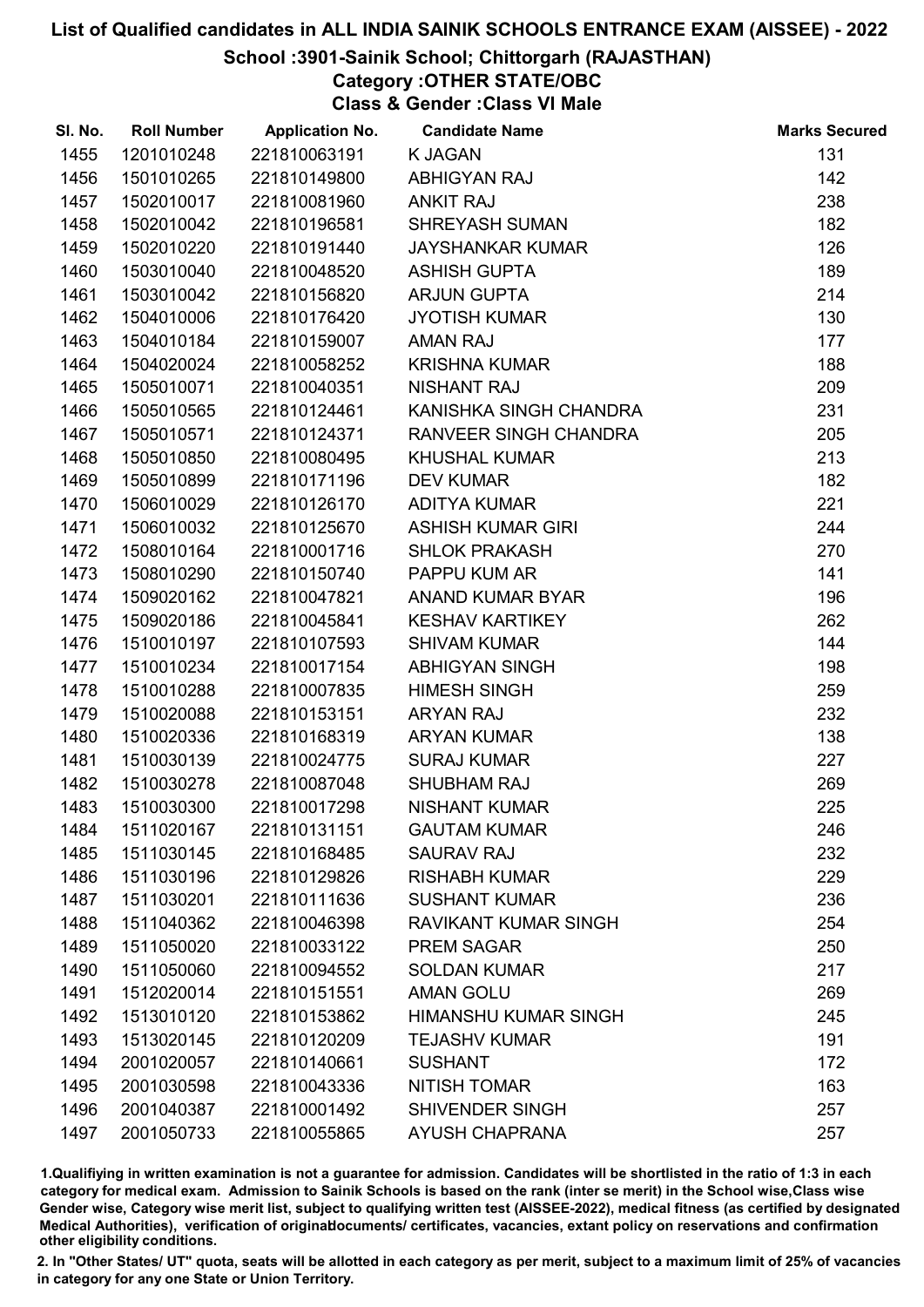#### School :3901-Sainik School; Chittorgarh (RAJASTHAN)

Category :OTHER STATE/OBC

Class & Gender :Class VI Male

| SI. No. | <b>Roll Number</b> | <b>Application No.</b> | <b>Candidate Name</b>           | <b>Marks Secured</b> |
|---------|--------------------|------------------------|---------------------------------|----------------------|
| 1498    | 2001060904         | 221810188069           | <b>REEBHU</b>                   | 189                  |
| 1499    | 2201020325         | 221810127547           | <b>GARVJEETSINGH RAO</b>        | 137                  |
| 1500    | 2301020258         | 221810004834           | SHREYANSH PRATAP                | 220                  |
| 1501    | 2303020233         | 221810076002           | YOGESH KUMAR                    | 169                  |
| 1502    | 2303030014         | 221810076013           | <b>BHAVESH</b>                  | 221                  |
| 1503    | 2303040281         | 221810075777           | <b>DEV</b>                      | 181                  |
| 1504    | 2303040395         | 221810063268           | <b>HITESH YADAV</b>             | 135                  |
| 1505    | 2303040457         | 221810141619           | <b>NISHANT</b>                  | 155                  |
| 1506    | 2303050338         | 221810077142           | PREM YADAV                      | 243                  |
| 1507    | 2303070081         | 221810069805           | <b>DAKSH</b>                    | 209                  |
| 1508    | 2303100135         | 221810139369           | ADAMYA YADAV                    | 202                  |
| 1509    | 2612010049         | 221810153041           | <b>HARSH</b>                    | 170                  |
| 1510    | 2612010205         | 221810131345           | <b>HARSHIT</b>                  | 228                  |
| 1511    | 3001030367         | 221810026214           | <b>MOHIT NARWARIYA</b>          | 162                  |
| 1512    | 3001040088         | 221810056386           | <b>CHAITANYA CHOUHAN</b>        | 125                  |
| 1513    | 3001040422         | 221810125459           | <b>ANIRUDDHA</b>                | 159                  |
| 1514    | 3002020584         | 221810024108           | <b>SHIVAKAR SINGH</b>           | 250                  |
| 1515    | 3002030160         | 221810130252           | <b>RIDHAN YADAV</b>             | 220                  |
| 1516    | 3003020345         | 221810017597           | <b>NAWAL PATEL</b>              | 136                  |
| 1517    | 3108010241         | 221810104092           | SHREYASH RAMESH SINGARE         | 227                  |
| 1518    | 3114030211         | 221810060686           | SOHAM YOGESH PATANKAR           | 209                  |
| 1519    | 3115030206         | 221810069003           | SHREE MAHESH DHAVALE            | 181                  |
| 1520    | 3115030304         | 221810103942           | <b>SURYA</b>                    | 243                  |
| 1521    | 3901010247         | 221810018694           | <b>ABHINAV SINGH</b>            | 161                  |
| 1522    | 3901020184         | 221810082508           | PRANAY JANGID                   | 123                  |
| 1523    | 3903010002         | 221810121010           | <b>RAGHURAJ</b>                 | 214                  |
| 1524    | 3903010097         | 221810102012           | <b>SACHIN SINGH CHOUHAN</b>     | 176                  |
| 1525    | 3903020045         | 221810046980           | <b>ARSH KHAN</b>                | 161                  |
| 1526    | 3903020166         | 221810121384           | <b>VEERU</b>                    | 233                  |
| 1527    | 3903020239         | 221810111676           | <b>MOHAMMAD OWAIS HAYAT MEW</b> | 176                  |
| 1528    | 3903020305         | 221810115448           | <b>ANSH KUSHWAHA</b>            | 237                  |
| 1529    | 3903030175         | 221810177646           | <b>ATHARVA MALI</b>             | 129                  |
| 1530    | 3903030223         | 221810036267           | <b>ASHISH PATEL</b>             | 205                  |
| 1531    | 3903030227         | 221810167377           | <b>KARTIK SINGH GURJAR</b>      | 139                  |
| 1532    | 3904040114         | 221810123291           | <b>OMDUTT CHAUDHARY</b>         | 167                  |
| 1533    | 3904040894         | 221810131787           | SAURABH DEEP SINGH              | 145                  |
| 1534    | 3905030082         | 221810048037           | <b>SHYAMSUNDR DHAKAD</b>        | 267                  |
| 1535    | 3907010205         | 221810068993           | <b>ARYAN RAWAT</b>              | 171                  |
| 1536    | 4401020307         | 221810168205           | <b>SUNIL KUMAR</b>              | 137                  |
| 1537    | 4401020698         | 221810038339           | ABHYUDAY YADAV                  | 174                  |
| 1538    | 4401030411         | 221810054544           | PRIYANSHU CHITAURIA             | 182                  |
| 1539    | 4401040338         | 221810089458           | KULSHRESHTHA CHAUDHARY          | 167                  |
| 1540    | 4405010068         | 221810154021           | <b>TANMAY KUMAR PATEL</b>       | 245                  |

1.Qualifiying in written examination is not a guarantee for admission. Candidates will be shortlisted in the ratio of 1:3 in each category for medical exam. Admission to Sainik Schools is based on the rank (inter se merit) in the School wise,Class wise Gender wise, Category wise merit list, subject to qualifying written test (AISSEE-2022), medical fitness (as certified by designated Medical Authorities), verification of originablocuments/ certificates, vacancies, extant policy on reservations and confirmation other eligibility conditions.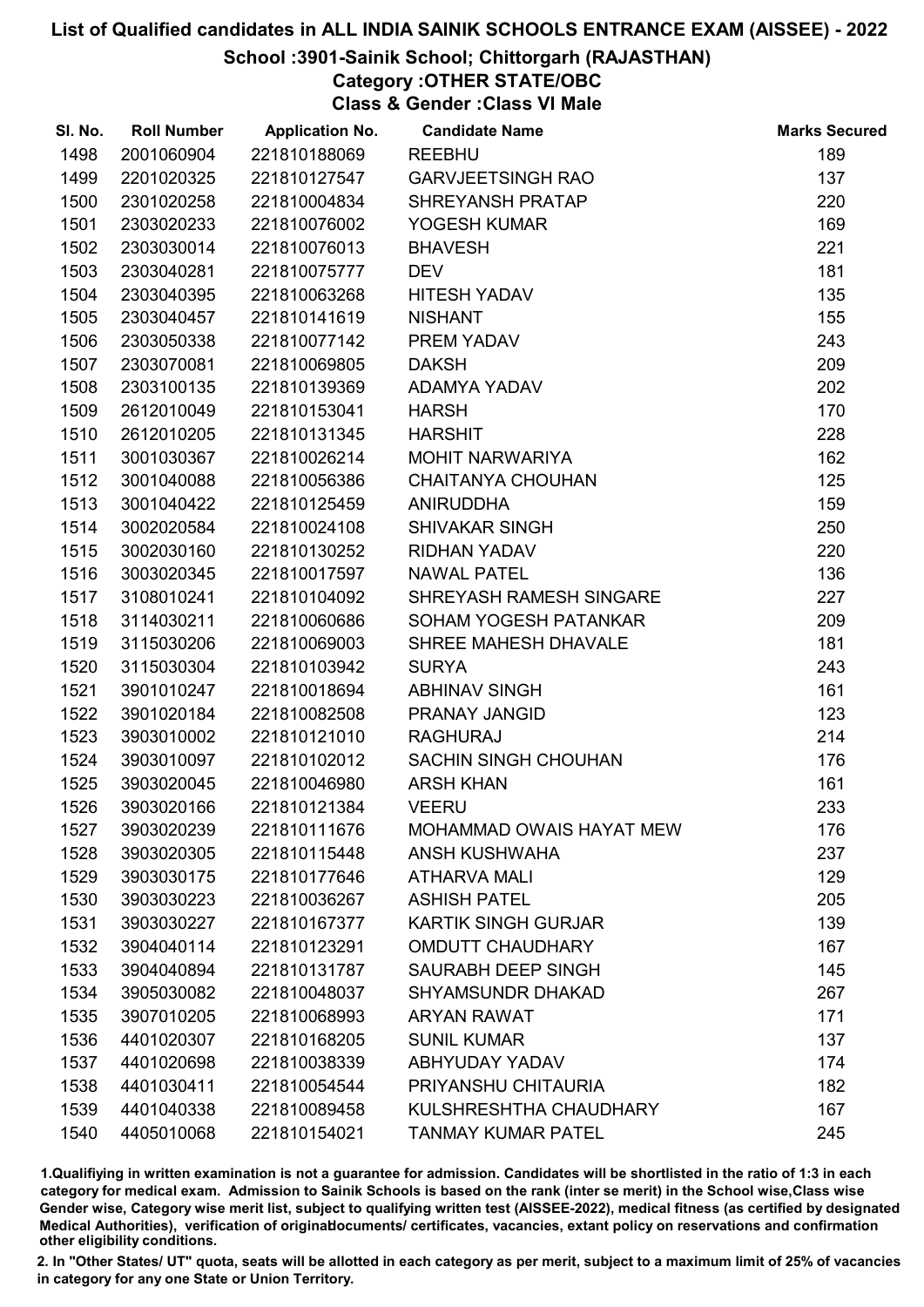# List of Qualified candidates in ALL INDIA SAINIK SCHOOLS ENTRANCE EXAM (AISSEE) - 2022 School :3901-Sainik School; Chittorgarh (RAJASTHAN) Category :OTHER STATE/OBC

Class & Gender :Class VI Male

| SI. No. | <b>Roll Number</b> | <b>Application No.</b> | <b>Candidate Name</b> | <b>Marks Secured</b> |
|---------|--------------------|------------------------|-----------------------|----------------------|
| 1541    | 4405010266         | 221810114594           | ADITYA KUMAR YADAV    | 136                  |
| 1542    | 4405020188         | 221810192996           | SUMIT KUMAR VERMA     | 232                  |
| 1543    | 4405020262         | 221810183428           | AAYUSH KUMAR PAL      | 219                  |
| 1544    | 4407020500         | 221810065558           | <b>VIKAS</b>          | 171                  |
| 1545    | 4411030068         | 221810044517           | UTKARSH YADAV         | 257                  |
| 1546    | 4505020232         | 221810053128           | <b>MITANSH SONI</b>   | 146                  |
| 1547    | 4602010514         | 221810007279           | <b>RAJ SADHUKHAN</b>  | 209                  |

<sup>1.</sup>Qualifiying in written examination is not a guarantee for admission. Candidates will be shortlisted in the ratio of 1:3 in each category for medical exam. Admission to Sainik Schools is based on the rank (inter se merit) in the School wise,Class wise Gender wise, Category wise merit list, subject to qualifying written test (AISSEE-2022), medical fitness (as certified by designated Medical Authorities), verification of originablocuments/ certificates, vacancies, extant policy on reservations and confirmation other eligibility conditions.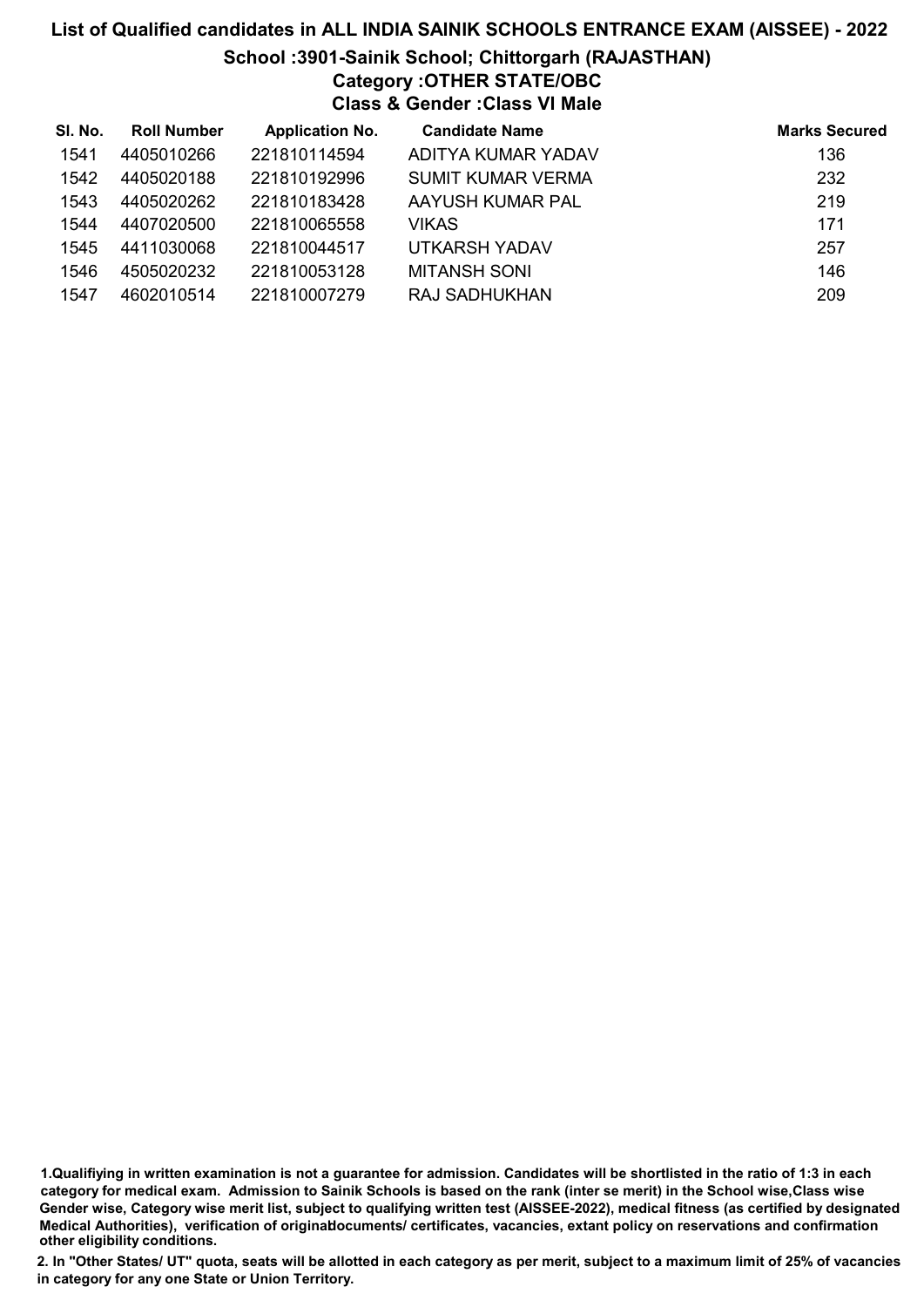## School :3901-Sainik School; Chittorgarh (RAJASTHAN)

# Category :OTHER STATE/DEF

Class & Gender :Class VI Male

| SI. No. | <b>Roll Number</b> | <b>Application No.</b> | <b>Candidate Name</b>     | <b>Marks Secured</b> |
|---------|--------------------|------------------------|---------------------------|----------------------|
| 1548    | 1511020044         | 221810025240           | <b>SIDDHANT VIJAY</b>     | 224                  |
| 1549    | 2001030241         | 221810121080           | <b>AMAN KUMAR</b>         | 197                  |
| 1550    | 2001030312         | 221810024501           | <b>SIDDHANT SINGH</b>     | 164                  |
| 1551    | 2001060168         | 221810007117           | <b>VIRAJ YADAV</b>        | 235                  |
| 1552    | 2202020300         | 221810143150           | <b>SATYAM KUMAR</b>       | 222                  |
| 1553    | 2303020278         | 221810076042           | <b>NISHAN SINGH</b>       | 237                  |
| 1554    | 2303040356         | 221810029728           | <b>VIKASH BAZARD</b>      | 122                  |
| 1555    | 2303070287         | 221810065285           | <b>TANUJ KUMAR</b>        | 155                  |
| 1556    | 2304060021         | 221810039738           | ROHAN ROHILLA             | 145                  |
| 1557    | 2501050138         | 221810115878           | <b>ARMAN TRIPATHI</b>     | 137                  |
| 1558    | 3001020070         | 221810072750           | <b>AADARSH PATEL</b>      | 234                  |
| 1559    | 3002010139         | 221810025721           | LUCKY CHOUDHARY           | 186                  |
| 1560    | 3002020677         | 221810041078           | YASHRAJ SINGH SIKARWAR    | 232                  |
| 1561    | 3002030400         | 221810156336           | <b>YUVRAJ SINGH</b>       | 214                  |
| 1562    | 3115040256         | 221810107967           | PATIL DARSHAN VINOD       | 198                  |
| 1563    | 3901010006         | 221810023700           | <b>GAURAV KUMAR YADAV</b> | 146                  |
| 1564    | 3901010041         | 221810029280           | <b>HARSH RAJ</b>          | 185                  |
| 1565    | 3901010201         | 221810025904           | <b>JATIN CHAUDHARY</b>    | 156                  |
| 1566    | 3901020060         | 221810040103           | <b>SUMIT SINGHA</b>       | 235                  |
| 1567    | 3901020283         | 221810024257           | AYUSH SINGH TOMAR         | 271                  |
| 1568    | 3901020369         | 221810065319           | <b>CH. ANURAG</b>         | 128                  |
| 1569    | 3902010033         | 221810190871           | YUVRAJ TIWARI             | 242                  |
| 1570    | 3902010115         | 221810032797           | <b>VEEVAAN</b>            | 203                  |
| 1571    | 3902010136         | 221810146388           | <b>RIYUSH KUMAR</b>       | 121                  |
| 1572    | 3903020104         | 221810021422           | SHIV RAJ SINGH SISODIYA   | 202                  |
| 1573    | 3903030185         | 221810083076           | <b>RISHIRAJ SINGH</b>     | 172                  |
| 1574    | 3904040564         | 221810138345           | <b>MAX DAS</b>            | 152                  |
| 1575    | 3904040730         | 221810021066           | <b>ARPIT MISHRA</b>       | 259                  |
| 1576    | 3905020167         | 221810078813           | UTKARASH PEELWAN          | 199                  |
| 1577    | 3905050111         | 221810035235           | <b>KUSHAL SINGH</b>       | 198                  |
| 1578    | 3906010071         | 221810044021           | <b>HARSH RAJ</b>          | 163                  |
| 1579    | 3907010124         | 221810025797           | <b>SARTHAK CHAUDHARY</b>  | 234                  |
| 1580    | 4201020461         | 221810187135           | <b>RISHAB RAJ</b>         | 228                  |
| 1581    | 4401030366         | 221810093893           | <b>CHIRAG RAWAT</b>       | 223                  |
| 1582    | 4406030015         | 221810154404           | <b>SARAS PRAJAPATI</b>    | 141                  |
| 1583    | 4410030034         | 221810111915           | <b>AMAN SINGH</b>         | 216                  |
| 1584    | 4502020951         | 221810130068           | PANDIT SHAURYA KAPIL      | 173                  |
| 1585    | 4604010103         | 221810143932           | <b>HARSH SINGH</b>        | 130                  |
| 1586    | 4604010264         | 221810124678           | <b>SAMAR VEER RANA</b>    | 150                  |

1.Qualifiying in written examination is not a guarantee for admission. Candidates will be shortlisted in the ratio of 1:3 in each category for medical exam. Admission to Sainik Schools is based on the rank (inter se merit) in the School wise,Class wise Gender wise, Category wise merit list, subject to qualifying written test (AISSEE-2022), medical fitness (as certified by designated Medical Authorities), verification of originablocuments/ certificates, vacancies, extant policy on reservations and confirmation other eligibility conditions.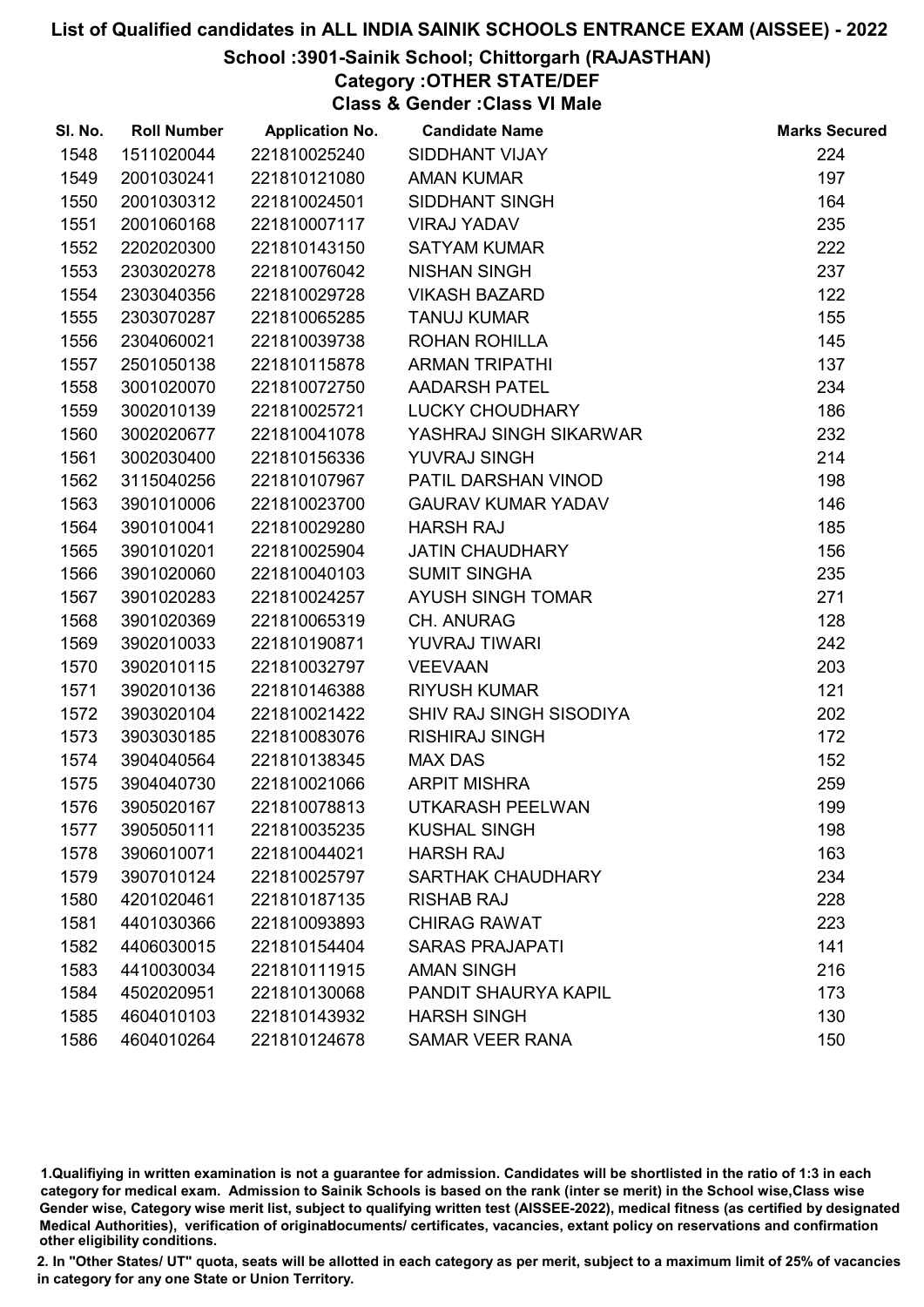## School :3901-Sainik School; Chittorgarh (RAJASTHAN)

Category :OTHER STATE/GEN

Class & Gender :Class VI Male

| SI. No. | <b>Roll Number</b> | <b>Application No.</b> | <b>Candidate Name</b>      | <b>Marks Secured</b> |
|---------|--------------------|------------------------|----------------------------|----------------------|
| 1587    | 1201010105         | 221810060620           | LAKKIREDDY MOKSHITH REDDY  | 132                  |
| 1588    | 1403010305         | 221810001597           | <b>HARSHIT SANDILYA</b>    | 206                  |
| 1589    | 1501010363         | 221810148042           | <b>MANISH KUMAR</b>        | 215                  |
| 1590    | 1501010454         | 221810153384           | <b>DILKHUSH KUMAR</b>      | 158                  |
| 1591    | 1501010466         | 221810097905           | <b>AYUSH KUMAR</b>         | 229                  |
| 1592    | 1501010480         | 221810148745           | <b>NITISH KUMAR</b>        | 164                  |
| 1593    | 1501010482         | 221810152555           | <b>RISHIKESH SINGH</b>     | 244                  |
| 1594    | 1506010010         | 221810063020           | ADITYA RAJ TIWARI          | 226                  |
| 1595    | 1507010039         | 221810086651           | <b>SHUBHANG RAJ</b>        | 157                  |
| 1596    | 1507010048         | 221810107781           | <b>DIVYANSHU PARMAR</b>    | 198                  |
| 1597    | 1507010304         | 221810120552           | <b>SHIVSHAKTI KUMAR</b>    | 262                  |
| 1598    | 1509020283         | 221810139122           | <b>ARNAV RAJ</b>           | 184                  |
| 1599    | 1509020287         | 221810052322           | <b>MEDHANSH BHARDWAJ</b>   | 223                  |
| 1600    | 1509030081         | 221810143282           | PRATYUSH BHARDWAJ          | 209                  |
| 1601    | 1509030106         | 221810083492           | YUVRAJ KUMAR MEHTA         | 208                  |
| 1602    | 1509030210         | 221810157573           | <b>SHASHWAT PARASHAR</b>   | 156                  |
| 1603    | 1509040247         | 221810145618           | <b>KESHAV RAJ</b>          | 270                  |
| 1604    | 1509040351         | 221810111798           | <b>ISHAN DEV</b>           | 171                  |
| 1605    | 1510020294         | 221810103538           | <b>SURAJ KUMAR</b>         | 139                  |
| 1606    | 1511020444         | 221810106383           | <b>TEJ PRATAP</b>          | 149                  |
| 1607    | 1511040125         | 221810034080           | <b>ATULYA SINGH</b>        | 178                  |
| 1608    | 1511040361         | 221810100398           | <b>SHASHI RANJAN KUMAR</b> | 255                  |
| 1609    | 1511050331         | 221810030034           | <b>AASHTIK RAJ</b>         | 140                  |
| 1610    | 1511050376         | 221810190554           | <b>MAYANK RAJ</b>          | 242                  |
| 1611    | 1511060017         | 221810107635           | <b>BIBHUTI BHUSHAN</b>     | 220                  |
| 1612    | 2001030094         | 221810057330           | PRATYUSH RANJAN            | 231                  |
| 1613    | 2001030271         | 221810018090           | <b>OMKAR SACHDEVA</b>      | 172                  |
| 1614    | 2001040015         | 221810118371           | <b>ARSH SHUKLA</b>         | 203                  |
| 1615    | 2001040366         | 221810041782           | <b>BHAVISHYA SINGH</b>     | 258                  |
| 1616    | 2001050074         | 221810126053           | ANMOL JEEVENDRAKUMAR       | 219                  |
| 1617    | 2001050327         | 221810160724           | <b>AKSHIT SHARMA</b>       | 139                  |
| 1618    | 2001050547         | 221810072594           | <b>NITIN RAJ SINGH</b>     | 165                  |
| 1619    | 2001050563         | 221810006105           | <b>TIJIL KUMAR</b>         | 235                  |
| 1620    | 2001050595         | 221810022415           | <b>DIVYANSH SINGH</b>      | 226                  |
| 1621    | 2001050843         | 221810050306           | <b>SHATANIK SINHA</b>      | 156                  |
| 1622    | 2001060054         | 221810085676           | <b>KANAV AHLAWAT</b>       | 206                  |
| 1623    | 2001060091         | 221810023786           | <b>DEVAANSH SHARMA</b>     | 243                  |
| 1624    | 2001060219         | 221810004037           | <b>BHAVISHYA CHAUDHARY</b> | 201                  |
| 1625    | 2001060252         | 221810108647           | <b>SHIVA DALAL</b>         | 218                  |
| 1626    | 2001060332         | 221810034077           | HIMANSHU JHA               | 127                  |
| 1627    | 2001060366         | 221810013187           | <b>JAIDEV CHOUDHARY</b>    | 156                  |
| 1628    | 2001060384         | 221810113687           | <b>DEVANSH GARG</b>        | 190                  |
| 1629    | 2001060399         | 221810019297           | <b>YUG MEHRA</b>           | 192                  |

1.Qualifiying in written examination is not a guarantee for admission. Candidates will be shortlisted in the ratio of 1:3 in each category for medical exam. Admission to Sainik Schools is based on the rank (inter se merit) in the School wise,Class wise Gender wise, Category wise merit list, subject to qualifying written test (AISSEE-2022), medical fitness (as certified by designated Medical Authorities), verification of originablocuments/ certificates, vacancies, extant policy on reservations and confirmation other eligibility conditions.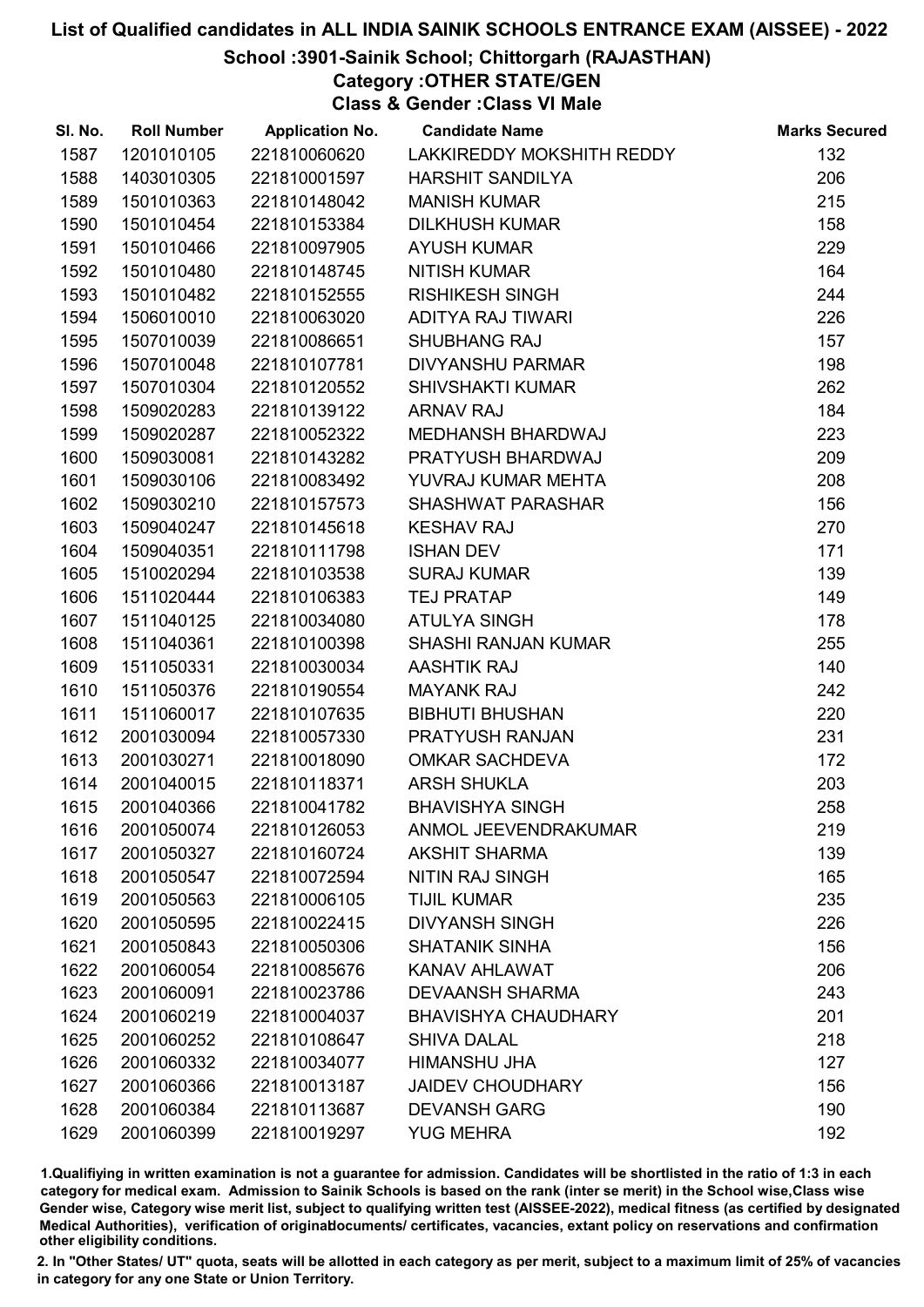## School :3901-Sainik School; Chittorgarh (RAJASTHAN)

# Category :OTHER STATE/GEN

Class & Gender :Class VI Male

| SI. No. | <b>Roll Number</b> | <b>Application No.</b> | <b>Candidate Name</b>        | <b>Marks Secured</b> |
|---------|--------------------|------------------------|------------------------------|----------------------|
| 1630    | 2001060702         | 221810072398           | <b>VIRAL V JAIN</b>          | 226                  |
| 1631    | 2201020165         | 221810019673           | <b>JIGAR BHAUMIK</b>         | 179                  |
| 1632    | 2201020258         | 221810039295           | DHANANJAY CHAUDHARY          | 246                  |
| 1633    | 2202020376         | 221810002912           | <b>GOLDY VICKY SHARMA</b>    | 243                  |
| 1634    | 2301010041         | 221810148930           | <b>VEDANT VATS</b>           | 259                  |
| 1635    | 2301020161         | 221810016633           | <b>HIMESH NAGDA</b>          | 156                  |
| 1636    | 2301020248         | 221810056424           | <b>MANASH RAY</b>            | 127                  |
| 1637    | 2302020128         | 221810120431           | <b>SHALYA CHAUDHARY</b>      | 228                  |
| 1638    | 2303020289         | 221810090052           | <b>BHISHAM</b>               | 235                  |
| 1639    | 2303020324         | 221810021772           | <b>DHEEMANT</b>              | 206                  |
| 1640    | 2303040192         | 221810097270           | <b>VIBHUT SINGH</b>          | 214                  |
| 1641    | 2303080292         | 221810139147           | SHREYANSH UPADHYAY           | 218                  |
| 1642    | 2304020449         | 221810103886           | <b>SOURABH</b>               | 152                  |
| 1643    | 2304030055         | 221810070320           | <b>REHAN</b>                 | 218                  |
| 1644    | 2304050135         | 221810048296           | <b>AKSHIT</b>                | 147                  |
| 1645    | 2701040031         | 221810024168           | ANAY YADAV                   | 213                  |
| 1646    | 3001020022         | 221810147410           | <b>JANMEJAI SHARMA</b>       | 160                  |
| 1647    | 3001020126         | 221810060720           | <b>DEVRAJ SINGH</b>          | 130                  |
| 1648    | 3001030050         | 221810022141           | <b>RISHABH JAIN</b>          | 196                  |
| 1649    | 3001030136         | 221810022802           | <b>KARTIK SHUKLA</b>         | 207                  |
| 1650    | 3001030245         | 221810030692           | KAVISH DUBEY                 | 159                  |
| 1651    | 3001030298         | 221810172543           | <b>HARDANSH SINGH THAKUR</b> | 127                  |
| 1652    | 3001030497         | 221810001825           | <b>ADITYA KUMAR</b>          | 233                  |
| 1653    | 3001040013         | 221810088226           | AISHWARYA SINGH SONGARA      | 128                  |
| 1654    | 3001040026         | 221810094336           | <b>ABHINAV RAJPUT</b>        | 171                  |
| 1655    | 3001040163         | 221810007947           | YASH CHANDRASHEKHAR          | 274                  |
| 1656    | 3001040194         | 221810085777           | <b>SHELYA SHARMA</b>         | 134                  |
| 1657    | 3001040276         | 221810089048           | YASHVARDHAN SINGH CHAUHAN    | 163                  |
| 1658    | 3002010137         | 221810103621           | <b>VINAYAK AGRAWAL</b>       | 144                  |
| 1659    | 3002020374         | 221810090516           | <b>SHAURYA YADAV</b>         | 144                  |
| 1660    | 3002020559         | 221810022087           | <b>OM DIXIT</b>              | 255                  |
| 1661    | 3002020599         | 221810090708           | PRATEEK YADAV                | 155                  |
| 1662    | 3002030231         | 221810006363           | RAGHAV BHADORIA              | 138                  |
| 1663    | 3002030615         | 221810084399           | <b>MANAS RATHORE</b>         | 193                  |
| 1664    | 3003020083         | 221810148011           | <b>SANSKAR VAISHNAV</b>      | 149                  |
| 1665    | 3003020115         | 221810116551           | <b>PRATEEK SINGH</b>         | 144                  |
| 1666    | 3004020108         | 221810122190           | KUNWAR PRATAP SINGH          | 233                  |
| 1667    | 3115030043         | 221810045460           | <b>AYUSH SACHIN YADAV</b>    | 201                  |
| 1668    | 3115040010         | 221810078644           | RAJVARDHAN ABHIJIT BHOSALE   | 131                  |
| 1669    | 3115040347         | 221810065498           | PRITHVIRAJ SACHIN RAINAK     | 134                  |
| 1670    | 3116020100         | 221810067654           | RAJVEER ANANT SHINDE         | 178                  |
| 1671    | 3901010056         | 221810072711           | <b>HARSH RAJ</b>             | 271                  |
| 1672    | 3901020304         | 221810023587           | <b>HARSHIL SINGH NEGI</b>    | 156                  |

1.Qualifiying in written examination is not a guarantee for admission. Candidates will be shortlisted in the ratio of 1:3 in each category for medical exam. Admission to Sainik Schools is based on the rank (inter se merit) in the School wise,Class wise Gender wise, Category wise merit list, subject to qualifying written test (AISSEE-2022), medical fitness (as certified by designated Medical Authorities), verification of originablocuments/ certificates, vacancies, extant policy on reservations and confirmation other eligibility conditions.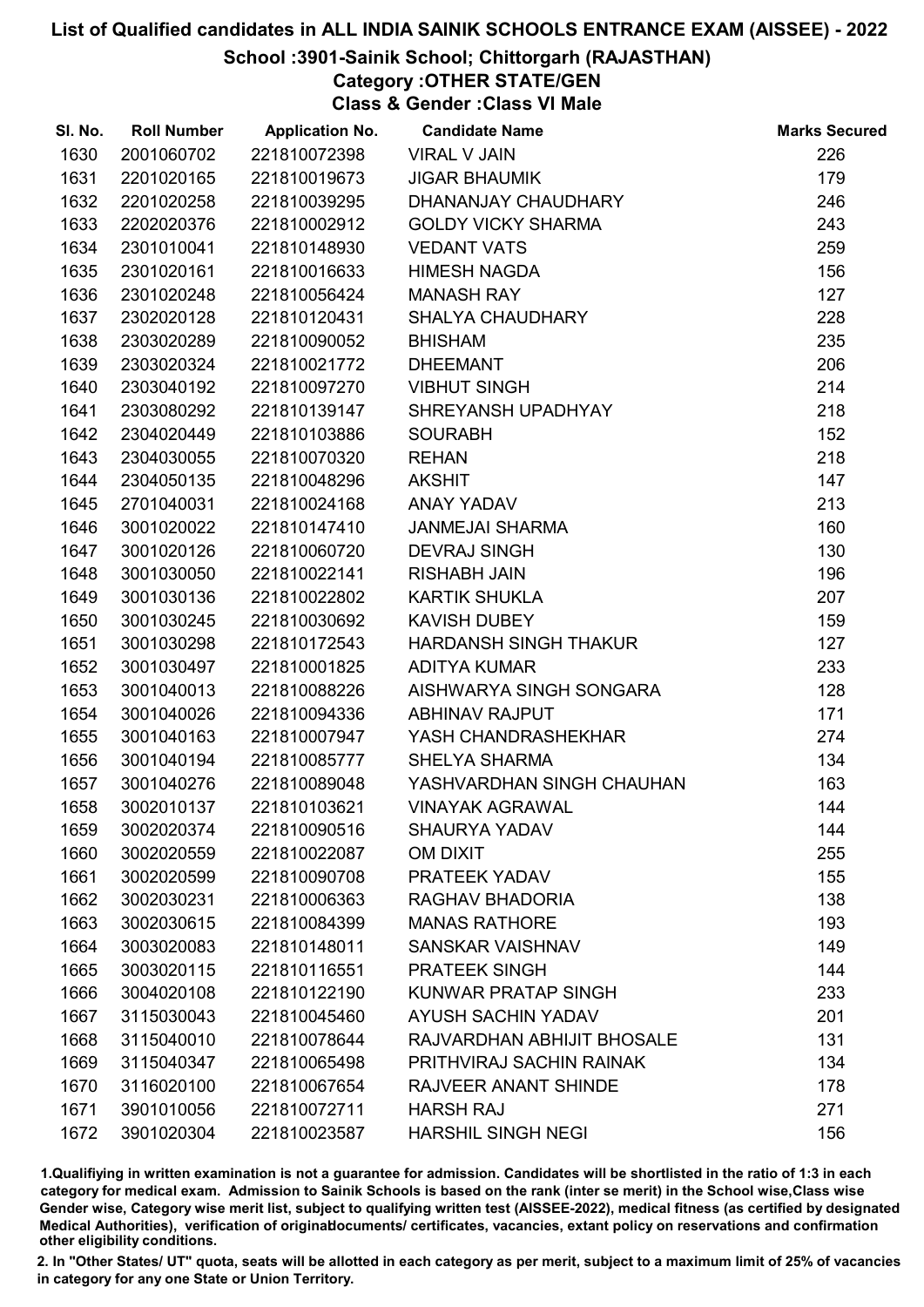### School :3901-Sainik School; Chittorgarh (RAJASTHAN)

## Category :OTHER STATE/GEN

Class & Gender :Class VI Male

| SI. No. | <b>Roll Number</b> | <b>Application No.</b> | <b>Candidate Name</b>          | <b>Marks Secured</b> |
|---------|--------------------|------------------------|--------------------------------|----------------------|
| 1673    | 3902010135         | 221810031168           | <b>DIVYRAJ SINGH SOLANKI</b>   | 205                  |
| 1674    | 3902010211         | 221810175307           | <b>VINAY</b>                   | 125                  |
| 1675    | 3903010085         | 221810069281           | <b>TAKSHARAJ SINGH CHAUHAN</b> | 189                  |
| 1676    | 3903020046         | 221810130090           | UPENDRA SINGH SISODIYA         | 183                  |
| 1677    | 3903020160         | 221810078864           | <b>SOHAM SARATHE</b>           | 167                  |
| 1678    | 3903020252         | 221810180827           | ASHUTOSH SHRIVASTAVA           | 138                  |
| 1679    | 3903030111         | 221810009994           | <b>ADITYA RAJ RATHORE</b>      | 238                  |
| 1680    | 3903030146         | 221810049585           | <b>SHAURYA SHARMA</b>          | 156                  |
| 1681    | 3903030160         | 221810020406           | <b>AMISH PARASHAR</b>          | 204                  |
| 1682    | 3903030184         | 221810023966           | <b>ANAY SINGH TOMAR</b>        | 219                  |
| 1683    | 3903030189         | 221810101876           | PRANEET JAIN                   | 154                  |
| 1684    | 3903030210         | 221810068737           | <b>ARNAV VYAS</b>              | 148                  |
| 1685    | 3903030234         | 221810040197           | AUCHITYA RAJ SINGH             | 124                  |
| 1686    | 3903030236         | 221810028497           | <b>SUMEET SINGH THAKUR</b>     | 203                  |
| 1687    | 3904040098         | 221810110571           | <b>TEJASV BHATIA</b>           | 155                  |
| 1688    | 3904040225         | 221810008182           | <b>RUDRA PRATAP SINGH</b>      | 150                  |
| 1689    | 3904040534         | 221810081615           | HARSHWARDHAN SINGH BHATI       | 129                  |
| 1690    | 3904040577         | 221810052555           | <b>NAVYA</b>                   | 177                  |
| 1691    | 3904040926         | 221810009118           | <b>KAVISH GUPTA</b>            | 165                  |
| 1692    | 3904040935         | 221810024618           | <b>RUDRA MISHRA</b>            | 205                  |
| 1693    | 3904041153         | 221810012879           | <b>ASHWIN GARG</b>             | 145                  |
| 1694    | 3904041156         | 221810119879           | RANNADITYA SINGH RATHORE       | 261                  |
| 1695    | 3905030408         | 221810067379           | <b>DIPANSHU TANWAR</b>         | 211                  |
| 1696    | 3906010102         | 221810029481           | <b>SHAURYA SINGH</b>           | 247                  |
| 1697    | 3907010073         | 221810142484           | RUDRA PRATAP SINGH JAT         | 157                  |
| 1698    | 3907010092         | 221810146436           | <b>ANIKET SINGH CHAUHAN</b>    | 241                  |
| 1699    | 4401020083         | 221810161862           | <b>ARUN KUMAR</b>              | 207                  |
| 1700    | 4401020272         | 221810029664           | <b>ABHINAV GUPTA</b>           | 144                  |
| 1701    | 4401020357         | 221810158465           | NITIN NAULKHA                  | 196                  |
| 1702    | 4401020558         | 221810033108           | PRADYUMN SINGH YADAV           | 189                  |
| 1703    | 4401030465         | 221810149684           | YASH RAJ SINGH CHAHAR          | 175                  |
| 1704    | 4401040386         | 221810097409           | <b>VANIJ VARDHAN</b>           | 247                  |
| 1705    | 4401040402         | 221810091429           | <b>ARCHIT SINGH</b>            | 179                  |
| 1706    | 4401040442         | 221810122369           | <b>ANSHUL</b>                  | 198                  |
| 1707    | 4405010006         | 221810194210           | <b>JISHAN KHAN</b>             | 240                  |
| 1708    | 4405010021         | 221810160640           | <b>SOMJI</b>                   | 212                  |
| 1709    | 4408010002         | 221810071200           | <b>AGRESH AGRAWAL</b>          | 125                  |
| 1710    | 4408020433         | 221810119358           | <b>ASHUTOSH</b>                | 147                  |
| 1711    | 4409010238         | 221810167674           | YASH SRIVASTAVA                | 159                  |
| 1712    | 4410030368         | 221810108498           | <b>ABHINAV SHARMA</b>          | 205                  |
| 1713    | 4411030081         | 221810073947           | PRATEEK RAJAWAT                | 212                  |
| 1714    | 4412020501         | 221810024898           | <b>HARSH PATHAK</b>            | 173                  |
| 1715    | 4504030035         | 221810147503           | <b>CHARU BORA</b>              | 248                  |

1.Qualifiying in written examination is not a guarantee for admission. Candidates will be shortlisted in the ratio of 1:3 in each category for medical exam. Admission to Sainik Schools is based on the rank (inter se merit) in the School wise,Class wise Gender wise, Category wise merit list, subject to qualifying written test (AISSEE-2022), medical fitness (as certified by designated Medical Authorities), verification of originablocuments/ certificates, vacancies, extant policy on reservations and confirmation other eligibility conditions.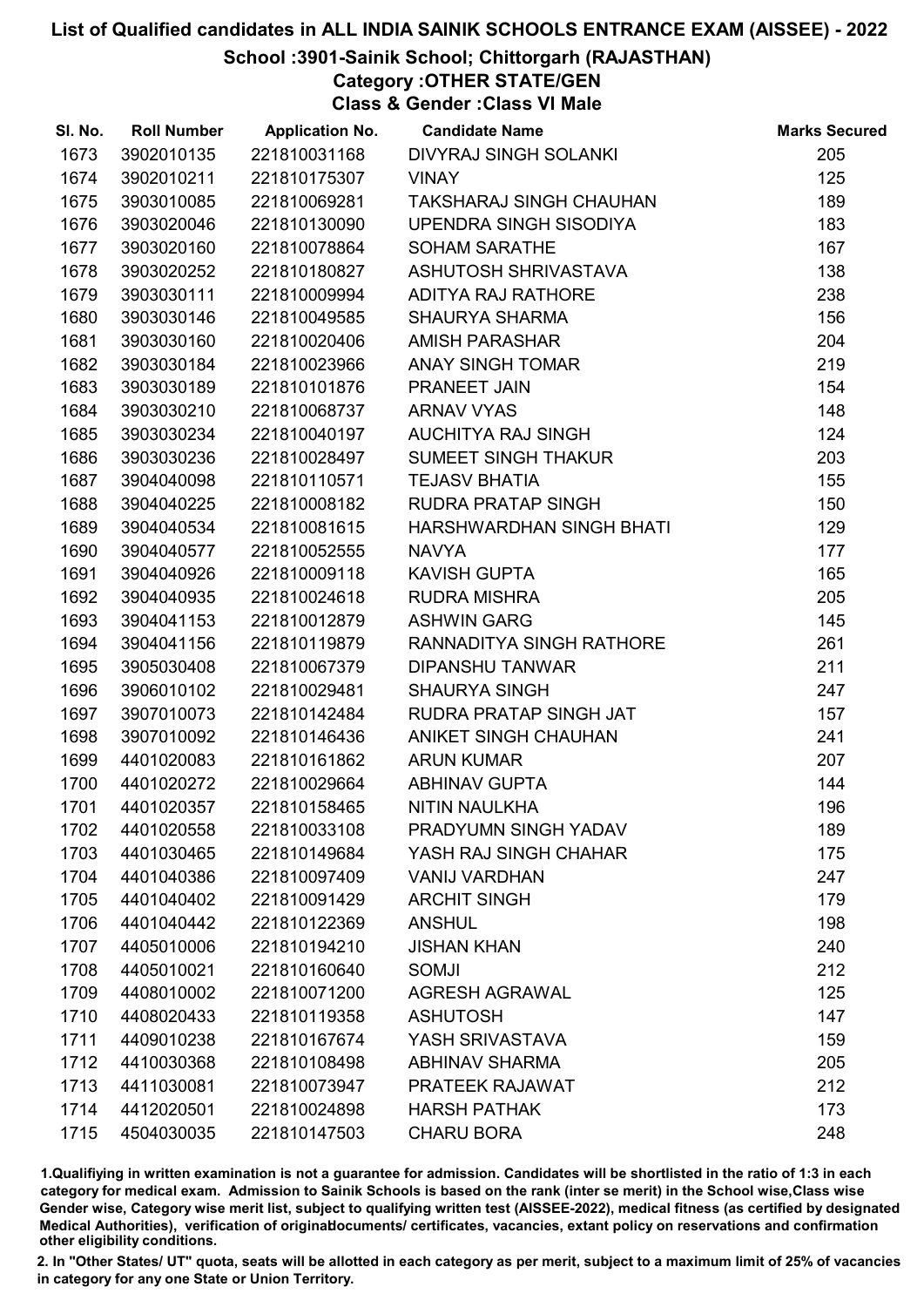#### School :3901-Sainik School; Chittorgarh (RAJASTHAN)

## Category :HOME STATE/SC

Class & Gender :Class VI Female

| SI. No. | <b>Roll Number</b> | <b>Application No.</b> | <b>Candidate Name</b>    |            | <b>Marks Secured</b> |
|---------|--------------------|------------------------|--------------------------|------------|----------------------|
| 1716    | 2001050473         | 221810000474           | <b>ANCHAL CHOUHAN</b>    |            | 163                  |
| 1717    | 2303050032         | 221810079121           | <b>ALISHA</b>            |            | 155                  |
| 1718    | 2701040143         | 221810129249           | PREET BHATI              |            | 86                   |
| 1719    | 3901010011         | 221810163710           | <b>MONA BHOPARIYA</b>    |            | 125                  |
| 1720    | 3901010031         | 221810134360           | <b>DIVYA TOSHIK</b>      |            | 59                   |
| 1721    | 3901010068         | 221810036331           | <b>RONIKA NAGAR</b>      |            | 249                  |
| 1722    | 3901010085         | 221810044351           | <b>MONIKA</b>            |            | 151                  |
| 1723    | 3901010118         | 221810155822           | PUNAM TUNGARIYA          |            | 115                  |
| 1724    | 3901020145         | 221810164466           | <b>MEGHA</b>             |            | 89                   |
| 1725    | 3901020161         | 221810195917           | <b>JAHANVI JAISWAR</b>   |            | 66                   |
| 1726    | 3901020175         | 221810175577           | <b>RASHI MEHRA</b>       |            | 123                  |
| 1727    | 3901020318         | 221810060928           | HIMANI KARDAM            |            | 146                  |
| 1728    | 3901020322         | 221810107438           | <b>KANAK GHASIYA</b>     |            | 120                  |
| 1729    | 3901020354         | 221810022888           | <b>PRATISHTHA</b>        |            | 108                  |
| 1730    | 3902010099         | 221810024676           | <b>MUSKAN</b>            |            | 120                  |
| 1731    | 3902010183         | 221810196953           | <b>ANISHA MANDAR</b>     |            | 134                  |
| 1732    | 3903010045         | 221810121490           | <b>PALAK REGAR</b>       |            | 86                   |
| 1733    | 3903010146         | 221810196533           | YOGITA BILWAL            |            | 87                   |
| 1734    | 3903010151         | 221810040343           | <b>NEHA SALVI</b>        |            | 115                  |
| 1735    | 3903020165         | 221810003874           | <b>SANDHYA REGAR</b>     |            | 59                   |
| 1736    | 3903020191         | 221810075955           | <b>ALKA MOCHI</b>        |            | 135                  |
| 1737    | 3903020224         | 221810123826           | <b>DIPTI BAIRWA</b>      |            | 113                  |
| 1738    | 3903020244         | 221810166196           | <b>SAKSHI RATHORE</b>    | <b>WOS</b> | 88                   |
| 1739    | 3903020265         | 221810148657           | <b>ANOKHI SALVI</b>      |            | 176                  |
| 1740    | 3903020307         | 221810085948           | <b>AKSHITA KHATIK</b>    |            | 207                  |
| 1741    | 3903020324         | 221810162409           | <b>DIMPLE BAIRWA</b>     |            | 230                  |
| 1742    | 3903020327         | 221810150219           | <b>KHUSHI KHATIK</b>     |            | 104                  |
| 1743    | 3903020341         | 221810193949           | <b>HARSHITA BAWAL</b>    |            | 108                  |
| 1744    | 3903030007         | 221810171472           | PRATIGYA GHANWARI        |            | 76                   |
| 1745    | 3903030025         | 221810130333           | <b>MANASVI CHAWLA</b>    |            | 128                  |
| 1746    | 3903030142         | 221810063775           | KAMAKSHI SHAKYA          |            | 116                  |
| 1747    | 3903030230         | 221810174387           | <b>DIVYA BAIRWA</b>      |            | 76                   |
| 1748    | 3904020011         | 221810161050           | <b>VANSHIKA VERMA</b>    |            | 79                   |
| 1749    | 3904020169         | 221810195212           | <b>SNEHA</b>             |            | 86                   |
| 1750    | 3904020262         | 221810084513           | <b>TAMNNA SINGHADIYA</b> |            | 120                  |
| 1751    | 3904020367         | 221810141714           | <b>NAVYA BHASKAR</b>     |            | 85                   |
| 1752    | 3904020530         | 221810118155           | <b>GARGI</b>             |            | 157                  |
| 1753    | 3904030082         | 221810187360           | SIDDHIMA RAJORIYA        |            | 105                  |
| 1754    | 3904030156         | 221810193546           | <b>AISHWARYA RAI</b>     |            | 83                   |
| 1755    | 3904030231         | 221810098307           | <b>NISHA</b>             | <b>AR</b>  | 63                   |
| 1756    | 3904030233         | 221810190607           | <b>DIVYA</b>             |            | 91                   |
| 1757    | 3904030256         | 221810126727           | PRACHI KASOTIYA          |            | 187                  |
| 1758    | 3904030472         | 221810071049           | <b>JIYA BAGDI</b>        |            | 121                  |

1.Qualifiying in written examination is not a guarantee for admission. Candidates will be shortlisted in the ratio of 1:3 in each category for medical exam. Admission to Sainik Schools is based on the rank (inter se merit) in the School wise,Class wise Gender wise, Category wise merit list, subject to qualifying written test (AISSEE-2022), medical fitness (as certified by designated Medical Authorities), verification of originablocuments/ certificates, vacancies, extant policy on reservations and confirmation other eligibility conditions.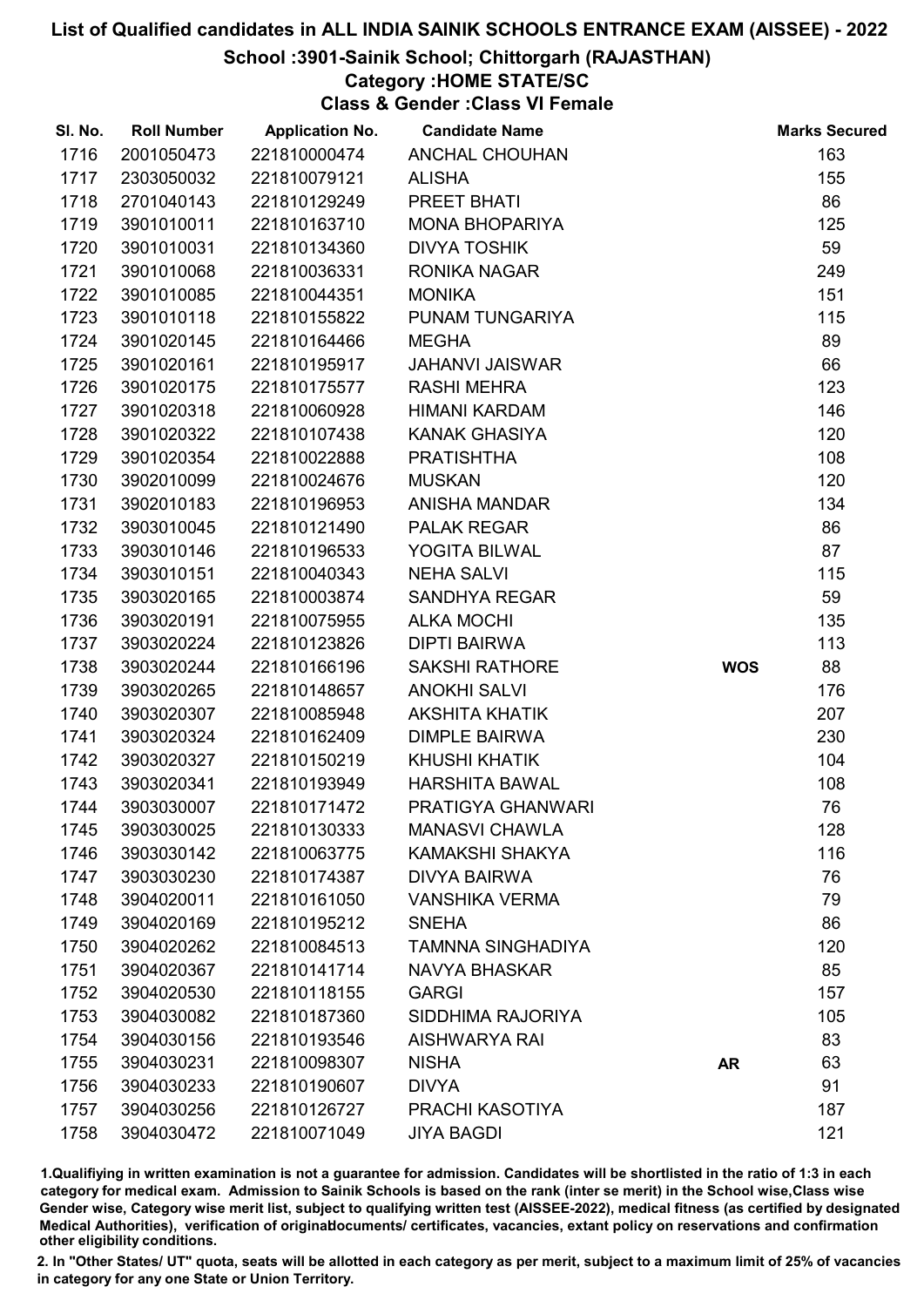## School :3901-Sainik School; Chittorgarh (RAJASTHAN)

### Category :HOME STATE/SC

Class & Gender :Class VI Female

| SI. No. | <b>Roll Number</b> | <b>Application No.</b> | <b>Candidate Name</b>   | <b>Marks Secured</b> |
|---------|--------------------|------------------------|-------------------------|----------------------|
| 1759    | 3904030540         | 221810161999           | NANDANI LODHWAL         | 67                   |
| 1760    | 3904040409         | 221810016914           | <b>RAJSHREE</b>         | 141                  |
| 1761    | 3904040760         | 221810185586           | KANISHKA VERMA          | 128                  |
| 1762    | 3904040849         | 221810164257           | <b>MOLIKA SOYAL</b>     | 142                  |
| 1763    | 3904041050         | 221810027898           | ANGELA BIWAL            | 124                  |
| 1764    | 3906010056         | 221810067090           | <b>KANISHKA BOSE</b>    | 76                   |
| 1765    | 3906010079         | 221810046041           | <b>KRITIKA</b>          | 166                  |
| 1766    | 3906010240         | 221810010074           | <b>JYOTI GENWA</b>      | 106                  |
| 1767    | 3906010249         | 221810065784           | VANSHIKA DAHIYA         | 15                   |
| 1768    | 3906010485         | 221810025659           | <b>VESHNOVIKA PAL</b>   | 56                   |
| 1769    | 3906010509         | 221810055699           | <b>RIDDANSHI PARMAR</b> | 101                  |
| 1770    | 3906010633         | 221810181074           | <b>MUDHITA</b>          | 112                  |
| 1771    | 3906010724         | 221810101597           | <b>LAXMI KUMARI</b>     | 159                  |
| 1772    | 3906010735         | 221810034948           | YOGITA NENIWAL          | 89                   |
| 1773    | 3906010750         | 221810045898           | <b>PUNAM KUMARI</b>     | 144                  |
| 1774    | 3906010768         | 221810024169           | <b>SHIKHA</b>           | 88                   |
| 1775    | 3907010013         | 221810002111           | KANISHKA MEROTHA        | 159                  |
| 1776    | 3907010019         | 221810186741           | <b>SONAKSHI TAK</b>     | 139                  |
| 1777    | 3907010070         | 221810041954           | <b>ARTI VERMA</b>       | 114                  |
| 1778    | 3907010086         | 221810195685           | <b>DIMPY BACHHETIA</b>  | 88                   |
| 1779    | 3907010139         | 221810139868           | <b>MAHI PARIHAR</b>     | 64                   |
| 1780    | 3907010184         | 221810078802           | YASHASVI MAHAWAR        | 123                  |
| 1781    | 3908010186         | 221810023772           | <b>AILIZA</b>           | 128                  |

<sup>1.</sup>Qualifiying in written examination is not a guarantee for admission. Candidates will be shortlisted in the ratio of 1:3 in each category for medical exam. Admission to Sainik Schools is based on the rank (inter se merit) in the School wise,Class wise Gender wise, Category wise merit list, subject to qualifying written test (AISSEE-2022), medical fitness (as certified by designated Medical Authorities), verification of originablocuments/ certificates, vacancies, extant policy on reservations and confirmation other eligibility conditions.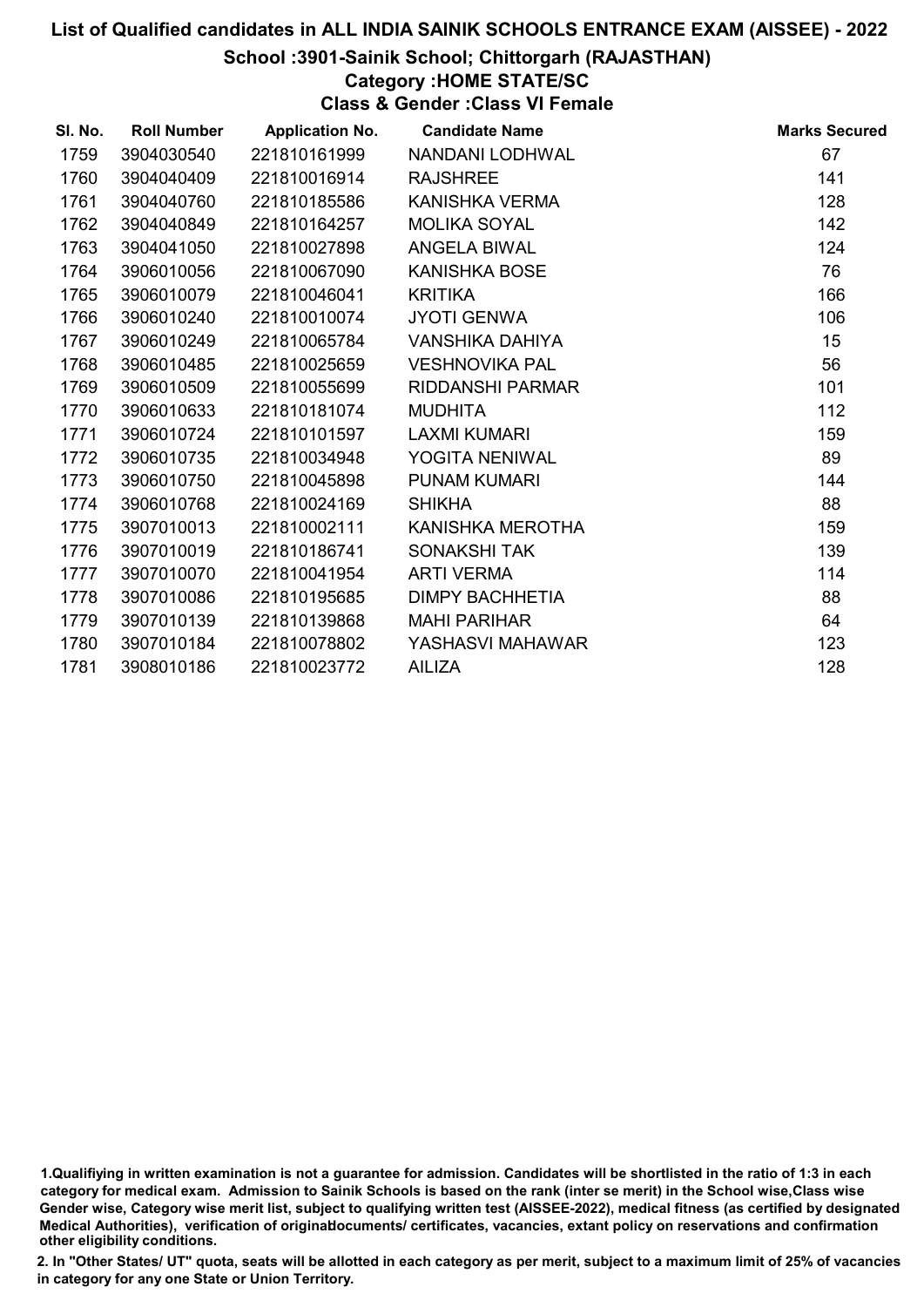## School :3901-Sainik School; Chittorgarh (RAJASTHAN)

#### Category :HOME STATE/ST

Class & Gender :Class VI Female

| SI. No. | <b>Roll Number</b> | <b>Application No.</b> | <b>Candidate Name</b>        | <b>Marks Secured</b> |
|---------|--------------------|------------------------|------------------------------|----------------------|
| 1782    | 2001040025         | 221810107771           | <b>NEHA</b>                  | 231                  |
| 1783    | 2203010286         | 221810123407           | <b>KHUSHI MARMAT</b>         | 203                  |
| 1784    | 3003020243         | 221810136053           | ANSHIKA KUMARI MEENA         | 97                   |
| 1785    | 3803010306         | 221810059108           | <b>VANDANA MEENA</b>         | 75                   |
| 1786    | 3901010113         | 221810057222           | <b>TANUSHREE</b>             | 94                   |
| 1787    | 3903010062         | 221810196531           | <b>DIVYANSHI MEENA</b>       | 102                  |
| 1788    | 3903010067         | 221810052451           | <b>SEJAL MEENA</b>           | 86                   |
| 1789    | 3903010103         | 221810187042           | <b>BHAGYA SHREE GARASIYA</b> | 114                  |
| 1790    | 3903010125         | 221810021092           | <b>DIKSHA MEENA</b>          | 91                   |
| 1791    | 3903020042         | 221810142980           | <b>BINDESH WARI KATARA</b>   | 96                   |
| 1792    | 3903020084         | 221810039871           | AASTHA HADAT                 | 139                  |
| 1793    | 3903020119         | 221810174943           | SIDDHI KOTED                 | 87                   |
| 1794    | 3903020127         | 221810154373           | <b>JIGYASA DAMOR</b>         | 78                   |
| 1795    | 3903020205         | 221810009495           | <b>SARIKA MEENA</b>          | 80                   |
| 1796    | 3903020215         | 221810072906           | POOJA GARASIYA               | 105                  |
| 1797    | 3903020240         | 221810193776           | <b>ANKITA MEENA</b>          | 106                  |
| 1798    | 3903020256         | 221810098037           | <b>DIPIKA RAWAT</b>          | 176                  |
| 1799    | 3903020354         | 221810136979           | SUDARSHNA MEENA              | 147                  |
| 1800    | 3903020360         | 221810176699           | PURVA MAKVANA                | 104                  |
| 1801    | 3903030002         | 221810050162           | RIDHIKA MEENA                | 73                   |
| 1802    | 3903030069         | 221810164014           | SOMYA MAIDA                  | 95                   |
| 1803    | 3903030104         | 221810045984           | ROSHANI MAIDA                | 129                  |
| 1804    | 3903030246         | 221810118828           | <b>MANSWI BHAGORA</b>        | 119                  |
| 1805    | 3903030287         | 221810052119           | <b>HIMANI MEENA</b>          | 112                  |
| 1806    | 3904020313         | 221810046563           | ANUPMA MEENA                 | 91                   |
| 1807    | 3904020328         | 221810124773           | <b>KOMAL MEENA</b>           | 112                  |
| 1808    | 3904020563         | 221810148185           | PRIYANKA MEENA               | 111                  |
| 1809    | 3904030176         | 221810097166           | <b>MANVEE</b>                | 142                  |
| 1810    | 3904030186         | 221810152076           | <b>MUSKAN KUMARI MEENA</b>   | 113                  |
| 1811    | 3904030380         | 221810160548           | <b>MAHAK MEENA</b>           | 90                   |
| 1812    | 3904030535         | 221810155499           | PRIYA MEENA                  | 100                  |
| 1813    | 3904040332         | 221810146563           | <b>DIVYANSHI BHANWARAYAT</b> | 121                  |
| 1814    | 3904040482         | 221810111074           | <b>ANJALI MINA</b>           | 169                  |
| 1815    | 3904040608         | 221810170475           | <b>PALAK MEENA</b>           | 98                   |
| 1816    | 3904040933         | 221810002618           | <b>SHUBHI</b>                | 164                  |
| 1817    | 3906010157         | 221810170592           | <b>DHARVI</b>                | 149                  |
| 1818    | 3906010466         | 221810187729           | <b>NUTAN DEOTWAL</b>         | 104                  |
| 1819    | 3906010657         | 221810094175           | AASTHA KANWAT                | 119                  |
| 1820    | 3907010002         | 221810197600           | <b>HAIMANSHI MEENA</b>       | 66                   |
| 1821    | 3907010023         | 221810024481           | <b>HARSHIKA MEENA</b>        | 157                  |
| 1822    | 3907010057         | 221810139883           | <b>PARI MEENA</b>            | 70                   |
| 1823    | 3907010160         | 221810188589           | <b>TANISHA CHANNAWAT</b>     | 104                  |
| 1824    | 3907010178         | 221810116931           | NIDHI MEENA                  | 138                  |

1.Qualifiying in written examination is not a guarantee for admission. Candidates will be shortlisted in the ratio of 1:3 in each category for medical exam. Admission to Sainik Schools is based on the rank (inter se merit) in the School wise,Class wise Gender wise, Category wise merit list, subject to qualifying written test (AISSEE-2022), medical fitness (as certified by designated Medical Authorities), verification of originablocuments/ certificates, vacancies, extant policy on reservations and confirmation other eligibility conditions.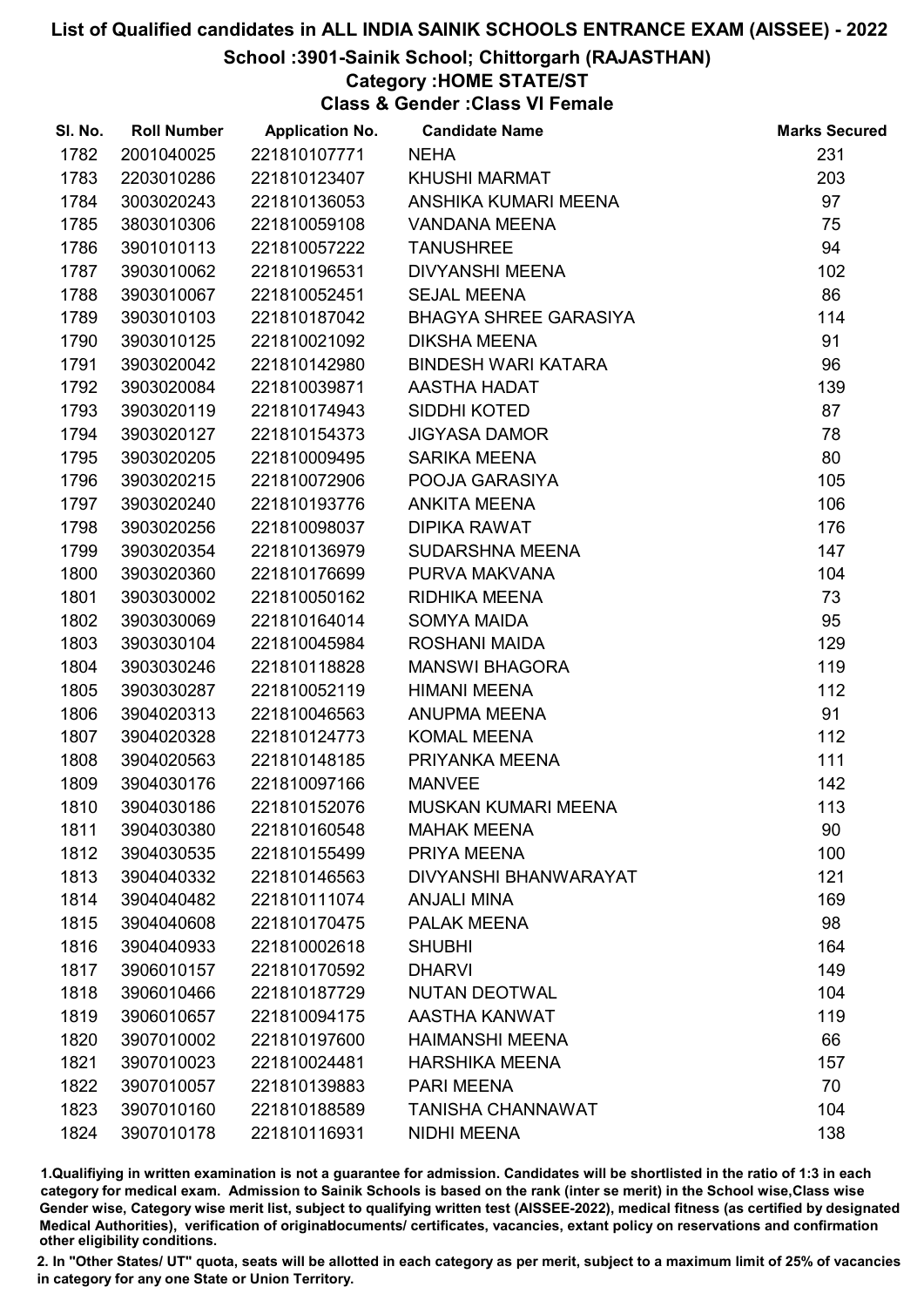#### School :3901-Sainik School; Chittorgarh (RAJASTHAN)

#### Category :HOME STATE/ST

Class & Gender :Class VI Female

| SI. No. | <b>Roll Number</b> | <b>Application No.</b> | <b>Candidate Name</b> | <b>Marks Secured</b> |
|---------|--------------------|------------------------|-----------------------|----------------------|
| 1825    | 3907010223         | 221810056535           | <b>ARPITA MEENA</b>   | 127                  |
| 1826    | 3907010243         | 221810188207           | MAHIMA MINA           | 120                  |
| 1827    | 3907010255         | 221810131397           | <b>SANIYA MEENA</b>   | 87                   |
| 1828    | 3907010259         | 221810102018           | DIKSHA MEENA          | 66                   |
| 1829    | 3907010267         | 221810054468           | <b>MONIKA MEENA</b>   | 138                  |
| 1830    | 3907010269         | 221810168898           | VANSHIKA              | 23                   |
| 1831    | 4401020324         | 221810170235           | <b>BHUMI MEENA</b>    | 125                  |

<sup>1.</sup>Qualifiying in written examination is not a guarantee for admission. Candidates will be shortlisted in the ratio of 1:3 in each category for medical exam. Admission to Sainik Schools is based on the rank (inter se merit) in the School wise,Class wise Gender wise, Category wise merit list, subject to qualifying written test (AISSEE-2022), medical fitness (as certified by designated Medical Authorities), verification of originablocuments/ certificates, vacancies, extant policy on reservations and confirmation other eligibility conditions.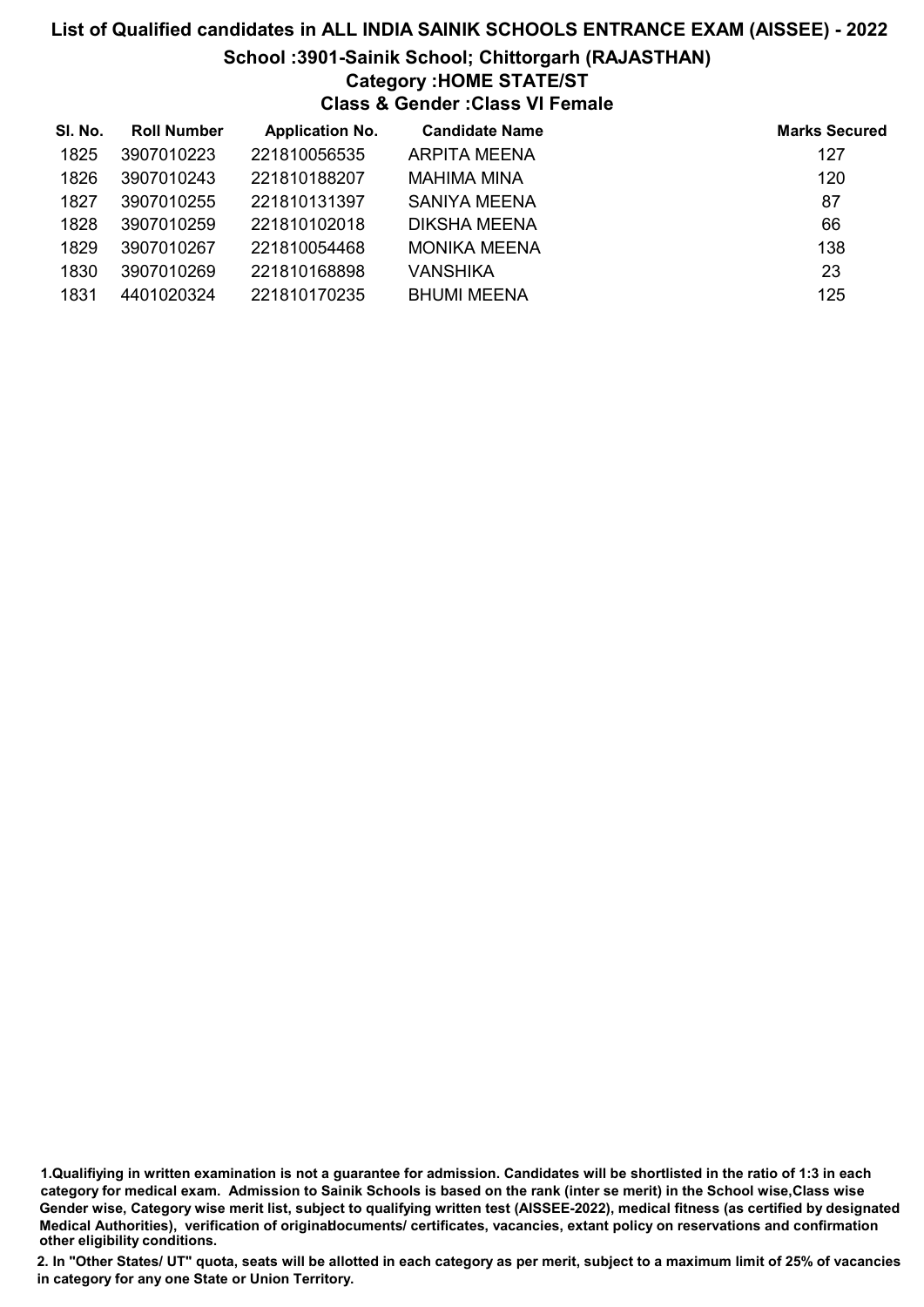## School :3901-Sainik School; Chittorgarh (RAJASTHAN)

Category :HOME STATE/OBC

Class & Gender :Class VI Female

| SI. No. | <b>Roll Number</b> | <b>Application No.</b> | <b>Candidate Name</b>   | <b>Marks Secured</b> |
|---------|--------------------|------------------------|-------------------------|----------------------|
| 1832    | 1512020229         | 221810129049           | <b>SAKSHI</b>           | 144                  |
| 1833    | 2203010259         | 221810136125           | KACHWAH KAANIKA TARUN   | 155                  |
| 1834    | 2303020152         | 221810143621           | <b>ANSHIKA YADAV</b>    | 148                  |
| 1835    | 2303020330         | 221810167082           | <b>TANISHKA</b>         | 139                  |
| 1836    | 2303030197         | 221810136674           | <b>DIVYA</b>            | 151                  |
| 1837    | 2303050098         | 221810190241           | <b>RIDHI</b>            | 131                  |
| 1838    | 2303070078         | 221810051805           | <b>AAYUSHI THOLIA</b>   | 185                  |
| 1839    | 2303100063         | 221810170939           | <b>HIMANSHI</b>         | 141                  |
| 1840    | 2303100164         | 221810196379           | <b>HIYANSHI YADAV</b>   | 178                  |
| 1841    | 3110020206         | 221810134126           | <b>SRISHTI KUMAWAT</b>  | 186                  |
| 1842    | 3805010178         | 221810123107           | <b>BHAVYA</b>           | 156                  |
| 1843    | 3901010084         | 221810032351           | <b>LAKSHITA SIRVI</b>   | 227                  |
| 1844    | 3901010210         | 221810065024           | <b>MAYRA CHOUDHARY</b>  | 162                  |
| 1845    | 3901010283         | 221810166865           | <b>KAVYA CHOUDHARY</b>  | 154                  |
| 1846    | 3901020023         | 221810056331           | <b>VINITA CHOUDHARY</b> | 137                  |
| 1847    | 3901020152         | 221810073107           | DAKSHINA LAKHARA        | 128                  |
| 1848    | 3901020160         | 221810185817           | RASHI KUMAWAT           | 120                  |
| 1849    | 3902010005         | 221810069020           | <b>HITIKA CHOUDHARY</b> | 123                  |
| 1850    | 3902010187         | 221810173604           | <b>DRASHA SUNDA</b>     | 161                  |
| 1851    | 3903010022         | 221810075950           | <b>DIVYA MALI</b>       | 144                  |
| 1852    | 3903010150         | 221810098043           | <b>MAHENOOR MOMIN</b>   | 201                  |
| 1853    | 3903020078         | 221810130371           | <b>HARSHITA</b>         | 140                  |
| 1854    | 3903020157         | 221810085944           | MINISHA CHOUDHARY       | 258                  |
| 1855    | 3903020167         | 221810085984           | <b>KRISHNA SONI</b>     | 170                  |
| 1856    | 3903020246         | 221810085996           | DURGESH NANDANI AHIR    | 180                  |
| 1857    | 3903020348         | 221810031169           | <b>DIVYA CHOUDHARY</b>  | 144                  |
| 1858    | 3903030113         | 221810017705           | <b>BHAVIKA BHATI</b>    | 195                  |
| 1859    | 3903030267         | 221810135178           | <b>CHAVI CHOUDHARY</b>  | 171                  |
| 1860    | 3904010015         | 221810157410           | <b>KOMAL YADAV</b>      | 161                  |
| 1861    | 3904020062         | 221810069001           | <b>RONAK</b>            | 202                  |
| 1862    | 3904020164         | 221810069702           | <b>ANKITA SAINI</b>     | 234                  |
| 1863    | 3904020196         | 221810177042           | <b>KASHISH</b>          | 149                  |
| 1864    | 3904020226         | 221810169082           | <b>KINJAL YADAV</b>     | 130                  |
| 1865    | 3904020253         | 221810166013           | <b>RITIKA</b>           | 202                  |
| 1866    | 3904020270         | 221810194423           | <b>KANISHKA KASHYAP</b> | 134                  |
| 1867    | 3904020294         | 221810117743           | <b>ANJU GURJAR</b>      | 185                  |
| 1868    | 3904020349         | 221810154893           | <b>ANAMIKA</b>          | 250                  |
| 1869    | 3904020370         | 221810082814           | POOJA CHOUDHARY         | 179                  |
| 1870    | 3904020497         | 221810072325           | <b>NEELAM SAINI</b>     | 204                  |
| 1871    | 3904030079         | 221810106950           | <b>RAINA SINGH</b>      | 154                  |
| 1872    | 3904030138         | 221810164136           | <b>PRIYA</b>            | 121                  |
| 1873    | 3904030199         | 221810083186           | <b>KOMAL JAT</b>        | 204                  |
| 1874    | 3904030294         | 221810036957           | NEHA DHAYAL             | 155                  |

1.Qualifiying in written examination is not a guarantee for admission. Candidates will be shortlisted in the ratio of 1:3 in each category for medical exam. Admission to Sainik Schools is based on the rank (inter se merit) in the School wise,Class wise Gender wise, Category wise merit list, subject to qualifying written test (AISSEE-2022), medical fitness (as certified by designated Medical Authorities), verification of originablocuments/ certificates, vacancies, extant policy on reservations and confirmation other eligibility conditions.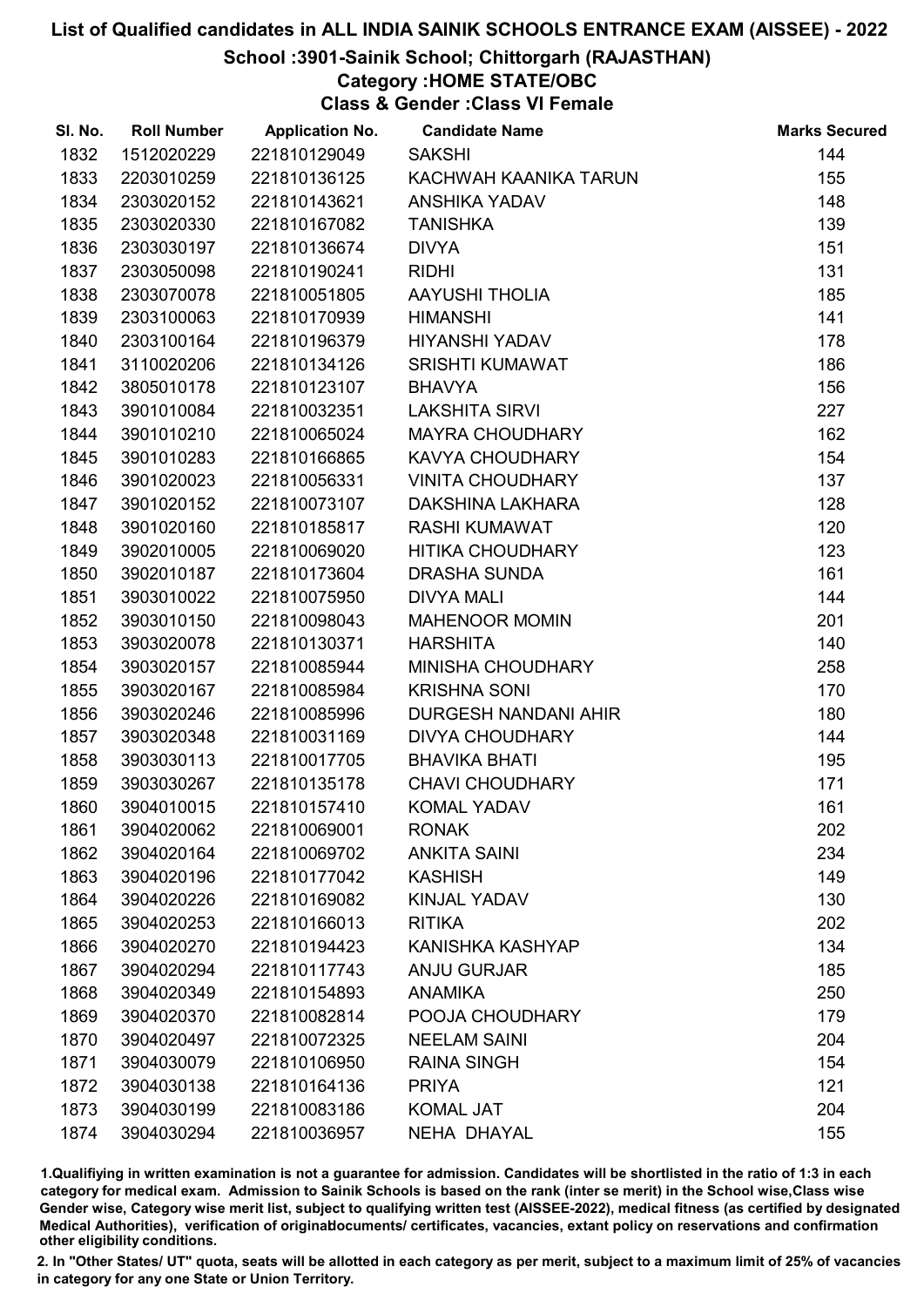## School :3901-Sainik School; Chittorgarh (RAJASTHAN)

## Category :HOME STATE/OBC

Class & Gender :Class VI Female

| SI. No. | <b>Roll Number</b> | <b>Application No.</b> | <b>Candidate Name</b>    |    | <b>Marks Secured</b> |
|---------|--------------------|------------------------|--------------------------|----|----------------------|
| 1875    | 3904030310         | 221810097877           | <b>KHUSHI YADAV</b>      |    | 158                  |
| 1876    | 3904030328         | 221810168397           | <b>KHUSHI YADAV</b>      |    | 147                  |
| 1877    | 3904030451         | 221810166519           | <b>ALKA YADAV</b>        |    | 144                  |
| 1878    | 3904040052         | 221810123041           | <b>GUNJAN CHOUDHARY</b>  |    | 188                  |
| 1879    | 3904040076         | 221810055951           | <b>KANISHKA</b>          |    | 159                  |
| 1880    | 3904040133         | 221810013502           | <b>JAISMIN</b>           |    | 181                  |
| 1881    | 3904040223         | 221810145972           | <b>RAKSHITA YADAV</b>    |    | 146                  |
| 1882    | 3904040447         | 221810075844           | POOJA YADAV              |    | 230                  |
| 1883    | 3904040552         | 221810160535           | <b>JIYA OLA</b>          |    | 152                  |
| 1884    | 3904040620         | 221810020385           | <b>DEEPIKA</b>           |    | 208                  |
| 1885    | 3904040893         | 221810094687           | <b>HAPPY CHOUDHARY</b>   |    | 150                  |
| 1886    | 3904040898         | 221810025197           | <b>VAIBHAVI YADAV</b>    |    | 147                  |
| 1887    | 3904041114         | 221810178849           | <b>BHAWANA</b>           |    | 159                  |
| 1888    | 3904041189         | 221810189999           | <b>ANSHUM SAINI</b>      |    | 159                  |
| 1889    | 3905020007         | 221810197112           | <b>ANUSHKA</b>           |    | 132                  |
| 1890    | 3905030210         | 221810047238           | PRATISHTHA CHAUDHARY     |    | 247                  |
| 1891    | 3905030411         | 221810022579           | <b>TWINKLE CHOUDHARY</b> | CG | 139                  |
| 1892    | 3905040087         | 221810044590           | <b>DRISTHI</b>           |    | 123                  |
| 1893    | 3905050134         | 221810086665           | <b>MANU</b>              |    | 206                  |
| 1894    | 3905050192         | 221810139246           | <b>MANASVI LAMBA</b>     |    | 204                  |
| 1895    | 3905060126         | 221810006729           | <b>SAKSHIKA KULHARI</b>  |    | 150                  |
| 1896    | 3906010164         | 221810155213           | SONU                     |    | 161                  |
| 1897    | 3906010257         | 221810090505           | <b>DIVYA</b>             |    | 178                  |
| 1898    | 3906010330         | 221810030656           | <b>SAKSHI SHARMA</b>     |    | 160                  |
| 1899    | 3906010357         | 221810114607           | <b>BHAAVYA MEWARA</b>    |    | 137                  |
| 1900    | 3906010395         | 221810003377           | KANIKA KALURAM KALBI     |    | 154                  |
| 1901    | 3906010427         | 221810020858           | POORVI PATEL             |    | 132                  |
| 1902    | 3906010444         | 221810031888           | <b>LAXMI CHOUDHARY</b>   |    | 165                  |
| 1903    | 3906010507         | 221810155099           | <b>LAKSHITA CHAHAR</b>   |    | 148                  |
| 1904    | 3906010557         | 221810159751           | PRIYANKA SEERVI          |    | 159                  |
| 1905    | 3906010581         | 221810172632           | <b>RANVIKA</b>           |    | 149                  |
| 1906    | 3906010602         | 221810145913           | <b>TINA JANGIR</b>       |    | 144                  |
| 1907    | 3906010622         | 221810194124           | <b>SUMAN</b>             |    | 138                  |
| 1908    | 3906010659         | 221810040575           | <b>CHANDRAVATI</b>       |    | 149                  |
| 1909    | 3906010720         | 221810042887           | <b>SANTOSH</b>           |    | 163                  |
| 1910    | 3906010748         | 221810159098           | <b>RAKSHITA</b>          |    | 192                  |
| 1911    | 3906010767         | 221810080169           | <b>GAVAKSHI</b>          |    | 163                  |
| 1912    | 3906010779         | 221810147699           | <b>SUSHILA CHOUDHARY</b> |    | 165                  |
| 1913    | 3907010011         | 221810121170           | <b>BHAVI NAGAR</b>       |    | 146                  |
| 1914    | 3907010169         | 221810092520           | <b>KESHAVI SONI</b>      |    | 125                  |
| 1915    | 3907010239         | 221810096776           | <b>BHAVYA</b>            |    | 202                  |
| 1916    | 3907010253         | 221810037587           | <b>JAHANVI YOGI</b>      |    | 180                  |
| 1917    | 3908010017         | 221810031190           | <b>SHANVI</b>            |    | 141                  |

1.Qualifiying in written examination is not a guarantee for admission. Candidates will be shortlisted in the ratio of 1:3 in each category for medical exam. Admission to Sainik Schools is based on the rank (inter se merit) in the School wise,Class wise Gender wise, Category wise merit list, subject to qualifying written test (AISSEE-2022), medical fitness (as certified by designated Medical Authorities), verification of originablocuments/ certificates, vacancies, extant policy on reservations and confirmation other eligibility conditions.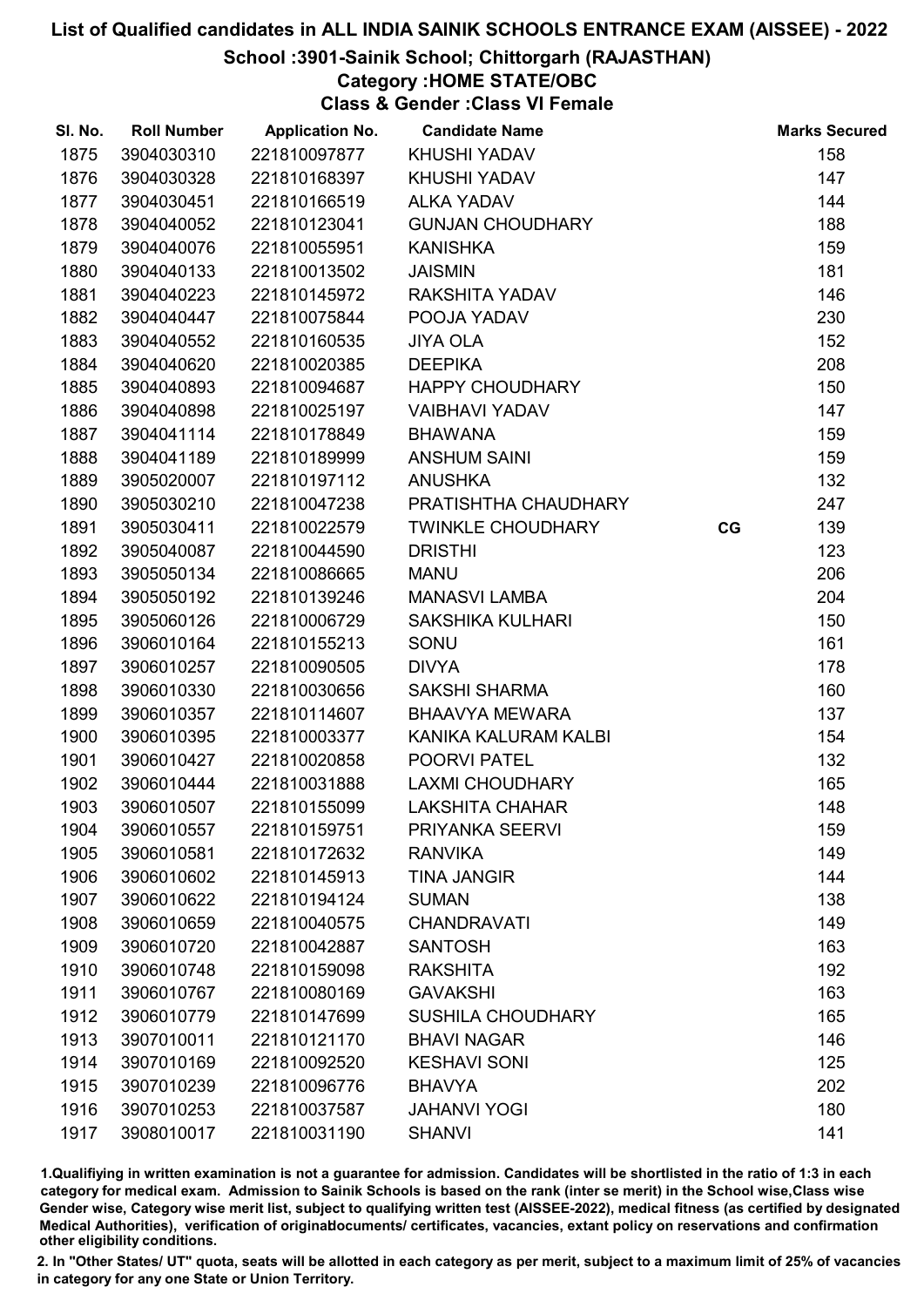# List of Qualified candidates in ALL INDIA SAINIK SCHOOLS ENTRANCE EXAM (AISSEE) - 2022 School :3901-Sainik School; Chittorgarh (RAJASTHAN) Category :HOME STATE/OBC Class & Gender :Class VI Female

| SI. No. | <b>Roll Number</b> | <b>Application No.</b> | <b>Candidate Name</b>   | <b>Marks Secured</b> |
|---------|--------------------|------------------------|-------------------------|----------------------|
| 1918    | 3908010068         | 221810104573           | <b>CHITRA CHOUDHARY</b> | 200                  |
| 1919    | 3908010129         | 221810089517           | KANIKA                  | 127                  |
| 1920    | 3908010131         | 221810028427           | <b>SNEHA</b>            | 186                  |
| 1921    | 3908010150         | 221810127918           | ISHIKA SWAMI            | 194                  |
| 1922    | 4401020553         | 221810080797           | <b>OJASWI</b>           | 143                  |
| 1923    | 4507010555         | 221810053267           | <b>POOJA</b>            | 225                  |

1.Qualifiying in written examination is not a guarantee for admission. Candidates will be shortlisted in the ratio of 1:3 in each category for medical exam. Admission to Sainik Schools is based on the rank (inter se merit) in the School wise,Class wise Gender wise, Category wise merit list, subject to qualifying written test (AISSEE-2022), medical fitness (as certified by designated Medical Authorities), verification of originablocuments/ certificates, vacancies, extant policy on reservations and confirmation other eligibility conditions.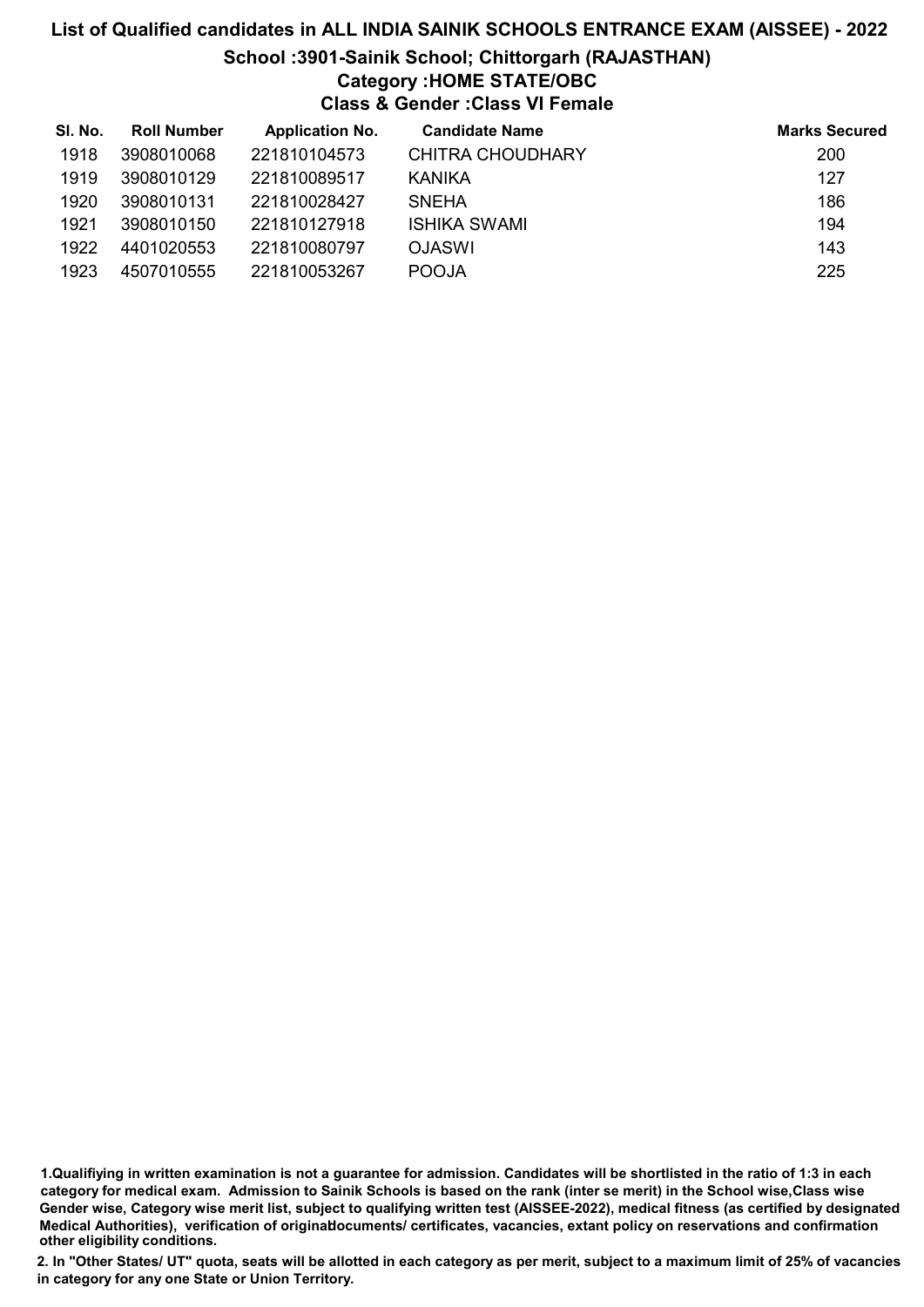## School :3901-Sainik School; Chittorgarh (RAJASTHAN)

## Category :HOME STATE/DEF

Class & Gender :Class VI Female

| SI. No. | <b>Roll Number</b> | <b>Application No.</b> | <b>Candidate Name</b>       | <b>Marks Secured</b> |
|---------|--------------------|------------------------|-----------------------------|----------------------|
| 1924    | 2001060679         | 221810061588           | <b>ARSHITA</b>              | 154                  |
| 1925    | 2301020178         | 221810164753           | <b>KANISK CHOUDHARY</b>     | 149                  |
| 1926    | 3114030216         | 221810084096           | YASHIKA SAINI               | 174                  |
| 1927    | 3114030229         | 221810053907           | <b>HARSHITA SINGH</b>       | 127                  |
| 1928    | 3802010013         | 221810021040           | ANSHU MAHLAWAT              | 149                  |
| 1929    | 3901010304         | 221810056706           | <b>GULSHAN KUMARI</b>       | 269                  |
| 1930    | 3901020107         | 221810067305           | <b>SIDDIKA RAWAT</b>        | 143                  |
| 1931    | 3901020392         | 221810049349           | <b>CHETNA DEVANDA</b>       | 222                  |
| 1932    | 3902010094         | 221810068716           | <b>ISHU</b>                 | 199                  |
| 1933    | 3902010109         | 221810147057           | <b>AVANTIKA</b>             | 142                  |
| 1934    | 3903020018         | 221810028430           | <b>NIDHU</b>                | 177                  |
| 1935    | 3903020033         | 221810129560           | <b>CHESHTA CHOUDHARY</b>    | 142                  |
| 1936    | 3904020558         | 221810150675           | <b>MANU DHAKAR</b>          | 136                  |
| 1937    | 3904030049         | 221810125530           | <b>CHAKSHU</b>              | 180                  |
| 1938    | 3904030468         | 221810112839           | ARUSHI SHEKHAWAT            | 122                  |
| 1939    | 3904040384         | 221810152793           | <b>ISHITA KANWAR</b>        | 137                  |
| 1940    | 3904041092         | 221810147829           | <b>IKSHITA SINGH</b>        | 142                  |
| 1941    | 3905040148         | 221810025841           | <b>KHUSHI KUMARI</b>        | 128                  |
| 1942    | 3906010101         | 221810161281           | <b>REKHA</b>                | 141                  |
| 1943    | 3906010439         | 221810174678           | <b>MEENAKSHI RAJPUROHIT</b> | 121                  |
| 1944    | 3906010481         | 221810056749           | <b>DHRUVIKA</b>             | 158                  |
| 1945    | 4201040533         | 221810197664           | <b>PRIYANSHI</b>            | 126                  |
| 1946    | 4401030447         | 221810050084           | <b>PALLAVI SIKARWAR</b>     | 177                  |
| 1947    | 4410020402         | 221810043104           | <b>RIYA AVASTHI</b>         | 140                  |

<sup>1.</sup>Qualifiying in written examination is not a guarantee for admission. Candidates will be shortlisted in the ratio of 1:3 in each category for medical exam. Admission to Sainik Schools is based on the rank (inter se merit) in the School wise,Class wise Gender wise, Category wise merit list, subject to qualifying written test (AISSEE-2022), medical fitness (as certified by designated Medical Authorities), verification of originablocuments/ certificates, vacancies, extant policy on reservations and confirmation other eligibility conditions.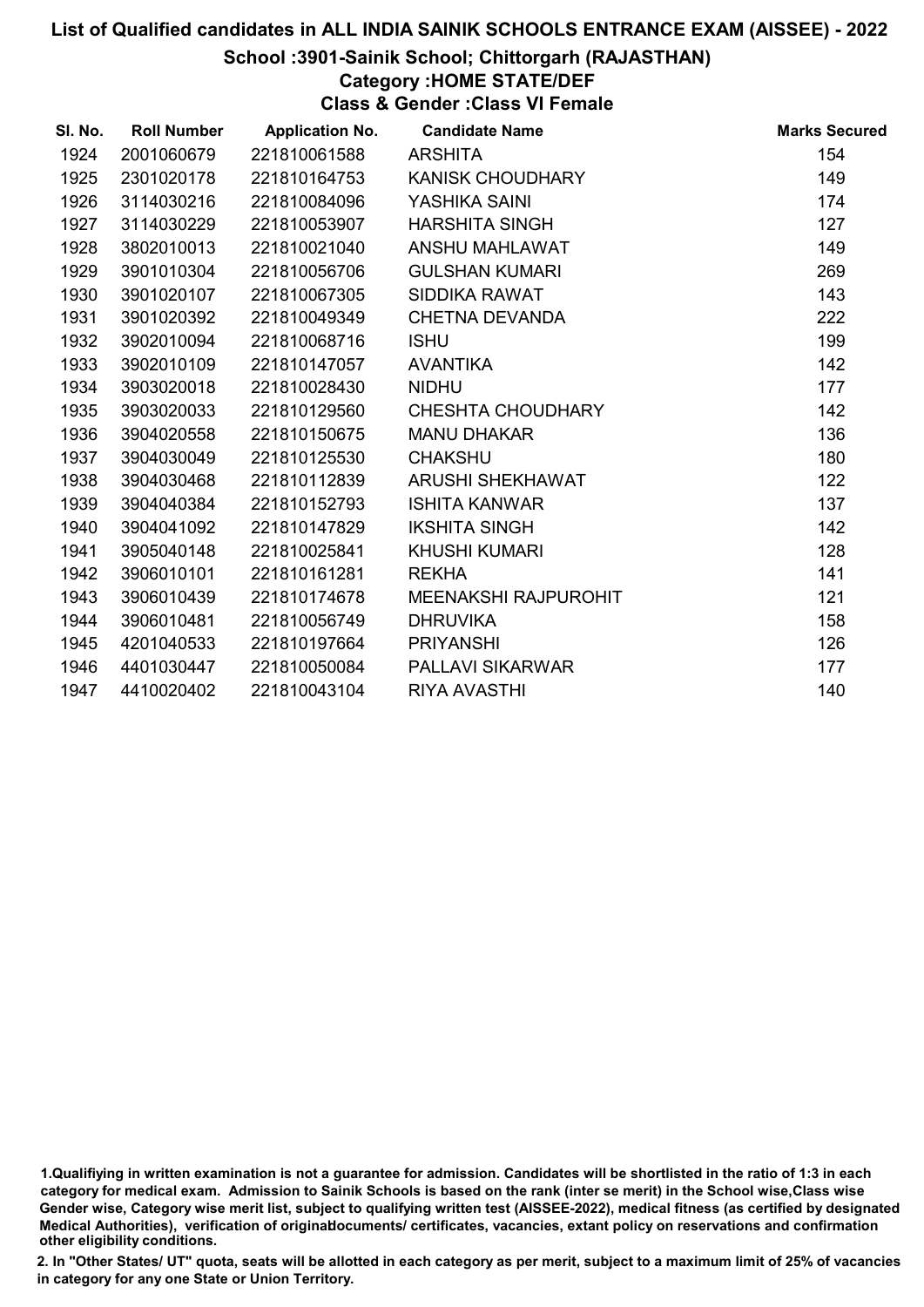## School :3901-Sainik School; Chittorgarh (RAJASTHAN)

## Category :HOME STATE/GEN

Class & Gender :Class VI Female

| SI. No. | <b>Roll Number</b> | <b>Application No.</b> | <b>Candidate Name</b>   |           | <b>Marks Secured</b> |
|---------|--------------------|------------------------|-------------------------|-----------|----------------------|
| 1948    | 2001030077         | 221810140820           | <b>LAKSHITA</b>         |           | 221                  |
| 1949    | 2201020203         | 221810137854           | <b>KHYATI DEVASI</b>    |           | 182                  |
| 1950    | 2301020417         | 221810049816           | <b>JAYESHWI SHARMA</b>  |           | 160                  |
| 1951    | 2303060197         | 221810146773           | <b>NAMITA KUMARI</b>    |           | 134                  |
| 1952    | 2303070302         | 221810003885           | <b>KASHI SHARMA</b>     |           | 202                  |
| 1953    | 3901010060         | 221810194221           | <b>PURVA</b>            |           | 130                  |
| 1954    | 3901020005         | 221810193430           | <b>TESHIMA KHANDAL</b>  |           | 168                  |
| 1955    | 3901020073         | 221810195243           | <b>KHUSHI TIWARI</b>    |           | 135                  |
| 1956    | 3901020273         | 221810151727           | PRIYA SHARMA            |           | 147                  |
| 1957    | 3901020421         | 221810035099           | <b>CHHAVI RATHORE</b>   |           | 120                  |
| 1958    | 3902010072         | 221810070024           | <b>MISHITA SINGH</b>    |           | 158                  |
| 1959    | 3902010129         | 221810061258           | SHRISHTI SHEKHAWAT      |           | 243                  |
| 1960    | 3902010131         | 221810081458           | <b>RIYA CHOUDHARY</b>   |           | 157                  |
| 1961    | 3902010146         | 221810143159           | <b>ANJALI</b>           |           | 175                  |
| 1962    | 3902010222         | 221810127778           | NITIKA RAIKA            |           | 142                  |
| 1963    | 3903020007         | 221810092410           | NAIRITYA TYAGI          |           | 155                  |
| 1964    | 3903020058         | 221810103021           | AADVIKA JOSHI           |           | 173                  |
| 1965    | 3903020061         | 221810192421           | <b>ANSHIKA SUKHWAL</b>  |           | 217                  |
| 1966    | 3903020066         | 221810095531           | SHAMBHAVI S. SARASWAT   |           | 155                  |
| 1967    | 3903020087         | 221810189081           | <b>HITESHREE GOUR</b>   |           | 229                  |
| 1968    | 3903020098         | 221810091312           | <b>HARSHITA SINGH</b>   |           | 141                  |
| 1969    | 3903020117         | 221810116742           | <b>ANUSHKA TAILOR</b>   |           | 142                  |
| 1970    | 3903020190         | 221810003955           | <b>MANSVI KAUSHIK</b>   |           | 123                  |
| 1971    | 3903020275         | 221810123477           | <b>REHNUMA</b>          |           | 225                  |
| 1972    | 3903020330         | 221810098029           | <b>MONIKA AHIR</b>      |           | 238                  |
| 1973    | 3903030042         | 221810166573           | ANUSHKA MUNDRA          |           | 180                  |
| 1974    | 3903030114         | 221810085805           | <b>AVIKA MAHESHWARI</b> |           | 132                  |
| 1975    | 3903030177         | 221810108946           | KHUSHBOO KUMARI JAT     |           | 145                  |
| 1976    | 3903030190         | 221810008086           | <b>ADITI TATER</b>      |           | 184                  |
| 1977    | 3903030265         | 221810164768           | <b>VIDUSHI DASHORA</b>  |           | 132                  |
| 1978    | 3903030290         | 221810083619           | <b>SRISHTI SEN</b>      |           | 159                  |
| 1979    | 3903030314         | 221810096679           | AARNA CHUNDAWAT         |           | 123                  |
| 1980    | 3903030324         | 221810129499           | KAVYA OJHA              |           | 135                  |
| 1981    | 3904010042         | 221810088530           | <b>HIMANSHI RAGHAV</b>  |           | 162                  |
| 1982    | 3904010050         | 221810073830           | <b>RIYA FOUJDAR</b>     | <b>AR</b> | 197                  |
| 1983    | 3904020091         | 221810150921           | <b>SAMIKSHA PAREEK</b>  |           | 169                  |
| 1984    | 3904020341         | 221810113193           | <b>DIYA SHARMA</b>      |           | 239                  |
| 1985    | 3904020458         | 221810042094           | <b>VANSHIKA</b>         |           | 194                  |
| 1986    | 3904030002         | 221810197000           | <b>GUNJAN</b>           |           | 134                  |
| 1987    | 3904030022         | 221810128410           | <b>FAGUN RATHORE</b>    |           | 161                  |
| 1988    | 3904030045         | 221810149230           | <b>SIDDHI RATHORE</b>   |           | 145                  |
| 1989    | 3904030116         | 221810020780           | <b>TAMNNA PARMAR</b>    |           | 124                  |
| 1990    | 3904030329         | 221810133497           | <b>SAKSHI SHARMA</b>    |           | 136                  |

1.Qualifiying in written examination is not a guarantee for admission. Candidates will be shortlisted in the ratio of 1:3 in each category for medical exam. Admission to Sainik Schools is based on the rank (inter se merit) in the School wise,Class wise Gender wise, Category wise merit list, subject to qualifying written test (AISSEE-2022), medical fitness (as certified by designated Medical Authorities), verification of originablocuments/ certificates, vacancies, extant policy on reservations and confirmation other eligibility conditions.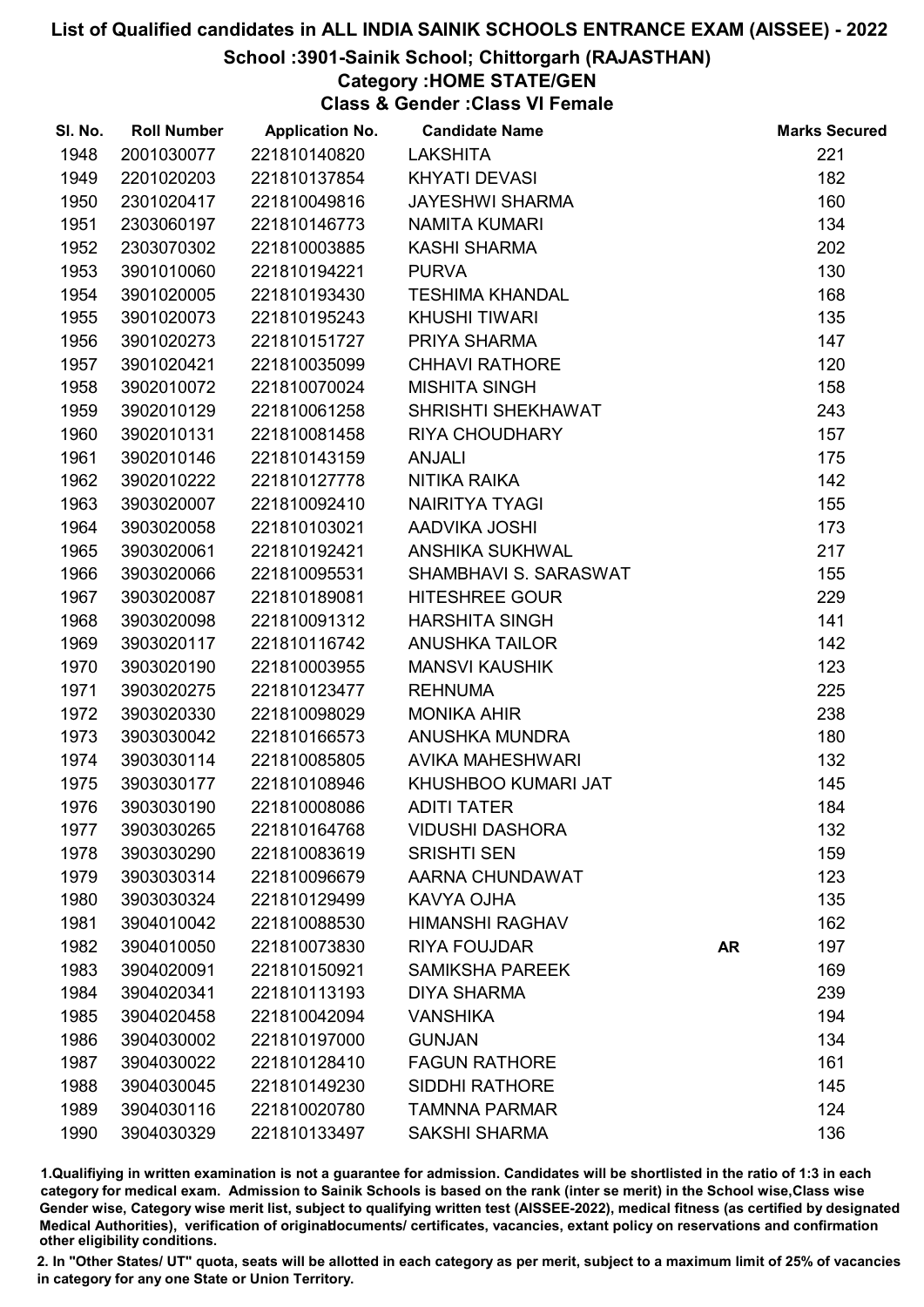## School :3901-Sainik School; Chittorgarh (RAJASTHAN)

## Category :HOME STATE/GEN

Class & Gender :Class VI Female

| SI. No. | <b>Roll Number</b> | <b>Application No.</b> | <b>Candidate Name</b>     | <b>Marks Secured</b> |
|---------|--------------------|------------------------|---------------------------|----------------------|
| 1991    | 3904040032         | 221810159421           | <b>MAHAK YADAV</b>        | 192                  |
| 1992    | 3904040119         | 221810151591           | <b>HARSHITA UPADHYAY</b>  | 207                  |
| 1993    | 3904040142         | 221810163612           | <b>AIKO SINGH</b>         | 157                  |
| 1994    | 3904040171         | 221810182832           | ANIKA BHARGAVA            | 166                  |
| 1995    | 3904040205         | 221810102962           | <b>AVNI</b>               | 190                  |
| 1996    | 3904040271         | 221810135713           | <b>ANIKA SHARMA</b>       | 141                  |
| 1997    | 3904040345         | 221810068963           | <b>MISHKA GUPTA</b>       | 229                  |
| 1998    | 3904040380         | 221810083493           | <b>SWATI KANWAR</b>       | 129                  |
| 1999    | 3904040463         | 221810148854           | SNIGDHA SINGH             | 175                  |
| 2000    | 3904040471         | 221810190264           | <b>PRAGYA</b>             | 120                  |
| 2001    | 3904040543         | 221810166925           | <b>DRASHTI</b>            | 125                  |
| 2002    | 3904040619         | 221810038285           | <b>HRYDHANSHI KANWAR</b>  | 137                  |
| 2003    | 3904040624         | 221810126985           | <b>VANSHIKA SHEKHAWAT</b> | 137                  |
| 2004    | 3904040643         | 221810012206           | NIHARIKA SHARMA           | 133                  |
| 2005    | 3904040663         | 221810100716           | <b>MAHI SINGHAL</b>       | 131                  |
| 2006    | 3904040704         | 221810135936           | <b>KRITIKA</b>            | 129                  |
| 2007    | 3904040711         | 221810147646           | PRAVIDHI SHARMA           | 134                  |
| 2008    | 3904040737         | 221810052966           | <b>ANSHUL PAREEK</b>      | 168                  |
| 2009    | 3904040782         | 221810134307           | <b>VIDHI UPADHYAY</b>     | 147                  |
| 2010    | 3904040807         | 221810161227           | <b>SAKSHI SHARMA</b>      | 126                  |
| 2011    | 3904040905         | 221810192497           | <b>VIHANA RAWAT</b>       | 137                  |
| 2012    | 3904040970         | 221810126348           | <b>DIVYANSHI RATHORE</b>  | 133                  |
| 2013    | 3904040988         | 221810157558           | AADRIKA PATRA             | 123                  |
| 2014    | 3904041098         | 221810030239           | ANANYA SHARMA             | 139                  |
| 2015    | 3906010051         | 221810155280           | <b>NUPUR SHARMA</b>       | 122                  |
| 2016    | 3906010154         | 221810035982           | YASHASVI BHATI            | 189                  |
| 2017    | 3906010236         | 221810038664           | <b>KRISHNA RATHORE</b>    | 137                  |
| 2018    | 3906010362         | 221810155317           | <b>DURGA RATHORE</b>      | 199                  |
| 2019    | 3906010470         | 221810035039           | <b>VASUNDHARA RATHORE</b> | 164                  |
| 2020    | 3906010552         | 221810169431           | <b>KHUSHBOO KANWAR</b>    | 123                  |
| 2021    | 3906010597         | 221810035603           | <b>SONAKSHI SINGH</b>     | 167                  |
| 2022    | 3906010676         | 221810075046           | PRERNA RATHORE            | 171                  |
| 2023    | 3906010677         | 221810048346           | <b>CHANDRESH KANWAR</b>   | 146                  |
| 2024    | 3906010753         | 221810136409           | <b>DEEPIKA BHATI</b>      | 163                  |
| 2025    | 3907010050         | 221810029843           | AANYA RAGHAV              | 121                  |
| 2026    | 3907010077         | 221810135025           | <b>ABHISHTHA HADA</b>     | 123                  |
| 2027    | 3907010091         | 221810051826           | <b>MISHKA RAJAWAT</b>     | 174                  |
| 2028    | 3907010104         | 221810061396           | AADYA JAIN                | 164                  |
| 2029    | 3907010112         | 221810117227           | <b>NISHTHA TRIPATHI</b>   | 132                  |
| 2030    | 3907010113         | 221810016337           | <b>KRITIKA SETHI</b>      | 248                  |
| 2031    | 3907010122         | 221810185497           | AGRIMA KANWAR KITAWAT     | 136                  |
| 2032    | 3907010145         | 221810037898           | <b>RITISHA SAINI</b>      | 200                  |
| 2033    | 3907010157         | 221810077269           | <b>ANANYA SINGH</b>       | 200                  |

1.Qualifiying in written examination is not a guarantee for admission. Candidates will be shortlisted in the ratio of 1:3 in each category for medical exam. Admission to Sainik Schools is based on the rank (inter se merit) in the School wise,Class wise Gender wise, Category wise merit list, subject to qualifying written test (AISSEE-2022), medical fitness (as certified by designated Medical Authorities), verification of originablocuments/ certificates, vacancies, extant policy on reservations and confirmation other eligibility conditions.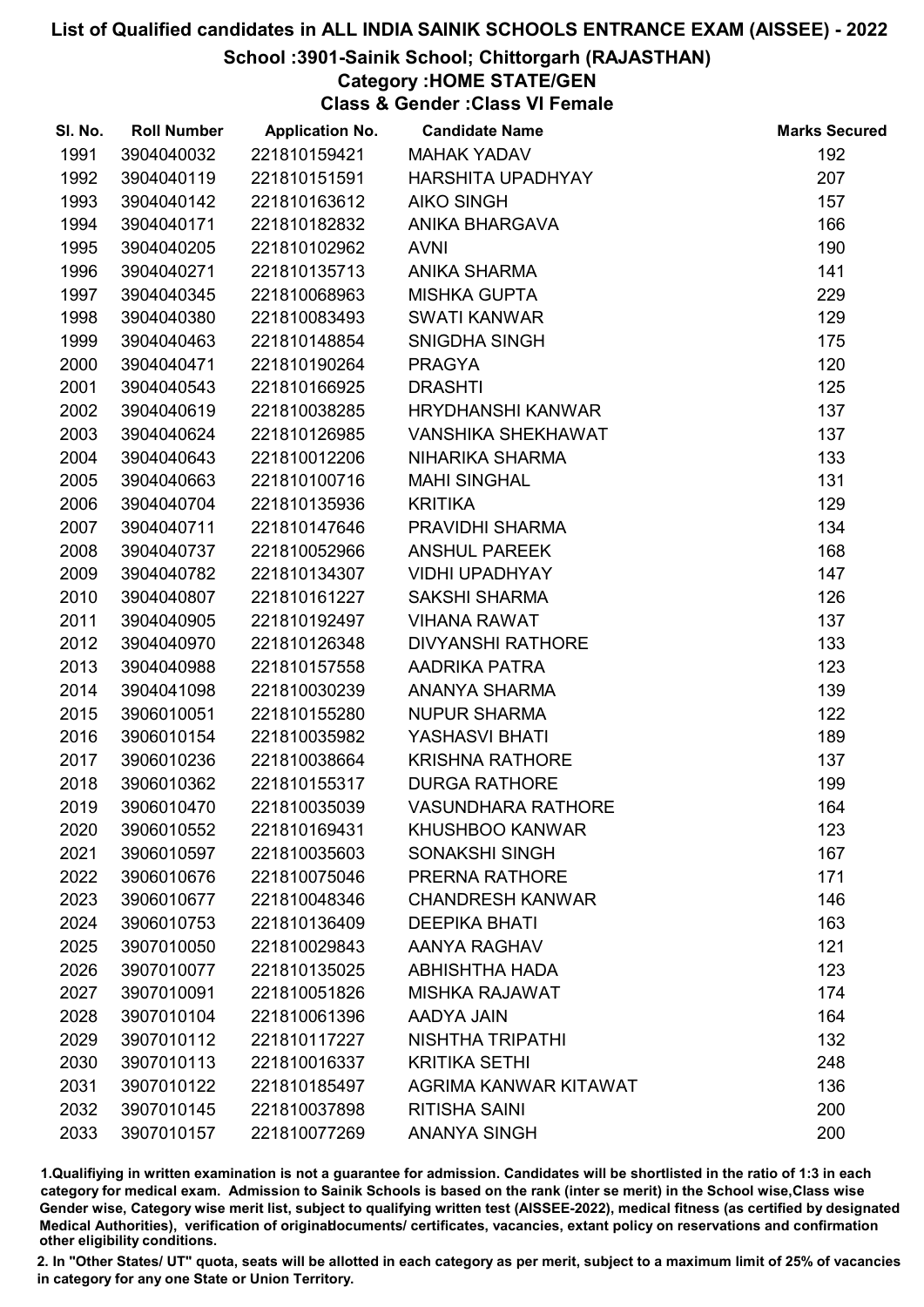#### School :3901-Sainik School; Chittorgarh (RAJASTHAN)

## Category :HOME STATE/GEN

Class & Gender :Class VI Female

| SI. No. | <b>Roll Number</b> | <b>Application No.</b> | <b>Candidate Name</b>  | <b>Marks Secured</b> |
|---------|--------------------|------------------------|------------------------|----------------------|
| 2034    | 3907010213         | 221810158054           | <b>HARSHITA RAJPUT</b> | 128                  |
| 2035    | 3907010221         | 221810142215           | DARSHANA KANWAR        | 155                  |
| 2036    | 3908010030         | 221810155371           | DAMINI MANDA           | 122                  |
| 2037    | 3908010219         | 221810109248           | <b>GAZAL</b>           | 176                  |
| 2038    | 3908010223         | 221810033198           | <b>GARIMA BISHNOI</b>  | 131                  |
| 2039    | 4401020167         | 221810191643           | KUMKUM                 | 151                  |
| 2040    | 4401030018         | 221810137810           | <b>JEEYA</b>           | 182                  |
| 2041    | 4401030302         | 221810029833           | AARADHYA SINGH         | 160                  |
| 2042    | 4401040326         | 221810170448           | DIKSHA SHARMA          | 123                  |
| 2043    | 4406030228         | 221810006186           | DIYA KANWAR RATHORE    | 204                  |
| 2044    | 4502020900         | 221810172418           | <b>LAXMI</b>           | 155                  |

1.Qualifiying in written examination is not a guarantee for admission. Candidates will be shortlisted in the ratio of 1:3 in each category for medical exam. Admission to Sainik Schools is based on the rank (inter se merit) in the School wise,Class wise Gender wise, Category wise merit list, subject to qualifying written test (AISSEE-2022), medical fitness (as certified by designated Medical Authorities), verification of originablocuments/ certificates, vacancies, extant policy on reservations and confirmation other eligibility conditions.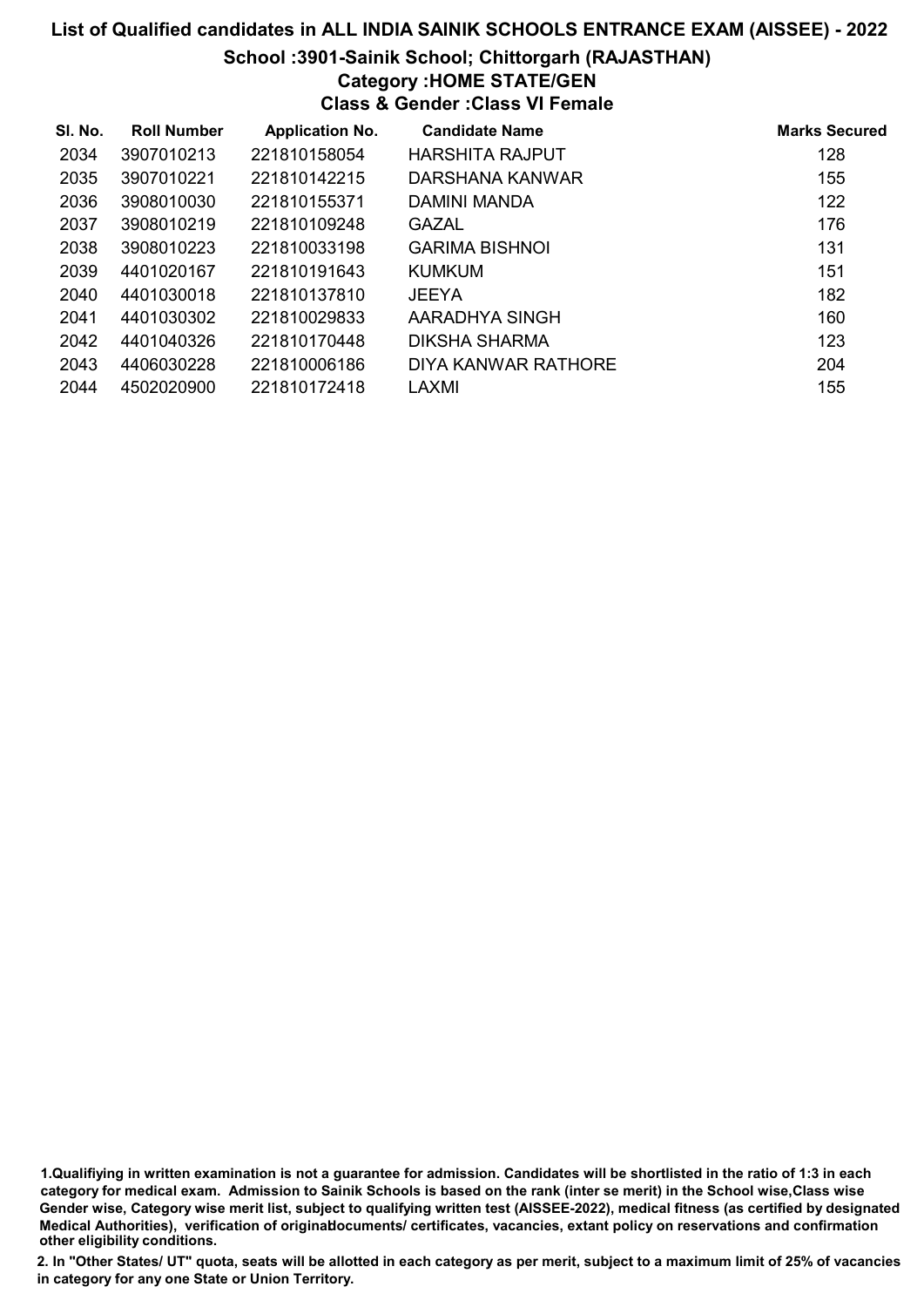### School :3901-Sainik School; Chittorgarh (RAJASTHAN)

## Category :OTHER STATE/SC

Class & Gender :Class VI Female

| SI. No. | <b>Roll Number</b> | <b>Application No.</b> | <b>Candidate Name</b> | <b>Marks Secured</b> |
|---------|--------------------|------------------------|-----------------------|----------------------|
| 2045    | 1506010111         | 221810125462           | <b>SHANVI SINGH</b>   | 204                  |
| 2046    | 1510020370         | 221810017489           | KUMARI SAUMYA         | 198                  |
| 2047    | 2303070393         | 221810011226           | <b>PRACHI</b>         | 120                  |
| 2048    | 3001030382         | 221810031724           | SAMIKSHA BAURASIA     | 99                   |
| 2049    | 3001040152         | 221810131147           | UDITA DHAKAD          | 158                  |
| 2050    | 3001040299         | 221810020358           | VANSHIKA VAGHMARE     | 134                  |
| 2051    | 3002030286         | 221810041844           | DRASHTI SINGH         | 125                  |
| 2052    | 3901010045         | 221810105090           | ANGEL RAYKAWAR        | 120                  |
| 2053    | 3903020051         | 221810139601           | <b>BHUMI RAROTIYA</b> | 120                  |
| 2054    | 3903030015         | 221810003292           | MANASVI MALVIYA       | 81                   |
| 2055    | 3904020059         | 221810097990           | <b>PRERNA DEVI</b>    | 73                   |

1.Qualifiying in written examination is not a guarantee for admission. Candidates will be shortlisted in the ratio of 1:3 in each category for medical exam. Admission to Sainik Schools is based on the rank (inter se merit) in the School wise,Class wise Gender wise, Category wise merit list, subject to qualifying written test (AISSEE-2022), medical fitness (as certified by designated Medical Authorities), verification of originablocuments/ certificates, vacancies, extant policy on reservations and confirmation other eligibility conditions.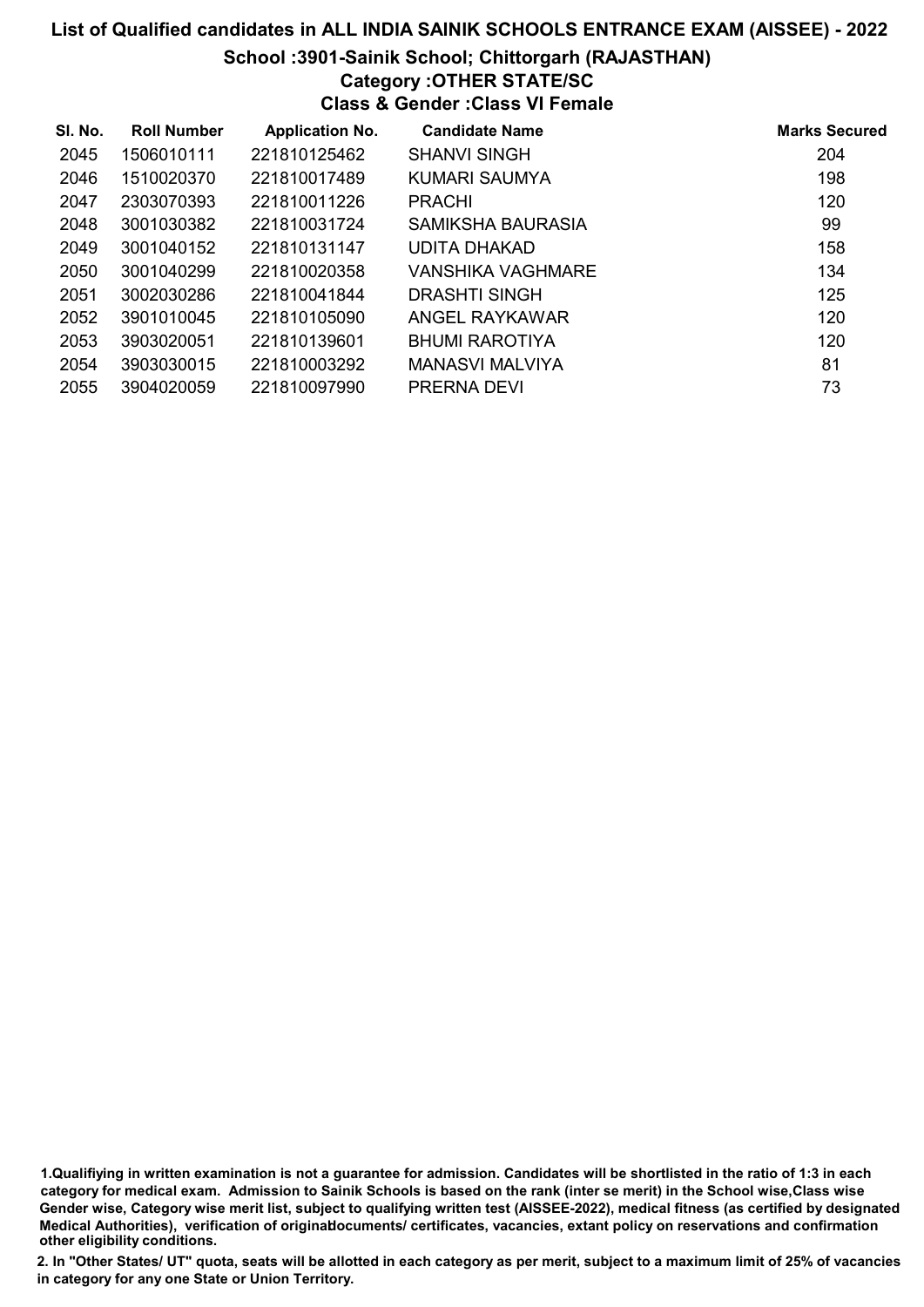# List of Qualified candidates in ALL INDIA SAINIK SCHOOLS ENTRANCE EXAM (AISSEE) - 2022 School :3901-Sainik School; Chittorgarh (RAJASTHAN) Category :OTHER STATE/ST Class & Gender :Class VI Female

| SI. No. | <b>Roll Number</b> | <b>Application No.</b> | <b>Candidate Name</b> | <b>Marks Secured</b> |
|---------|--------------------|------------------------|-----------------------|----------------------|
| 2056    | 2001050633         | 221810165925           | KANISHKA              | 138                  |
| 2057    | 3001020142         | 221810089050           | HARSHITA NINAMA       | 83                   |
| 2058    | 3903020004         | 221810174800           | <b>GAYATRI DAMOR</b>  | 84                   |
| 2059    | 3903030035         | 221810033163           | <b>GRACY KATARA</b>   | 96                   |
| 2060    | 4405010158         | 221810068392           | <b>ROHINI</b>         | 193                  |

1.Qualifiying in written examination is not a guarantee for admission. Candidates will be shortlisted in the ratio of 1:3 in each category for medical exam. Admission to Sainik Schools is based on the rank (inter se merit) in the School wise,Class wise Gender wise, Category wise merit list, subject to qualifying written test (AISSEE-2022), medical fitness (as certified by designated Medical Authorities), verification of originablocuments/ certificates, vacancies, extant policy on reservations and confirmation other eligibility conditions.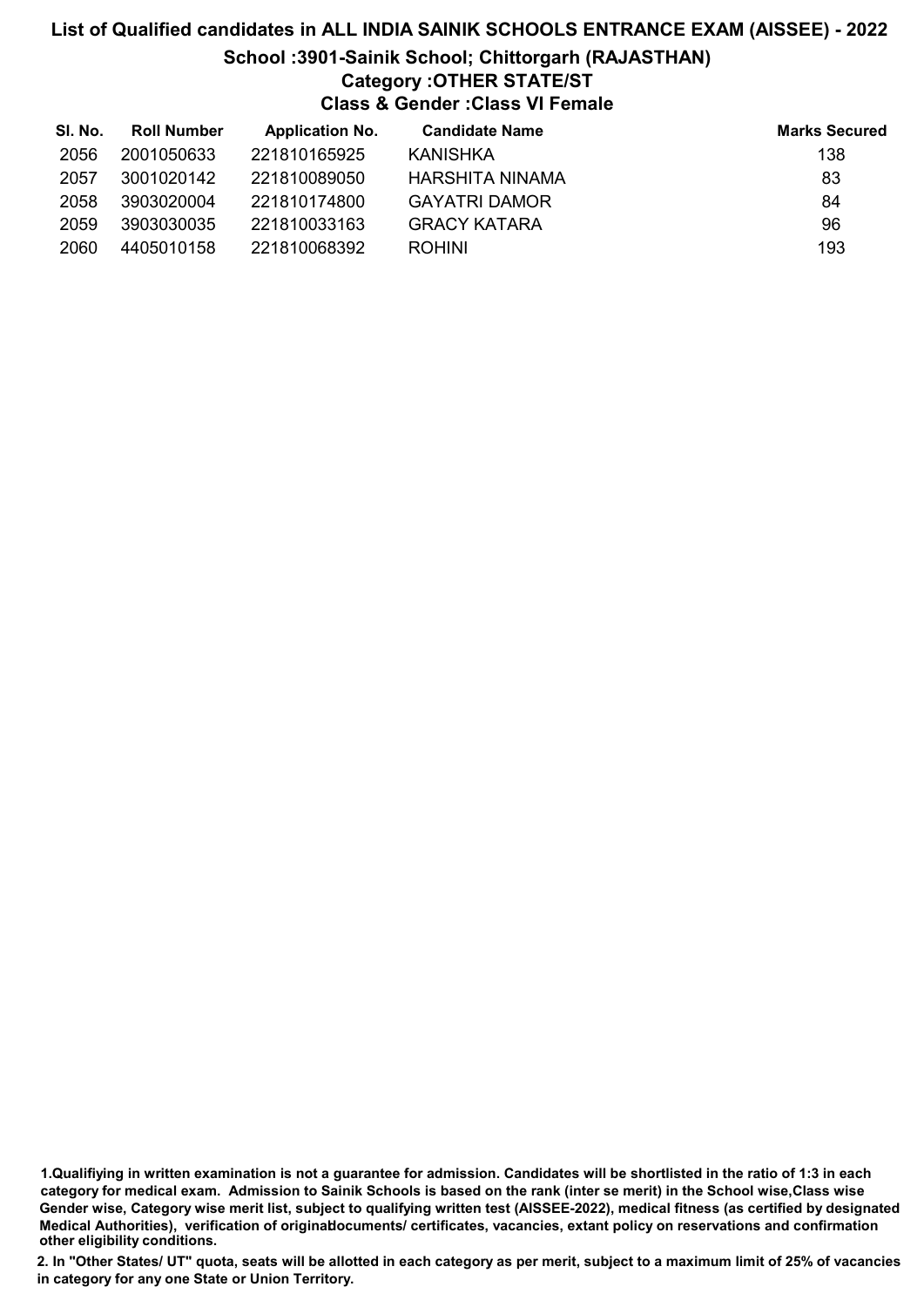## School :3901-Sainik School; Chittorgarh (RAJASTHAN)

## Category :OTHER STATE/OBC

Class & Gender :Class VI Female

| SI. No. | <b>Roll Number</b> | <b>Application No.</b> | <b>Candidate Name</b> | <b>Marks Secured</b> |
|---------|--------------------|------------------------|-----------------------|----------------------|
| 2061    | 1511020285         | 221810189862           | <b>MANSHI ROY</b>     | 187                  |
| 2062    | 1511030016         | 221810108584           | <b>PRITY KUMARI</b>   | 222                  |
| 2063    | 1511030078         | 221810080345           | AYUSHI KUMARI         | 243                  |
| 2064    | 1511030284         | 221810079896           | JYOTSNA BHARTI        | 246                  |
| 2065    | 3001040305         | 221810000758           | <b>MANVI PATIDAR</b>  | 171                  |
| 2066    | 3901020397         | 221810110859           | YASHITA KUMARI        | 290                  |
| 2067    | 3903010063         | 221810098041           | SAMRIDHI VAISHNAVI    | 220                  |
| 2068    | 3904040237         | 221810179192           | ARADHANA KUMARI       | 126                  |
| 2069    | 4407010030         | 221810125460           | DEEPANJALI CHAUHAN    | 211                  |

1.Qualifiying in written examination is not a guarantee for admission. Candidates will be shortlisted in the ratio of 1:3 in each category for medical exam. Admission to Sainik Schools is based on the rank (inter se merit) in the School wise,Class wise Gender wise, Category wise merit list, subject to qualifying written test (AISSEE-2022), medical fitness (as certified by designated Medical Authorities), verification of originablocuments/ certificates, vacancies, extant policy on reservations and confirmation other eligibility conditions.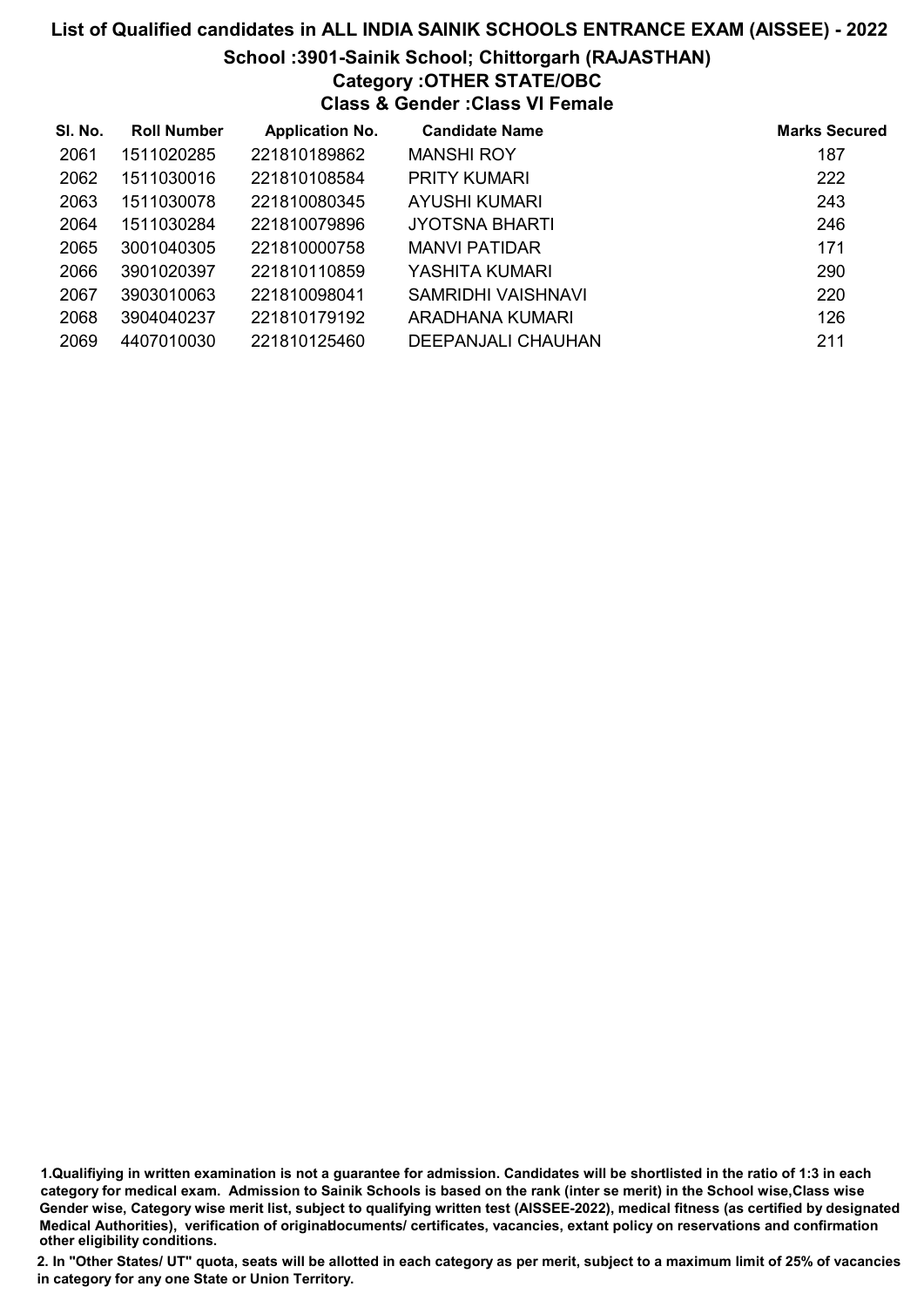#### School :3901-Sainik School; Chittorgarh (RAJASTHAN)

## Category :OTHER STATE/DEF

Class & Gender :Class VI Female

| SI. No. | <b>Roll Number</b> | <b>Application No.</b> | <b>Candidate Name</b> | <b>Marks Secured</b> |
|---------|--------------------|------------------------|-----------------------|----------------------|
| 2070    | 2303050231         | 221810059791           | <b>NISCHAL SHARMA</b> | 144                  |
| 2071    | 3001040316         | 221810033868           | VANSHIKA PANWAR       | 223                  |
| 2072    | 3002030510         | 221810020318           | SAKSHI SHUKLA         | 159                  |
| 2073    | 3903020057         | 221810014511           | <b>ADITI GOUR</b>     | 183                  |
| 2074    | 3903020075         | 221810031661           | NAHID KHAN            | 199                  |
| 2075    | 3904040529         | 221810061115           | <b>JYOTI</b>          | 142                  |
| 2076    | 3907010061         | 221810100124           | <b>DEEKSHA SHARMA</b> | 196                  |
| 2077    | 4402010162         | 221810137134           | <b>SAVETA</b>         | 225                  |
| 2078    | 4410020420         | 221810086314           | AAYUSHI YADAV         | 228                  |

1.Qualifiying in written examination is not a guarantee for admission. Candidates will be shortlisted in the ratio of 1:3 in each category for medical exam. Admission to Sainik Schools is based on the rank (inter se merit) in the School wise,Class wise Gender wise, Category wise merit list, subject to qualifying written test (AISSEE-2022), medical fitness (as certified by designated Medical Authorities), verification of originablocuments/ certificates, vacancies, extant policy on reservations and confirmation other eligibility conditions.